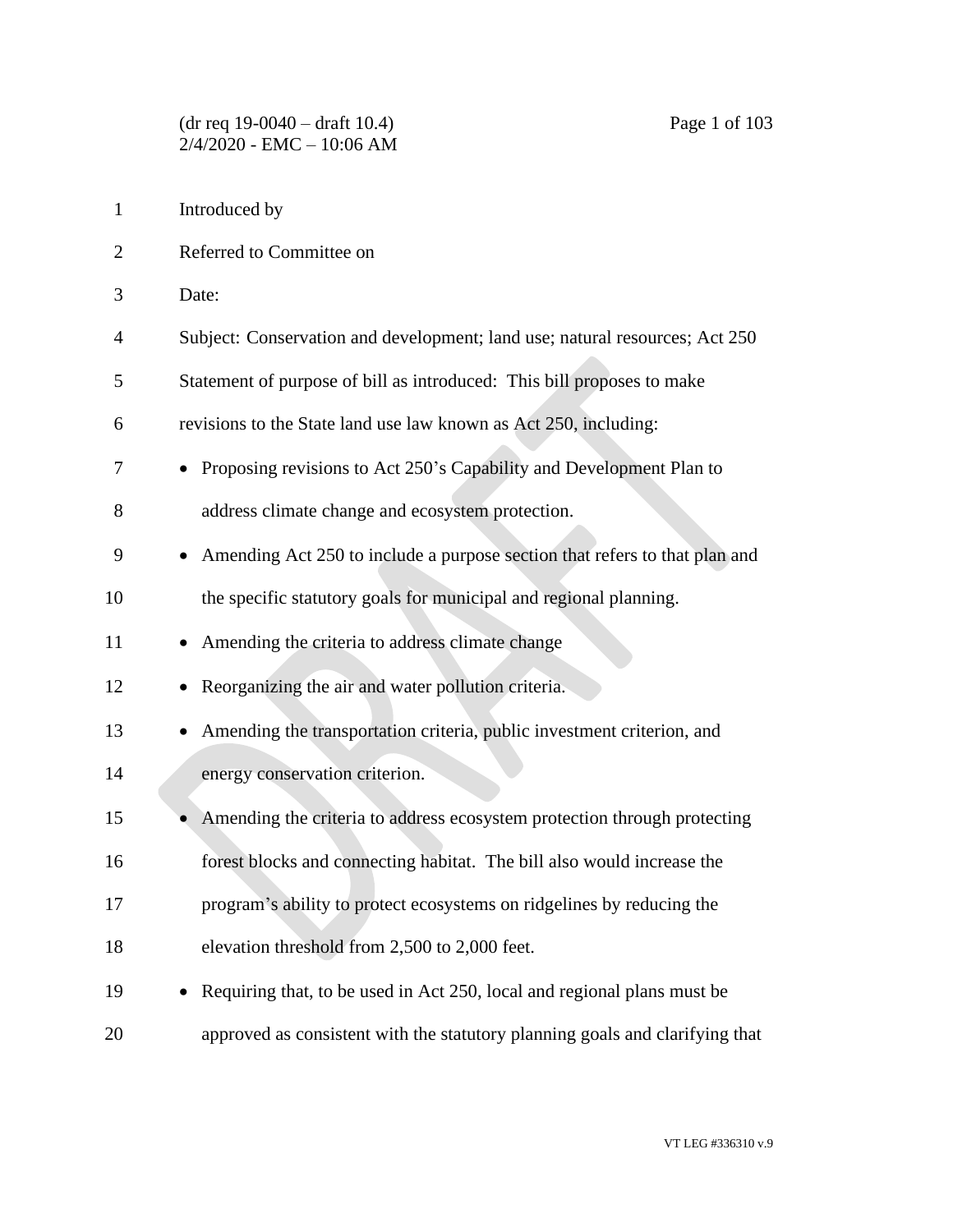| $\mathbf{1}$   | local and regional plan provisions apply to a project if they meet the same           |
|----------------|---------------------------------------------------------------------------------------|
| $\overline{2}$ | standard of specificity applicable to statutes.                                       |
| 3              | As part of a balancing of interests to support economic development in<br>$\bullet$   |
| 4              | compact centers while promoting a rural countryside and protecting                    |
| 5              | important natural resources, exempting designated downtowns and                       |
| 6              | neighborhood development areas from Act 250 and increasing Act 250                    |
| 7              | jurisdiction at interstate interchanges and over new roads. Because the               |
| 8              | designation under 24 V.S.A. chapter 76A would affect jurisdiction, the bill           |
| 9              | provides for appeal of designation decisions.                                         |
| 10             | Clarifying the definition of "commercial purpose" so that it is not necessary         |
| 11             | to determine whether monies received are essential to sustain a project.              |
| 12             | Increasing the per diem rate for District Commissioners and the Board to<br>$\bullet$ |
| 13             | \$100.                                                                                |
| 14             | Replacing the Natural Resources Board (NRB) with a Vermont<br>$\bullet$               |
| 15             | Environmental Review Board (the Board), which would hear appeals from                 |
| 16             | the District Commissions and the Agency of Natural Resources in addition              |
| 17             | to the NRB's current duties. The Environmental Division of the Superior               |
| 18             | Court would continue to hear enforcement and local zoning appeals.                    |
| 19             | Reaffirming the supervisory authority in environmental matters of the                 |
| 20             | Board and District Commissions, in accordance with the original intent of             |
| 21             | Act 250 as determined by the Vermont Supreme Court.                                   |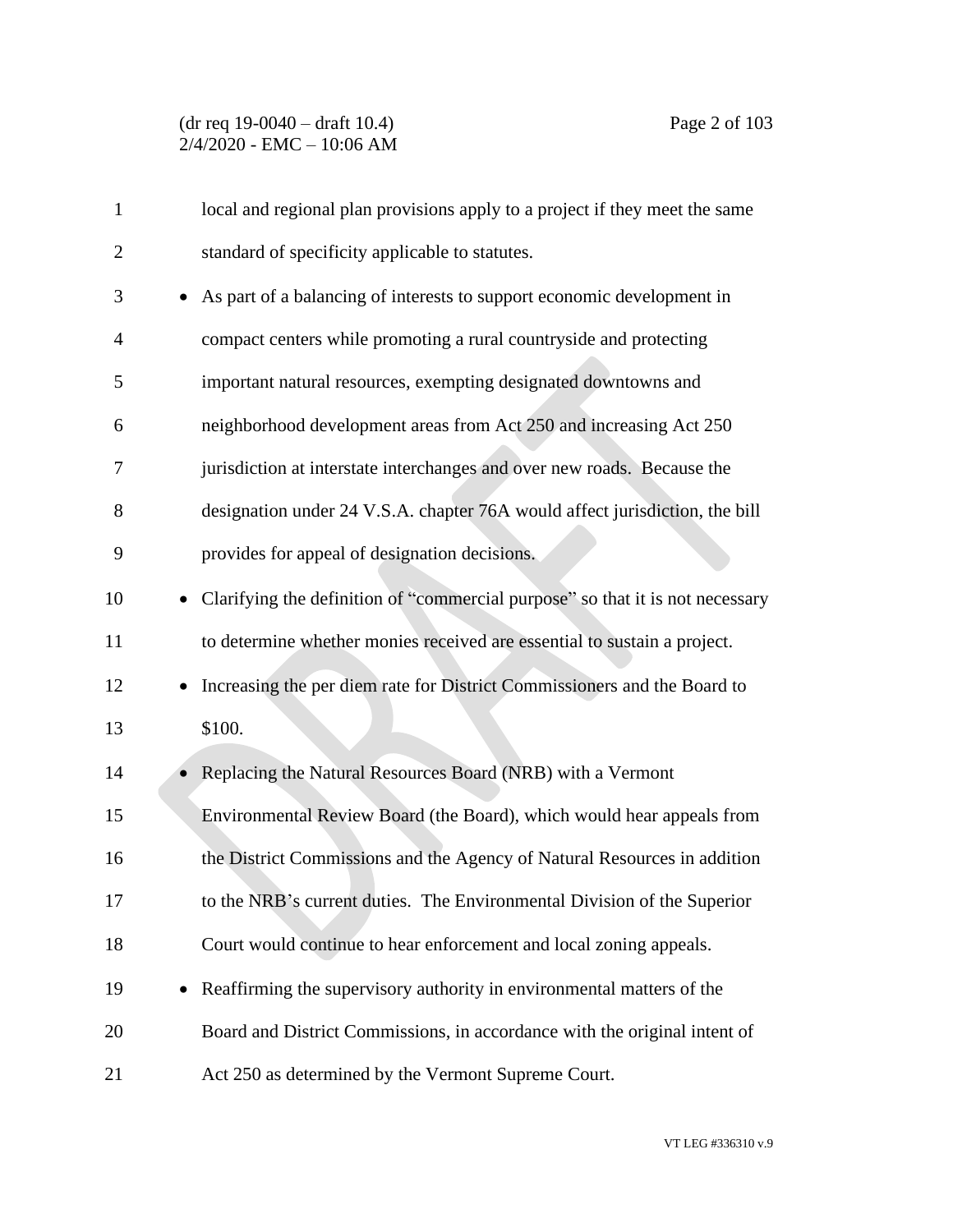# (dr req 19-0040 – draft 10.4) Page 3 of 103 2/4/2020 - EMC – 10:06 AM

| $\mathbf{1}$   | Revising and clarifying the statutory authority on the use of other permits to  |
|----------------|---------------------------------------------------------------------------------|
| $\overline{2}$ | demonstrate compliance with the criteria, including ensuring the reliability    |
| 3              | of those other permits.                                                         |
| 4              | <b>Maps</b>                                                                     |
| 5              | Preexisting pits and quarries                                                   |
| 6              | Release from jurisdiction                                                       |
|                |                                                                                 |
|                |                                                                                 |
| 7              | An act relating to changes to Act 250                                           |
| 8              | It is hereby enacted by the General Assembly of the State of Vermont:           |
| 9              | *** Revisions to Capability and Development Plan ***                            |
| 10             | Sec. 1. 1973 Acts and Resolves No. 85, Sec. $7(a)(20)$ is added to read:        |
| 11             | (20) GREENHOUSE GAS EMISSIONS AND CLIMATE CHANGE                                |
| 12             | Climate change poses serious risks to human health and safety, functioning      |
| 13             | ecosystems that support a diversity of species and economic growth, and         |
| 14             | Vermont's tourist, forestry, and agricultural industries. The primary driver of |
| 15             | climate change in Vermont and elsewhere is the increase of atmospheric          |
| 16             | carbon dioxide from the burning of fossil fuels, which has a warming effect     |
| 17             | that is amplified because atmospheric water vapor, another greenhouse gas,      |
| 18             | increases as temperature rises. Vermont should minimize its emission of         |
| 19             | greenhouse gases and, because the climate is changing, ensure that the design   |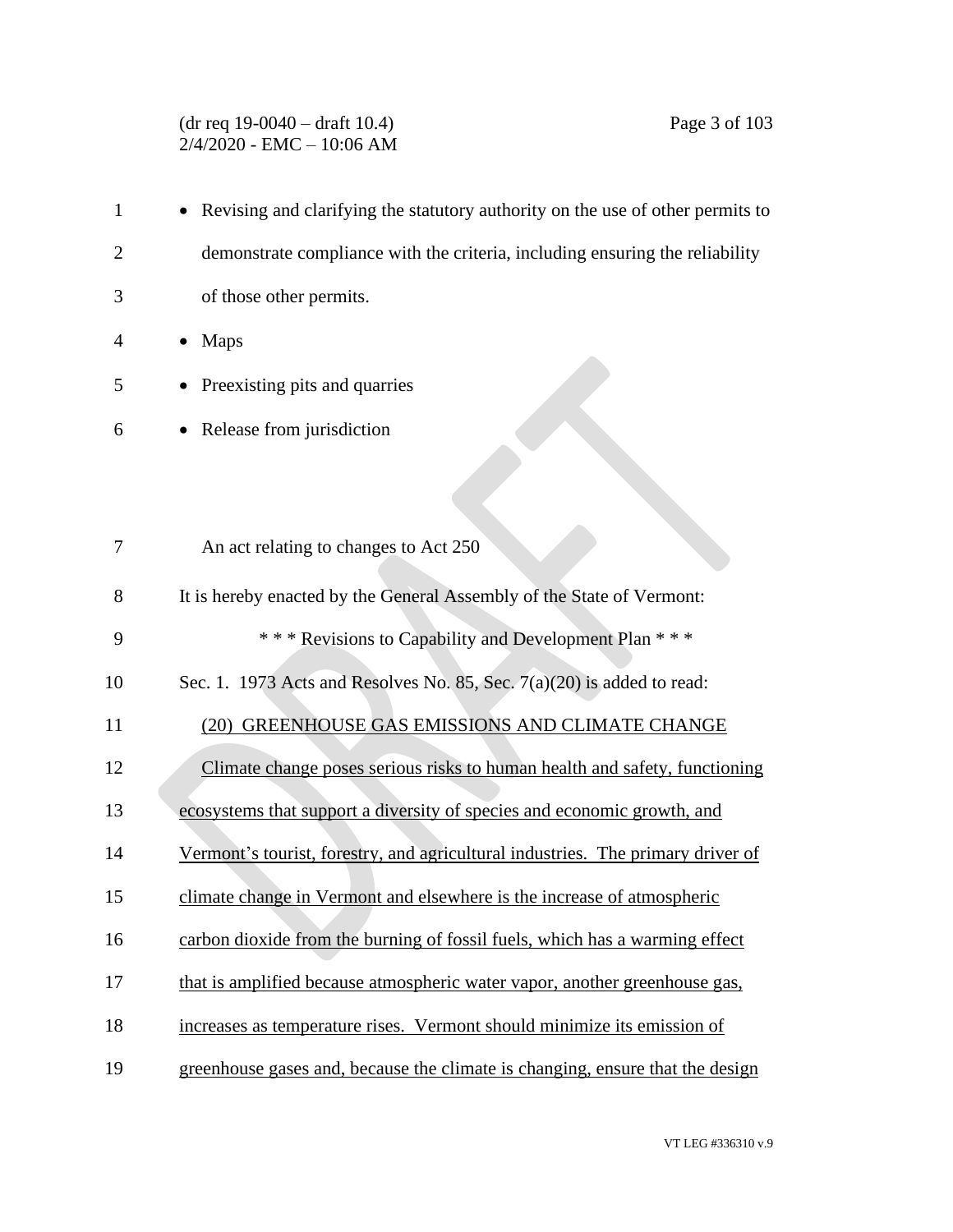## (dr req 19-0040 – draft 10.4) Page 4 of 103 2/4/2020 - EMC – 10:06 AM

| $\mathbf{1}$   | and materials used in development enable projects to withstand an increase in      |
|----------------|------------------------------------------------------------------------------------|
| $\overline{2}$ | extreme weather events and adapt to other changes in the weather and               |
| 3              | environment.                                                                       |
| 4              | Sec. 2. 1973 Acts and Resolves No. 85, Sec. $7(a)(2)$ is amended to read:          |
| 5              | (2) ECOSYSTEM PROTECTION AND UTILIZATION OF NATURAL                                |
| 6              | <b>RESOURCES</b>                                                                   |
| 7              | (A) Healthy ecosystems clean water, purify air, maintain soil,                     |
| 8              | regulate the climate, recycle nutrients, and provide food. They provide raw        |
| 9              | materials and resources for medicines and other purposes. They are at the          |
| 10             | foundation of civilization and sustain the economy. These ecosystem services       |
| 11             | are the state's natural capital.                                                   |
| 12             | (B) Biodiversity is the key indicator of an ecosystem's health. A                  |
| 13             | wide variety of species copes better with threats than a limited number of         |
| 14             | species in large populations.                                                      |
| 15             | (C) Products of the land and the stone and minerals under the land, as             |
| 16             | well as the beauty of our landscape are principal natural resources of the state.  |
| 17             | (D) Preservation Protection of healthy ecosystems in Vermont,                      |
| 18             | preservation of the agricultural and forest productivity of the land, and the      |
| 19             | economic viability of agricultural units, conservation of the recreational         |
| 20             | opportunity afforded by the state's hills, forests, streams and lakes, wise use of |
| 21             | the state's non-renewable earth and mineral reserves, and protection of the        |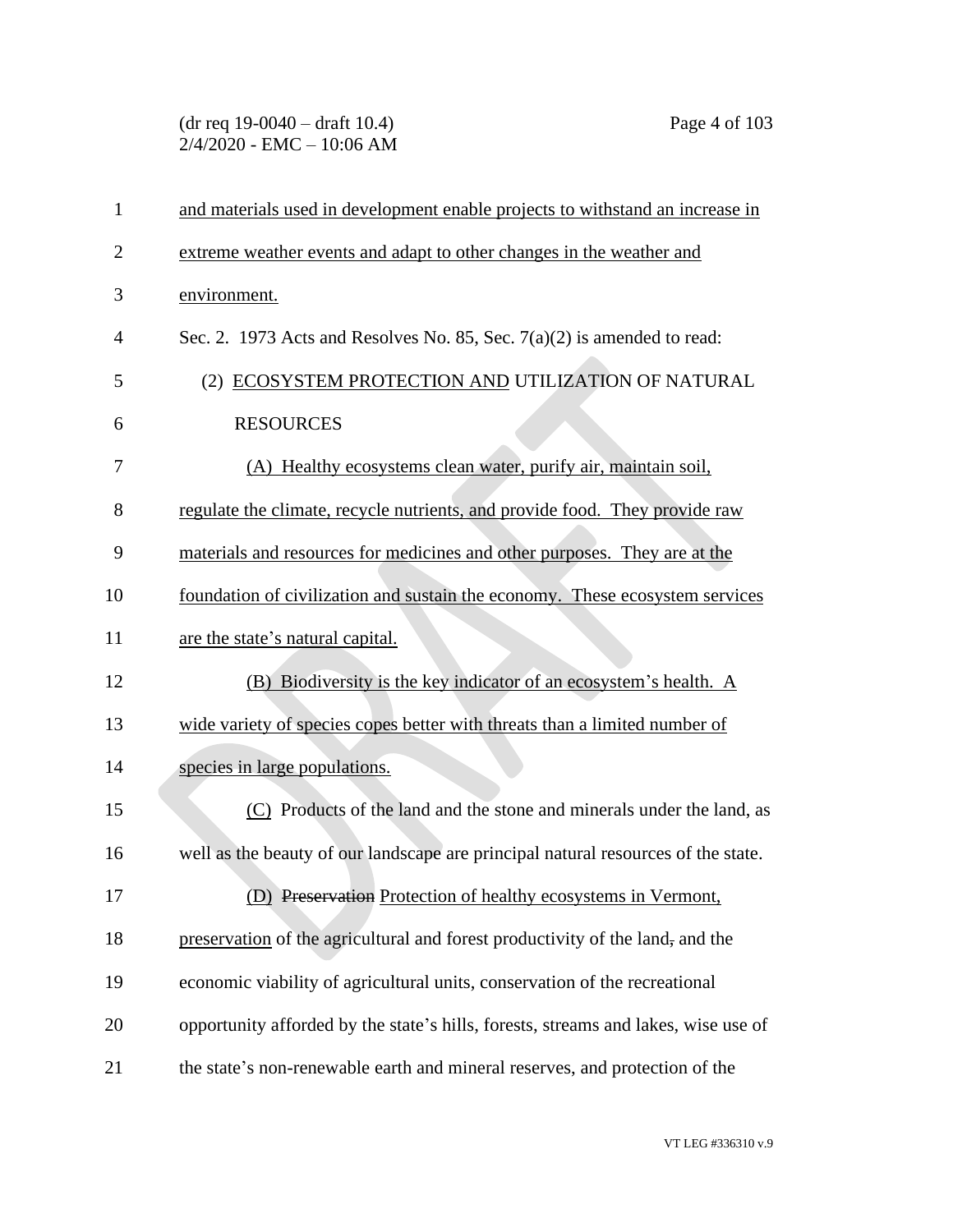# (dr req 19-0040 – draft 10.4) Page 5 of 103 2/4/2020 - EMC – 10:06 AM

| $\mathbf{1}$ | beauty of the landscape are matters of public good. Uses which threaten or        |
|--------------|-----------------------------------------------------------------------------------|
| 2            | significantly inhibit these healthy ecosystems and the state's natural and scenic |
| 3            | resources should be permitted only when the public interest is clearly benefited  |
| 4            | thereby.                                                                          |
| 5            | *** Revisions to State Land Use Law ***                                           |
| 6            | Sec. 3. 10 V.S.A. chapter 151 is amended to read:                                 |
| 7            | CHAPTER 151. STATE LAND USE AND DEVELOPMENT PLANS                                 |
| 8            | Subchapter 1. General Provisions                                                  |
| 9            | § 6000. PURPOSE; CONSTRUCTION                                                     |
| 10           | The purposes of this chapter are to protect and conserve the environment of       |
| 11           | the State and to support the achievement of the goals of the Capability and       |
| 12           | Development Plan and of 24 V.S.A. § 4302(c). The chapter shall be construed       |
| 13           | broadly to effect these purposes.                                                 |
| 14           | § 6001. DEFINITIONS                                                               |
| 15           | In As used in this chapter:                                                       |
| 16           | (1) "Board" means the Natural Resources Vermont Environmental                     |
| 17           | Review Board.                                                                     |
| 18           | (2) "Capability and Development Plan" means the Plan prepared                     |
| 19           | pursuant to section 6042 of this title and adopted pursuant to 1973 Acts and      |
| 20           | Resolves No. 85, Secs. 6 and 7, as amended by this act.                           |
| 21           | $(3)(A)$ "Development" means each of the following:                               |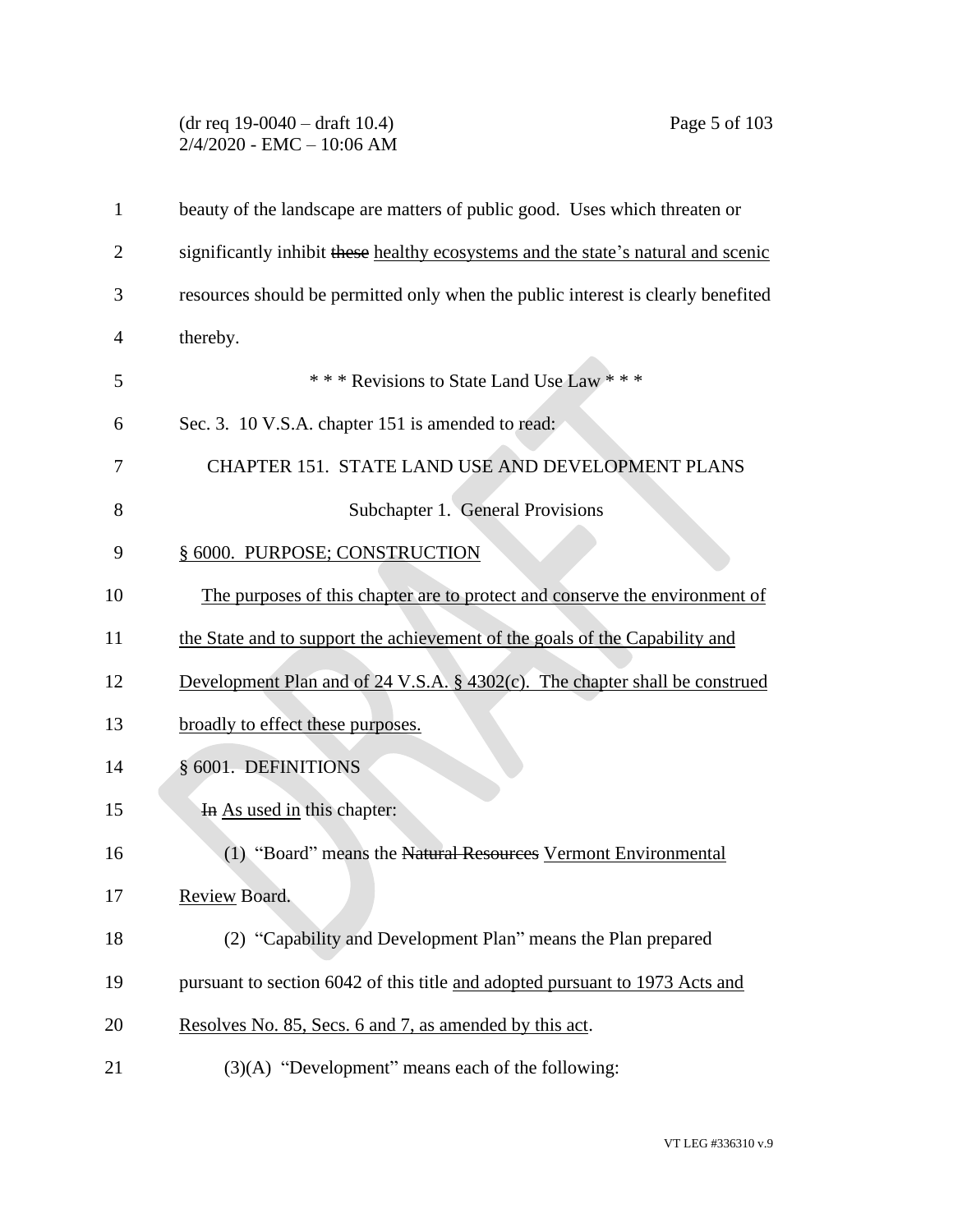#### (dr req 19-0040 – draft 10.4) Page 6 of 103 2/4/2020 - EMC – 10:06 AM

| $\mathbf{1}$   | * * *                                                                              |
|----------------|------------------------------------------------------------------------------------|
| $\overline{2}$ | (vi) The construction of improvements for commercial, industrial,                  |
| 3              | or residential use at or above the elevation of $2,500$ 2,000 feet.                |
| 4              | * * *                                                                              |
| 5              | (xi) The construction of improvements for commercial or                            |
| 6              | industrial use within 2,000 feet of a point of access to or exit from the          |
| 7              | interstate highway system as measured from the midpoint of the                     |
| 8              | interconnecting roadways, unless a regional planning commission has                |
| 9              | determined, at the request of the municipality where the interchange is located    |
| 10             | or any municipality with land in the 2,000-foot radius, that municipal             |
| 11             | ordinances or bylaws applicable to properties around the interchange:              |
| 12             | Ensure that planned development patterns will maintain the<br>$\rm(D)$             |
| 13             | safety and function of the interchange area for all road users, including          |
| 14             | nonmotorized, for example, by limiting curb cuts, and by sharing parking and       |
| 15             | access points and parcels will be interconnected to adjoining parcels wherever     |
| 16             | physically possible.                                                               |
| 17             | (II) Ensure that development will be undertaken in a way that                      |
| 18             | preserves scenic characteristics both at and beyond the project site. This shall   |
| 19             | include a determination that site and building design fit the context of the area. |
| 20             | (III) Ensure that development does not destroy or compromise                       |
| 21             | necessary wildlife habitat or endangered species.                                  |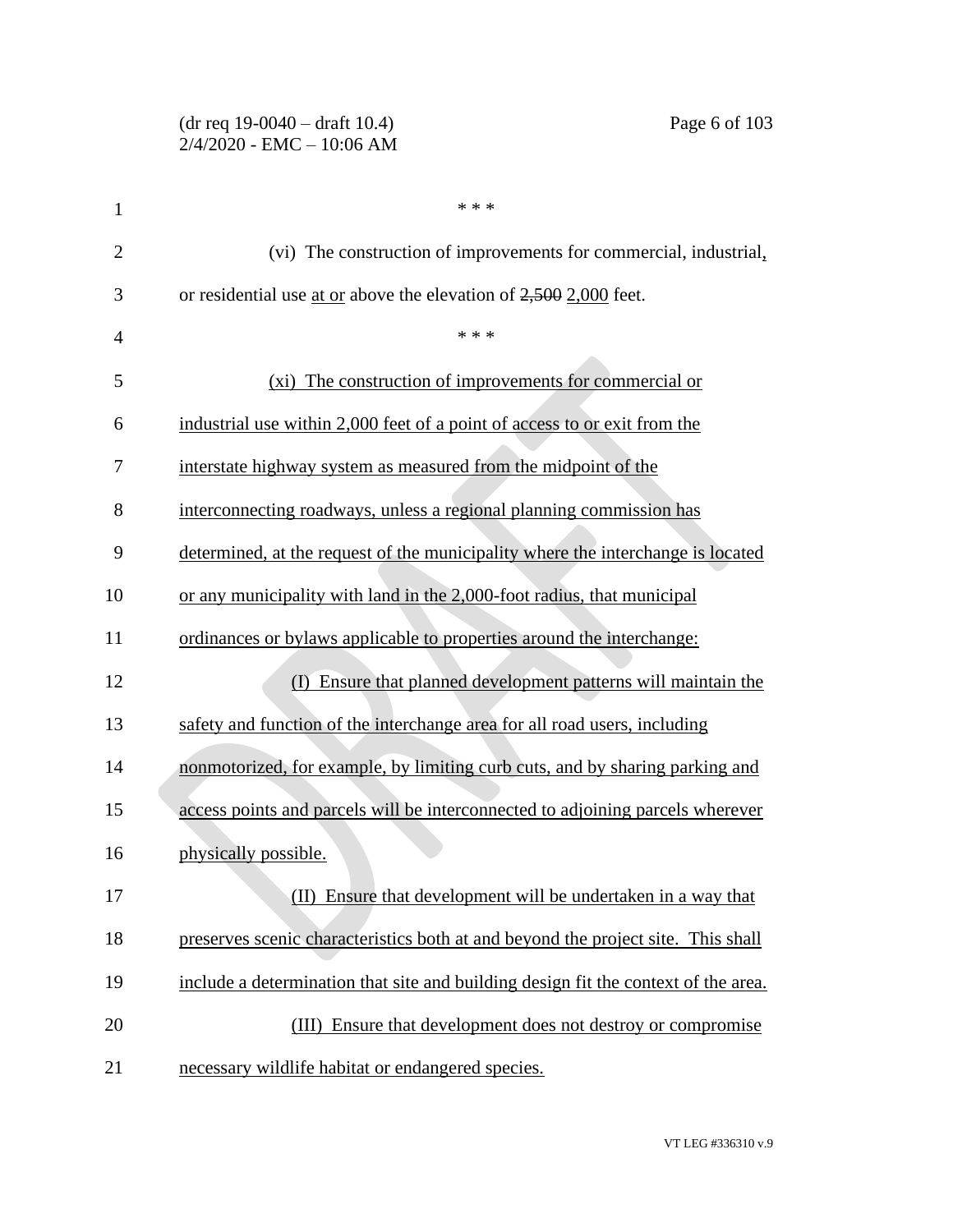(dr req 19-0040 – draft 10.4) Page 7 of 103 2/4/2020 - EMC – 10:06 AM

| $\mathbf{1}$   | (IV) Ensure that uses allowed in the area will not impose a                        |
|----------------|------------------------------------------------------------------------------------|
| $\overline{2}$ | burden on the financial capacity of a town or the State.                           |
| 3              | (V) Ensure that allowed uses be of a type, scale, and design that                  |
| $\overline{4}$ | complement rather than compete with uses that exist in designated downtowns,       |
| 5              | village centers, growth centers, or other regional growth areas. Principle retail  |
| 6              | should be discouraged or prohibited in highway interchange areas.                  |
| 7              | (VII) Ensure that development in this area not establish or                        |
| 8              | contribute to a pattern of strip development. Where strip development already      |
| 9              | exists, development in this area must be infill that minimizes the characteristics |
| 10             | of strip development.                                                              |
| 11             | (VIII) Require site design to use space efficiently by siting                      |
| 12             | buildings close together, minimizing paved services, locating parking to the       |
| 13             | side and rear, and minimizing the use of one-story buildings.                      |
| 14             | (IX) Require the permitted uses, patterns of development, and                      |
| 15             | aesthetics of development in these areas to conform with the regional plan and     |
| 16             | be consistent with the goals of 24 V.S.A. § 4302.                                  |
| 17             | (xii) The construction of a road or roads and any associated                       |
| 18             | driveways to provide access to or within a tract of land of more than one acre     |
| 19             | owned or controlled by a person. For the purposes of determining jurisdiction      |
| 20             | under this subdivision, any parcel of land that will be provided access by the     |
| 21             | road and associated driveways is land involved in the construction of the road.    |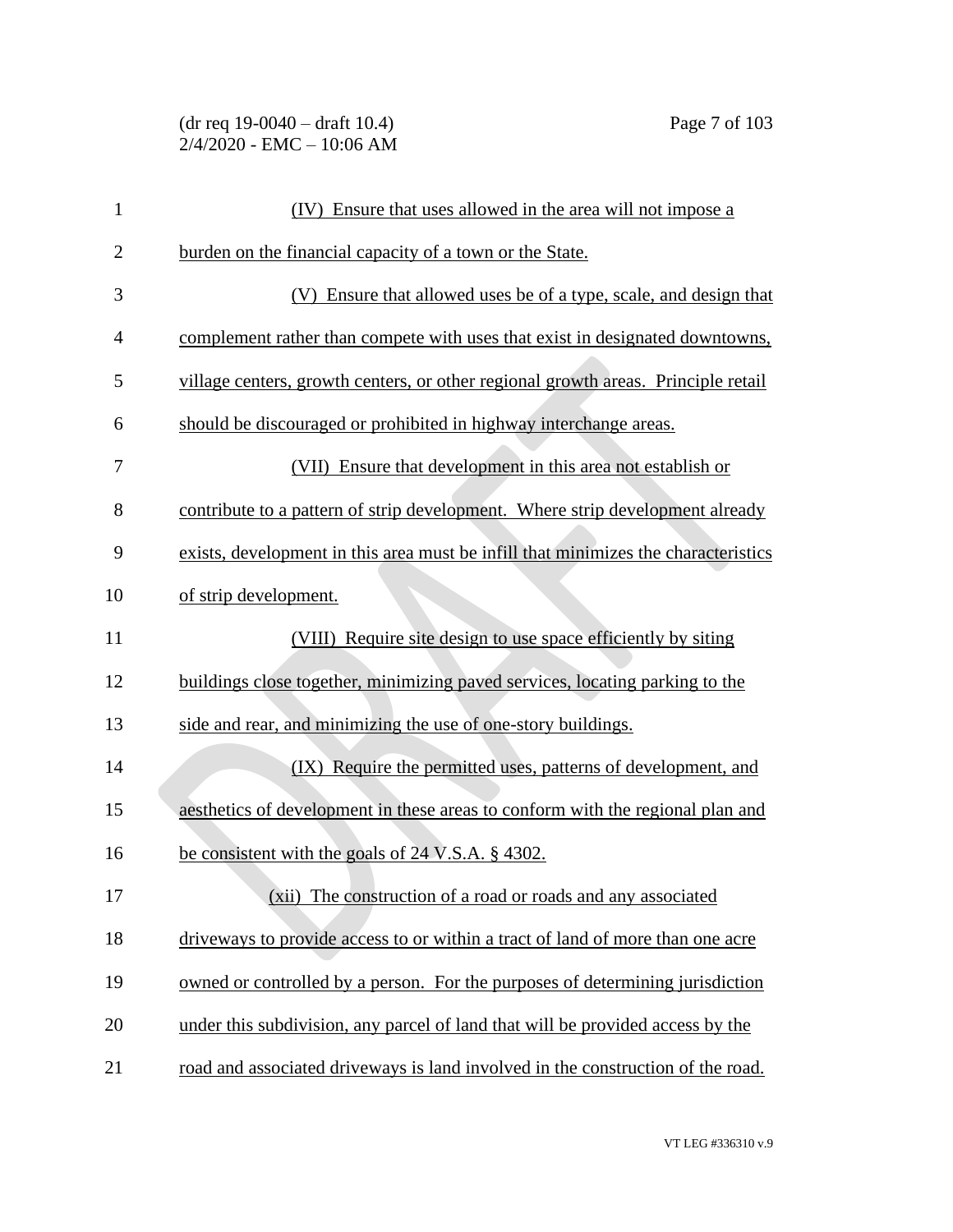| $\mathbf{1}$   | Jurisdiction under this subdivision shall not apply unless the length of road and |
|----------------|-----------------------------------------------------------------------------------|
| $\overline{2}$ | any associated driveways, in combination, is greater than 2,000 feet. As used     |
| 3              | in this subdivision, "roads" shall include any new road or improvement to a       |
| 4              | Class IV road by a private person for the purpose of accessing a development      |
| 5              | or subdivision, including roads that will be transferred to or maintained by a    |
| 6              | municipality after their construction or improvement. For the purpose of          |
| 7              | determining the length of any road and associated driveways, the length of all    |
| 8              | other roads and driveways within the tract of land constructed within any         |
| 9              | continuous period of 10 years commencing after July 1, 2020 shall be              |
| 10             | included. This subdivision shall not apply to a State or municipal road or a      |
| 11             | road used exclusively for agricultural or forestry purposes.                      |
| 12             | * * *                                                                             |
| 13             | (D) The word "development" does not include:                                      |
| 14             | (i) The construction of improvements for farming, logging, or                     |
| 15             | forestry purposes below the elevation of 2,500 feet.                              |
| 16             | * * *                                                                             |
| 17             | (6) "Floodway" means the channel of a watercourse which is expected to            |
| 18             | flood on an average of at least once every 100 years and the adjacent land areas  |
| 19             | which are required to carry and discharge the flood of the watercourse, as        |
| 20             | determined by the Secretary of Natural Resources with full consideration given    |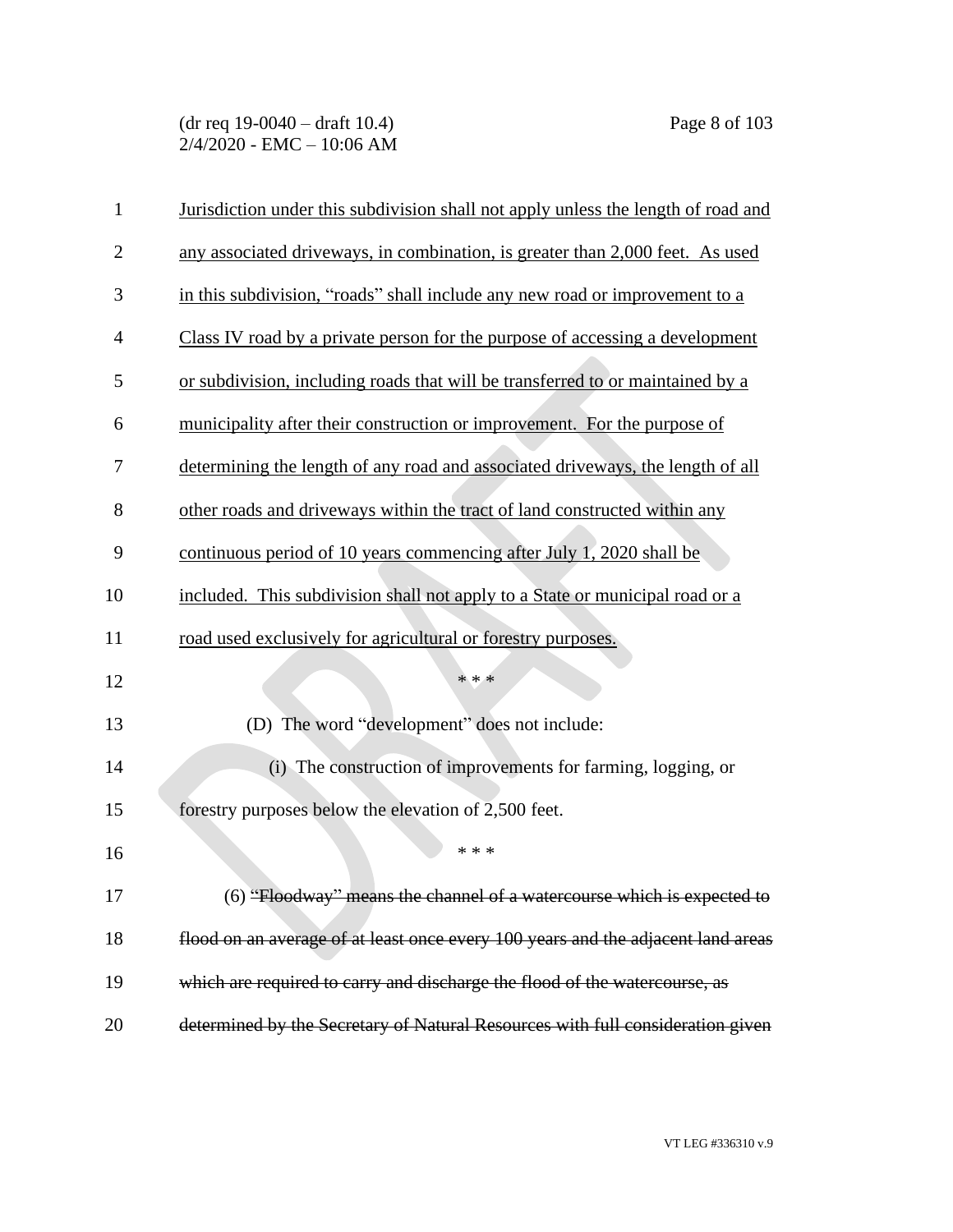(dr req 19-0040 – draft 10.4) Page 9 of 103 2/4/2020 - EMC – 10:06 AM

| $\mathbf{1}$   | to upstream impoundments and flood control projects. "Flood hazard area" has       |
|----------------|------------------------------------------------------------------------------------|
| $\overline{2}$ | the same meaning as under section 752 of this title.                               |
| 3              | (7) "Floodway fringe" means an area which is outside a floodway and is             |
| $\overline{4}$ | flooded with an average frequency of once or more in each 100 years as             |
| 5              | determined by the Secretary of Natural Resources with full consideration given     |
| 6              | to upstream impoundments and flood control projects. "River corridor" has the      |
| 7              | same meaning as under section 752 of this title.                                   |
| 8              | * * *                                                                              |
| 9              | (12) "Necessary wildlife habitat" means concentrated habitat which that            |
| 10             | is identifiable and is demonstrated as being decisive to the survival of a species |
| 11             | of wildlife at any period in its life, including breeding and migratory periods.   |
| 12             | * * *                                                                              |
| 13             | (19)(A) "Subdivision" means each of the following:                                 |
| 14             | (i) A tract or tracts of land, owned or controlled by a person,                    |
| 15             | which located outside of a designated downtown or neighborhood development         |
| 16             | area, that the person has partitioned or divided for the purpose of resale into    |
| 17             | 10 or more lots within a radius of five miles of any point on any lot, or within   |
| 18             | the jurisdictional area of the same District Commission, within any continuous     |
| 19             | period of five years. In determining the number of lots, a lot shall be counted    |
| 20             | if any portion is <u>outside such an area and</u> within five miles or within the  |
| 21             | jurisdictional area of the same District Commission.                               |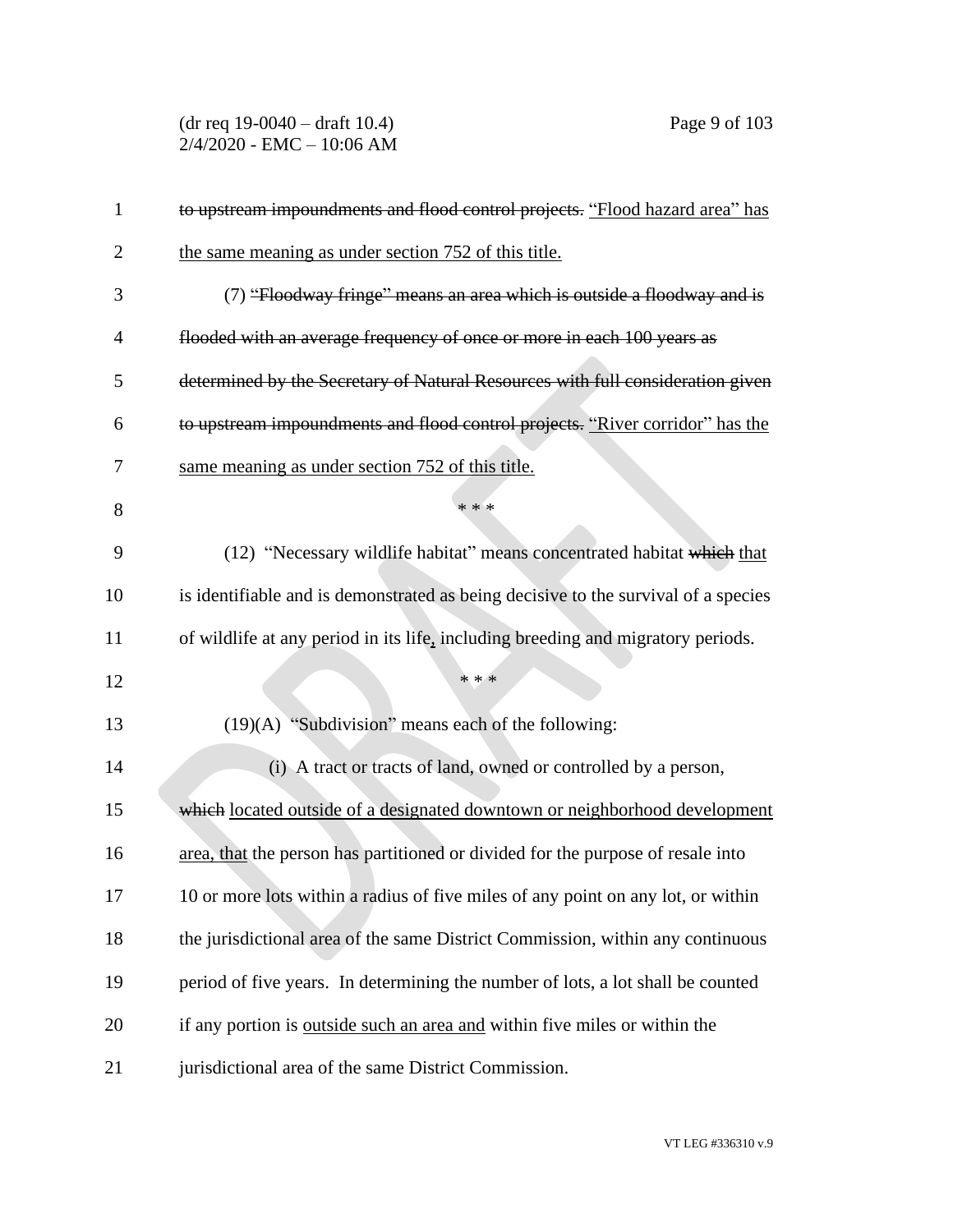#### (dr req 19-0040 – draft 10.4) Page 10 of 103 2/4/2020 - EMC – 10:06 AM

| 1              | (ii) A tract or tracts of land, owned or controlled by a person,                      |
|----------------|---------------------------------------------------------------------------------------|
| $\overline{2}$ | which that the person has partitioned or divided for the purpose of resale into       |
| 3              | six or more lots, within a continuous period of five years, in a municipality         |
| 4              | which that does not have duly adopted permanent zoning and subdivision                |
| 5              | bylaws.                                                                               |
| 6              | (iii) A tract or tracts of land, owned or controlled by a person,                     |
| 7              | which that have been partitioned or divided for the purpose of resale into five       |
| 8              | or more separate parcels of any size within a radius of five miles of any point       |
| 9              | on any such parcel, and within any period of ten years, by public auction.            |
| 10             | (I) In As used in this subdivision (iii), "public auction" means                      |
| 11             | any auction advertised or publicized in any manner, or to which more than ten         |
| 12             | persons have been invited.                                                            |
| 13             | (II) If sales described under this subdivision (iii) are of interests                 |
| 14             | that, when sold by means other than public auction, are exempt from the               |
| 15             | provisions of this chapter under the provisions of subsection 6081(b) of this         |
| 16             | title, the fact that these interests are sold by means of a public auction shall not, |
| 17             | in itself, create a requirement for a permit under this chapter.                      |
| 18             | (B) The word "subdivision" shall not include each of the following:                   |
| 19             | (i) a lot or lots created for the purpose of conveyance to the State                  |
| 20             | or to a qualified organization, as defined under section 6301a of this title, if the  |
| 21             | land to be transferred includes and will preserve a segment of the Long Trail;        |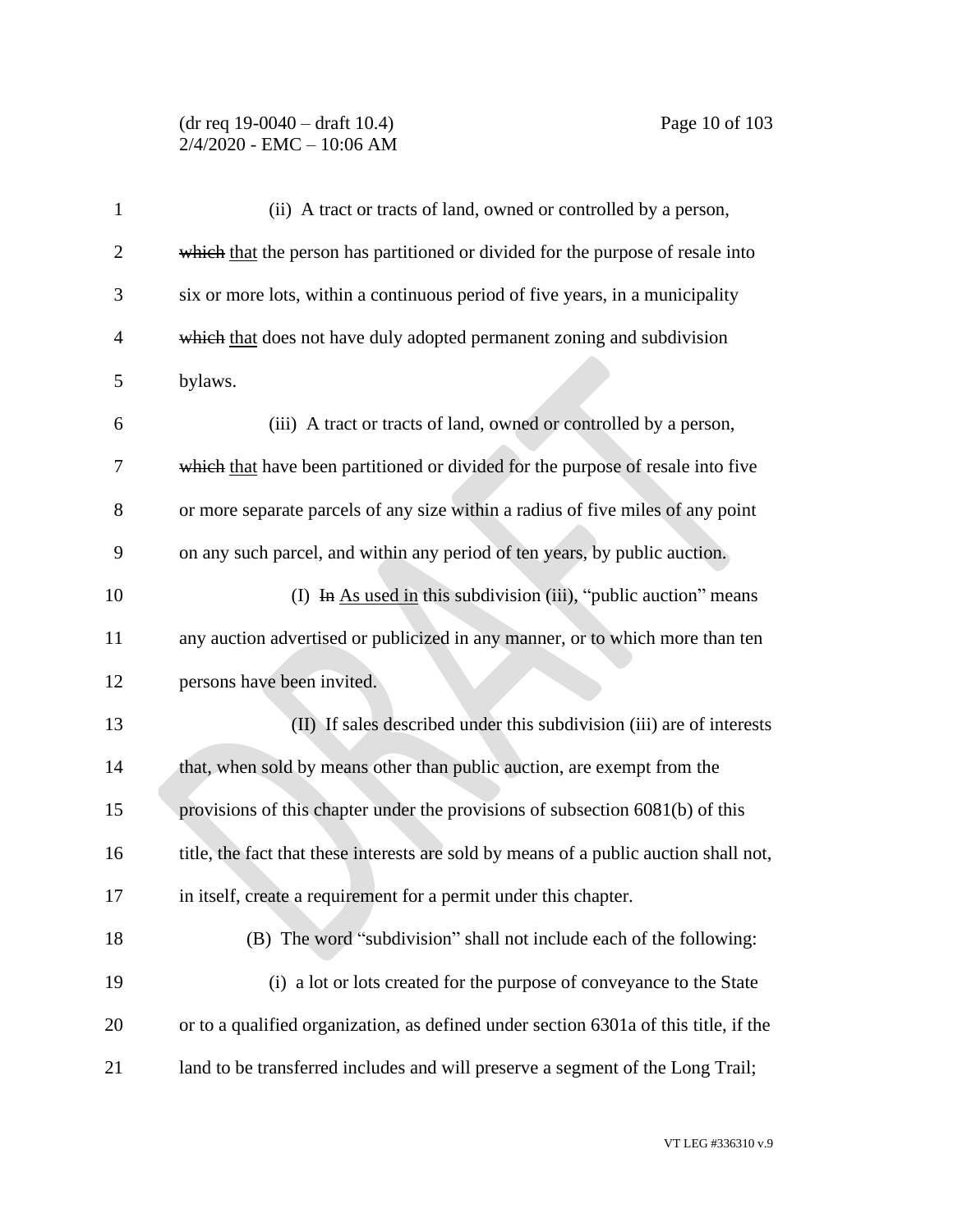## (dr req 19-0040 – draft 10.4) Page 11 of 103 2/4/2020 - EMC – 10:06 AM

| $\mathbf{1}$   | (ii) a lot or lots created for the purpose of conveyance to the State             |
|----------------|-----------------------------------------------------------------------------------|
| $\overline{2}$ | or to a "qualified holder" of "conservation rights and interest," as defined in   |
| 3              | section 821 of this title.                                                        |
| 4              | * * *                                                                             |
| 5              | (38) "Connecting habitat" refers to land or water, or both, that links            |
| 6              | patches of habitat within a landscape, allowing the movement, migration, and      |
| 7              | dispersal of wildlife and plants and the functioning of ecological processes. A   |
| 8              | connecting habitat may include recreational trails and improvements               |
| 9              | constructed for farming, logging, or forestry purposes.                           |
| 10             | (39) "Forest block" means a contiguous area of forest in any stage of             |
| 11             | succession and not currently developed for nonforest use. A forest block may      |
| 12             | include recreational trails, wetlands, or other natural features that do not      |
| 13             | themselves possess tree cover and improvements constructed for farming,           |
| 14             | logging, or forestry purposes.                                                    |
| 15             | (40) "Fragmentation" means the division or conversion of a forest block           |
| 16             | or connecting habitat by the separation of a parcel into two or more parcels; the |
| 17             | construction, conversion, relocation, or enlargement of any building or other     |
| 18             | structure, or of any mining, excavation, or landfill; and any change in the use   |
| 19             | of any building or other structure, or land, or extension of use of land.         |
| 20             | However, fragmentation does not include the division or conversion of a forest    |
| 21             | block or connecting habitat by a recreational trail or by improvements            |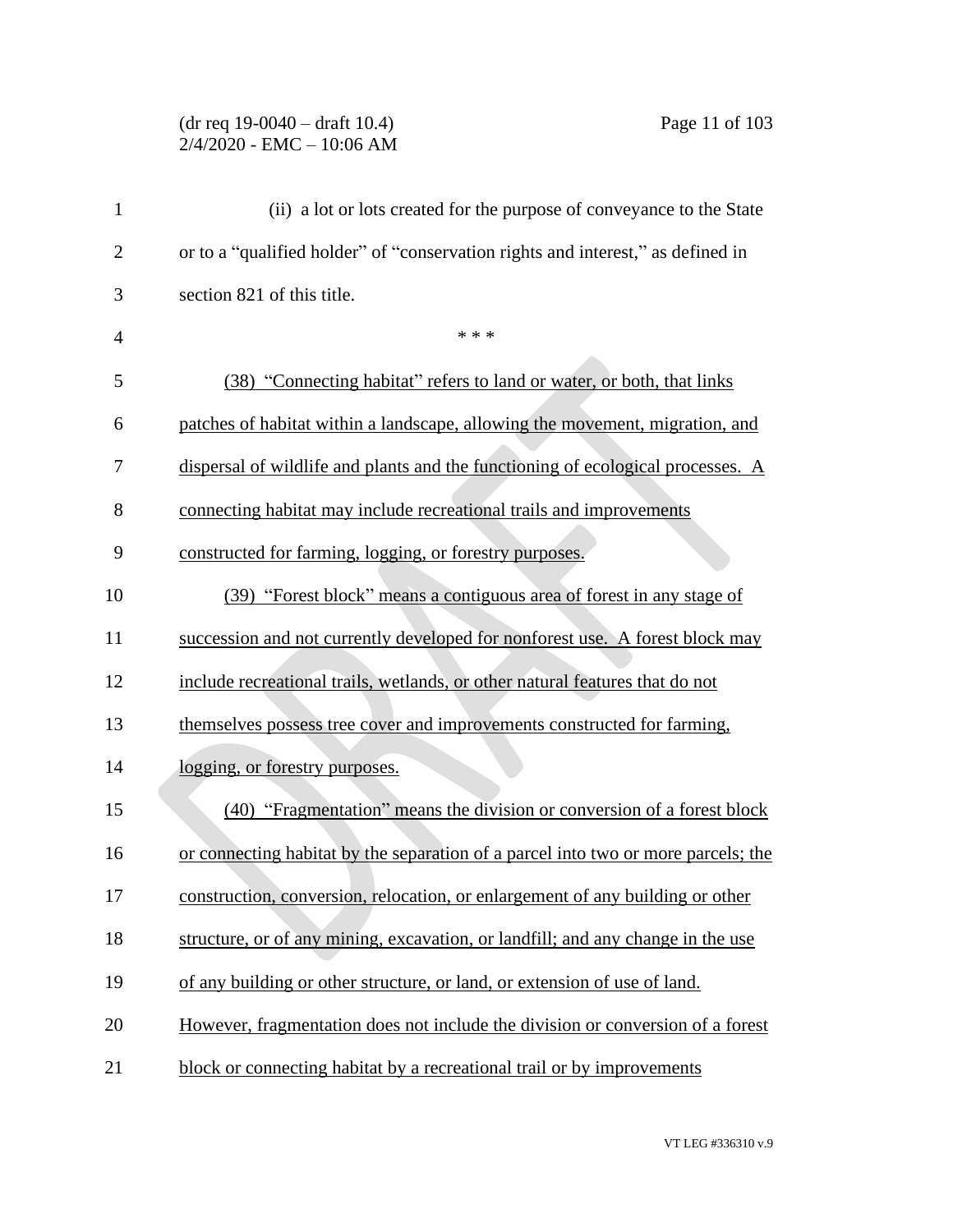# (dr req 19-0040 – draft 10.4) Page 12 of 103 2/4/2020 - EMC – 10:06 AM

| 1              | constructed for farming, logging, or forestry purposes below the elevation of   |
|----------------|---------------------------------------------------------------------------------|
| $\mathbf{2}$   | 2,500 feet.                                                                     |
| 3              | (41) "Habitat" means the physical and biological environment in which           |
| $\overline{4}$ | a particular species of plant or wildlife lives.                                |
| 5              | $(42)$ As used in subdivisions $(38)$ , $(39)$ , and $(41)$ of this section,    |
| 6              | "recreational trail" means a corridor that is not paved and that is used for    |
| 7              | recreational purposes, including hiking, walking, bicycling, cross-country      |
| 8              | skiing, snowmobiling, all-terrain vehicle riding, and horseback riding.         |
| 9              | (43) "Air contaminant" has the same meaning as under section 552 of             |
| 10             | this title.                                                                     |
| 11             | (44) "Commercial purpose" means the provision of facilities, goods, or          |
| 12             | services by a person other than for a municipal or State purpose to others in   |
| 13             | exchange for payment of a purchase price, fee, contribution, donation, or other |
| 14             | object or service having value, regardless of whether the payment is essential  |
| 15             | to sustain the provision of the facilities, goods, or services.                 |
| 16             | (45) "Greenhouse gas" means carbon dioxide, methane, nitrous oxide,             |
| 17             | hydrofluorocarbons, perfluorocarbons, sulfur hexafluoride, and any other        |
| 18             | chemical or physical substance that is emitted into the air and that the        |
| 19             | Secretary of Natural Resources or District Commission reasonably anticipates    |
| 20             | to cause or contribute to climate change.                                       |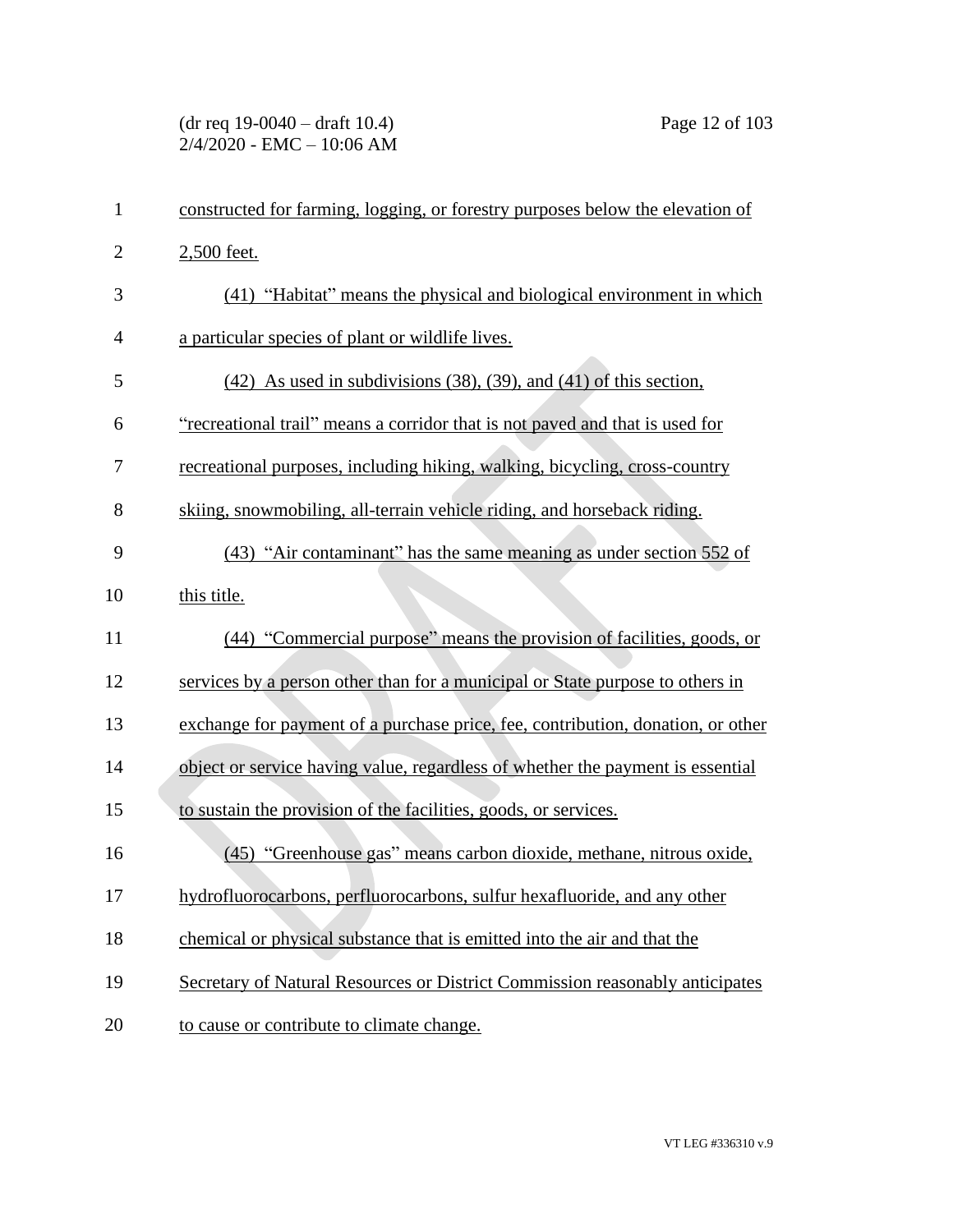# (dr req 19-0040 – draft 10.4) Page 13 of 103 2/4/2020 - EMC – 10:06 AM

| $\mathbf{1}$   | (46) "Technical determination" means a decision that results from the              |
|----------------|------------------------------------------------------------------------------------|
| $\overline{2}$ | application of scientific, engineering, or other similar expertise to the facts to |
| 3              | determine whether activity for which a permit is requested meets the standards     |
| 4              | for issuing the permit under statute and rule. The term does not include an        |
| 5              | interpretation of a statute or rule.                                               |
| 6              | (47) "Forest-based enterprise" means an enterprise that aggregates forest          |
| 7              | products from forestry operations and adds value through processing or             |
| 8              | marketing in the forest products supply chain or directly to consumers through     |
| 9              | retail sales. "Forest-based enterprise" includes sawmills; veneer mills; pulp      |
| 10             | mills; pellet mills; producers of firewood, woodchips, mulch and fuel wood;        |
| 11             | and log and pulp concentration yards. "Forest-based enterprise" does not           |
| 12             | include facilities that purchase, market, and resell finished goods, such as       |
| 13             | wood furniture, wood pellets, and milled lumber, without first receiving forest    |
| 14             | products from forestry operations.                                                 |
| 15             | (48) "Forest product" means logs, pulpwood, veneer wood, bolt wood,                |
| 16             | wood chips, stud wood, poles, pilings, biomass, fuel wood, maple sap, and          |
| 17             | bark.                                                                              |
| 18             | * * *                                                                              |
| 19             | § 6007. ACT 250 DISCLOSURE STATEMENT; JURISDICTIONAL                               |
| 20             | <b>DETERMINATION</b>                                                               |
| 21             | * * *                                                                              |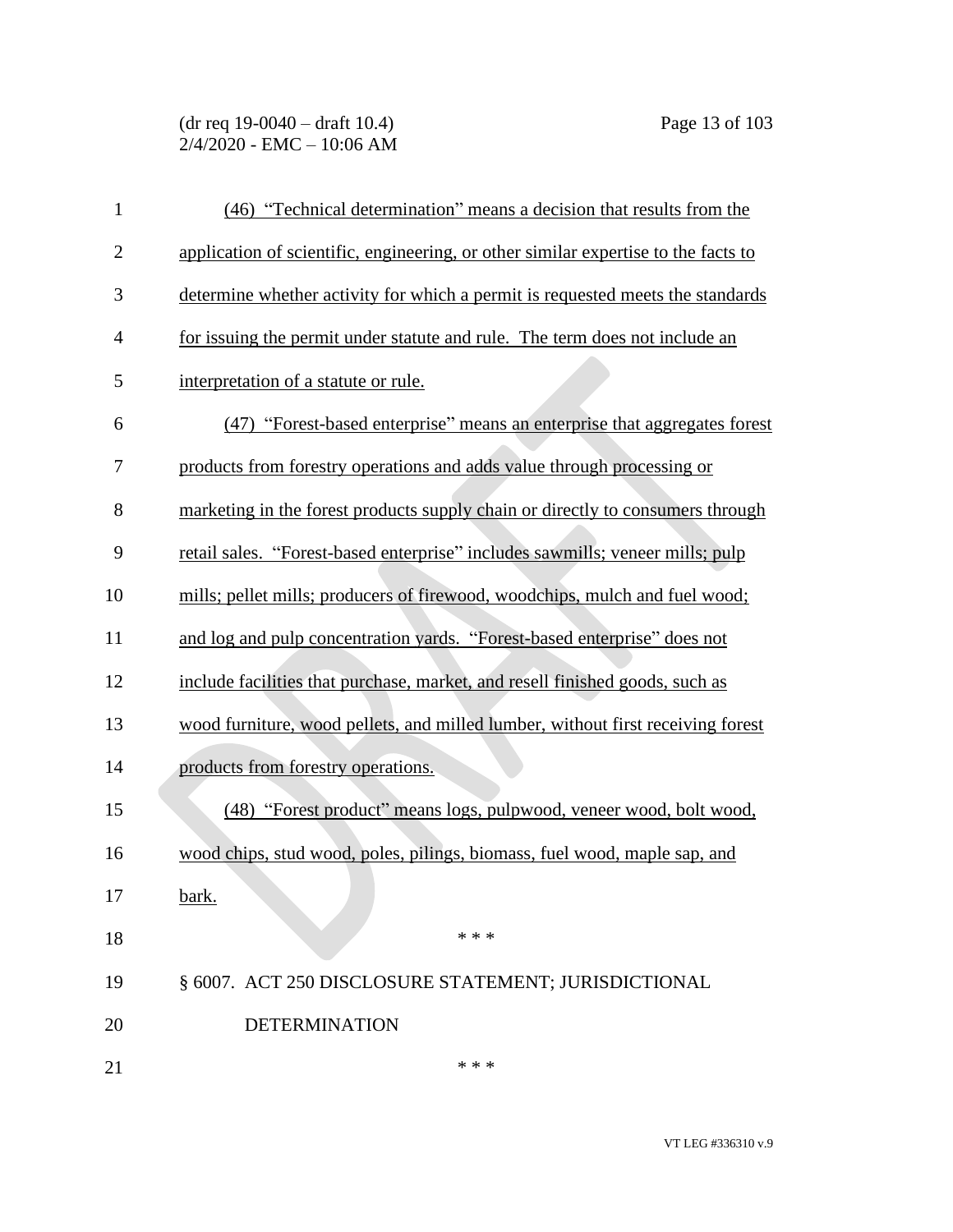# (dr req 19-0040 – draft 10.4) Page 14 of 103 2/4/2020 - EMC – 10:06 AM

| $\mathbf{1}$   | (c) With respect to the partition or division of land, or with respect to an       |
|----------------|------------------------------------------------------------------------------------|
| $\overline{2}$ | activity which might or might not constitute development, any person may           |
| 3              | submit to the district coordinator District Commission an "Act 250 Disclosure      |
| $\overline{4}$ | Statement" and other information required by the rules of the Board, and may       |
| 5              | request a jurisdictional opinion from the district coordinator District            |
| 6              | Commission concerning the applicability of this chapter. If a requestor wishes     |
| 7              | a final determination to be rendered on the question, the district coordinator, at |
| 8              | the expense of the requestor and in accordance with rules of the Board, shall      |
| 9              | publish notice of the issuance of the opinion in a local newspaper generally       |
| 10             | circulating in the area where the land which that is the subject of the opinion is |
| 11             | located, and shall serve the opinion on all persons listed in subdivisions         |
| 12             | $6085(c)(1)(A)$ through (D) of this title. In addition, the requestor who is       |
| 13             | seeking a final determination shall consult with the district coordinator and      |
| 14             | obtain approval of a subdivision $6085(c)(1)(E)$ list of persons who shall be      |
| 15             | notified by the district coordinator because they are adjoining property owners    |
| 16             | or other persons who would be likely to be able to demonstrate a particularized    |
| 17             | interest protected by this chapter that may be affected by an act or decision by   |
| 18             | a District Commission.                                                             |
| 19             | $(d)$ [Repealed.]                                                                  |
| 20             | Subchapter 2. Administration                                                       |
| 21             | § 6021. BOARD; VACANCY, REMOVAL                                                    |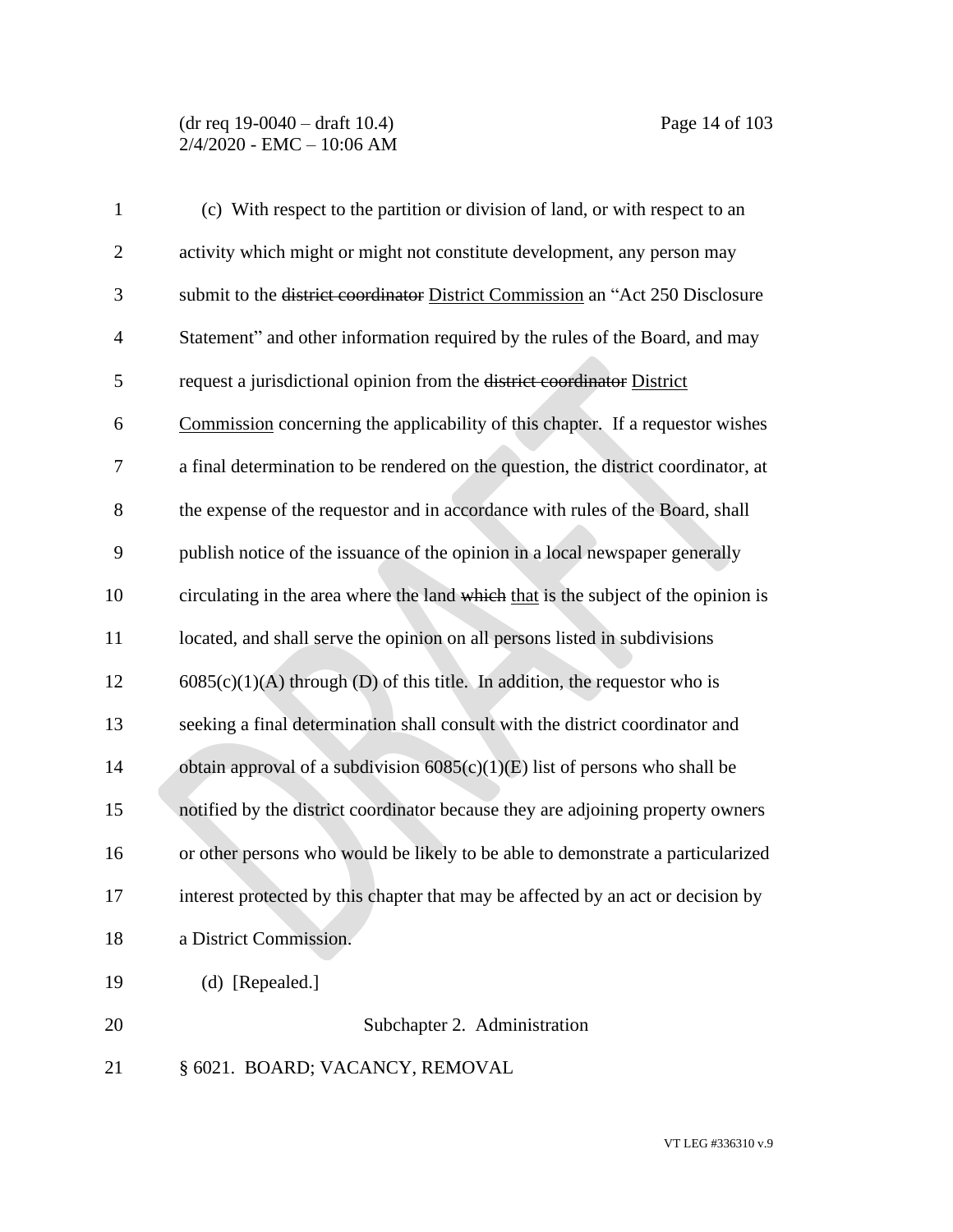| $\mathbf{1}$   | (a) A Natural Resources Establishment. The Vermont Environmental                |
|----------------|---------------------------------------------------------------------------------|
| $\overline{2}$ | Review Board is created to hear appeals and adopt rules.                        |
| 3              | $(1)$ The Board shall consist of five members nominated, appointed by           |
| $\overline{4}$ | the Governor, with the advice and consent of the Senate, and confirmed in the   |
| 5              | manner of a Superior judge so that one appointment expires in each year. The    |
| 6              | Chair shall be a full-time position. In making these appointments, the          |
| 7              | Governor and the Senate shall give consideration to candidates shall be sought  |
| 8              | who have experience, expertise, or skills relating to the environment or land   |
| 9              | use environmental science, natural resources law and policy, land use planning, |
| 10             | community development, environmental justice, or racial equity.                 |
| 11             | (A) The Governor shall appoint a chair of the Board, a position that            |
| 12             | shall be a full-time position appointing authority shall ensure, to the extent  |
| 13             | possible, the Board membership includes the racial, ethnic, gender, and         |
| 14             | geographic diversity of the State.                                              |
| 15             | (B) Following initial appointments, the members, except for the                 |
| 16             | Chair, shall be appointed for terms of four years.                              |
| 17             | (2) The Governor shall appoint up to five persons, with preference given        |
| 18             | to former Environmental Board, Natural Resources Board, or District             |
| 19             | Commission members, with the advice and consent of the Senate, to serve as      |
| 20             | alternates for Board members.                                                   |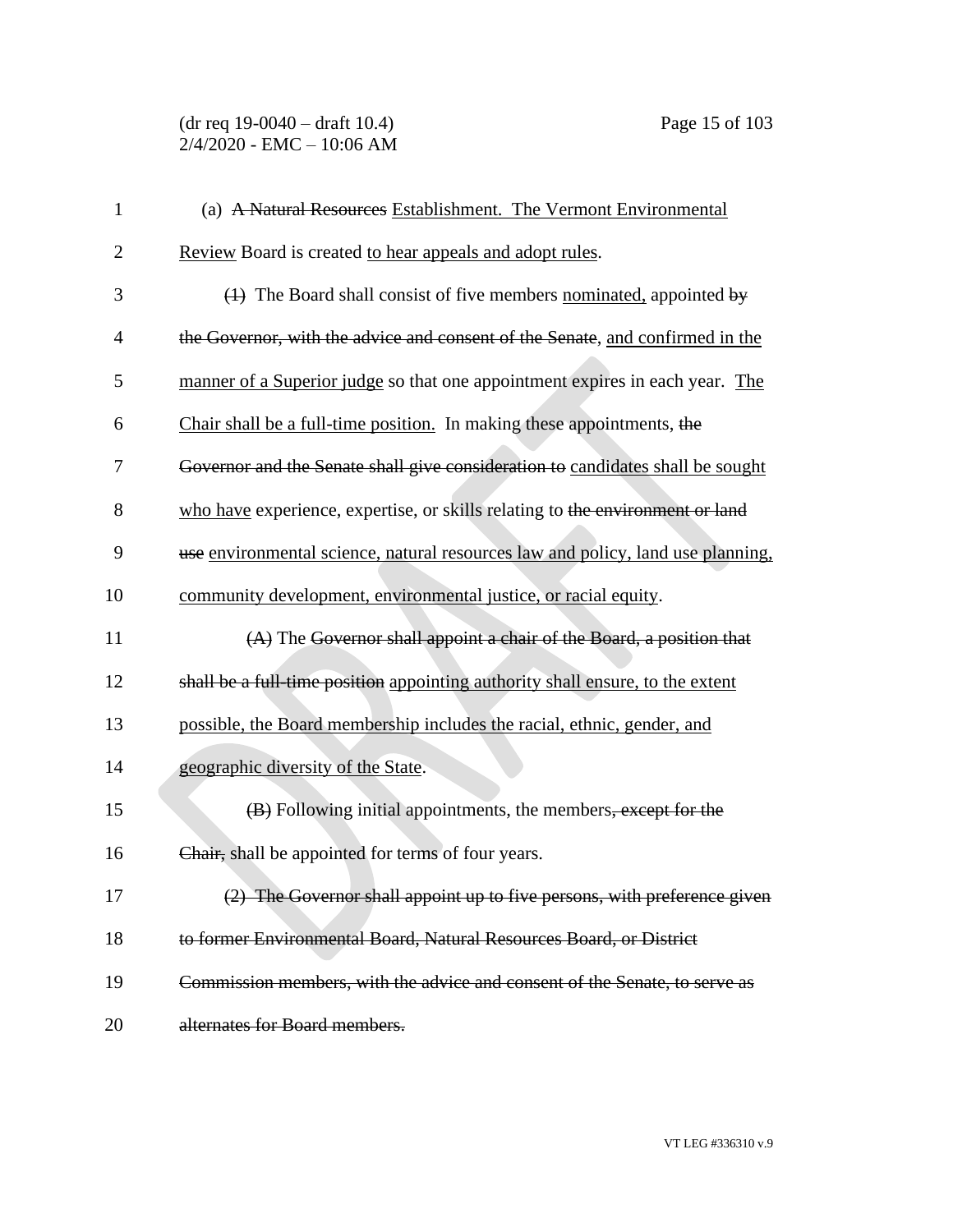#### (dr req 19-0040 – draft 10.4) Page 16 of 103 2/4/2020 - EMC – 10:06 AM

| 1              | $(A)$ Alternates shall be appointed for terms of four years, with initial     |
|----------------|-------------------------------------------------------------------------------|
| $\overline{2}$ | appointments being staggered.                                                 |
| 3              | (B) The Chair of the Board may assign alternates to sit on specific           |
| 4              | matters before the Board, in situations where fewer than five members are     |
| 5              | available to serve.                                                           |
| 6              | (b) Any vacancy occurring in the membership of the Board shall be filled      |
| 7              | by the Governor for the unexpired portion of the term. Terms; vacancy;        |
| 8              | succession. The term of each appointment subsequent to the initial            |
| 9              | appointments described in subsection (a) of this section shall be four years. |
| 10             | Any appointment to fill a vacancy shall be for the unexpired portion of the   |
| 11             | term vacated. A member wishing to succeed himself or herself in office may    |
| 12             | seek reappointment under the terms of this section.                           |
| 13             | (c) Removal. Notwithstanding the provisions of 3 V.S.A. § 2004, the Chair     |
| 14             | and members shall be removable for cause only, except the Chair, who shall    |
| 15             | serve at the pleasure of the Governor.                                        |
| 16             | (d) The Chair of the Board, upon request of the Chair of a District           |
| 17             | Commission, may appoint and assign former Commission members to sit on        |
| 18             | specific Commission cases when some or all of the regular members and         |
| 19             | alternates of the District Commission are disqualified or otherwise unable to |
| 20             | serve. Use of alternates. When a member of the Board is unavailable to hear a |
| 21             | case, the Chair may appoint an alternate member to hear the case. Retirement  |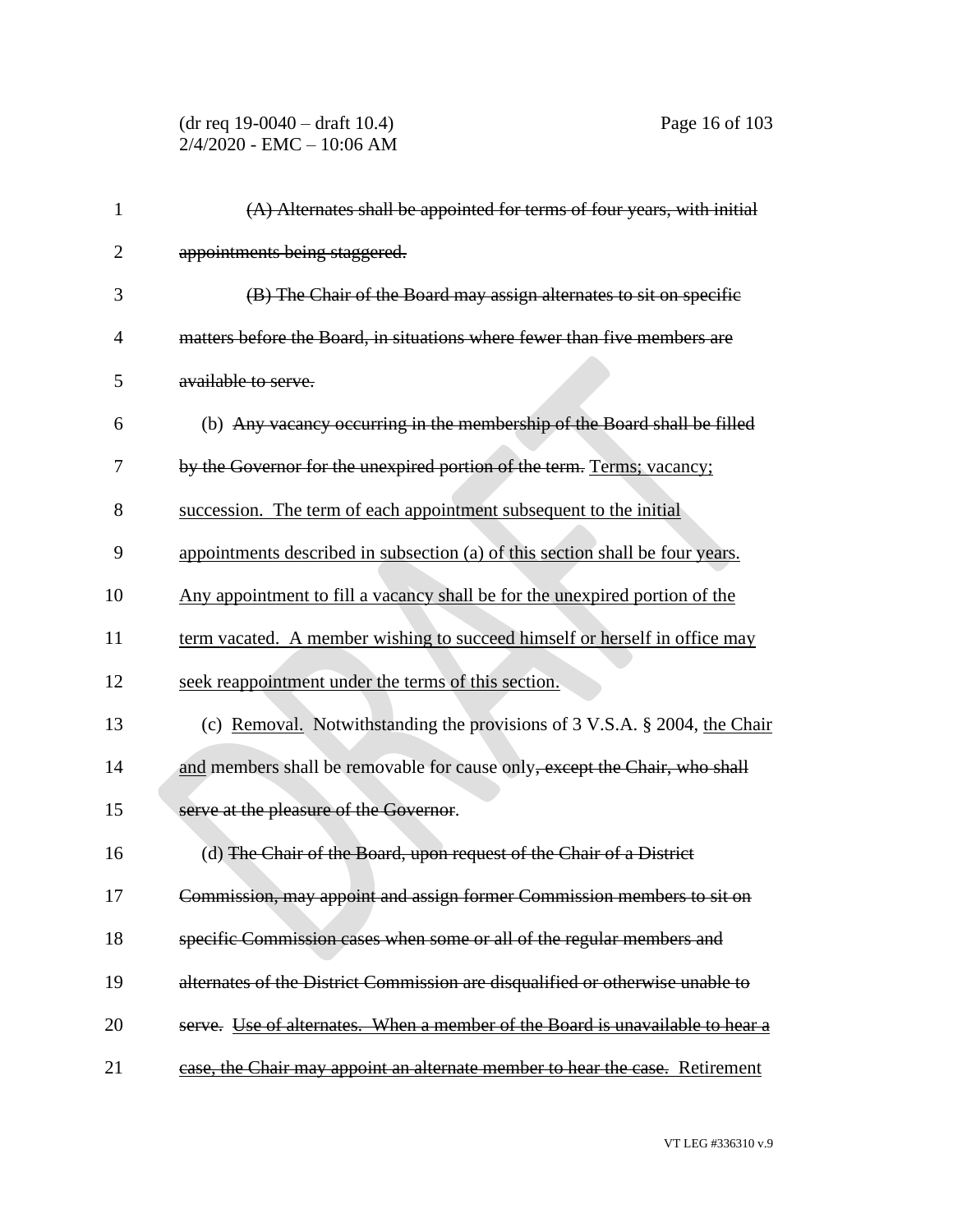(dr req 19-0040 – draft 10.4) Page 17 of 103 2/4/2020 - EMC – 10:06 AM

| $\mathbf{1}$   | from office. When a Board member who hears all or a substantial part of a        |
|----------------|----------------------------------------------------------------------------------|
| $\overline{2}$ | case retires from office before the case is completed, he or she shall remain a  |
| 3              | member of the Board for the purpose of concluding and deciding that case and     |
| $\overline{4}$ | signing the findings and judgments involved. A retiring Chair shall also         |
| 5              | remain a member for the purpose of certifying questions of law if a party        |
| 6              | appeals to the Supreme Court.                                                    |
| 7              | (e) Completion of case. A case shall be deemed completed when the Board          |
| 8              | enters a final decision even though that decision is appealed to the Supreme     |
| 9              | Court and remanded by that Court.                                                |
| 10             | Court of record; jurisdiction. The Board shall have the powers of a<br>(f)       |
| 11             | court of record in the determination and adjudication of all matters within its  |
| 12             | jurisdiction. It may initiate proceedings on any matter within its jurisdiction. |
| 13             | It may render judgments and enforce the same by any suitable process is suable   |
| 14             | by courts in this State. An order issued by the Board on any matter within its   |
| 15             | jurisdiction shall have the effect of a judicial order. The Board's jurisdiction |
| 16             | shall include:                                                                   |
| 17             | (1) the issuance of declaratory rulings on the applicability of this chapter     |
| 18             | and rules or orders issued under this chapter, pursuant to 3 V.S.A. § 808; and   |
| 19             | (2) the issuance of decisions on appeals pursuant to section 6089 and            |
| 20             | chapter 219 of this title.                                                       |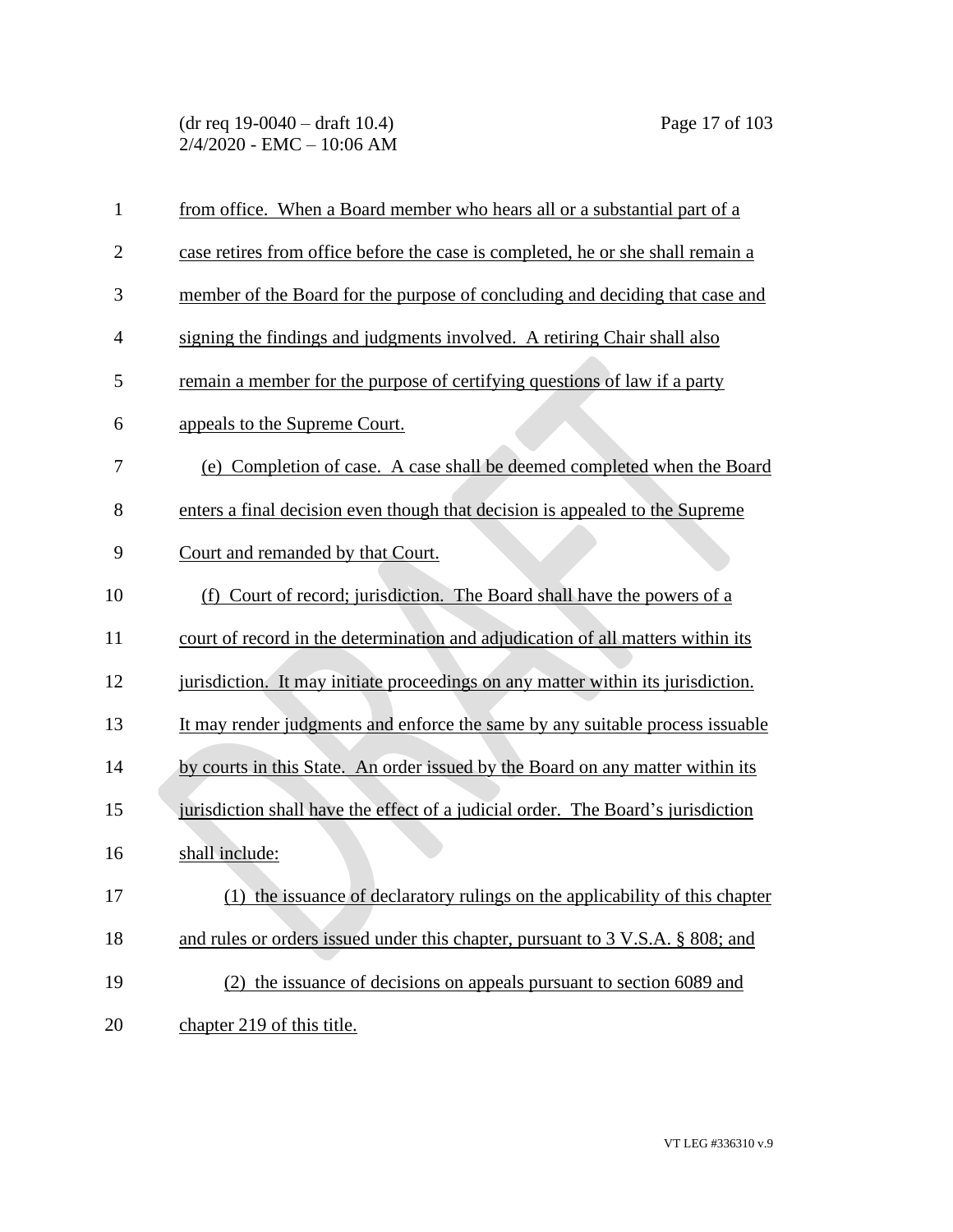(dr req 19-0040 – draft 10.4) Page 18 of 103 2/4/2020 - EMC – 10:06 AM

| $\mathbf{1}$   | (g) Hearing officers. One Board member or any officer or employee of the           |
|----------------|------------------------------------------------------------------------------------|
| $\overline{2}$ | Board duly appointed by the Chair of the Board may inquire into and examine        |
| 3              | any matter within the jurisdiction of the Board.                                   |
| $\overline{4}$ | (1) A hearing officer may hold any hearing on any matter within the                |
| 5              | jurisdiction of the Board.                                                         |
| 6              | (2) Hearings conducted by a hearing officer shall be in accordance with            |
| 7              | 3 V.S.A. §§ 809–814. A hearing officer may administer oaths and exercise the       |
| 8              | powers of the Board necessary to hear and determine a matter for which the         |
| 9              | officer was appointed. A hearing officer shall report his or her findings of fact  |
| 10             | in writing to the Board in the form of a proposal for decision. A copy shall be    |
| 11             | served upon the parties pursuant to $3 \text{ V.S.A.}$ § 811. However, judgment on |
| 12             | those findings shall be rendered only by a majority of the Board.                  |
| 13             | § 6022. PERSONNEL                                                                  |
| 14             | (a) Regular personnel. The Board may appoint retain legal counsel,                 |
| 15             | scientists, engineers, experts, investigators, temporary employees, and            |
| 16             | administrative personnel, as it finds necessary in carrying out its duties, unless |
| 17             | the Governor shall otherwise provide and may authorize the District                |
| 18             | Commissions to use funds to retain personnel to assist on matters within its       |
| 19             | jurisdiction, including oversight and monitoring of permit compliance.             |
| 20             | Personnel employed by the District Commissions pursuant to this subsection,        |
| 21             | shall not report to the Board.                                                     |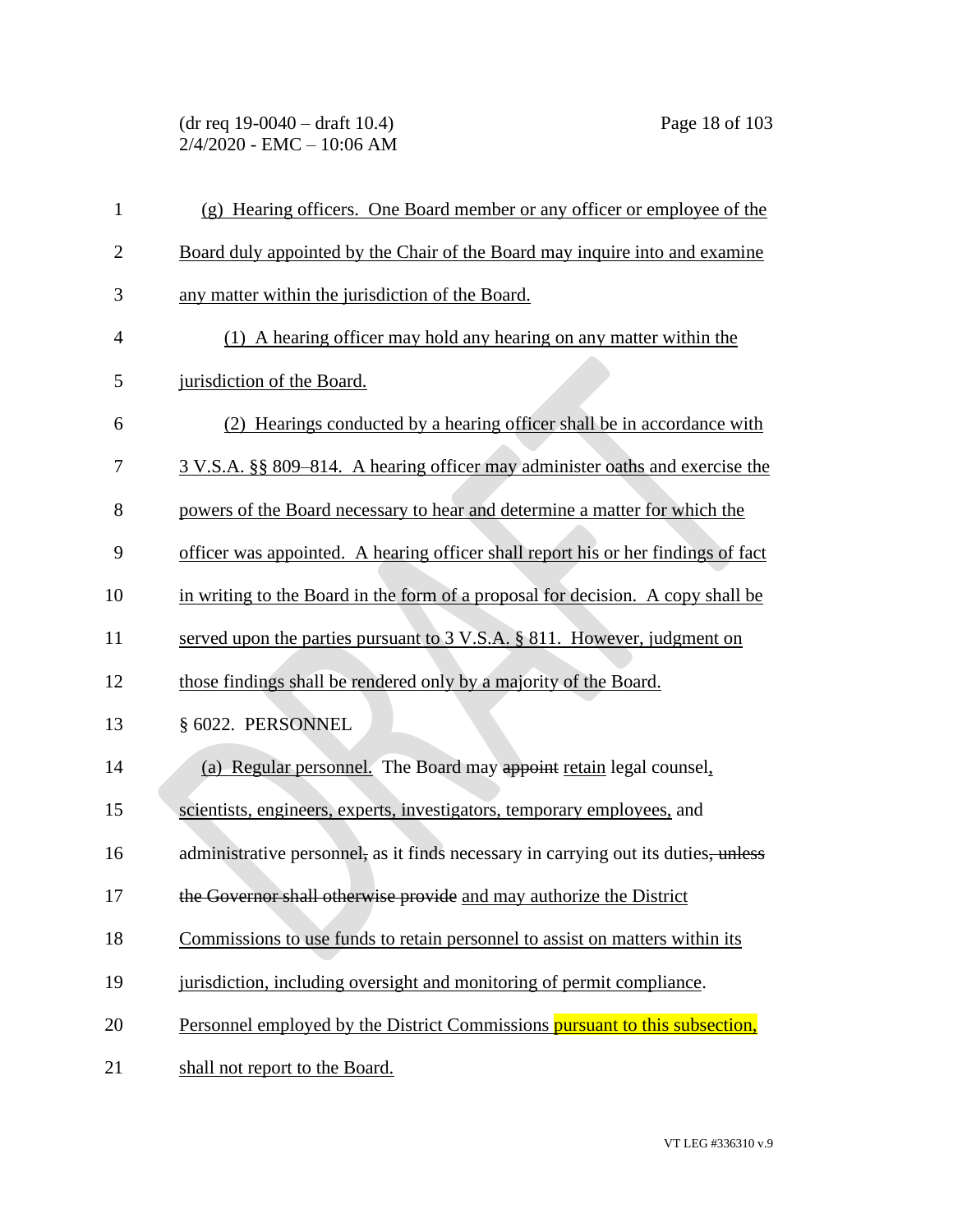| $(dr \text{ req } 19-0040 - draft } 10.4)$ |
|--------------------------------------------|
| 2/4/2020 - EMC – 10:06 AM                  |

| $\mathbf{1}$   | (b) Personnel for particular proceedings.                                       |
|----------------|---------------------------------------------------------------------------------|
| $\overline{2}$ | (1) Retention.                                                                  |
| 3              | (A) The Board may authorize or retain legal counsel, official                   |
| $\overline{4}$ | stenographers, expert witnesses, advisors, temporary employees, and other       |
| 5              | research services:                                                              |
| 6              | (i) to assist the Board in any proceeding before it under this                  |
| 7              | chapter or chapter 219 of this title; and                                       |
| 8              | (ii) to monitor compliance with any formal opinion of the Board                 |
| 9              | or a District Commission.                                                       |
| 10             | (B) The personnel authorized by this section shall be in addition to            |
| 11             | the regular personnel of the Board. The Board shall fix the amount of           |
| 12             | compensation and expenses to be paid to such additional personnel.              |
| 13             | Assessment of costs.<br>(2)                                                     |
| 14             | (A) The Board may allocate to an applicant the portion of its                   |
| 15             | expenses incurred by retaining additional personnel for a proceeding. On        |
| 16             | petition of an applicant to which costs are proposed to be allocated, the Board |
| 17             | shall review and determine, after opportunity for hearing, the necessity and    |
| 18             | reasonableness of those costs, having due regard for the size and complexity of |
| 19             | the project, and may amend or revise an allocation.                             |
| 20             | (B) Prior to allocating costs, the Board shall make a determination of          |
| 21             | the purpose and use of the funds to be raised under this section, identify the  |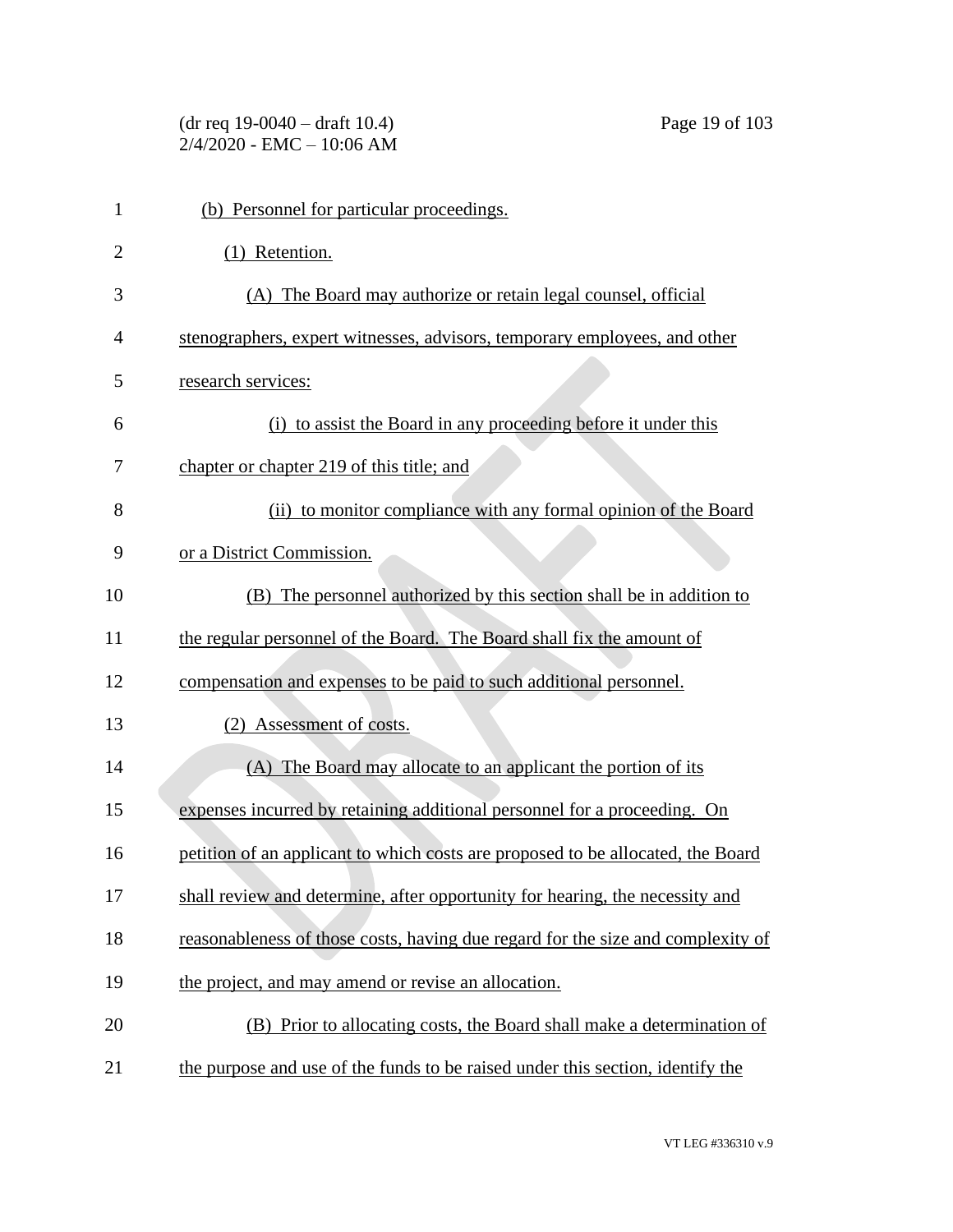| 1              | recipient of the funds, provide for allocation of costs among applicants to be |
|----------------|--------------------------------------------------------------------------------|
| $\overline{c}$ | assessed, indicate an estimated duration of the proceedings, and estimate the  |
| 3              | total costs to be imposed. With the approval of the Board, estimates may be    |
| 4              | revised as necessary. From time to time during the progress of the work, the   |
| 5              | Board shall render to the applicant detailed statements showing the amount of  |
| 6              | money expended or contracted for in the work of additional personnel, which    |
| 7              | statements shall be paid into the State Treasury at the time and in the manner |
| 8              | as the Board may reasonably direct.                                            |
| 9              | (C) All payments for costs allocated pursuant to this section shall be         |
| 10             | deposited into the fund created under section 6029 of this title.              |
| 11             | (c) The District Commissions may retain legal counsel, scientists,             |
| 12             | engineers, experts, investigators, temporary employees, and administrative     |
| 13             | personnel to assist in its recorded hearings. The District Commissions may use |
| 14             | funds collected under section 6083a of this title for this purpose.            |
| 15             | * * *                                                                          |
| 16             | § 6025. RULES                                                                  |
| 17             | (a) The Board may adopt rules of procedure for itself and the District         |
| 18             | Commissions. The Board shall adopt rules of procedure that govern appeals      |
| 19             | and other contested cases before it and are consistent with this chapter and   |
| 20             | chapter 219 of this title.                                                     |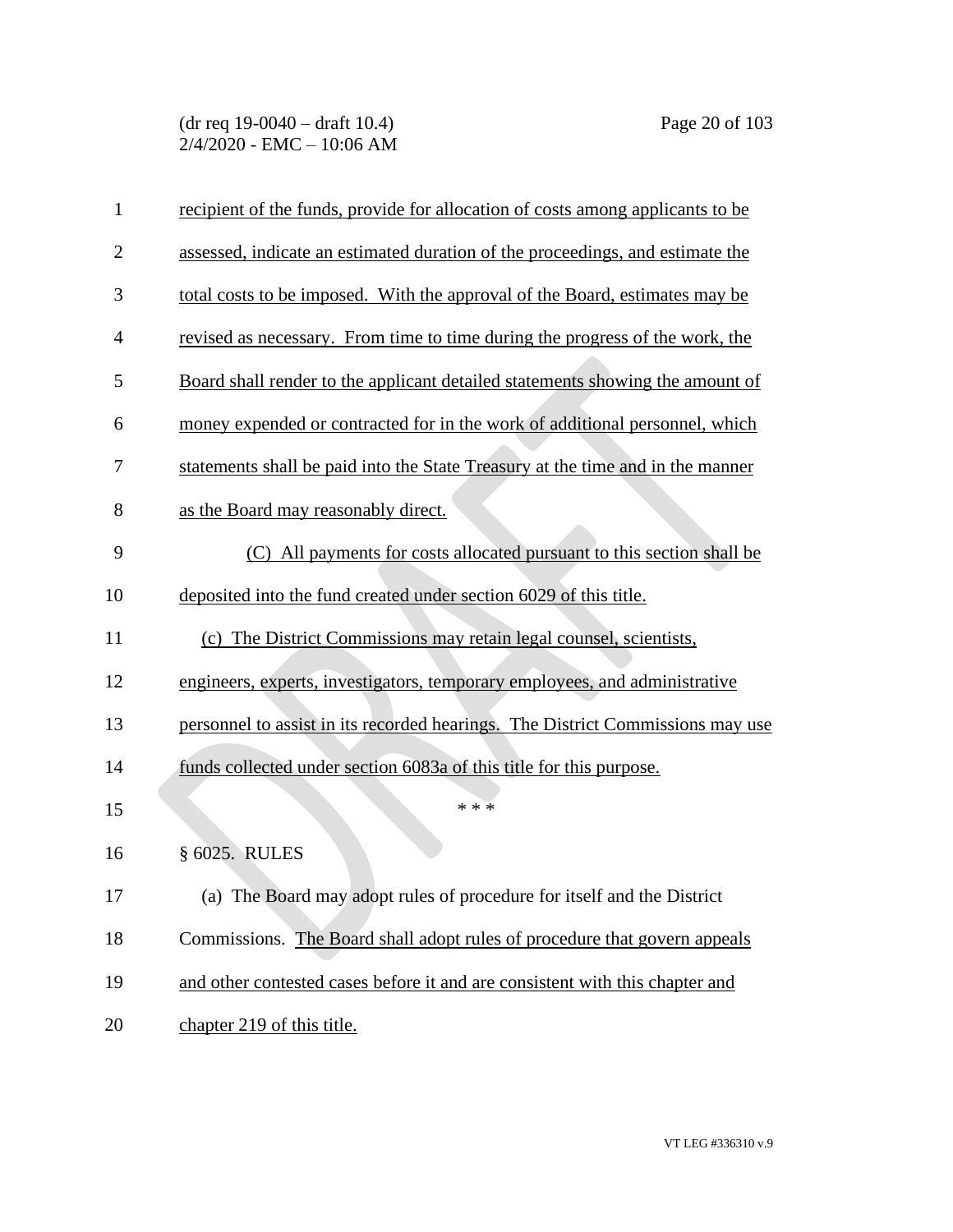## (dr req 19-0040 – draft 10.4) Page 21 of 103 2/4/2020 - EMC – 10:06 AM

| 1              | (b) The Board may adopt substantive rules, in accordance with the                 |
|----------------|-----------------------------------------------------------------------------------|
| $\overline{2}$ | provisions of 3 V.S.A. chapter 25, that interpret and carry out the provisions of |
| 3              | this chapter. These rules shall include provisions that establish criteria under  |
| 4              | which applications for permits under this chapter may be classified in terms of   |
| 5              | complexity and significance of impact under the standards of subsection           |
| 6              | $6086(a)$ of this chapter. In accordance with that classification, the rules may: |
| 7              | (1) provide for simplified or less stringent procedures than are otherwise        |
| 8              | required under sections 6083, 6084, and 6085 of this chapter;                     |
| 9              | (2) provide for the filing of notices instead of applications for the             |
| 10             | permits that would otherwise be required under section 6081 of this chapter;      |
| 11             | and                                                                               |
| 12             | (3) provide a procedure by which a District Commission may authorize              |
| 13             | a district coordinator to issue a permit that the District Commission has         |
| 14             | determined under Natural Resources Board rules is a minor application with no     |
| 15             | undue adverse impact.                                                             |
| 16             | * * *                                                                             |
| 17             | § 6026. DISTRICT COMMISSIONERS                                                    |
| 18             | (a) For the purposes of the administration of this chapter, the State is          |
| 19             | divided into nine districts.                                                      |
| 20             | * * *                                                                             |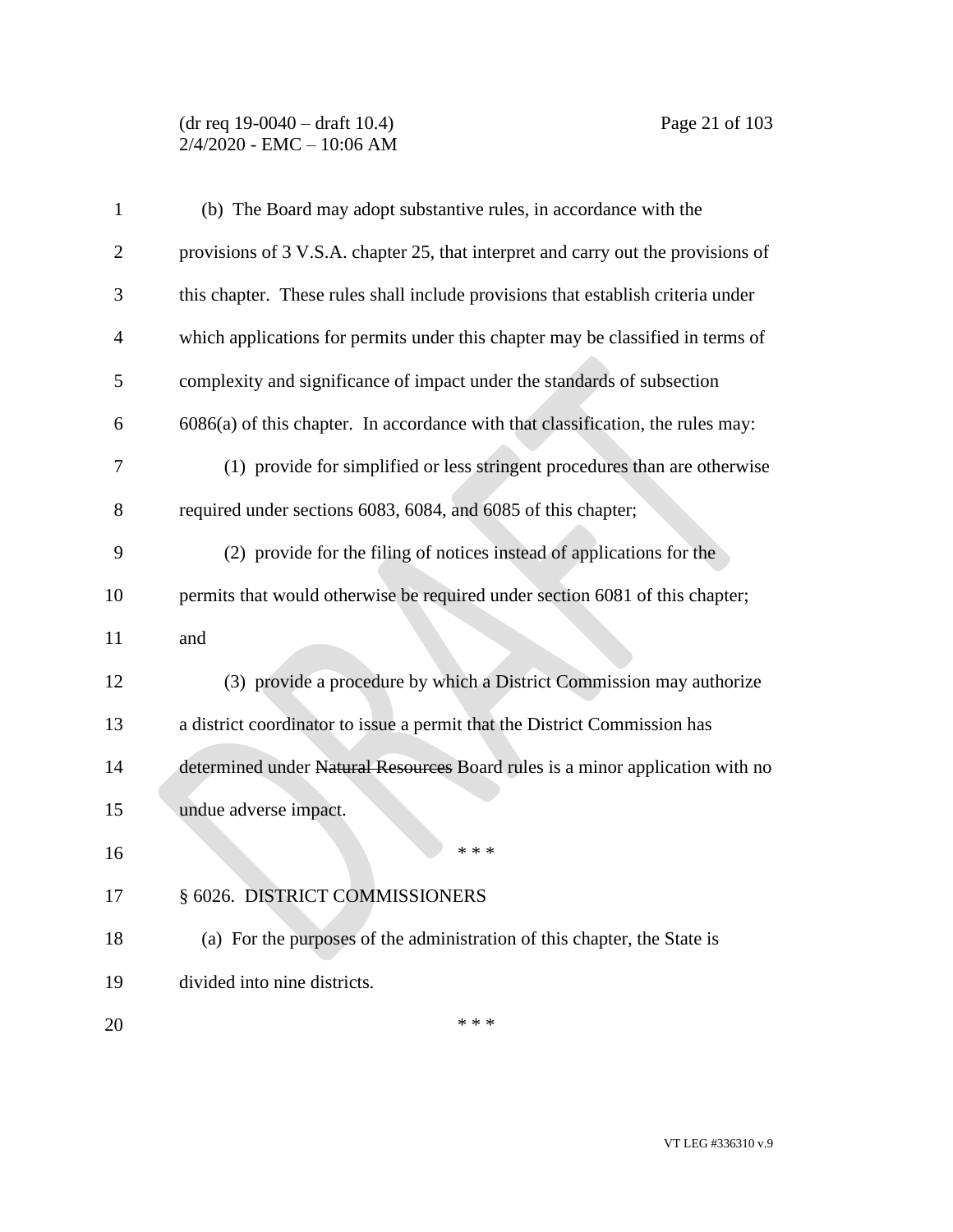# (dr req 19-0040 – draft 10.4) Page 22 of 103 2/4/2020 - EMC – 10:06 AM

| 1              | (b) A District Environmental Commission is created for each district. Each     |
|----------------|--------------------------------------------------------------------------------|
| $\overline{2}$ | District Commission shall consist of three members from that district          |
| 3              | appointed in the month of February by the Governor so that two appointments    |
| $\overline{4}$ | expire in each odd-numbered year. Two of the members shall be appointed for    |
| 5              | a term of four years, and the Chair (third member) of each District shall be   |
| 6              | appointed for a two-year term. In any district, the Governor may appoint not   |
| 7              | more than four alternate members from that district whose terms shall not      |
| 8              | exceed two years, who may hear any case when a regular member is               |
| 9              | disqualified or otherwise unable to serve. The Governor shall ensure, to the   |
| 10             | extent possible, each District Commission includes the racial, ethnic, gender, |
| 11             | and geographic diversity of the State.                                         |
| 12             | (c) Members shall be removable for cause only, except the Chair, who shall     |
| 13             | serve at the pleasure of the Governor.                                         |
| 14             | (d) Any vacancy shall be filled by the Governor for the unexpired period of    |
| 15             | the term.                                                                      |
| 16             | (e) The Chair of the Board, upon request of the Chair of a District            |
| 17             | Commission, may appoint and assign former Commission members to sit on         |
| 18             | specific Commission cases when some or all of the regular members and          |
| 19             | alternates of the District Commission are disqualified or otherwise unable to  |
| 20             | serve.                                                                         |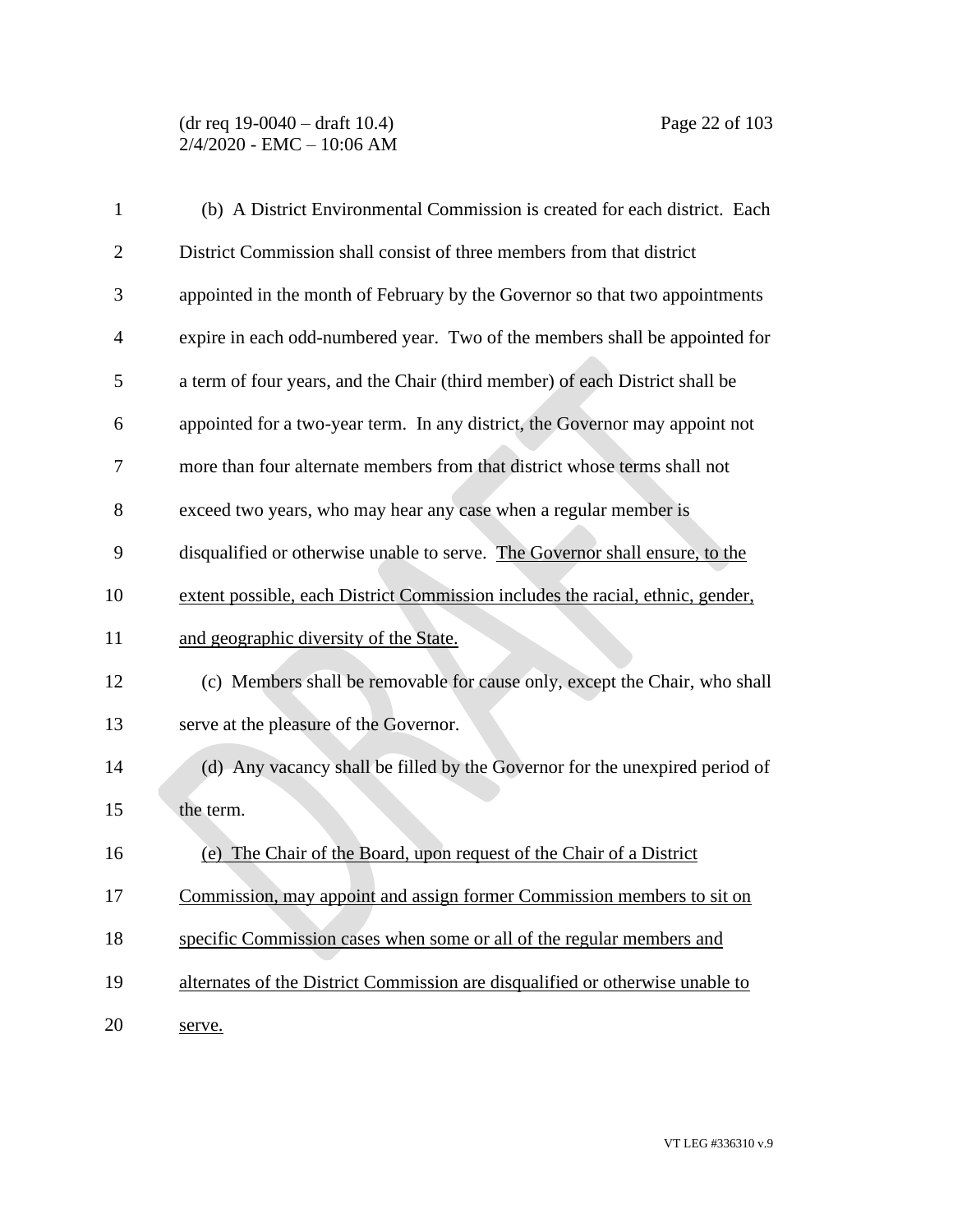| 1              | § 6027. POWERS                                                                  |
|----------------|---------------------------------------------------------------------------------|
| $\overline{2}$ | (a) The Board and District Commissions shall have supervisory authority in      |
| 3              | environmental matters respecting projects within their jurisdiction and shall   |
| 4              | apply their independent judgment in determining facts and interpreting law.     |
| 5              | They each shall have the power, with respect to any matter within its           |
| 6              | jurisdiction, to:                                                               |
| 7              | (1) administer oaths, take depositions, subpoena and compel the                 |
| 8              | attendance of witnesses, and require the production of evidence;                |
| 9              | (2) allow parties to enter upon lands of other parties for the purposes of      |
| 10             | inspecting and investigating conditions related to the matter before the Board  |
| 11             | or Commission;                                                                  |
| 12             | (3) enter upon lands for the purpose of conducting inspections,                 |
| 13             | investigations, examinations, tests, and site evaluations as it deems necessary |
| 14             | to verify information presented in any matter within its jurisdiction; and      |
| 15             | (4) apply for and receive grants from the federal government and from           |
| 16             | other sources.                                                                  |
| 17             | (b) The powers granted under this chapter are additional to any other           |
| 18             | powers which that may be granted by other legislation.                          |
| 19             | (c) The Natural Resources Board may designate or establish such regional        |
| 20             | offices as it deems necessary to implement the provisions of this chapter and   |
| 21             | the rules adopted hereunder. The Natural Resources Board may designate or       |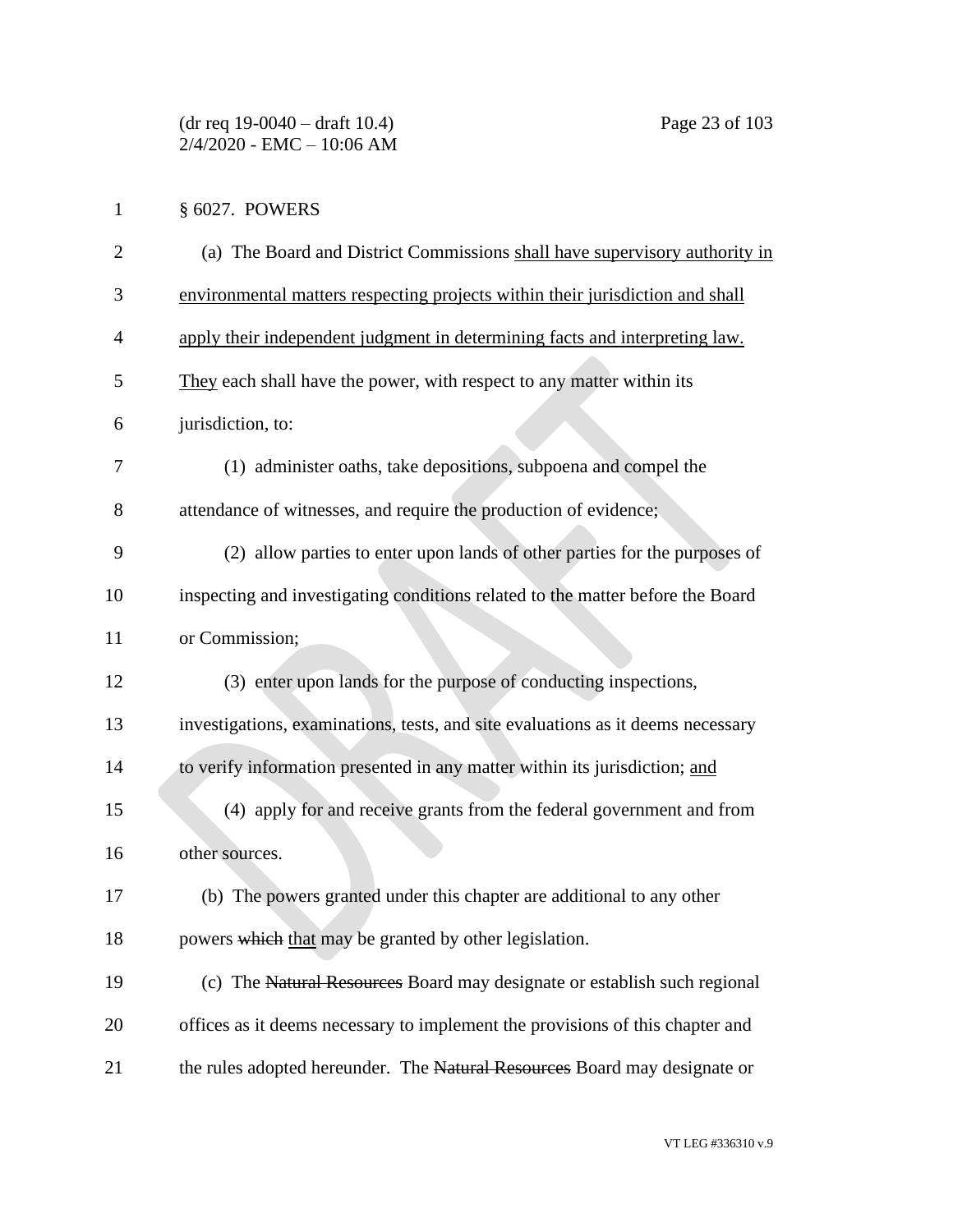## (dr req 19-0040 – draft 10.4) Page 24 of 103 2/4/2020 - EMC – 10:06 AM

| 1              | require a regional planning commission to receive applications, provide           |
|----------------|-----------------------------------------------------------------------------------|
| $\overline{2}$ | administrative assistance, perform investigations, and make recommendations.      |
| 3              | (d) At the request of a District Commission, if the Board Chair determines        |
| $\overline{4}$ | that the workload in the requesting district is likely to result in unreasonable  |
| 5              | delays or that the requesting District Commission is disqualified to hear a case, |
| 6              | the Chair may authorize the District Commission of another district to sit in the |
| 7              | requesting district to consider one or more applications.                         |
| 8              | (e) The Natural Resources Board may by rule allow joint hearings to be            |
| 9              | conducted with specified State agencies or specified municipalities.              |
| 10             | (f) The Board may publish or contract to publish annotations and indices of       |
| 11             | its decisions and the decisions of the Environmental Division, and the text of    |
| 12             | those decisions. The published product shall be available at a reasonable rate    |
| 13             | to the general public and at a reduced rate to libraries and governmental bodies  |
| 14             | within the State.                                                                 |
| 15             | (g) The Natural Resources Board shall manage the process by which land            |
| 16             | use permits are issued under section 6086 of this title, may initiate enforcement |
| 17             | on related matters, under the provisions of chapters 201 and 211 of this title,   |
| 18             | and may petition the Environmental Division for revocation of land use            |
| 19             | permits issued under this chapter. Grounds for revocation are:                    |
| 20             | (1) noncompliance with this chapter, rules adopted under this chapter, or         |
| 21             | an order that is issued that relates to this chapter;                             |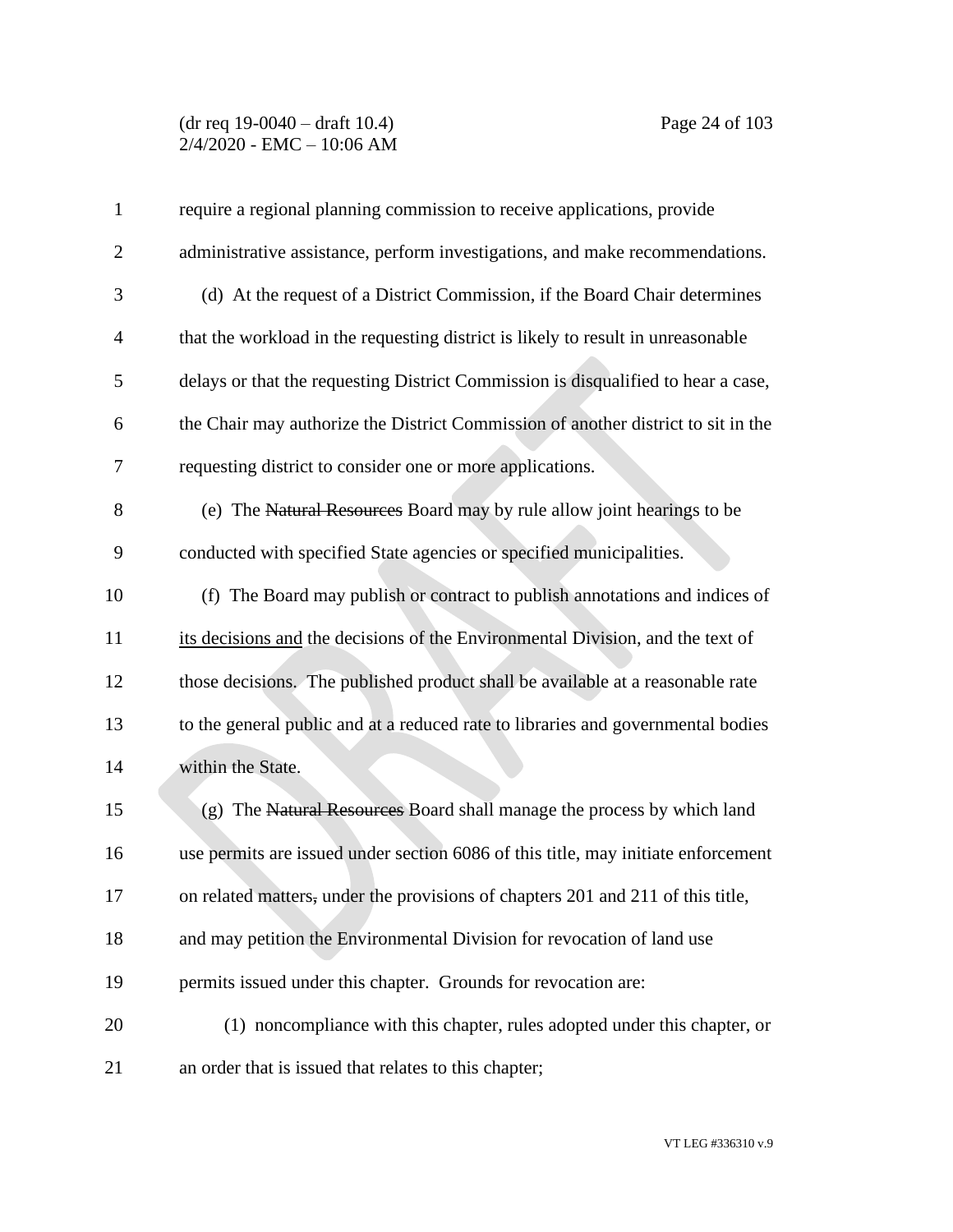# (dr req 19-0040 – draft 10.4) Page 25 of 103 2/4/2020 - EMC – 10:06 AM

| $\mathbf{1}$   | (2) noncompliance with any permit or permit condition;                          |
|----------------|---------------------------------------------------------------------------------|
| $\overline{2}$ | (3) failure to disclose all relevant and material facts in the application or   |
| 3              | during the permitting process;                                                  |
| 4              | (4) misrepresentation of any relevant and material fact at any time;            |
| 5              | (5) failure to pay a penalty or other sums owed pursuant to, or other           |
| 6              | failure to comply with, court order, stipulation agreement, schedule of         |
| 7              | compliance, or other order issued under Vermont statutes and related to the     |
| 8              | permit; or                                                                      |
| 9              | (6) failure to provide certification of construction costs, as required         |
| 10             | under subsection 6083a(a) of this title, or failure to pay supplemental fees as |
| 11             | required under that section.                                                    |
| 12             | (h) The Natural Resources Board may hear appeals of fee refund requests         |
| 13             | under section 6083a of this title.                                              |
| 14             | (i) The Chair, subject to the direction of the Board, shall have general        |
| 15             | charge of the offices and employees of the Board and the offices and            |
| 16             | employees of the District Commissions.                                          |
| 17             | (j) The Natural Resources Board may participate as a party in all matters       |
| 18             | before the Environmental Division that relate to land use permits issued under  |
| 19             | this chapter. [Repealed.]                                                       |
| 20             | * * *                                                                           |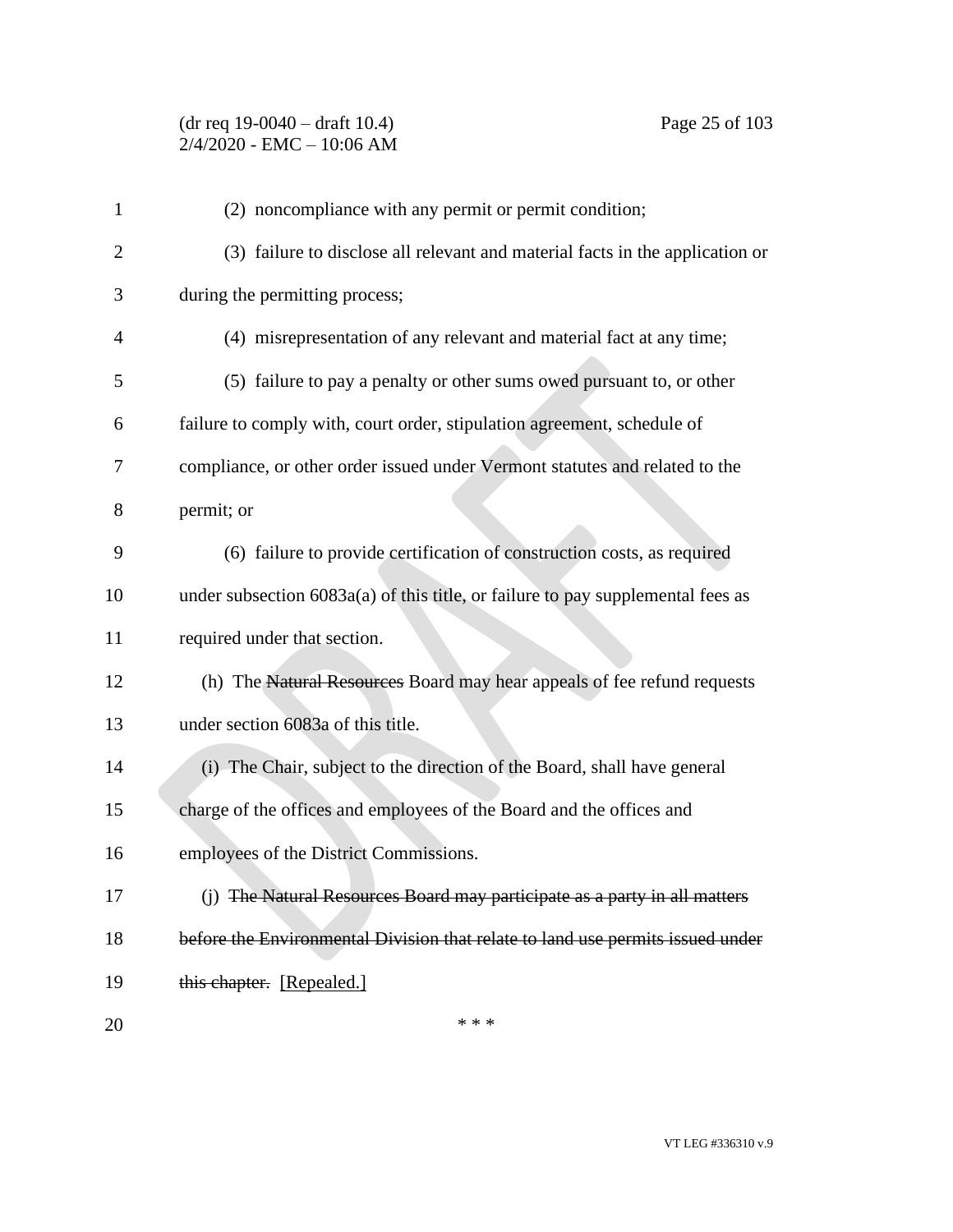|                | $(dr \text{ req } 19-0040 - draft 10.4)$<br>Page 26 of 103<br>$2/4/2020$ - EMC - 10:06 AM |
|----------------|-------------------------------------------------------------------------------------------|
| $\mathbf{1}$   | § 6028. COMPENSATION                                                                      |
| $\overline{2}$ | Members of the Board and District Commissions shall receive per diem pay                  |
| 3              | of \$100.00 and all necessary and actual expenses in accordance with 32 V.S.A.            |
| 4              | \$1010.                                                                                   |
| 5              | * * *                                                                                     |
| 6              | § 6030. MAP OF WIRELESS TELECOMMUNICATIONS FACILITIES                                     |
| 7              | CAPABILITY AND DEVELOPMENT MAPS                                                           |
| 8              | The Board shall maintain a map that shows the location of all wireless                    |
| 9              | telecommunications facilities in the State.                                               |
| 10             | (a) Updates. On or before January 1, 2022, the Board and the Secretaries                  |
| 11             | of Commerce and Community Development, of Digital Services, of                            |
| 12             | Agriculture, Food and Markets, and of Natural Resources shall complete an                 |
| 13             | update to the capability and development maps created under this chapter in               |
| 14             | 1971 for use in issuing permits under this chapter. Maps updated pursuant to              |
| 15             | this section shall be consistent with the Capability and Development Plan and             |
| 16             | shall include and identify environmental constraints, existing settlements, rural         |
| 17             | and working lands areas, critical resource areas, facilities and infrastructure,          |
| 18             | and areas targeted for conservation, public investment, and development. The              |
| 19             | Board and these Secretaries shall complete further updates to these maps not              |
| 20             | less frequently than every eight years. The Board shall lead and coordinate the           |
| 21             | completion of updates pursuant to this section.                                           |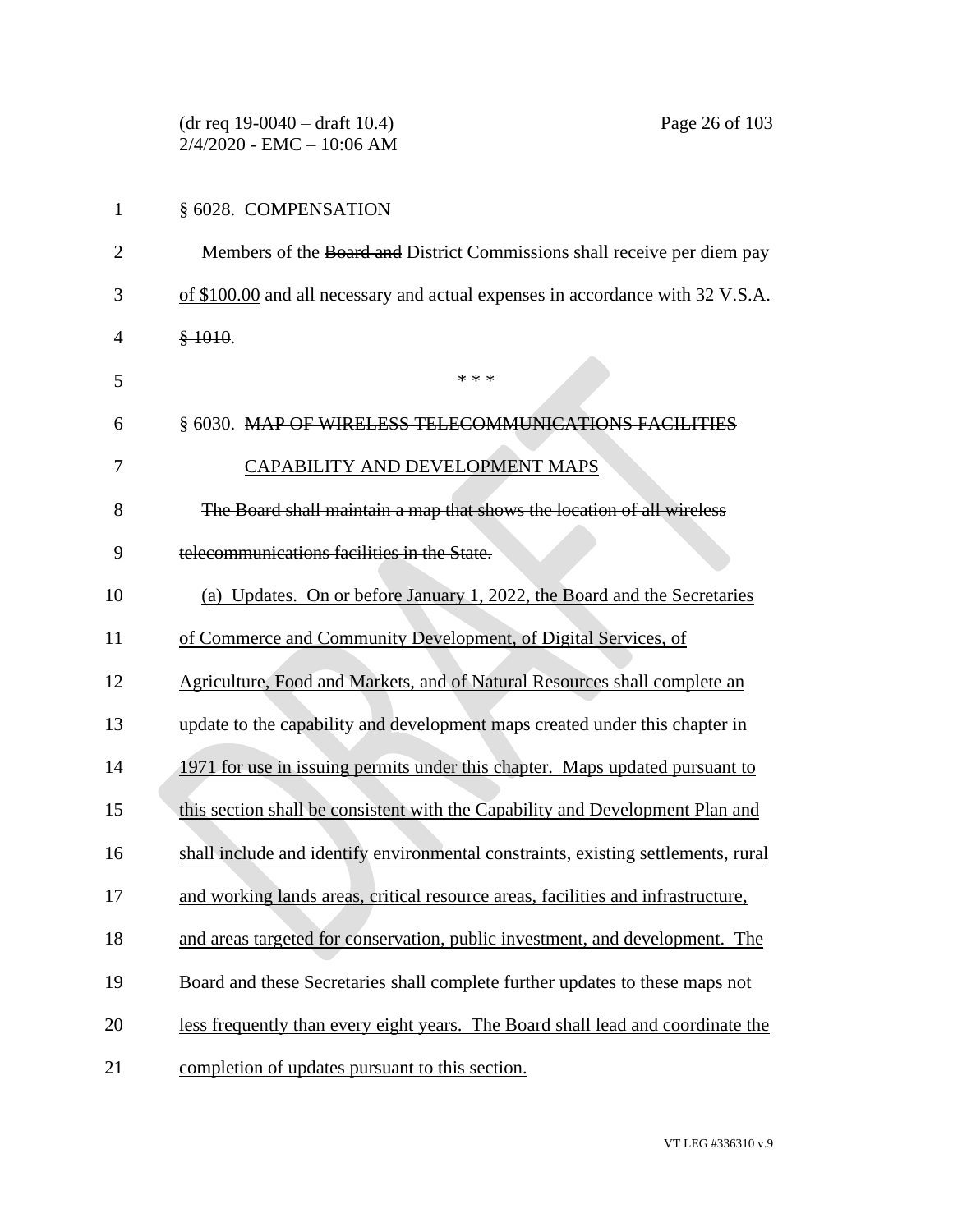(dr req 19-0040 – draft 10.4) Page 27 of 103 2/4/2020 - EMC – 10:06 AM

| $\mathbf{1}$   | (b) Process. When updating maps pursuant to this section, the Board and           |
|----------------|-----------------------------------------------------------------------------------|
| $\overline{2}$ | Secretaries shall, prior to completing the update:                                |
| 3              | (1) consult with the regional planning commissions; and                           |
| $\overline{4}$ | (2) issue a draft update, provide public notice of the draft update, and          |
| 5              | offer an opportunity for written public comment and conduct one or more           |
| 6              | public meetings to receive oral comment on the draft update.                      |
| 7              | (c) Availability. The updated maps shall be maintained as a layer in the          |
| 8              | Agency of Natural Resources' Natural Resources Atlas and shall be available       |
| 9              | to the public.                                                                    |
| 10             | § 6031. ETHICAL STANDARDS                                                         |
| 11             | (a) The Chair and members of the Board and the Chair and the regular and          |
| 12             | alternate members of each District Commission shall comply with the               |
| 13             | following ethical standards:                                                      |
| 14             | (1) The provisions of 12 V.S.A. $\S$ 61 (disqualification for interest).          |
| 15             | (2) The Chair and each member shall conduct the affairs of his or her             |
| 16             | office in such a manner as to instill public trust and confidence and shall take  |
| 17             | all reasonable steps to avoid any action or circumstance that might result in any |
| 18             | one of the following:                                                             |
| 19             | (A) undermining his or her independence or impartiality of action;                |
| 20             | (B) taking official action on the basis of unfair considerations;                 |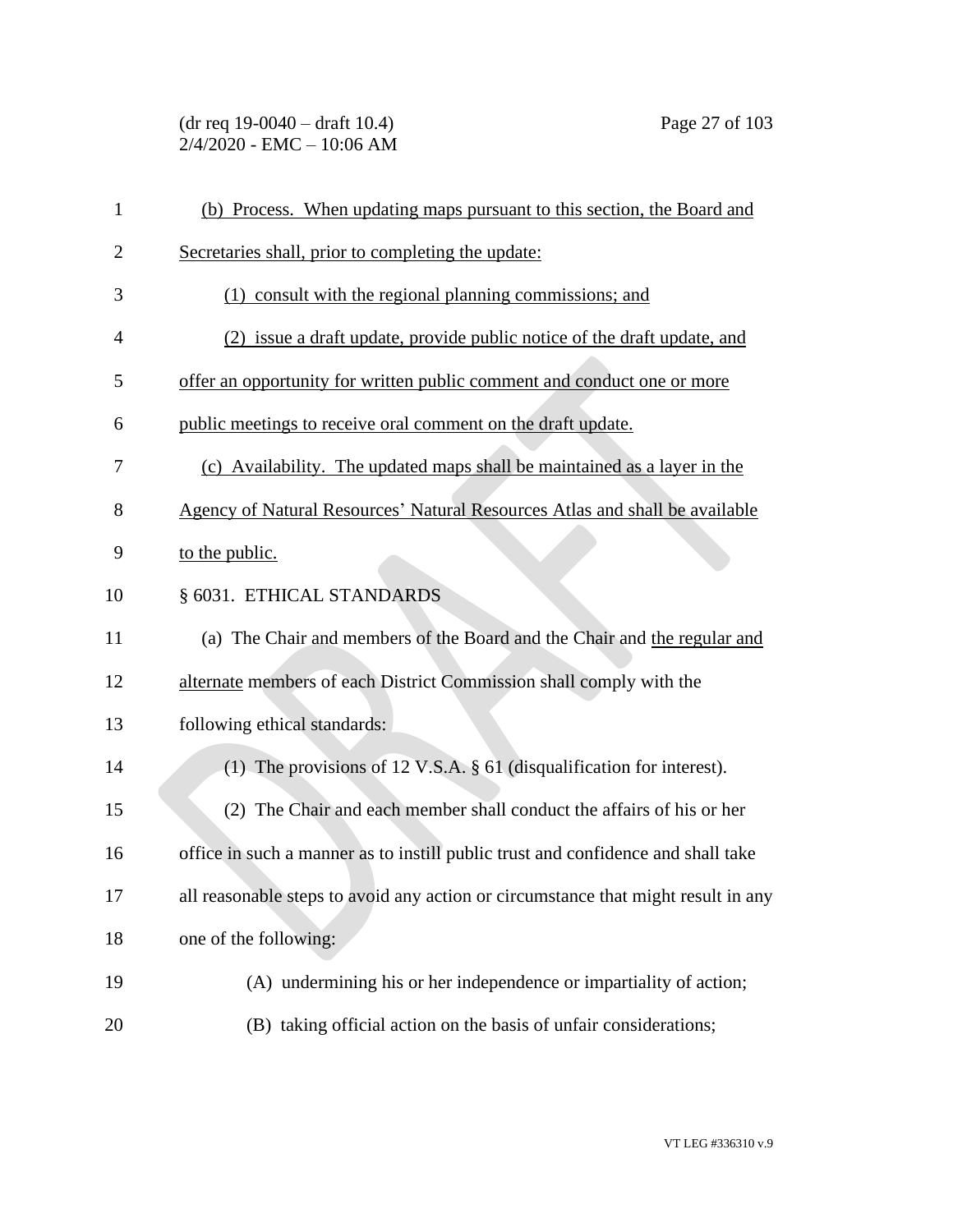# (dr req 19-0040 – draft 10.4) Page 28 of 103 2/4/2020 - EMC – 10:06 AM

| 1              | (C) giving preferential treatment to any private interest on the basis            |
|----------------|-----------------------------------------------------------------------------------|
| $\overline{2}$ | of unfair considerations;                                                         |
| 3              | (D) giving preferential treatment to any family member or member of               |
| 4              | his or her household;                                                             |
| 5              | (E) using his or her office for the advancement of personal interest or           |
| 6              | to secure special privileges or exemptions; or                                    |
| 7              | (F) adversely affecting the confidence of the public in the integrity of          |
| 8              | the Board or District Commission.                                                 |
| 9              | (3) In the case of the Board, no person who receives or has received              |
| 10             | during the previous two years a significant portion of his or her income directly |
| 11             | or indirectly from permit holders or applicants for a permit under chapter 47 of  |
| 12             | this title may hear appeals from acts or decisions of the Secretary relating to   |
| 13             | permits issued under chapter 47.                                                  |
| 14             | (4) The District Commission shall not initiate, permit, or consider ex            |
| 15             | parte communications, or consider other communications made to the District       |
| 16             | Commission outside the presence of the parties concerning a pending or            |
| 17             | impending proceeding except that:                                                 |
| 18             | (A) Where circumstances require, ex parte communications for                      |
| 19             | scheduling, administrative purposes or emergencies that do not deal with          |
| 20             | substantive matters or issues on the merits are authorized; provided:             |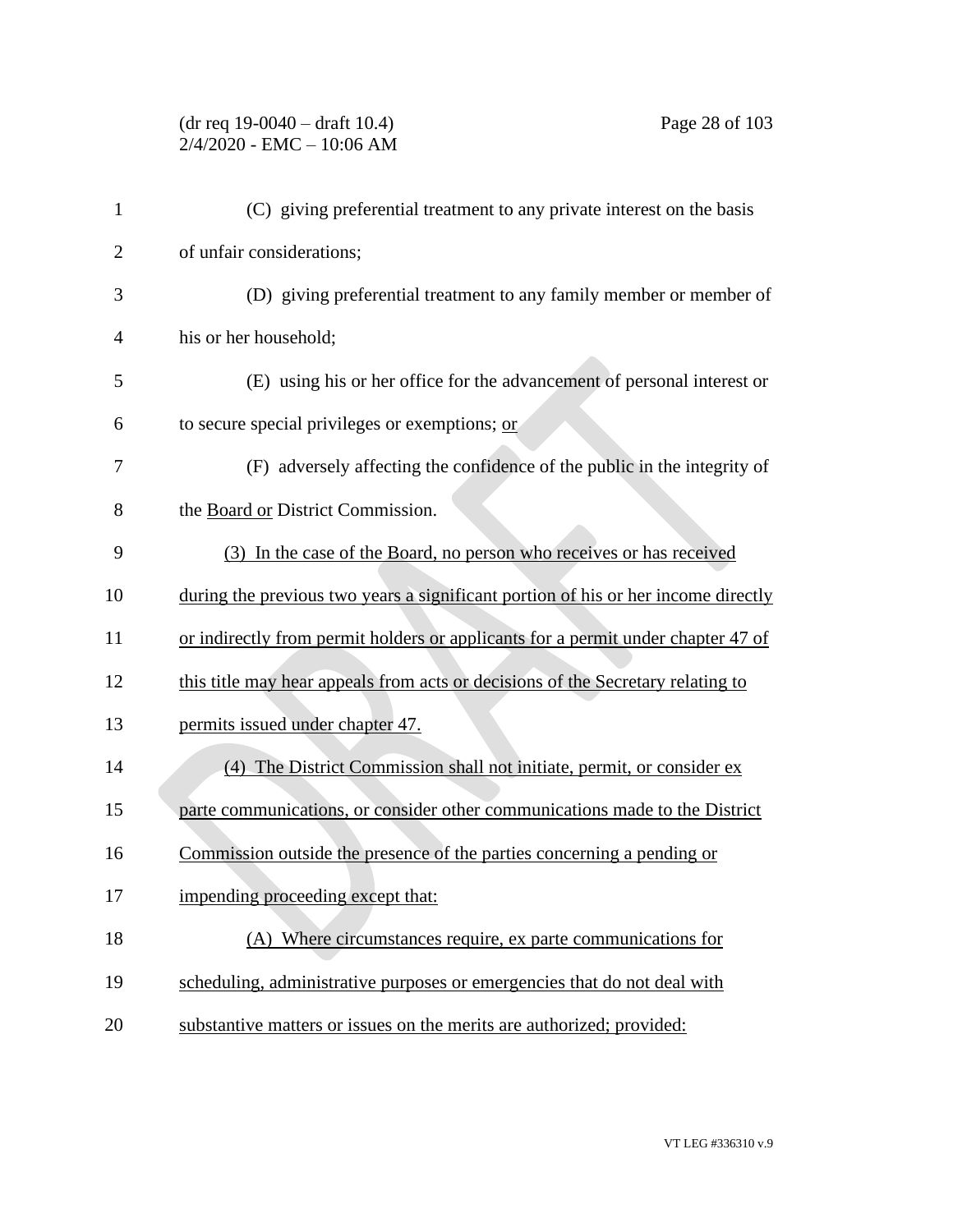# (dr req 19-0040 – draft 10.4) Page 29 of 103 2/4/2020 - EMC – 10:06 AM

| 1              | (i) the District Commission reasonably believes that no party will              |
|----------------|---------------------------------------------------------------------------------|
| $\overline{2}$ | gain a procedural or tactical advantage as a result of the ex parte             |
| 3              | communication, and                                                              |
| 4              | (ii) the District Commission makes provision promptly to notify                 |
| 5              | all other parties of the substance of the ex parte communication and allows an  |
| 6              | opportunity to respond.                                                         |
| 7              | (B) The District Commission may obtain the advice of a disinterested            |
| 8              | expert on the law applicable to a proceeding if the District Commission gives   |
| 9              | notice to the parties of the person consulted and the substance of the advice,  |
| 10             | and affords the parties reasonable opportunity to respond.                      |
| 11             | (C) The District Commission may consult with personnel whose                    |
| 12             | function is to aid the District Commission in carrying out its adjudicative     |
| 13             | responsibilities.                                                               |
| 14             | (D) The District Commission may, with the consent of the parties,               |
| 15             | confer separately with the parties and their lawyers in an effort to mediate or |
| 16             | settle matters pending before the District Commission.                          |
| 17             | (E) The District Commission may initiate or consider any ex parte               |
| 18             | communications when expressly authorized by law to do so.                       |
| 19             | (b) As soon as practicable after grounds become known, a party may move         |
| 20             | to disqualify a Board member or District Commissioner from a particular         |
| 21             | matter before the Board or District Commission.                                 |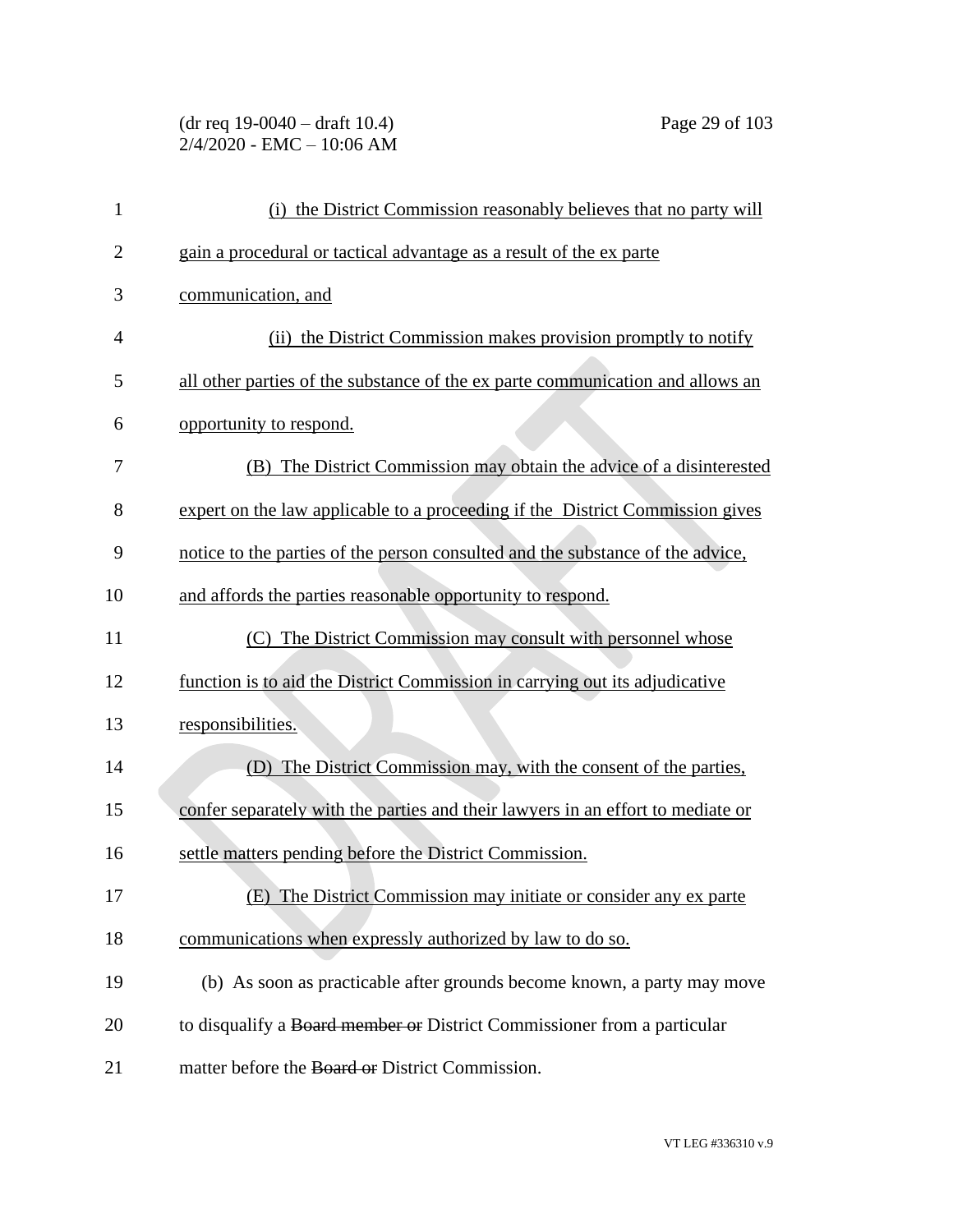### (dr req 19-0040 – draft 10.4) Page 30 of 103 2/4/2020 - EMC – 10:06 AM

| 1              | (1) The motion shall contain a clear statement of the specific grounds             |
|----------------|------------------------------------------------------------------------------------|
| $\overline{2}$ | for disqualification and when such grounds were first known.                       |
| 3              | (2) On receipt of the motion, a District Commissioner who is the subject           |
| 4              | of the motion shall disqualify himself or herself or shall refer the motion to the |
| 5              | Chair of the Board issue a decision after consultation with the Commission's       |
| 6              | counsel.                                                                           |
| 7              | $(A)$ The Chair of the Board may disqualify the District Commissioner              |
| 8              | from the matter before the District Commission if, on review of the motion, the    |
| 9              | Chair determines that such disqualification is necessary to ensure compliance      |
| 10             | with subsection (a)(ethical standards) of this section.                            |
| 11             | $(B)$ On disqualification of a District Commissioner under this                    |
| 12             | subsection, the Chair of the Board District Commission shall assign another        |
| 13             | District Commissioner to take the place of the disqualified Commissioner. The      |
| 14             | Chair shall consider making such an assignment from among the members of           |
| 15             | the same District Commission before assigning a member of another District         |
| 16             | Commission.                                                                        |
| 17             | (3) On receipt of the motion, a Board member who is the subject of the             |
| 18             | motion shall disqualify himself or herself or shall refer the motion to the full   |
| 19             | Board. The Board may disqualify a member from the matter before the Board          |
| 20             | if, on review of the motion, the Board determines that such disqualification is    |
| 21             | necessary to ensure compliance with subsection (a) (ethical standards) of this     |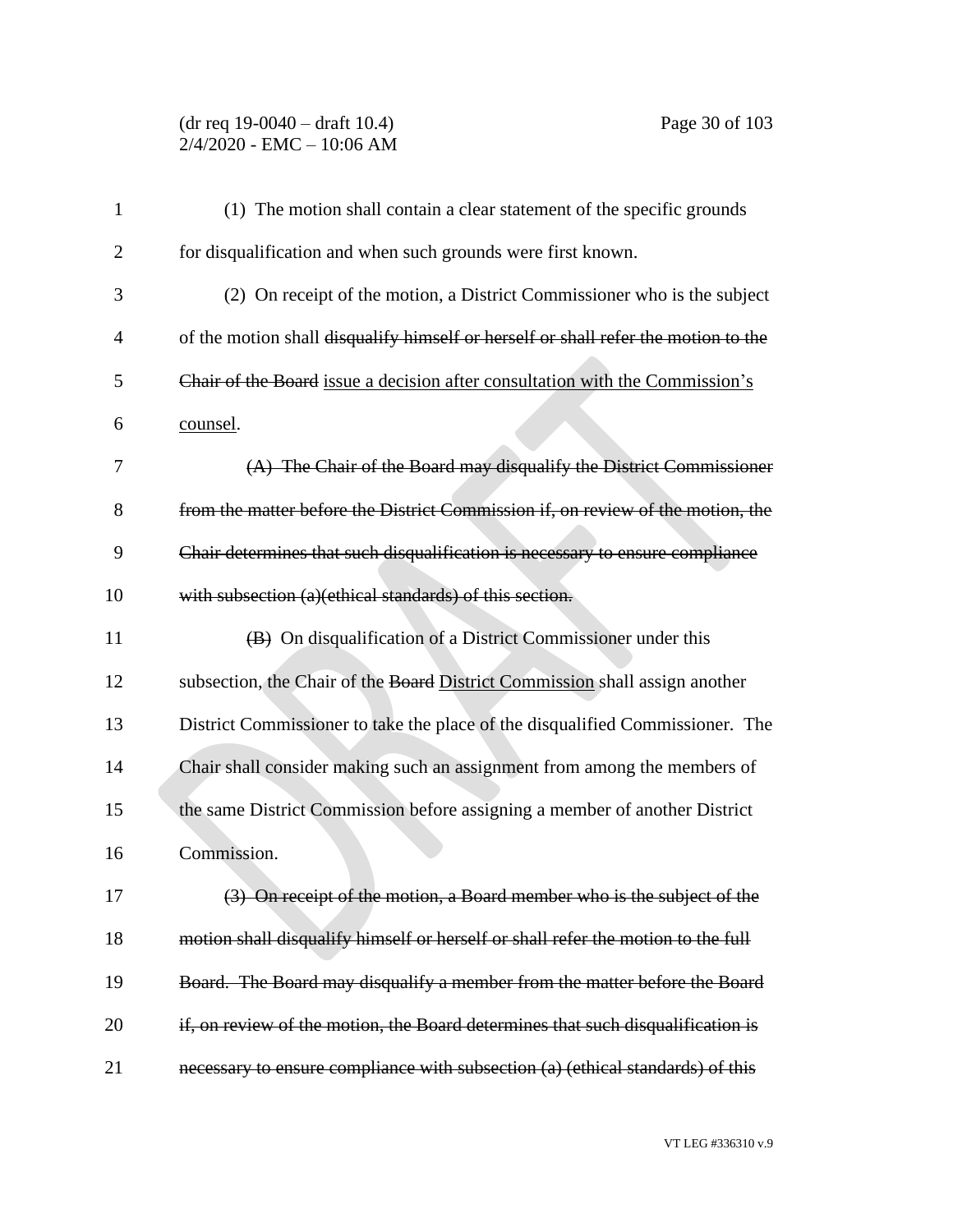(dr req 19-0040 – draft 10.4) Page 31 of 103 2/4/2020 - EMC – 10:06 AM

| 1  | section. The Board member who is the subject of the motion shall not be           |
|----|-----------------------------------------------------------------------------------|
| 2  | eligible to vote on the motion.                                                   |
| 3  | (c) For one year after leaving office, a former appointee to the Board or a       |
| 4  | District Commission shall not, for pecuniary gain:                                |
| 5  | $(1)$ be an advocate on any matter before the Board or the District               |
| 6  | Commission to which he or she was appointed; or                                   |
| 7  | (2) be an advocate before any other public body or the General                    |
| 8  | Assembly or its committees regarding any matter in which, while an appointee,     |
| 9  | he or she exercised any official responsibility or participated personally and    |
| 10 | substantively.                                                                    |
| 11 | * * *                                                                             |
| 12 | Subchapter 4. Permits                                                             |
| 13 | * * *                                                                             |
| 14 | § 6081. PERMITS REQUIRED; EXEMPTIONS                                              |
| 15 | * * *                                                                             |
| 16 | (b) Subsection (a) of this section shall not apply to a subdivision exempt        |
| 17 | under the regulations of the Department of Health in effect on January 21,        |
| 18 | 1970 or any subdivision which that has a permit issued prior to June 1, 1970      |
| 19 | under the Board of Health regulations, or has pending a bona fide application     |
| 20 | for a permit under the regulations of the Board of Health on June 1, 1970, with   |
| 21 | respect to plats on file as of June 1, 1970 provided such permit is granted prior |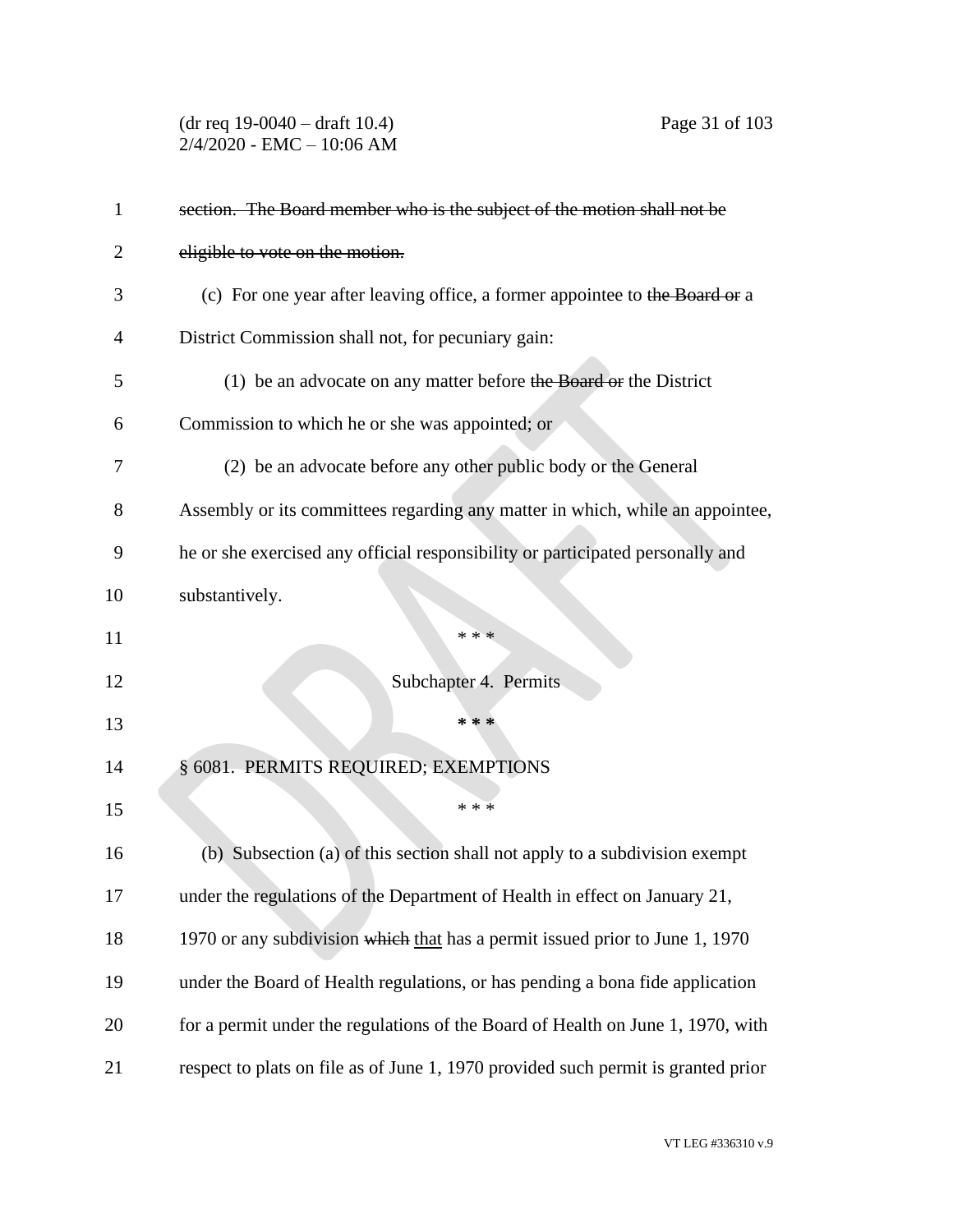(dr req 19-0040 – draft 10.4) Page 32 of 103 2/4/2020 - EMC – 10:06 AM

| $\mathbf{1}$   | to August 1, 1970. Subsection (a) of this section shall not apply to              |
|----------------|-----------------------------------------------------------------------------------|
| $\overline{2}$ | development which that is not also a subdivision, which has been commenced        |
| 3              | prior to June 1, 1970, if the construction will be completed by March 1, 1971.    |
| 4              | Subsection (a) of this section shall not apply to a State highway on which a      |
| 5              | hearing pursuant to 19 V.S.A. § 222 has been held prior to June 1, 1970.          |
| 6              | Subsection (a) of this section shall not apply to any telecommunications          |
| 7              | facility in existence prior to July 1, 1997, unless that facility is a            |
| 8              | "development" as defined in subdivision 6001(3) of this title. Subsection (a)     |
| 9              | of this section shall apply to any substantial change in such excepted            |
| 10             | subdivision or development. On or before July 1, 2020, owners of preexisting      |
| 11             | pits and quarries shall submit extraction data to the Board in order to establish |
| 12             | a baseline against which substantial changes may be determined.                   |
| 13             | * * *                                                                             |
| 14             | $(l)(1)$ By no later than January 1, 1997, any owner of land or mineral rights    |
| 15             | or any owner of slate quarry leasehold rights on a parcel of land on which a      |
| 16             | slate quarry was located as of June 1, 1970, may register the existence of the    |
| 17             | slate quarry with the District Commission and with the clerk of the               |
| 18             | municipality in which the slate quarry is located, while also providing each      |
| 19             | with a map which indicates the boundaries of the parcel which contains the        |
| 20             | slate quarry.                                                                     |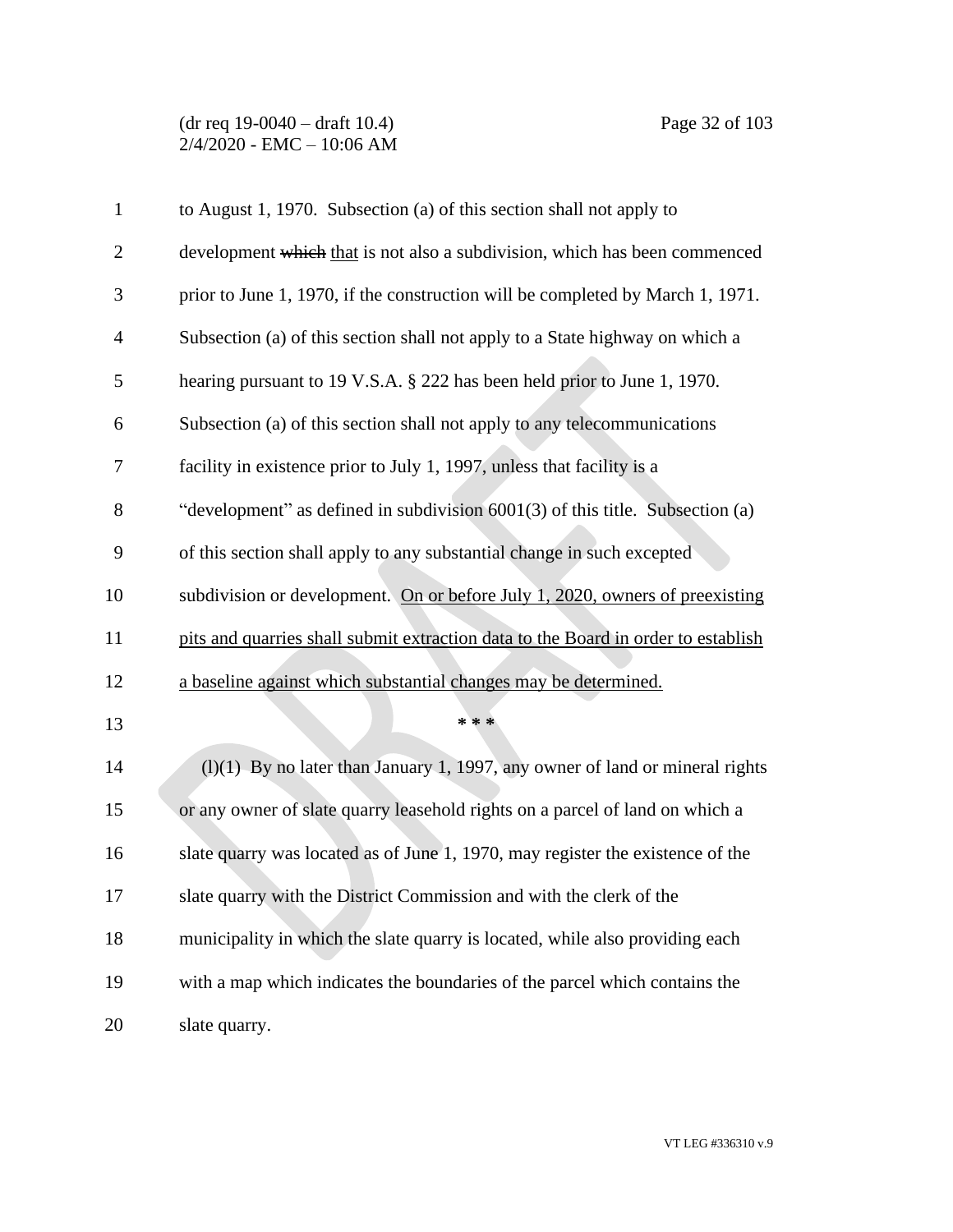## (dr req 19-0040 – draft 10.4) Page 33 of 103 2/4/2020 - EMC – 10:06 AM

| 1              | (2) Slate quarry registration shall state the name and address of the                  |
|----------------|----------------------------------------------------------------------------------------|
| $\overline{2}$ | owner of the land, mineral rights, or leasehold rights; whether that person            |
| 3              | holds mineral rights, or leasehold rights or is the owner in fee simple; the           |
| 4              | physical location of the same; the physical location and size of ancillary             |
| 5              | buildings; and the book and page of the recorded deed or other instrument by           |
| 6              | which the owner holds title to the land or rights.                                     |
| 7              | (3) Slate quarry registration documents shall be submitted to the District             |
| 8              | Commission together with a request, under the provisions of subsection                 |
| 9              | $6007(c)$ of this title, for a final determination regarding the applicability of this |
| 10             | chapter.                                                                               |
| 11             | (4) The final determination regarding a slate quarry registration under                |
| 12             | subsection $6007(c)$ of this title shall be recorded in the municipal land records     |
| 13             | at the expense of the registrant along with an accurate site plan of the parcel        |
| 14             | depicting the site specific information contained in the registration documents.       |
| 15             | The registrant must provide notice of the slate quarry's registration to the           |
| 16             | adjacent landowners.                                                                   |
| 17             | (5) With respect to a slate quarry located on a particular registered                  |
| 18             | parcel of land, ancillary activities on the parcel related to the extraction and       |
| 19             | processing of slate into products that are primarily other than crushed stone          |
| 20             | products shall not be deemed to be substantial changes, as long as provided the        |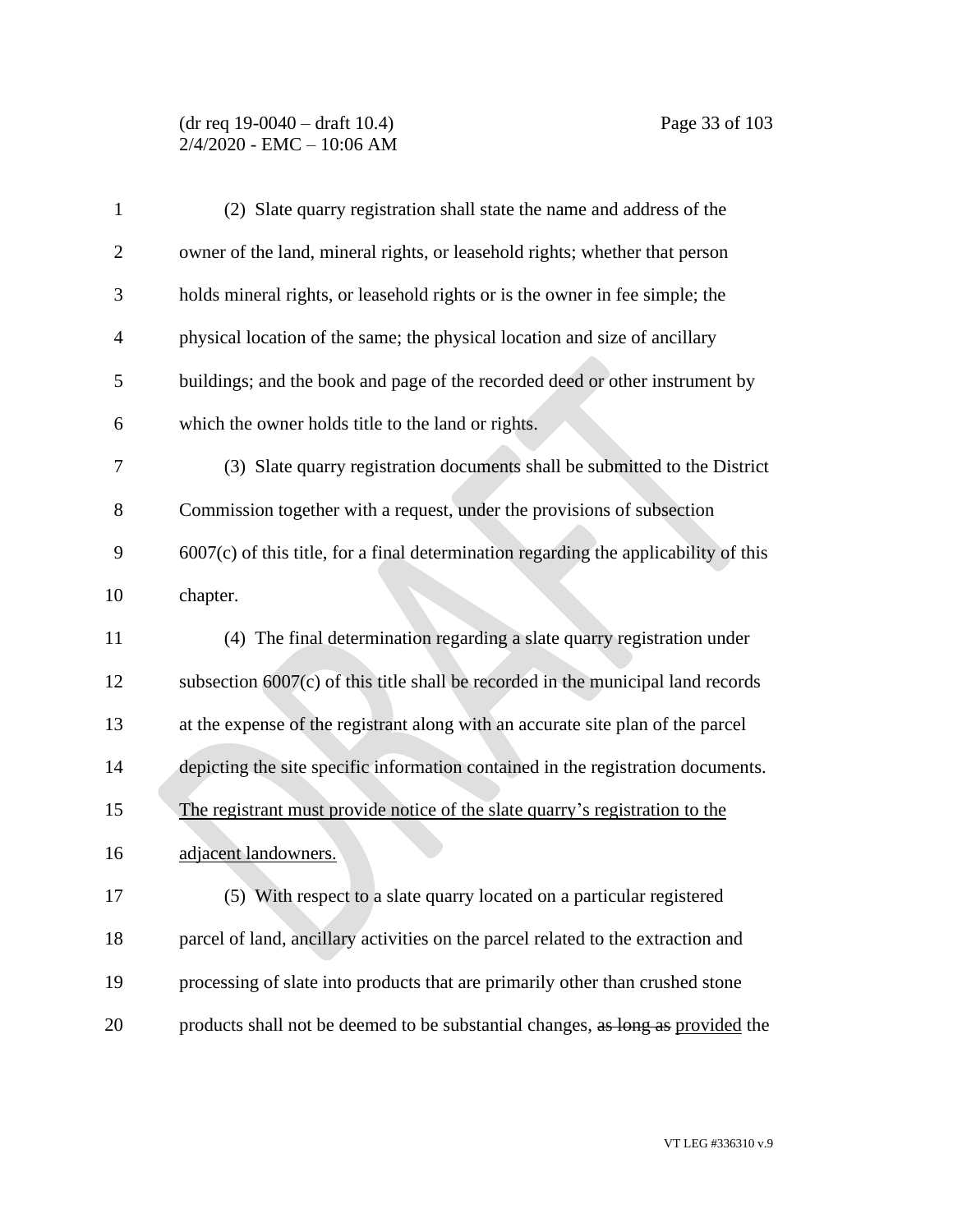(dr req 19-0040 – draft 10.4) Page 34 of 103 2/4/2020 - EMC – 10:06 AM

| $\mathbf{1}$   | activities do not involve the creation of one or more new slate quarry holes that         |
|----------------|-------------------------------------------------------------------------------------------|
| $\overline{2}$ | are not related to an existing slate quarry hole.                                         |
| 3              | (6) Registered slate quarries shall be added to the Agency of Natural                     |
| 4              | Resources Natural Resource Atlas.                                                         |
| 5              | * * *                                                                                     |
| 6              | (o) If a designation pursuant to 24 V.S.A. chapter 76A is removed,                        |
| 7              | subsection (a) of this section shall apply to any subsequent substantial change           |
| 8              | to a priority housing project development or subdivision that was originally              |
| 9              | exempt pursuant to subdivision $6001(3)(A)(iv)(I)$ of this title <u>or subsection (p)</u> |
| 10             | of this section on the basis of that designation.                                         |
| 11             | $(p)(1)$ No permit or permit amendment is required for any subdivision,                   |
| 12             | development, or change to a project that is located entirely within a downtown            |
| 13             | development district designated pursuant to 24 V.S.A. § 2793 if the change                |
| 14             | consists exclusively of any combination of mixed use and mixed income                     |
| 15             | housing, and the cumulative changes within any continuous period of five                  |
| 16             | years, commencing on or after the effective date of this subsection, remain               |
| 17             | below any applicable jurisdictional threshold specified in subdivision                    |
| 18             | $6001(3)(A)(iv)(I)$ of this title or a neighborhood development area designated           |
| 19             | pursuant to 24 V.S.A. § 2793e. Upon receiving notice and a copy of the permit             |
| 20             | issued by the appropriate municipal panel pursuant to 24 V.S.A. $\S$ 4460(f) a            |
| 21             | previously issued permit for a development or subdivision located in a                    |
|                |                                                                                           |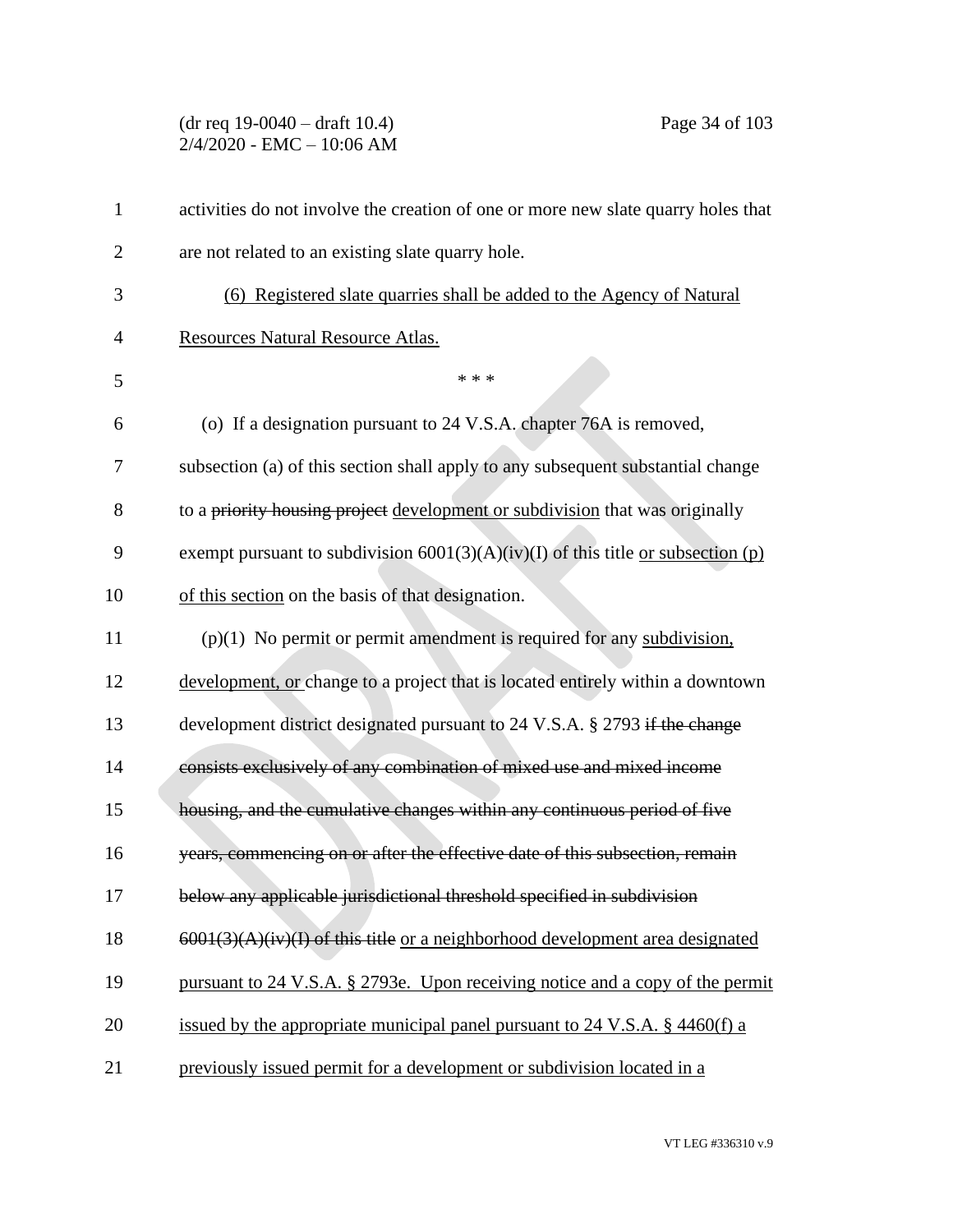#### (dr req 19-0040 – draft 10.4) Page 35 of 103 2/4/2020 - EMC – 10:06 AM

| 1              | downtown development area or a new neighborhood area shall be                          |
|----------------|----------------------------------------------------------------------------------------|
| $\overline{2}$ | extinguished.                                                                          |
| 3              | * * *                                                                                  |
| 4              | (v) A permit or permit amendment shall not be required for a development               |
| 5              | or subdivision in a designated downtown development district for which the             |
| 6              | District Commission has issued positive findings and conclusions under                 |
| 7              | section 6086b of this title on all the criteria listed in that section. A person shall |
| 8              | obtain new or amended findings and conclusions from the District Commission            |
| 9              | under section 6086b of this title prior to commencement of a material change,          |
| 10             | as defined in the rules of the Board, to a development or subdivision for which        |
| 11             | the District Commission has issued such findings and conclusions. A person             |
| 12             | may seek a jurisdictional opinion under section 6007 of this title concerning          |
| 13             | whether such a change is a material change. [Repealed.]                                |
| 14             | * * *                                                                                  |
| 15             | § 6083a. ACT 250 FEES                                                                  |
| 16             | (a) All applicants for a land use permit under section 6086 of this title shall        |
| 17             | be directly responsible for the costs involved in the publication of notice in a       |
| 18             | newspaper of general circulation in the area of the proposed development or            |
| 19             | subdivision and the costs incurred in recording any permit or permit                   |
| 20             | amendment in the land records. In addition, applicants shall be subject to the         |
| 21             | following fees for the purpose of compensating the State of Vermont for the            |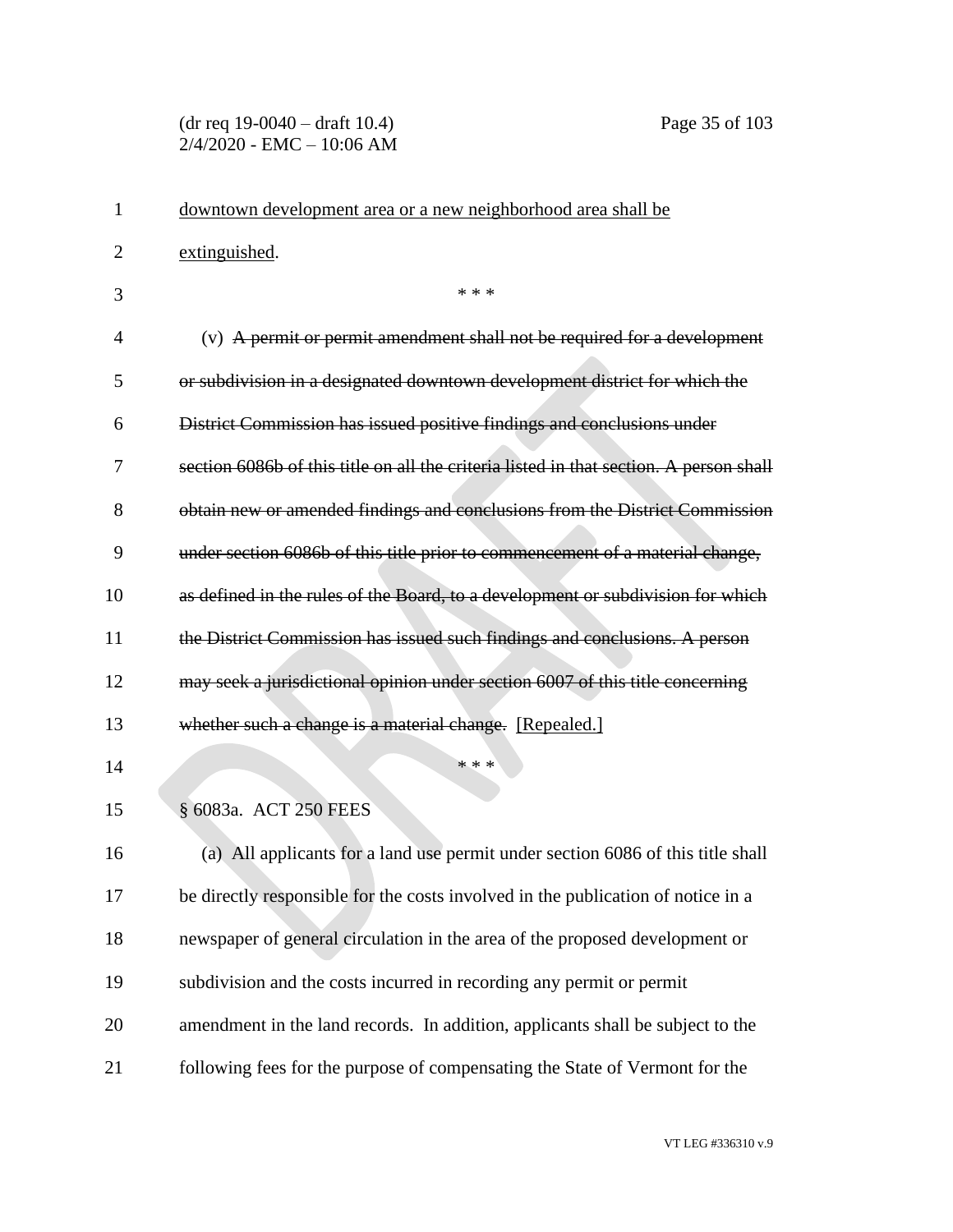| $\mathbf{1}$   | direct and indirect costs incurred with respect to the administration of the       |
|----------------|------------------------------------------------------------------------------------|
| $\overline{2}$ | Act 250 program:                                                                   |
| 3              | (1) For projects involving construction, $$6.65$ for each $$1,000.00$ of the       |
| $\overline{4}$ | first \$15,000,000.00 of construction costs, and \$3.12 for each \$1,000.00 of     |
| 5              | construction costs above \$15,000,000.00. An additional \$0.75 for each            |
| 6              | \$1,000.00 of the first \$15,000,000.00 of construction costs shall be paid to the |
| 7              | Agency of National Resources to account for the Agency of Natural                  |
| 8              | Resources' review of Act 250 applications. An additional \$3.00 for every          |
| 9              | \$1,000.00 of construction costs shall be deposited in the Fund created under      |
| 10             | section 6029 of this title for reimbursement of the District Commission's costs    |
| 11             | incurred in retaining its own expert witnesses in that matter. Any unused fee      |
| 12             | shall be returned to the applicant at the conclusion of the matter.                |
| 13             | (2) For projects involving the creation of lots, \$125.00 for each lot.            |
| 14             | (3) For projects involving exploration for or removal of oil, gas, and             |
| 15             | fissionable source materials, a fee as determined under subdivision (1) of this    |
| 16             | subsection or \$1,000.00 for each day of Commission hearings required for          |
| 17             | such projects, whichever is greater.                                               |
| 18             | (4) For projects involving the extraction of earth resources, including            |
| 19             | sand, gravel, peat, topsoil, crushed stone, or quarried material, the greater of:  |
| 20             | a fee as determined under subdivision (1) of this subsection; or a fee equivalent  |
| 21             | to the rate of \$0.02 per cubic yard of the first million cubic yards of the total |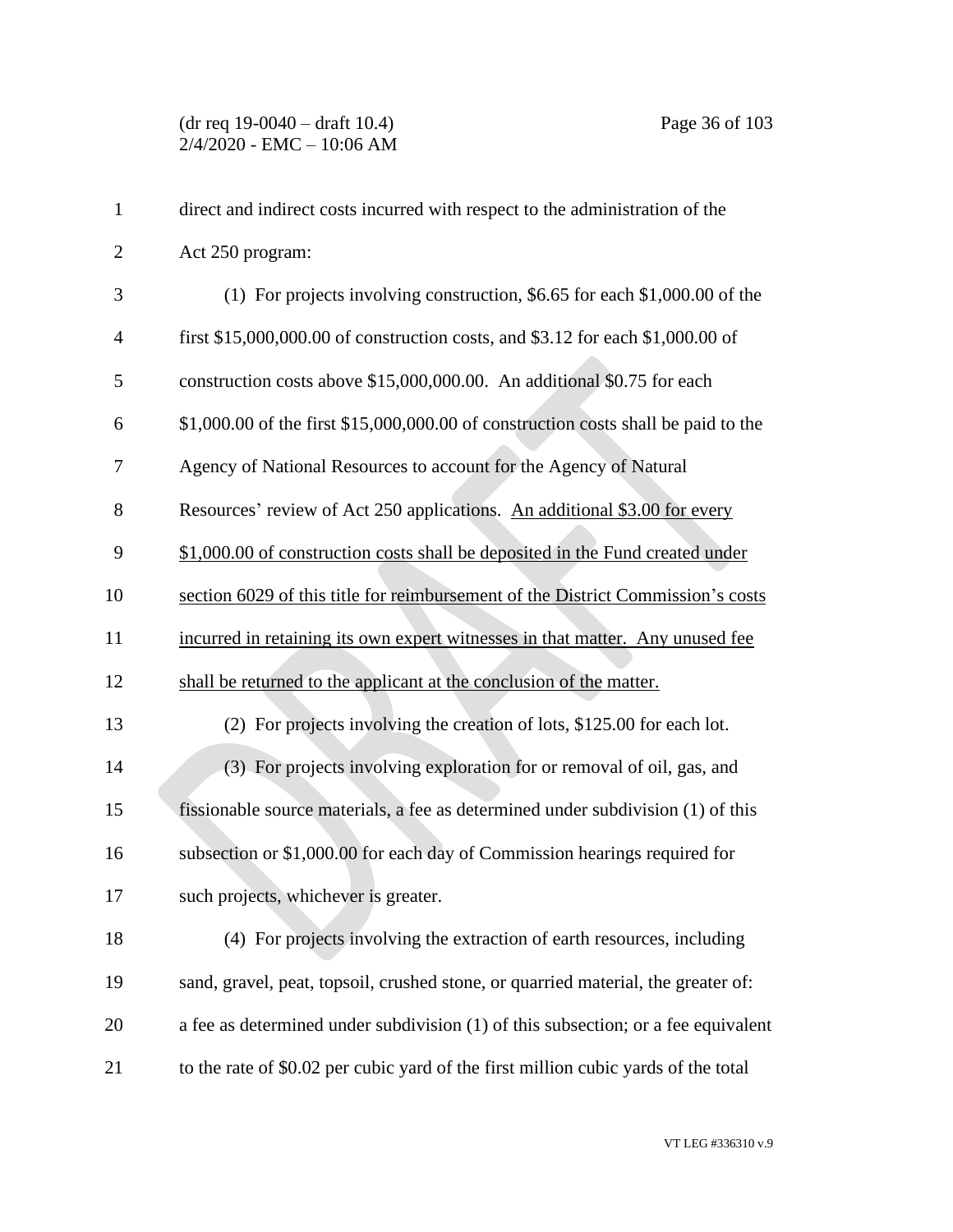(dr req 19-0040 – draft 10.4) Page 37 of 103 2/4/2020 - EMC – 10:06 AM

| $\mathbf{1}$   | volume of earth resources to be extracted over the life of the permit, and         |
|----------------|------------------------------------------------------------------------------------|
| $\overline{2}$ | \$.01 per cubic yard of any such earth resource extraction above one million       |
| 3              | cubic yards. An additional \$.02 per cubic yard of the first million cubic yards,  |
| $\overline{4}$ | and \$.01 per cubic yard of any such earth resource extraction above one           |
| 5              | million cubic yards shall be deposited in the Fund created under section 6029      |
| 6              | of this title for reimbursement of the District Commission's costs incurred in     |
| 7              | retaining its own expert witnesses in that matter. Any unused fee shall be         |
| 8              | returned to the applicant at the conclusion of the matter. Extracted material      |
| 9              | that is not sold or does not otherwise enter the commercial marketplace shall      |
| 10             | not be subject to the fee. The fee assessed under this subdivision for an          |
| 11             | amendment to a permit shall be based solely upon any additional volume of          |
| 12             | earth resources to be extracted under the amendment.                               |
| 13             | (5) For projects involving the review of a master plan, the fee                    |
| 14             | established in subdivision (1) of this section shall be due for any portion of the |
| 15             | proposed project for which construction approval is sought and a fee               |
| 16             | equivalent to \$0.10 per \$1,000.00 of total estimated construction costs in       |
| 17             | current dollars in addition to the fee established in subdivision $(1)$ of this    |
| 18             | subsection for any portion of the project seeking construction approval shall be   |
| 19             | due for all other portions of the proposed project. If construction approval is    |
| 20             | sought in future permit applications, the fee established in subdivision (1) of    |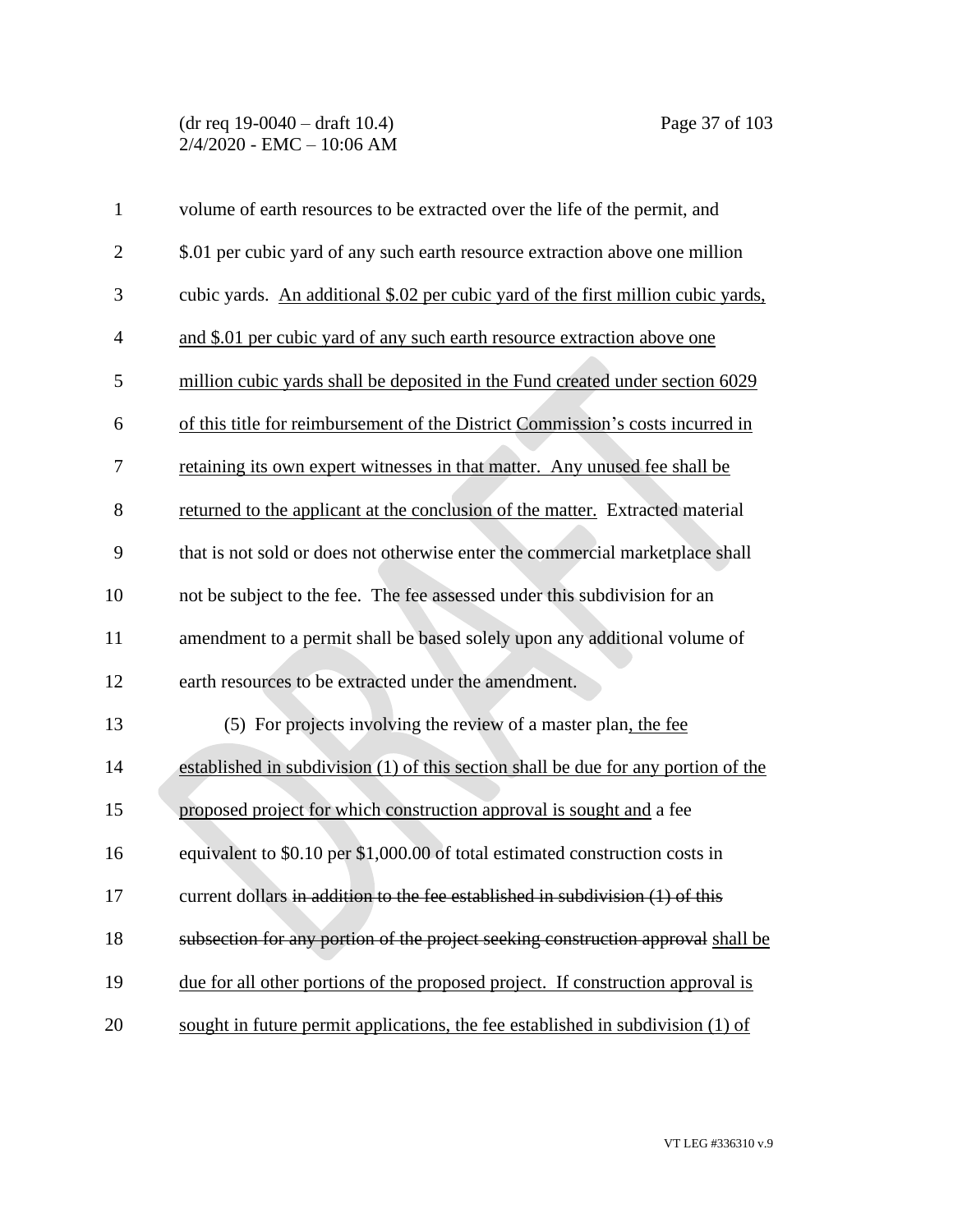(dr req 19-0040 – draft 10.4) Page 38 of 103 2/4/2020 - EMC – 10:06 AM

| 1              | this subsection shall be due, except to the extent that it is waived pursuant to |
|----------------|----------------------------------------------------------------------------------|
| $\overline{2}$ | subsection (f) of this section.                                                  |
| 3              | (6) In no event shall a permit application fee exceed \$165,000.00.              |
| $\overline{4}$ | (b) Notwithstanding the provisions of subsection (a) of this section, there      |
| 5              | shall be a minimum fee of \$187.50 for original applications and \$62.50 for     |
| 6              | amendment applications, in addition to publication and recording costs. These    |
| 7              | costs shall be in addition to any other fee established by statute, unless       |
| 8              | otherwise expressly stated.                                                      |
| 9              | (c) Fees, other than fees paid to reimburse the Commission for                   |
| 10             | expenditures on expert witnesses, shall not be required for projects undertaken  |
| 11             | by municipal agencies or by State governmental agencies, except for              |
| 12             | publication and recording costs.                                                 |
| 13             | (d) Neighborhood development area fees. Fees for residential development         |
| 14             | in a Vermont neighborhood or neighborhood development area designated            |
| 15             | according to 24 V.S.A. § 2793e shall be no more than 50 percent of the fee       |
| 16             | otherwise charged under this section. The fee shall be paid within 30 days after |
| 17             | the permit is issued or denied. [Repealed.]                                      |
| 18             | (e) A written request for an application fee refund shall be submitted to the    |
| 19             | District Commission to which the fee was paid within 90 days of the              |
| 20             | withdrawal of the application.                                                   |
| 21             | * * *                                                                            |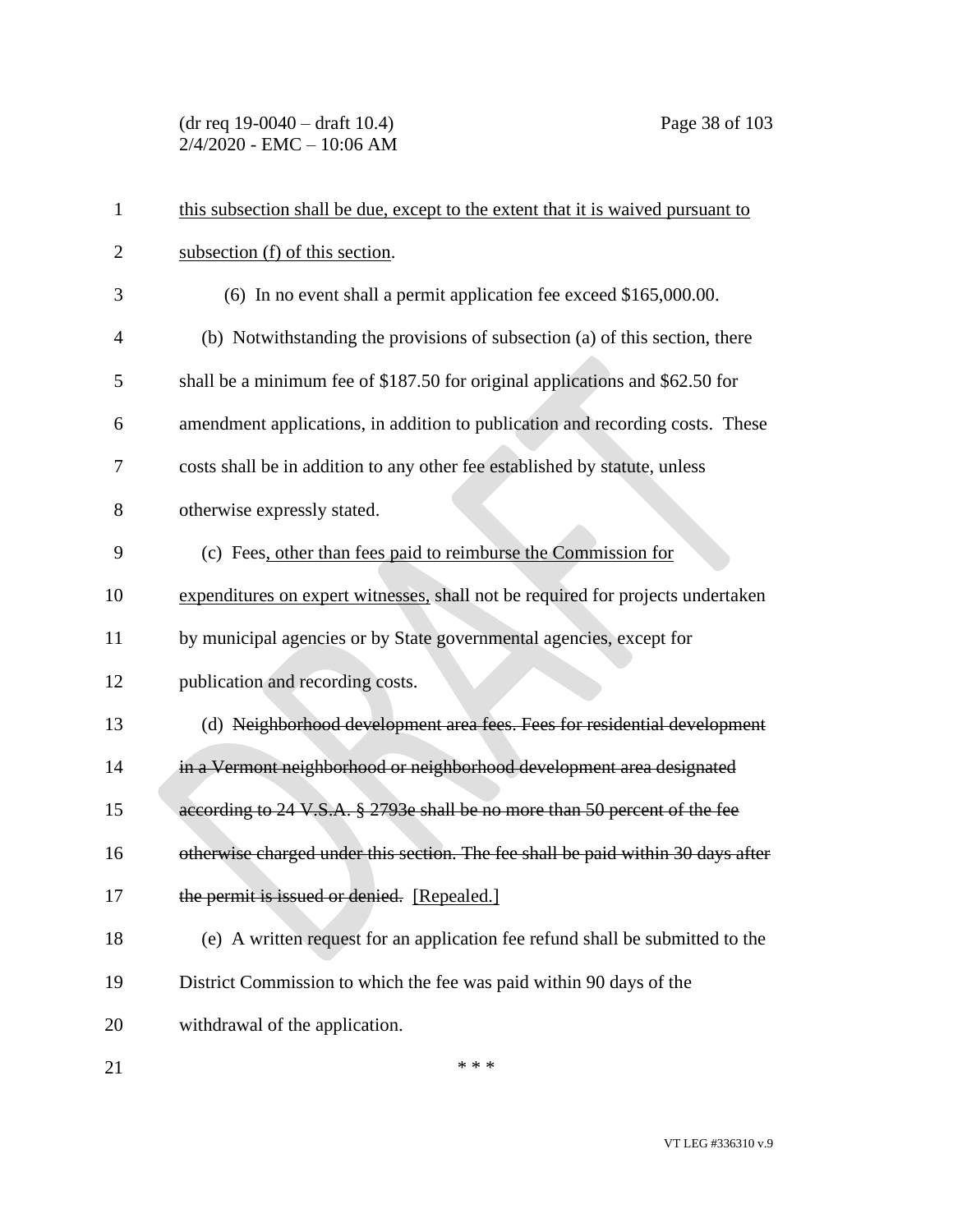## (dr req 19-0040 – draft 10.4) Page 39 of 103 2/4/2020 - EMC – 10:06 AM

| 1              | (4) District Commission decisions regarding application fee refunds               |
|----------------|-----------------------------------------------------------------------------------|
| $\overline{2}$ | may be appealed to the Natural Resources Board in accordance with Board           |
| 3              | rules.                                                                            |
| 4              | * * *                                                                             |
| 5              | * * *                                                                             |
| 6              | (f) In the event that an application involves a project or project impacts that   |
| 7              | previously have been reviewed, the An applicant may petition the Chair of the     |
| 8              | District Commission to waive all or part of the application fee. If an            |
| 9              | application fee was paid previously in accordance with subdivisions $(a)(1)$      |
| 10             | through (4) of this section, the Chair may waive all or part of the fee for a new |
| 11             | or revised project if the Chair finds that the impacts of the project have been   |
| 12             | reviewed in an applicable master permit application, or that the project is not   |
| 13             | significantly altered from a project previously reviewed, or that there will be   |
| 14             | substantial savings in the review process due to the scope of review of the       |
| 15             | previous applications.                                                            |
| 16             | (1) In reviewing this petition, the District Commission shall consider the        |
| 17             | following:                                                                        |
| 18             | (A) Whether a portion of the project's impacts have been reviewed                 |
| 19             | by the District Commission in a previous permit;                                  |
| 20             | (B) Whether the project is being reviewed as a major application,                 |
| 21             | minor application, or administrative amendment;                                   |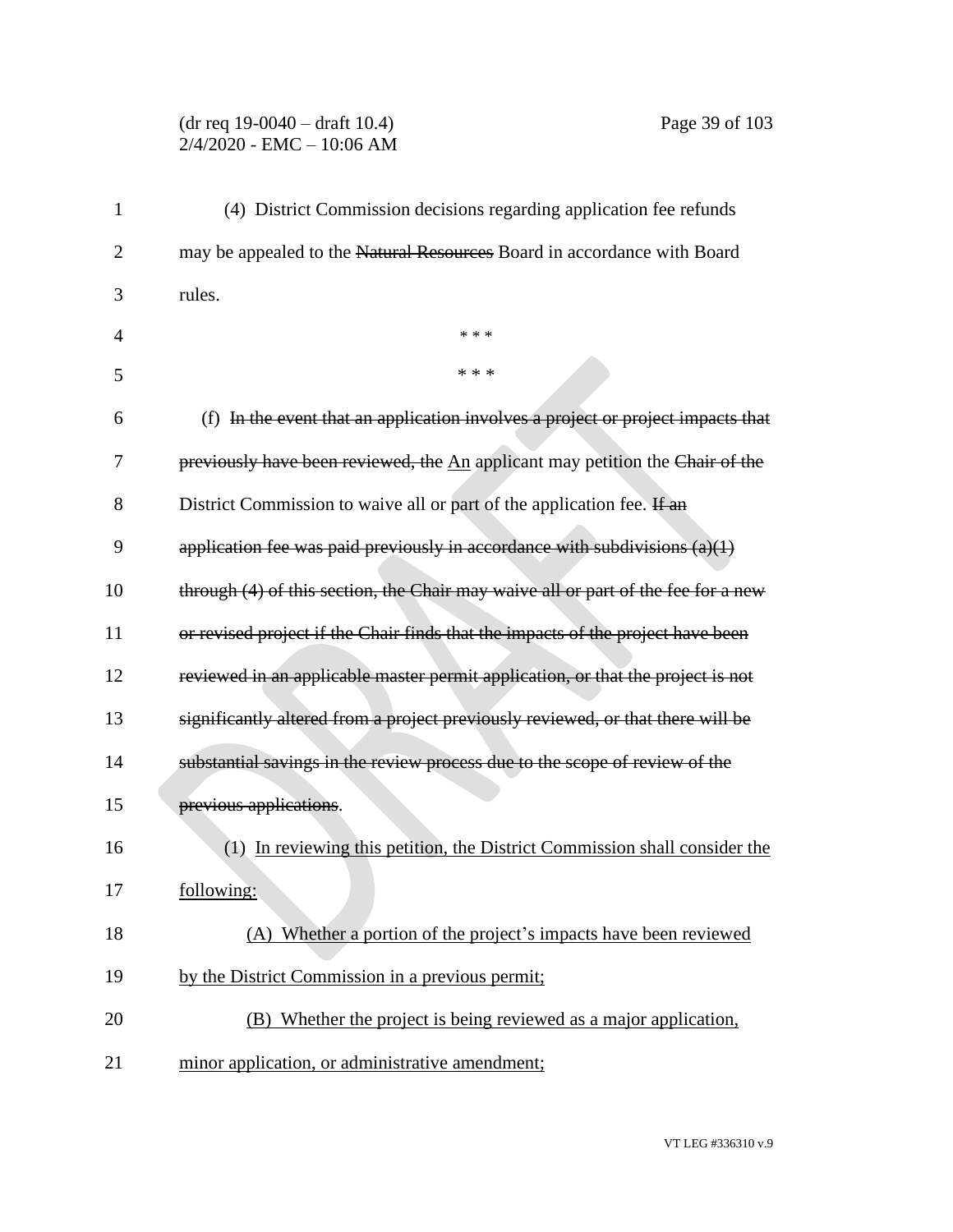(dr req 19-0040 – draft 10.4) Page 40 of 103 2/4/2020 - EMC – 10:06 AM

| $\mathbf{1}$   | (C) Whether the applicant relies on any presumptions permitted                    |
|----------------|-----------------------------------------------------------------------------------|
| $\overline{2}$ | under subsection $6086(d)$ of this title and has, at the time of the permit       |
| 3              | application, already obtained the permits necessary to trigger such               |
| $\overline{4}$ | presumptions. If a presumption is rebutted, the District Commission may           |
| 5              | require the applicant to pay the previously waived fee.                           |
| 6              | (D) Whether the applicant has engaged in any preapplication                       |
| 7              | planning with the district coordinator that will result in a decrease in the      |
| 8              | amount of time the District Commission will have to consider the application.     |
| 9              | (2) The District Commission shall issue a written decision in response to         |
| 10             | any application for a fee waiver. The written decision shall address each of the  |
| 11             | factors in subdivision (1) of this subsection.                                    |
| 12             | (3) If the classification of an application is changed from an                    |
| 13             | administrative amendment or minor application to a major application, the         |
| 14             | Board may require the applicant to pay the previously waived fee.                 |
| 15             | (g) A Commission or the Natural Resources Board may require any                   |
| 16             | permittee to file a certification of actual construction costs and may direct the |
| 17             | payment of a supplemental fee in the event that an application understated a      |
| 18             | project's construction costs. Failure to file a certification or to pay a         |
| 19             | supplemental fee shall be grounds for permit revocation.                          |
| 20             | * * *                                                                             |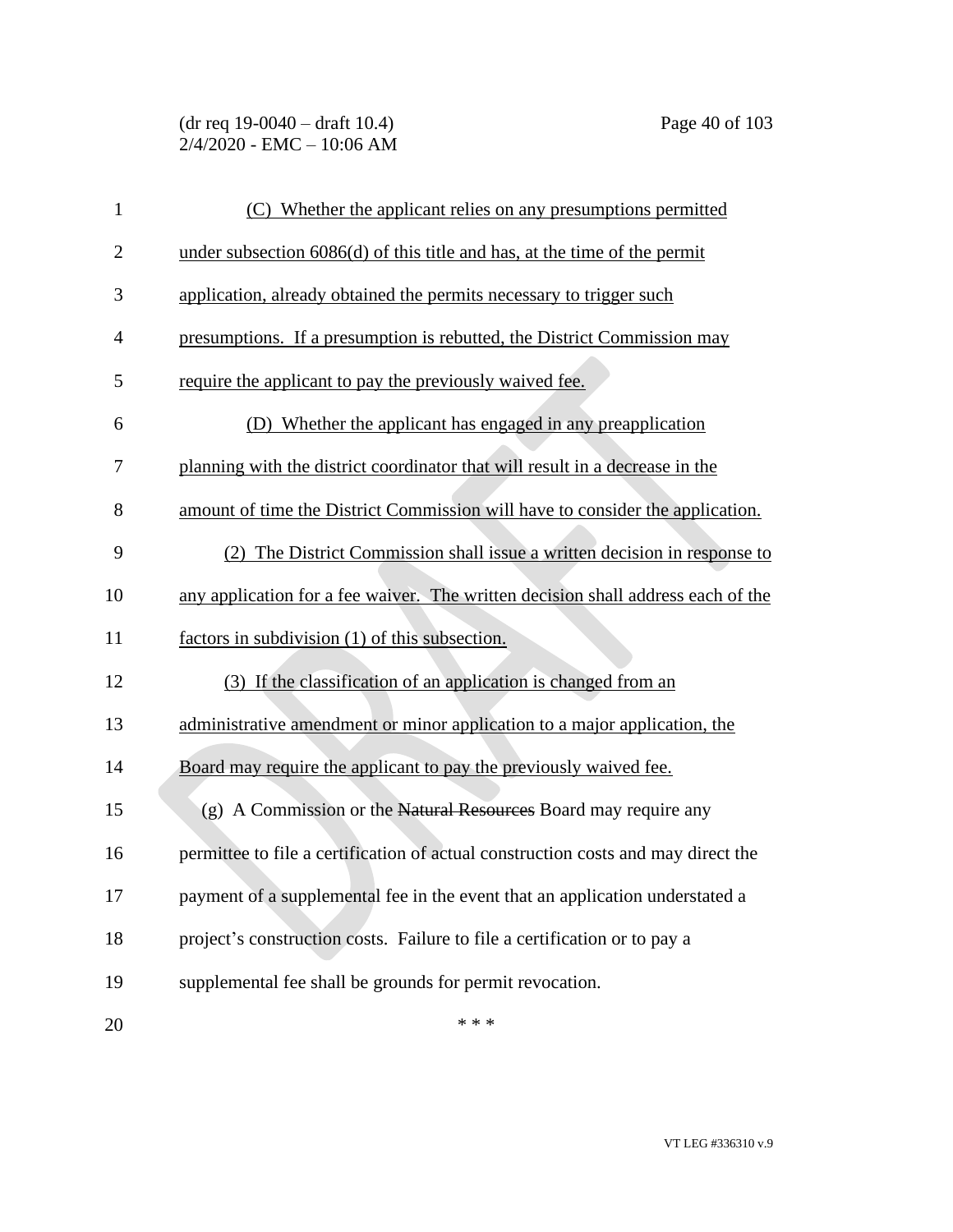(dr req 19-0040 – draft 10.4) Page 41 of 103 2/4/2020 - EMC – 10:06 AM

| $\mathbf{1}$   | § 6084. NOTICE OF APPLICATION; HEARINGS; COMMENCEMENT OF                         |
|----------------|----------------------------------------------------------------------------------|
| $\overline{2}$ | <b>REVIEW</b>                                                                    |
| 3              | (a) The plans for the construction of any development or subdivision             |
| 4              | subject to the permitting requirements of this chapter must be submitted by the  |
| 5              | applicant to the District Commission, municipal and regional planning            |
| 6              | commissions, affected State agencies, and adjoining landowners no less than      |
| 7              | 30 days prior to filing an application under this chapter, unless the municipal  |
| 8              | and regional planning commissions and affected state agencies waive such         |
| 9              | requirement.                                                                     |
| 10             | (1) The municipal or regional planning commission may take one or                |
| 11             | more of the following actions:                                                   |
| 12             | (A) Hold a public hearing on the proposed plans. The planning                    |
| 13             | commission may require that the applicant attend the hearing.                    |
| 14             | Make recommendations to the applicant within 30 days.<br>(B)                     |
| 15             | (C) Once the application is filed with the District Commission, make             |
| 16             | recommendations to the District Commission by the deadline established in the    |
| 17             | applicable provision of this section, Board rule, or scheduling order issued by  |
| 18             | the District Commission.                                                         |
| 19             | The application shall address the substantive written comments and               |
| 20             | recommendations made by the planning commissions related to the criteria of      |
| 21             | subsection $6086(a)$ of this title received by the applicant and the substantive |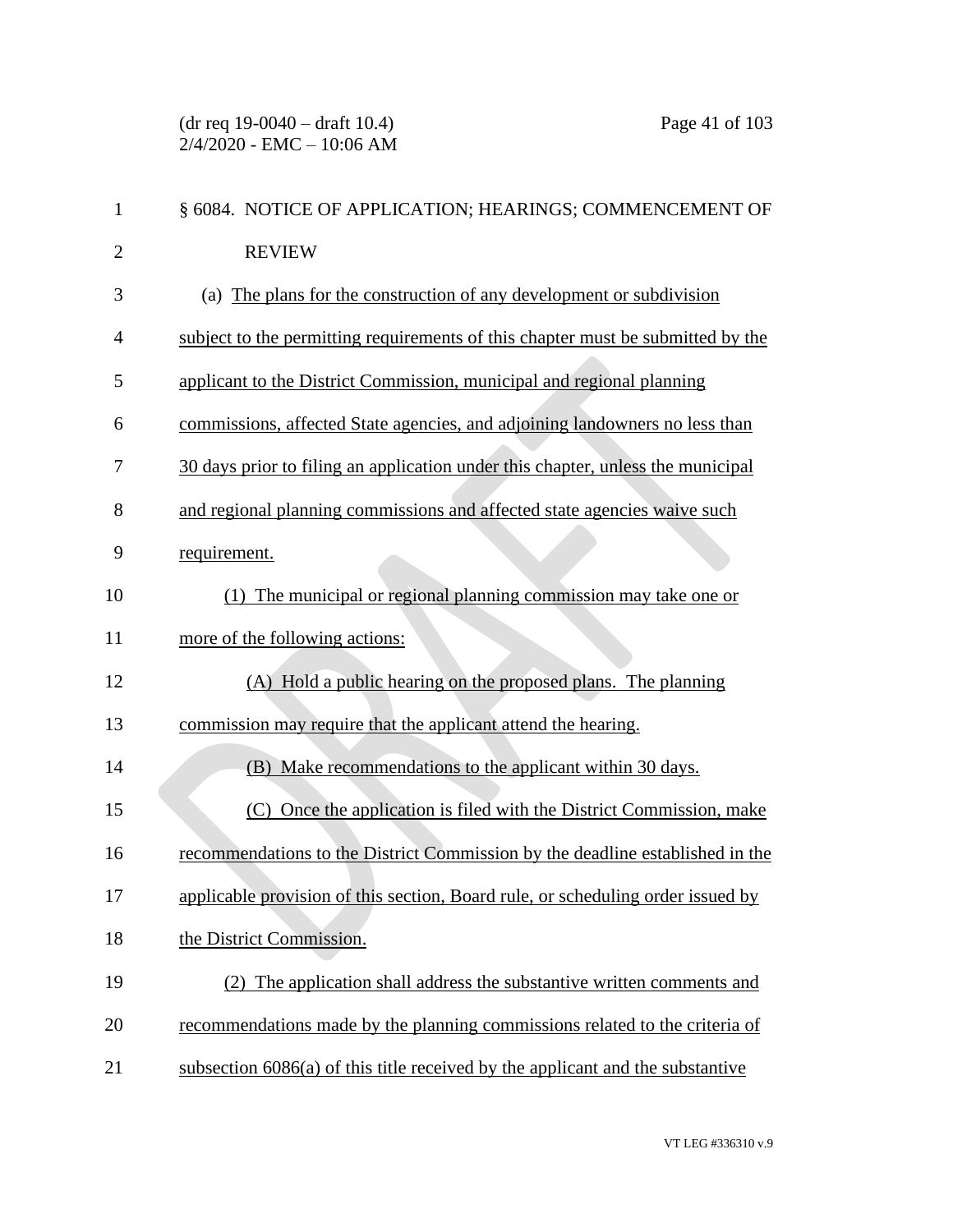(dr req 19-0040 – draft 10.4) Page 42 of 103 2/4/2020 - EMC – 10:06 AM

| $\mathbf{1}$   | oral comments related to those criteria made at a public hearing under          |
|----------------|---------------------------------------------------------------------------------|
| $\overline{2}$ | subdivision (1) of this subsection.                                             |
| 3              | (3) This subsection shall not apply to a project that have been designated      |
| $\overline{4}$ | as using simplified procedures pursuant to $6025(b)(1)$ or an administrative    |
| 5              | amendment.                                                                      |
| 6              | (b) On or before the date of Upon the filing of an application with the         |
| 7              | District Commission, the applicant District Commission shall send notice and    |
| 8              | a copy of the initial by electronic means the application to the owner of the   |
| 9              | land if the applicant is not the owner; the municipality in which the land is   |
| 10             | located; the municipal and regional planning commissions for the municipality   |
| 11             | in which the land is located; the Vermont Agency of Natural Resources; and      |
| 12             | any adjacent Vermont municipality and municipal and regional planning           |
| 13             | commission if the land is located on a municipal or regional boundary. The      |
| 14             | applicant shall furnish to the District Commission the names of those furnished |
| 15             | notice by affidavit, and shall post, send by electronic means a copy of the     |
| 16             | notice in to the town clerk's office of the town or towns in which the project  |
| 17             | lies. The town clerk shall post the notice in the town office. The applicant    |
| 18             | shall also provide a list of adjoining landowners to the District Commission.   |
| 19             | Upon request and for good cause, the District Commission may authorize the      |
| 20             | applicant to provide a partial list of adjoining landowners in accordance with  |
| 21             | Board rules.                                                                    |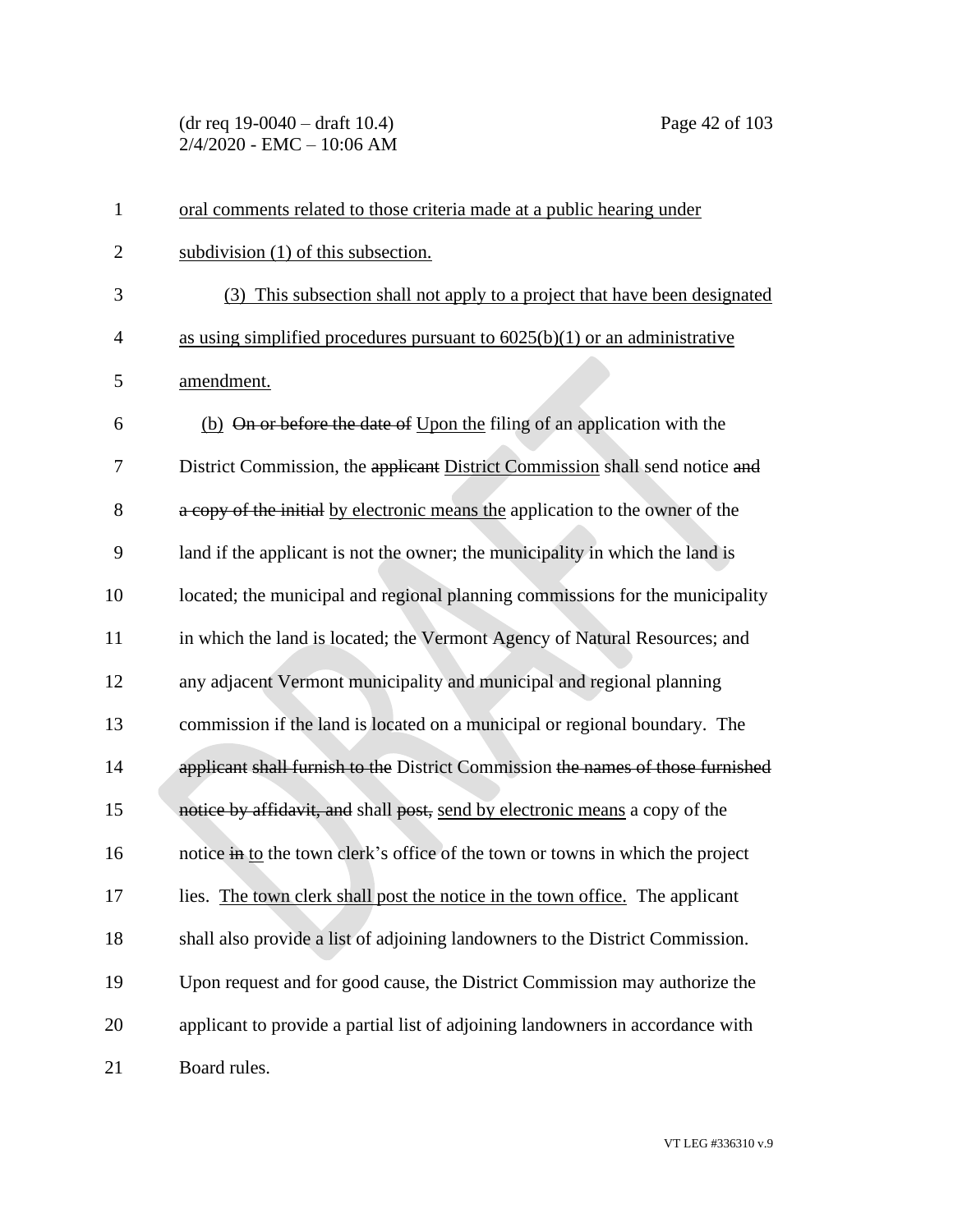## (dr req 19-0040 – draft 10.4) Page 43 of 103 2/4/2020 - EMC – 10:06 AM

| $\mathbf{1}$   | $\overline{(b)(c)}$ Upon an application being ruled complete, the District Commission              |
|----------------|----------------------------------------------------------------------------------------------------|
| $\overline{2}$ | shall determine whether to process the application as a major application with                     |
| 3              | a required public hearing or process the application as a minor application with                   |
| $\overline{4}$ | the potential for a public hearing in accordance with Board rules.                                 |
| 5              | * * *                                                                                              |
| 6              | $\left(\frac{e}{c}\right)$ Anyone required to receive notice of commencement of minor              |
| 7              | application review pursuant to subsection $\left(\frac{b}{c}\right)$ of this section may request a |
| 8              | hearing that an application be treated as a major by filing a request within the                   |
| 9              | public comment period specified in the notice pursuant to Board rules. The                         |
| 10             | District Commission, on its own motion, may order a hearing that an                                |
| 11             | application be treated as a major within 20 days of notice of commencement of                      |
| 12             | minor application review.                                                                          |
| 13             | $\left(\frac{d}{e}\right)$ Any hearing or prehearing conference for a major application shall      |
| 14             | be held within 40 days of receipt of a complete application; or within 20 days                     |
| 15             | of the end of the public comment period specified in the notice of minor                           |
| 16             | application review if the District Commission determines that it is appropriate                    |
| 17             | to hold a hearing for a minor application treat the application as a major                         |
| 18             | application. Any hearing required shall be held in the municipality where the                      |
| 19             | project is located unless the parties agree to an alternate location. When                         |
| 20             | conducting hearings and prehearing conferences, the District Commission shall                      |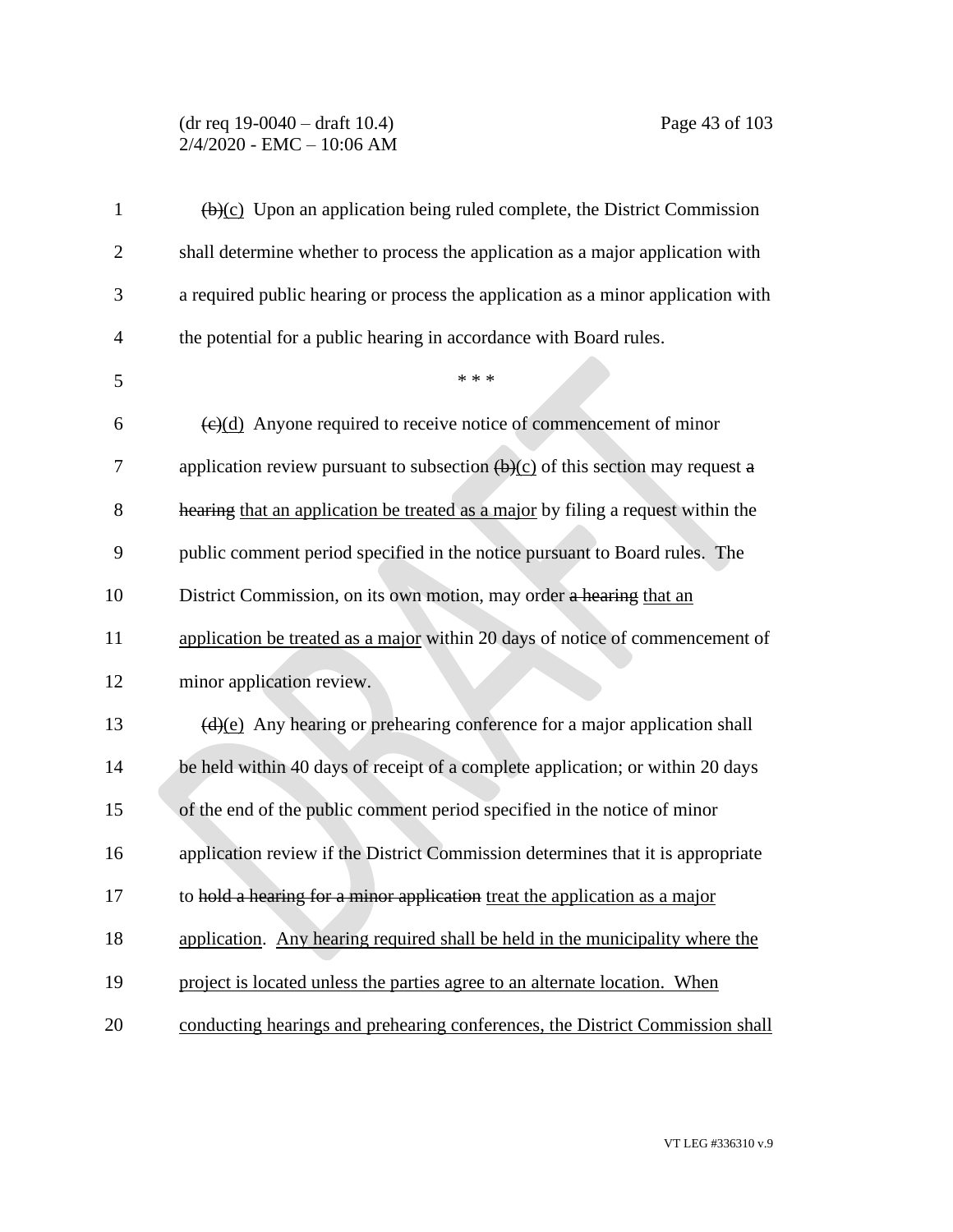(dr req 19-0040 – draft 10.4) Page 44 of 103 2/4/2020 - EMC – 10:06 AM

| $\mathbf{1}$   | exercise reasonable flexibility with its rules of procedure and of evidence to                                |
|----------------|---------------------------------------------------------------------------------------------------------------|
| $\overline{2}$ | maximize pro se participation while ensuring the fairness of the proceeding.                                  |
| 3              | $\left(\frac{e}{f}\right)$ Any notice for a major or minor application, as required by this                   |
| $\overline{4}$ | section, shall also be published by the District Commission in a local                                        |
| 5              | newspaper generally circulating in the area where the development or                                          |
| 6              | subdivision is located not more than ten days after receipt of a complete                                     |
| 7              | application.                                                                                                  |
| 8              | * * *                                                                                                         |
| 9              | $(f)(g)$ This subsection concerns an application for a new permit amendment                                   |
| 10             | to change the conditions of an existing permit or existing permit amendment in                                |
| 11             | order to authorize the construction of a priority housing project described in                                |
| 12             | subdivision $6081(p)(2)$ of this title.                                                                       |
| 13             | * * *                                                                                                         |
| 14             | $\frac{g(h)}{h}$ When an application concerns the construction of improvements for                            |
| 15             | one of the following, the application shall be processed as a minor application                               |
| 16             | in accordance with subsections $\left(\frac{b}{c}\right)$ through $\left(\frac{e}{f}\right)$ of this section: |
| 17             | * * *                                                                                                         |
| 18             | (i) Hearings on major applications shall be governed by the Vermont                                           |
| 19             | Administrative Procedure Act. Each District Commission shall be assisted by                                   |
| 20             | counsel, shall have the authority to retain expert witnesses, and, together with                              |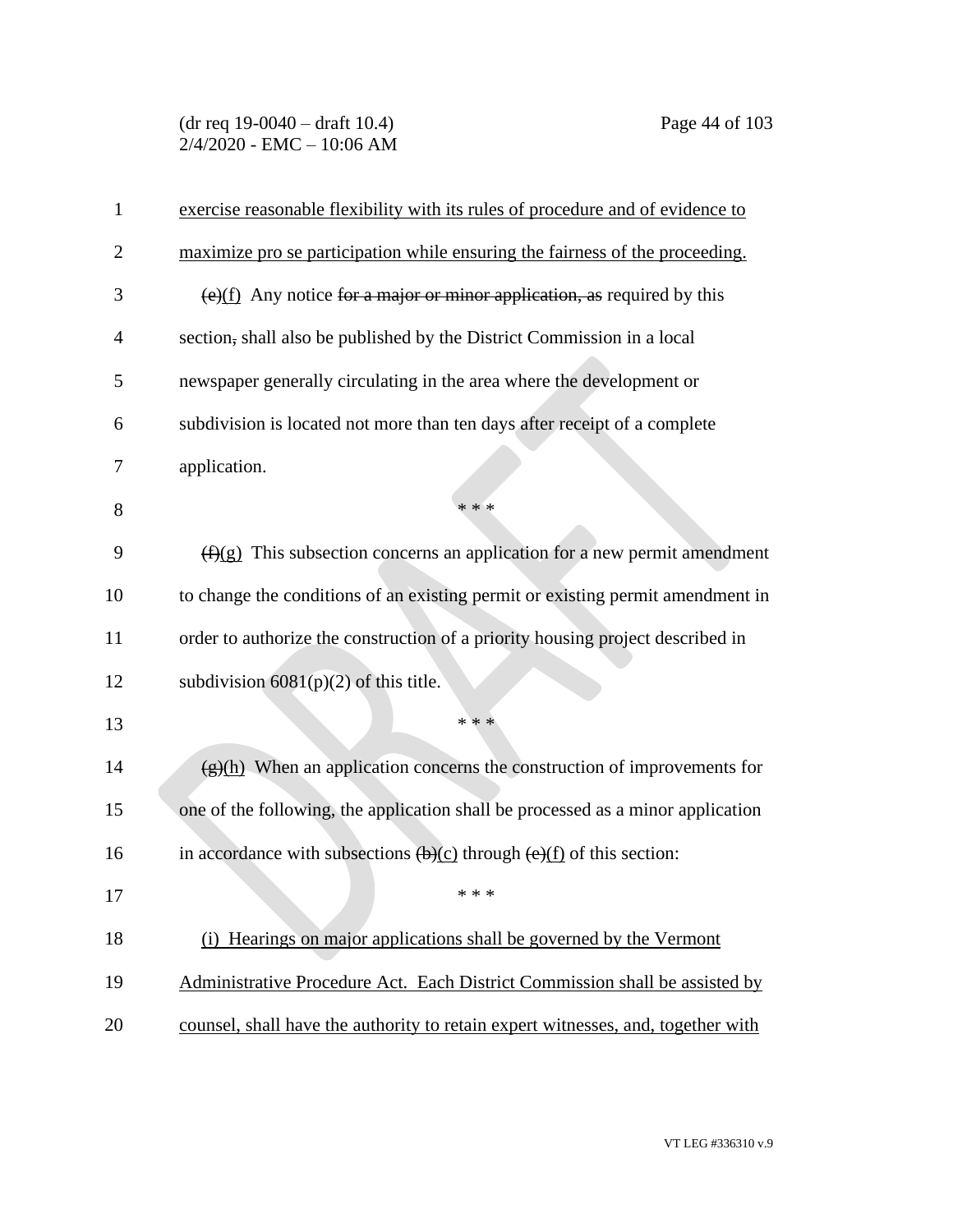(dr req 19-0040 – draft 10.4) Page 45 of 103 2/4/2020 - EMC – 10:06 AM

| $\mathbf{1}$   | their counsel, shall comply with the ethical standards established in section     |
|----------------|-----------------------------------------------------------------------------------|
| $\overline{2}$ | 6031 of this title.                                                               |
| 3              | § 6085. HEARINGS; PARTY STATUS                                                    |
| $\overline{4}$ | * * *                                                                             |
| 5              | (e) The Natural Resources Board and any District Commission, acting               |
| 6              | through one or more duly authorized representatives at any prehearing             |
| 7              | conference or at any other times deemed appropriate by the Natural Resources      |
| 8              | Board or by the District Commission, shall promote expeditious, informal, and     |
| 9              | nonadversarial resolution of issues, require the timely exchange of information   |
| 10             | concerning the application, and encourage participants to settle differences.     |
| 11             | No District Commissioner who is participating as a decision maker decision        |
| 12             | maker in a particular case may act as a duly authorized representative for the    |
| 13             | purposes of this subsection. These efforts at dispute resolution shall not affect |
| 14             | the burden of proof on issues before a Commission or the Environmental            |
| 15             | Division Board, nor shall they affect the requirement that a permit may be        |
| 16             | issued only after the issuance of affirmative findings under the criteria         |
| 17             | established in section 6086 of this title.                                        |
| 18             | (f) At the prehearing conference or a subsequent scheduling hearing or            |
| 19             | hearings, the District Commission shall establish a schedule for pretrial         |
| 20             | discovery pursuant to the Vermont Rules of Civil Procedure and for disclosure     |
| 21             | of and discovery with regard to any expert testimony by experts retained by the   |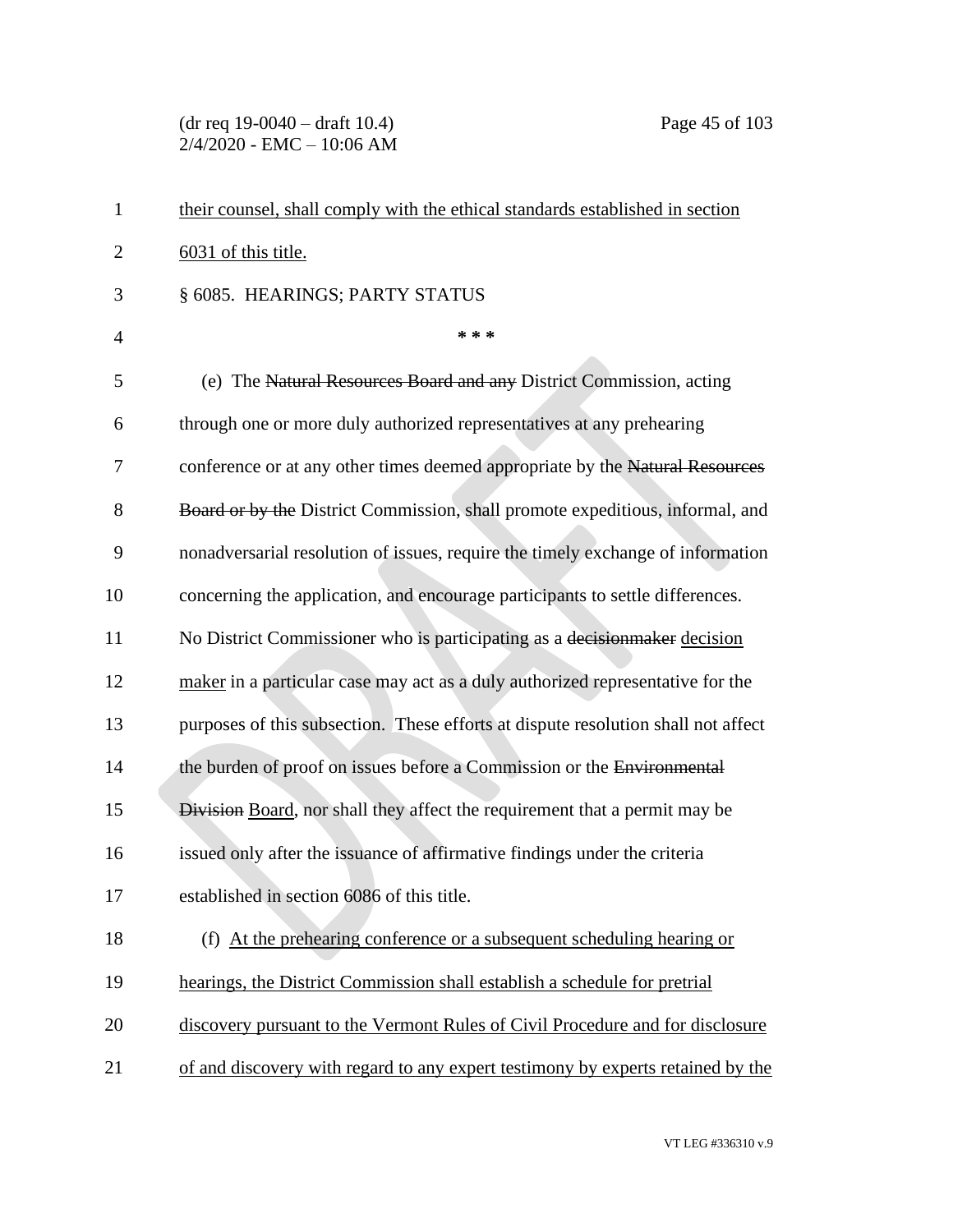(dr req 19-0040 – draft 10.4) Page 46 of 103 2/4/2020 - EMC – 10:06 AM

| $\mathbf{1}$   | District Commission. The Commission shall have the same authority to            |
|----------------|---------------------------------------------------------------------------------|
| $\overline{2}$ | supervise or limit pretrial discovery as a Superior Court Judge under the       |
| 3              | Vermont Rules of Civil Procedure.                                               |
| 4              | $(g)$ A hearing shall not be closed until a Commission provides an              |
| 5              | opportunity to all parties to respond to the last permit or evidence submitted. |
| 6              | Once a hearing has been closed, a Commission shall conclude deliberations as    |
| 7              | soon as is reasonably practicable. A decision of a Commission shall be issued   |
| 8              | within 20 days of the completion of deliberations.                              |
| 9              | § 6085a. RECORDED HEARINGS                                                      |
| 10             | (a) Any appeal under section 6089 of this title shall be a review of the        |
| 11             | record of the proceeding before the District Commission in accordance with      |
| 12             | subdivision $8504(h)(3)$ of this title.                                         |
| 13             | (b) Within 10 calendar days of receipt of a complete application under          |
| 14             | section 6084 of this title, the District Commission shall provide notice of the |
| 15             | recorded hearings in accordance with the procedures of subdivision 6084(b)(1)   |
| 16             | of this title.                                                                  |
| 17             | (c) Each of the following shall apply to the review of an application under     |
| 18             | this section:                                                                   |
| 19             | The District Commission shall extend the hearing schedule or take<br>(1)        |
| 20             | other appropriate action as necessary to provide a fair and reasonable          |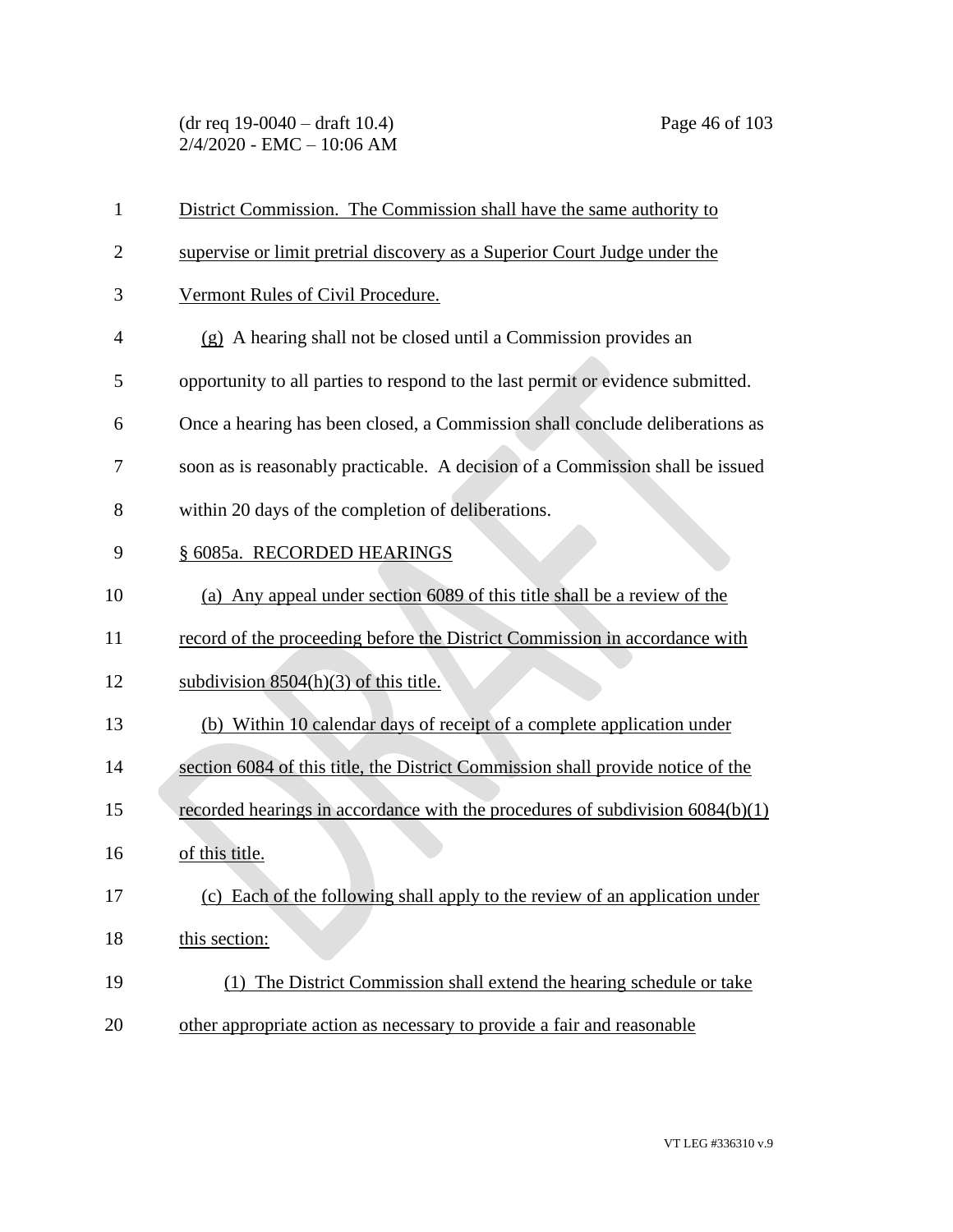(dr req 19-0040 – draft 10.4) Page 47 of 103 2/4/2020 - EMC – 10:06 AM

| $\mathbf{1}$   | opportunity for parties to prepare, present, and respond to evidence without       |
|----------------|------------------------------------------------------------------------------------|
| $\overline{2}$ | creating undue delay in the review of the application.                             |
| 3              | (2) The District Commission may require parties to submit prefiled                 |
| $\overline{4}$ | testimony and exhibits. If the District Commission requires submission of          |
| 5              | prefiled evidence, the applicant and any parties supporting the application shall  |
| 6              | submit their prefiled direct evidence first, and then other parties shall be given |
| 7              | a reasonable opportunity to submit their prefiled direct evidence. The District    |
| 8              | Commission may then allow the submission or presentation of rebuttal               |
| 9              | testimony and exhibits in the sequence and form that it determines to be           |
| 10             | appropriate.                                                                       |
| 11             | (3) Unless the parties agree otherwise, the District Commission in a               |
| 12             | prehearing order shall establish the type, sequence, and amount of discovery       |
| 13             | available under Rules 26–37 of the Vermont Rules of Civil Procedure, limiting      |
| 14             | the discovery permitted to that necessary for a full and fair determination of the |
| 15             | proceeding.                                                                        |
| 16             | (d) On receipt of a request from the District Commission for assistance            |
| 17             | with regard to an application heard under this section, the Board shall provide    |
| 18             | assistance to the District Commission as necessary, or the District Commission     |
| 19             | may hire personnel pursuant to section 6022 of this title.                         |
| 20             | (e) At the expense of the applicant, the District Commission shall record by       |
| 21             | video any hearing on an application. In the event that appeal is taken from a      |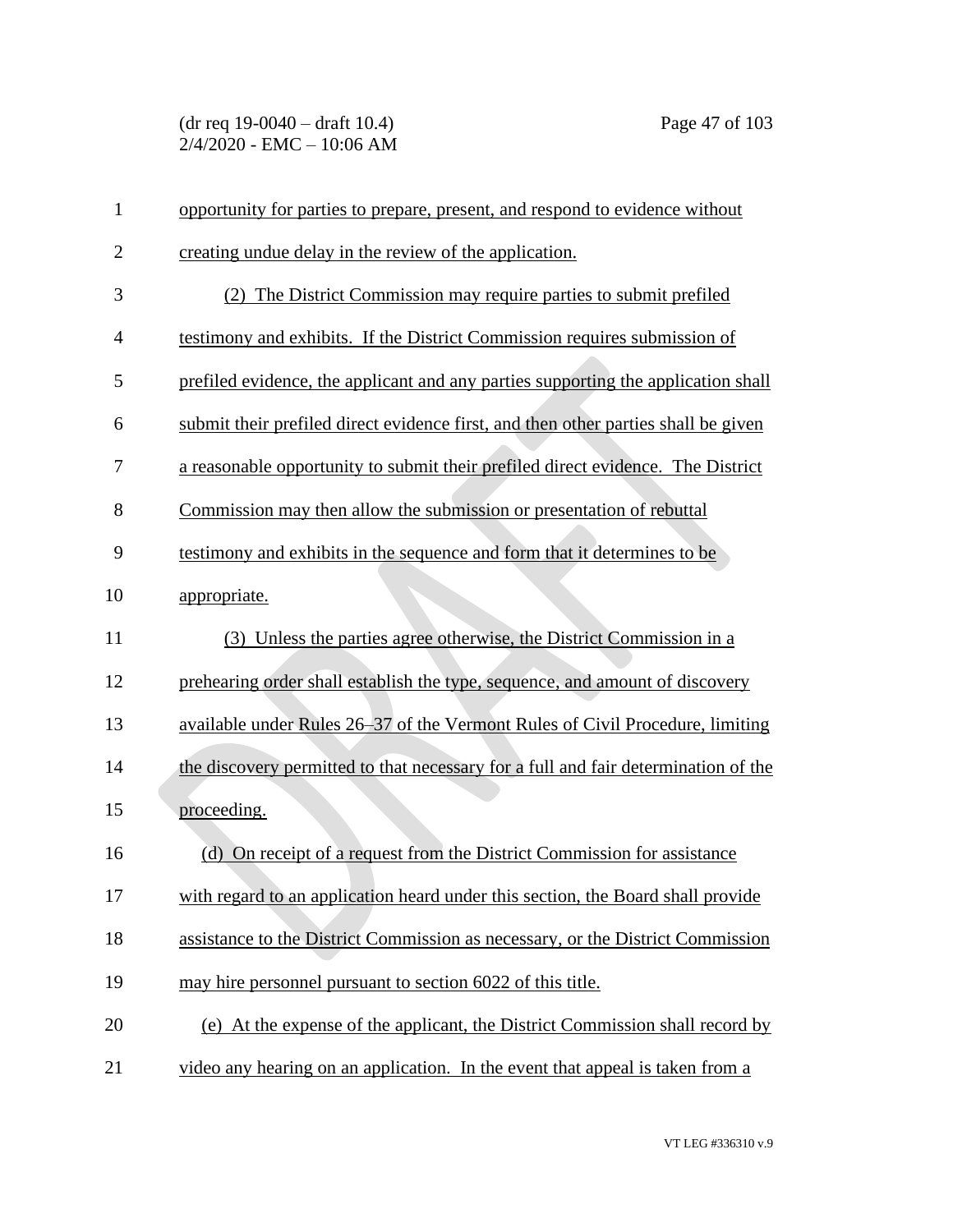(dr req 19-0040 – draft 10.4) Page 48 of 103 2/4/2020 - EMC – 10:06 AM

| $\mathbf{1}$   | District Commission act or decision on such an application, the District          |
|----------------|-----------------------------------------------------------------------------------|
| $\overline{2}$ | Commission shall provide the Environmental Division with the original             |
| 3              | recording of the hearing and a copy of the complete written record and shall      |
| $\overline{4}$ | make and preserve a copy of the original recording for its own records.           |
| 5              | § 6086. ISSUANCE OF PERMIT; CONDITIONS AND CRITERIA                               |
| 6              | (a) Criteria. Before granting a permit, the District Commission shall find        |
| 7              | that the subdivision or development:                                              |
| 8              | (1) Air pollution. Will not result in undue water or air pollution. In            |
| 9              | making this determination, the District Commission shall at least consider: the   |
| 10             | air contaminants, greenhouse gas emissions, and noise to be emitted by the        |
| 11             | development or subdivision, if any; the proximity of the emission source to       |
| 12             | residences, population centers, and other sensitive receptors; and emission       |
| 13             | dispersion characteristics at or near the source.                                 |
| 14             | (A) Air contaminants. A permit will be granted whenever it is                     |
| 15             | demonstrated by the applicant that, in addition to all other applicable criteria, |
| 16             | the emission, if any, of air contaminants by the development or subdivision       |
| 17             | will meet any applicable requirement under the Clean Air Act, 42 U.S.C.           |
| 18             | chapter 85, and the air pollution control regulations of the Department of        |
| 19             | <b>Environmental Conservation.</b>                                                |
| 20             | (2) Water pollution. Will not result in undue water pollution. In making          |
| 21             | this determination it, the District Commission shall at least consider: the       |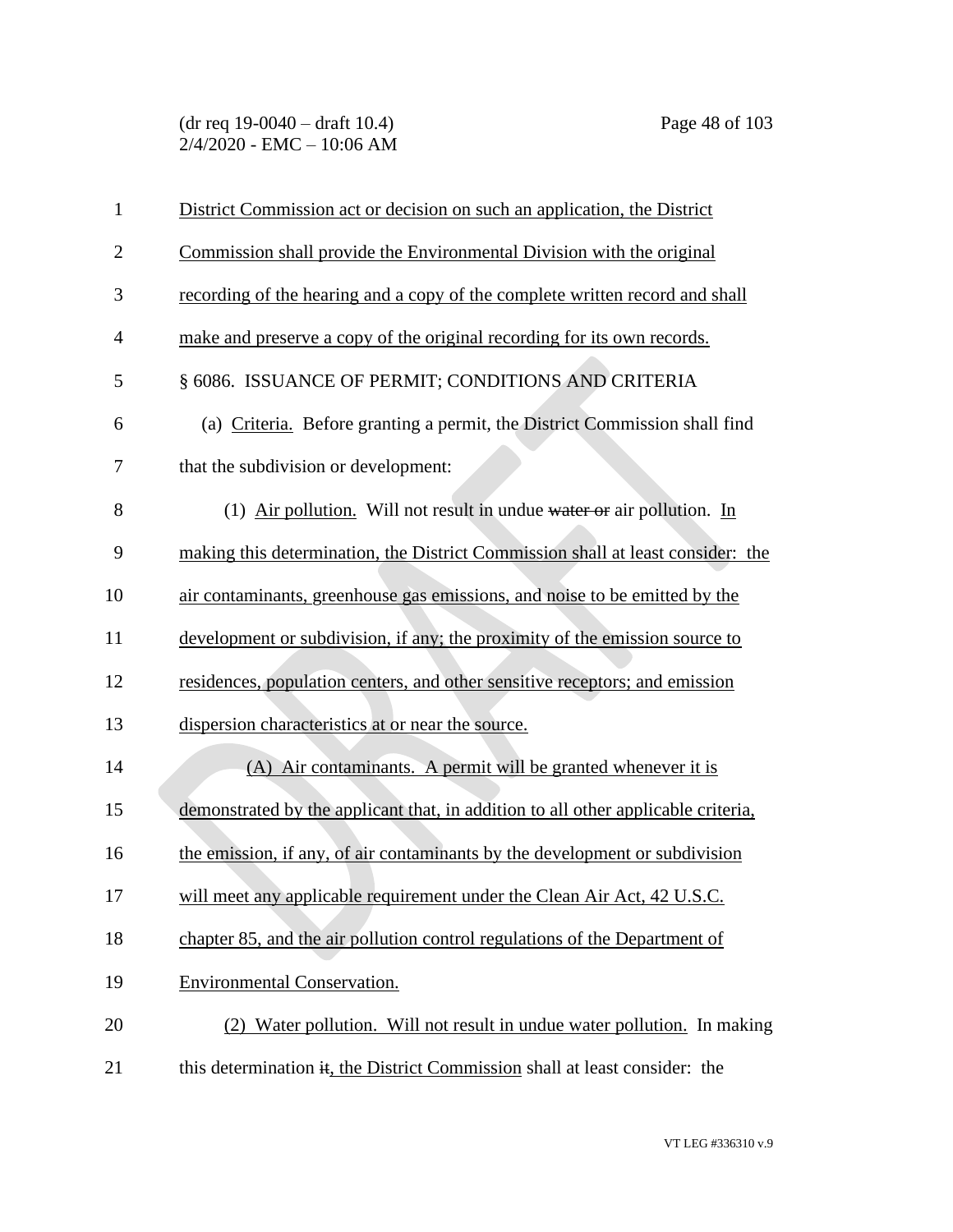## (dr req 19-0040 – draft 10.4) Page 49 of 103 2/4/2020 - EMC – 10:06 AM

| $\mathbf{1}$   | elevation of land above sea level; and in relation to the flood plains, the nature |
|----------------|------------------------------------------------------------------------------------|
| 2              | of soils and subsoils and their ability to adequately support waste disposal; the  |
| 3              | slope of the land and its effect on effluents; the availability of streams for     |
| $\overline{4}$ | disposal of effluents; and the applicable Health and Environmental                 |
| 5              | <b>Conservation Department regulations.</b>                                        |
| 6              | (A) Headwaters. A permit will be granted whenever it is                            |
| 7              | demonstrated by the applicant that, in addition to all other applicable criteria,  |
| 8              | the development or subdivision will meet any applicable Health and                 |
| 9              | Environmental Conservation Department regulation regarding reduction of the        |
| 10             | quality of the ground or surface waters flowing through or upon lands which        |
| 11             | that are not devoted to intensive development, and which lands are:                |
| 12             | (i) headwaters of watersheds characterized by steep slopes and                     |
| 13             | shallow soils; or                                                                  |
| 14             | (ii) drainage areas of 20 square miles or less; or                                 |
| 15             | (iii) above 1,500 feet elevation; or                                               |
| 16             | (iv) watersheds of public water supplies designated by the Agency                  |
| 17             | of Natural Resources; or                                                           |
| 18             | (v) areas supplying significant amounts of recharge waters to                      |
| 19             | aquifers.                                                                          |
| 20             | (B) Waste disposal. A permit will be granted whenever it is                        |
| 21             | demonstrated by the applicant that, in addition to all other applicable criteria,  |

VT LEG #336310 v.9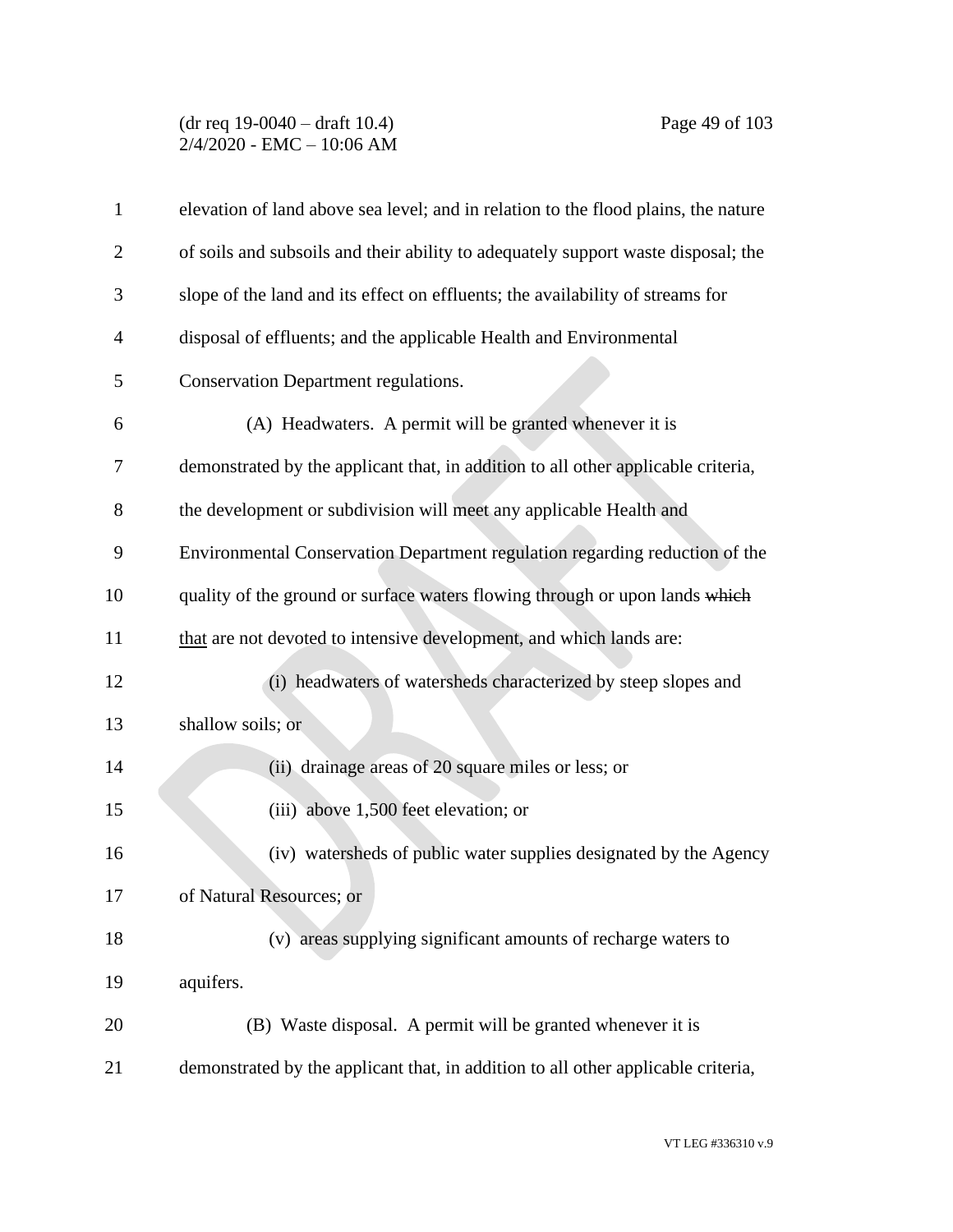### (dr req 19-0040 – draft 10.4) Page 50 of 103 2/4/2020 - EMC – 10:06 AM

| $\mathbf{1}$   | the development or subdivision will meet any applicable Health and                |
|----------------|-----------------------------------------------------------------------------------|
| $\overline{2}$ | Environmental Conservation Department regulations regarding the disposal of       |
| 3              | wastes, and will not involve the injection of waste materials or any harmful or   |
| $\overline{4}$ | toxic substances into ground water or wells.                                      |
| 5              | (C) Water conservation. A permit will be granted whenever it is                   |
| 6              | demonstrated by the applicant that, in addition to all other applicable criteria, |
| 7              | the design has considered water conservation, incorporates multiple use or        |
| 8              | recycling where technically and economically practical, utilizes the best         |
| 9              | available technology for such applications, and provides for continued efficient  |
| 10             | operation of these systems.                                                       |
| 11             | (D) Floodways Flood hazard areas; river corridors. A permit will be               |
| 12             | granted whenever it is demonstrated by the applicant that, in addition to all     |
| 13             | other applicable criteria:                                                        |
| 14             | $\overrightarrow{H}$ the development or subdivision of lands within a flood way   |
| 15             | flood hazard area or river corridor will not restrict or divert the flow of flood |
| 16             | waters, cause or contribute to fluvial erosion, and endanger the health, safety,  |
| 17             | and welfare of the public or of riparian owners during flooding; and              |
| 18             | (ii) the development or subdivision of lands within a floodway                    |
| 19             | fringe will not significantly increase the peak discharge of the river or stream  |
| 20             | within or downstream from the area of development and endanger the health,        |
| 21             | safety, or welfare of the public or riparian owners during flooding.              |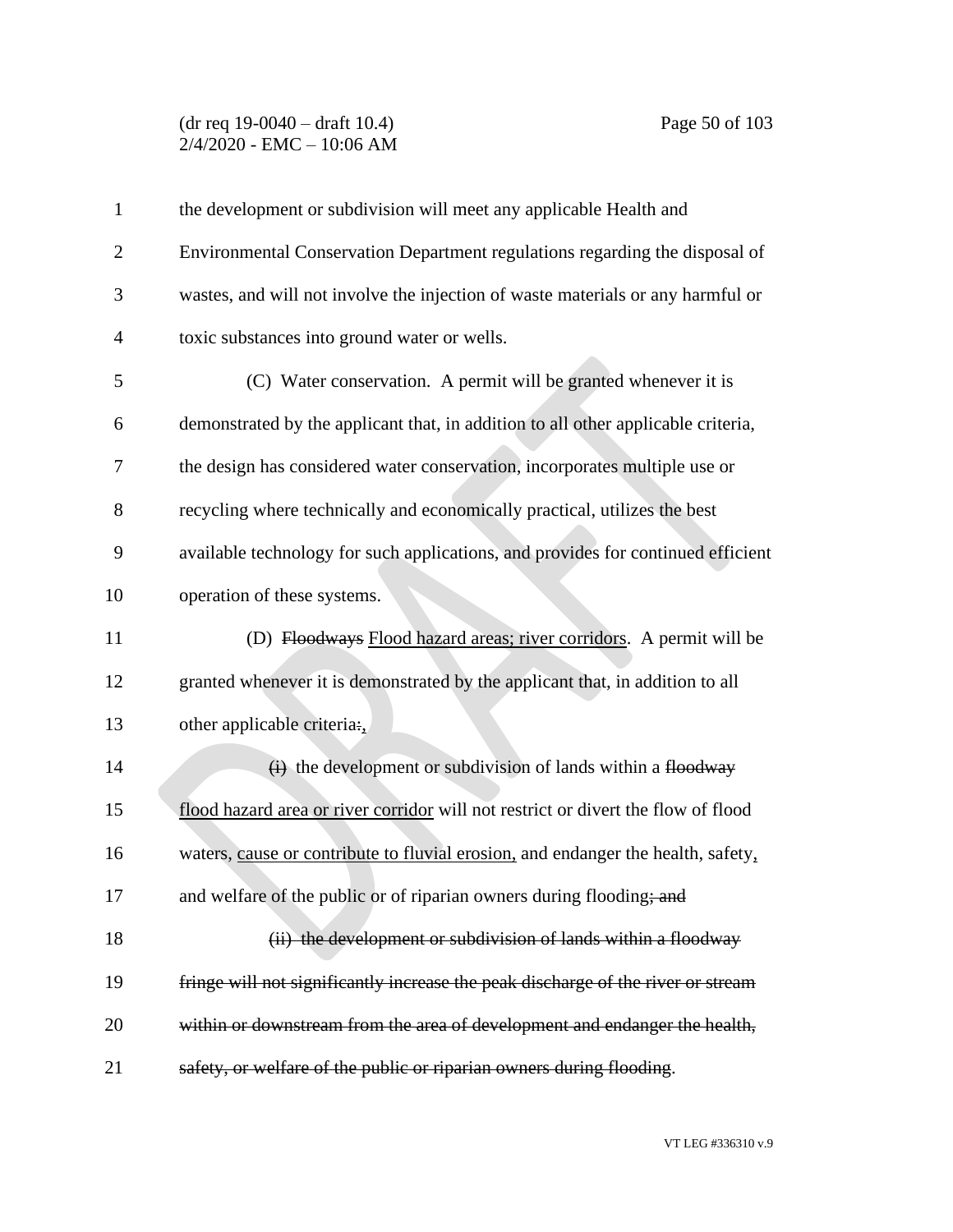### (dr req 19-0040 – draft 10.4) Page 51 of 103 2/4/2020 - EMC – 10:06 AM

| $\mathbf{1}$   | (E) Streams. A permit will be granted whenever it is demonstrated                 |
|----------------|-----------------------------------------------------------------------------------|
| $\overline{2}$ | by the applicant that, in addition to all other applicable criteria, the          |
| 3              | development or subdivision of lands on or adjacent to the banks of a stream       |
| 4              | will, whenever feasible, maintain the natural condition of the stream, and will   |
| 5              | not endanger the health, safety, or welfare of the public or of adjoining         |
| 6              | landowners.                                                                       |
| 7              | (F) Shorelines. A permit will be granted whenever it is demonstrated              |
| 8              | by the applicant that, in addition to all other criteria, the development or      |
| 9              | subdivision of shorelines must of necessity be located on a shoreline in order to |
| 10             | fulfill the purpose of the development or subdivision, and the development or     |
| 11             | subdivision will, insofar as possible and reasonable in light of its purpose:     |
| 12             | (i) retain the shoreline and the waters in their natural condition;               |
| 13             | (ii) allow continued access to the waters and the recreational                    |
| 14             | opportunities provided by the waters;                                             |
| 15             | (iii) retain or provide vegetation which that screen the                          |
| 16             | development or subdivision from the waters; and                                   |
| 17             | (iv) stabilize the bank from erosion, as necessary, with vegetation               |
| 18             | cover.                                                                            |
| 19             | (G) Wetlands. A permit will be granted whenever it is demonstrated                |
| 20             | by the applicant, in addition to other criteria, that the development or          |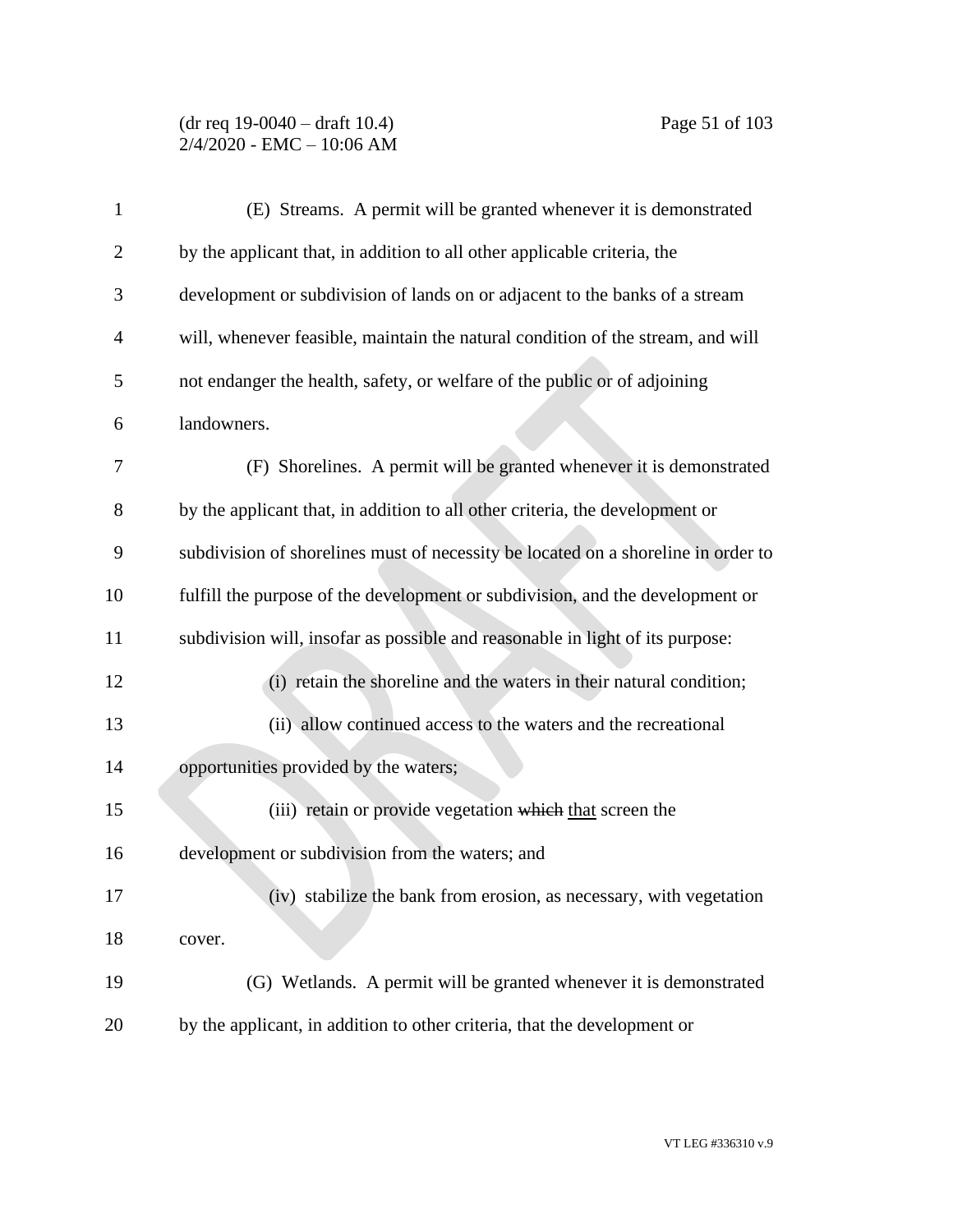## (dr req 19-0040 – draft 10.4) Page 52 of 103 2/4/2020 - EMC – 10:06 AM

| $\mathbf{1}$   | subdivision will not violate the rules of the Secretary of Natural Resources, as |
|----------------|----------------------------------------------------------------------------------|
| $\overline{2}$ | adopted under chapter 37 of this title, relating to significant wetlands.        |
| 3              | $(2)(3)$ Water supply.                                                           |
| $\overline{4}$ | $(A)$ Does have sufficient water available for the reasonably                    |
| 5              | foreseeable needs of the subdivision or development.                             |
| 6              | $\overline{(3)(B)}$ Will not cause an unreasonable burden on an existing water   |
| 7              | supply, if one is to be utilized.                                                |
| 8              | * * *                                                                            |
| 9              | (5)(A) Transportation. Will not cause unreasonable congestion or                 |
| 10             | unsafe conditions with respect to use of the highways, waterways, railways,      |
| 11             | airports and airways, bicycle, pedestrian, and other transit infrastructure; and |
| 12             | other means of transportation existing or proposed.                              |
| 13             | (B) As appropriate, will Will incorporate transportation demand                  |
| 14             | management strategies and provide safe use, access, and connections to           |
| 15             | adjacent lands and facilities and to existing and planned pedestrian, bicycle,   |
| 16             | and transit networks and services. In determining appropriateness under this     |
| 17             | subdivision (B) However, the District Commission shall consider whether may      |
| 18             | decline to require such a strategy, access, or connection constitutes a measure  |
| 19             | if it finds that a reasonable person would take not undertake the measure given  |
| 20             | the type, scale, and transportation impacts of the proposed development or       |
| 21             | subdivision.                                                                     |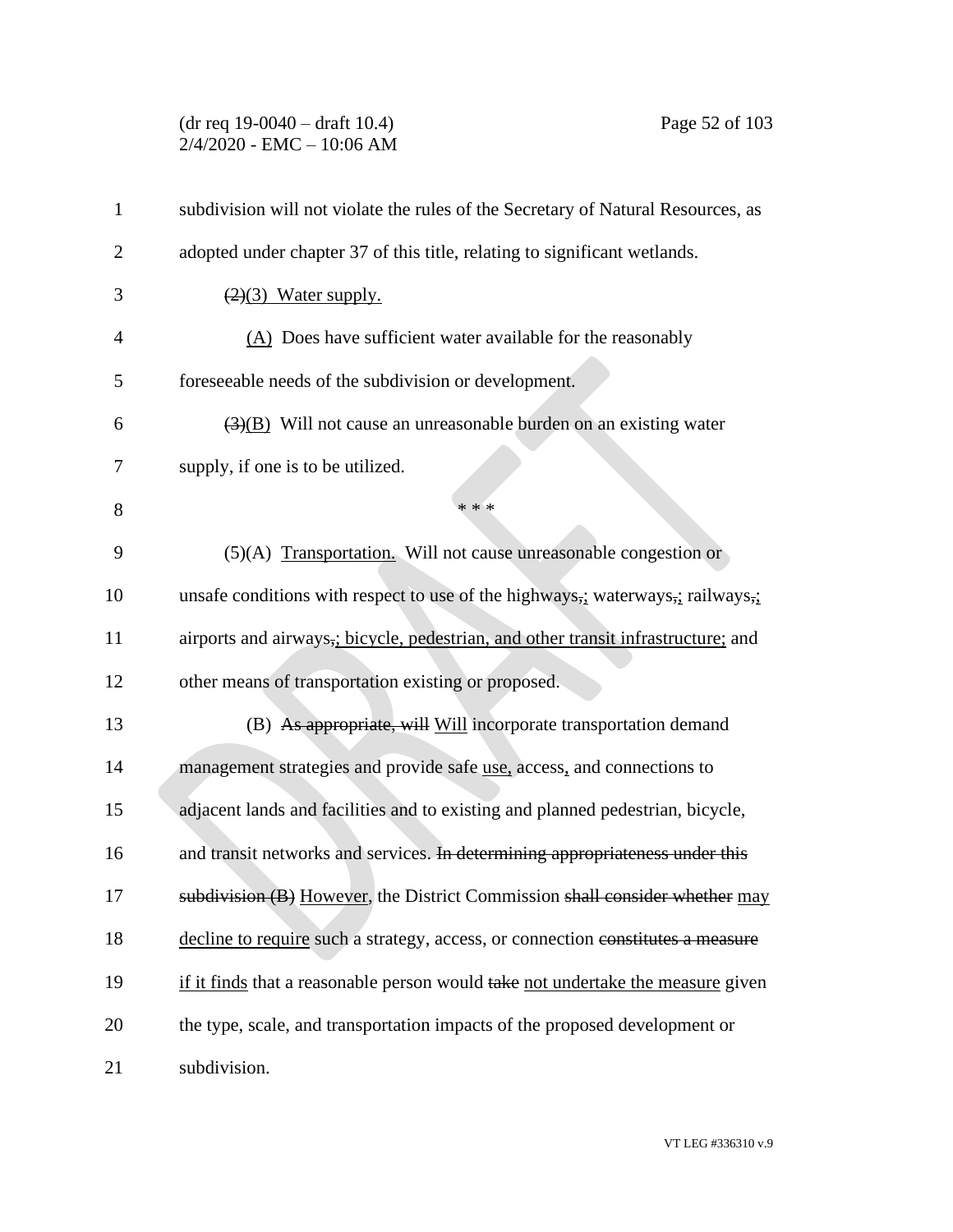# (dr req 19-0040 – draft 10.4) Page 53 of 103 2/4/2020 - EMC – 10:06 AM

| $\mathbf{1}$   | (6) Will not cause an unreasonable burden on the ability of a                    |
|----------------|----------------------------------------------------------------------------------|
| $\overline{2}$ | municipality to provide educational services. If a municipality fails to respond |
| 3              | to a request by the District Commission within 90 days as to the impacts, the    |
| 4              | application will be presumed not to have an unreasonable burden on               |
| 5              | educational services.                                                            |
| 6              | (7) Will not place an unreasonable burden on the ability of the local            |
| 7              | governments to provide municipal or governmental services. If a municipality     |
| 8              | fails to respond to a request by the District Commission within 90 days as to    |
| 9              | the impacts, the application will be presumed not to have an unreasonable        |
| 10             | burden on municipal or governmental services.                                    |
| 11             | (8) Ecosystem protection; scenic beauty; historic sites. Will not have an        |
| 12             | undue adverse effect on the scenic or natural beauty of the area, aesthetics,    |
| 13             | historic sites, or rare and irreplaceable natural areas.                         |
| 14             | (A) Necessary wildlife habitat and endangered species. A permit will             |
| 15             | not be granted if unless it is demonstrated by any party opposing the applicant  |
| 16             | that a development or subdivision will not destroy or significantly imperil      |
| 17             | necessary wildlife habitat or any endangered species; and or, if such            |
| 18             | destruction or imperilment will occur:                                           |
| 19             | (i) the economic, social, cultural, recreational, or other benefit to            |
| 20             | the public from the development or subdivision will not outweigh the             |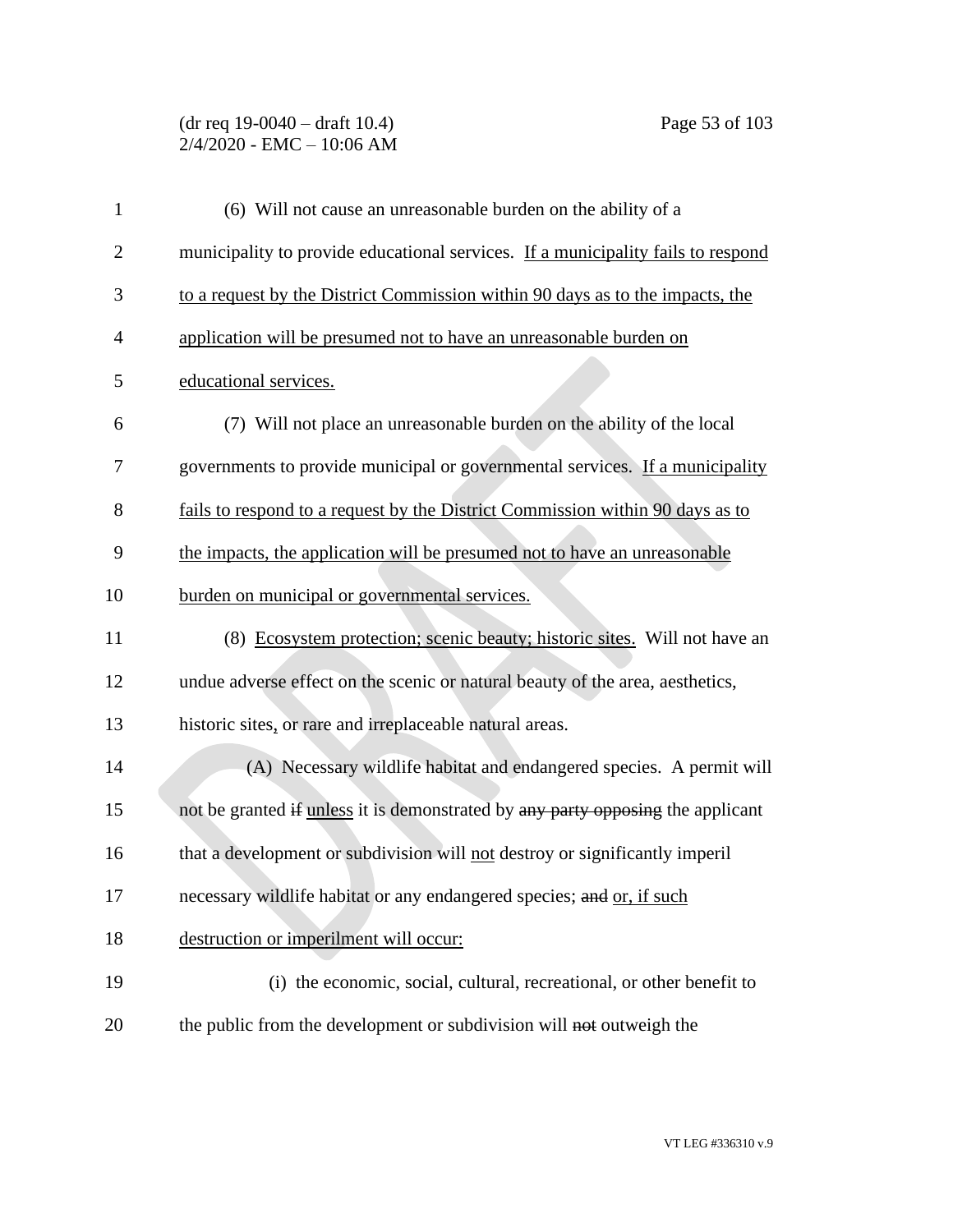## (dr req 19-0040 – draft 10.4) Page 54 of 103 2/4/2020 - EMC – 10:06 AM

| $\mathbf{1}$   | economic, environmental, or recreational loss to the public from the              |
|----------------|-----------------------------------------------------------------------------------|
| $\overline{2}$ | destruction or imperilment of the habitat or species; or                          |
| 3              | (ii) all feasible and reasonable means of preventing or lessening                 |
| $\overline{4}$ | the destruction, diminution, or imperilment of the habitat or species have not    |
| 5              | been or will not continue to be applied; or                                       |
| 6              | (iii) a reasonably acceptable alternative site is not owned or                    |
| 7              | controlled by the applicant which that would allow the development or             |
| 8              | subdivision to fulfill its intended purpose.                                      |
| 9              | (B) Forest blocks.                                                                |
| 10             | A permit will not be granted for a development or subdivision<br>(i)              |
| 11             | within or partially within a forest block unless the applicant demonstrates that: |
| 12             | the development or subdivision will avoid fragmentation of<br>(D                  |
| 13             | the forest block through the design of the project or the location of project     |
| 14             | improvements, or both; or                                                         |
| 15             | (II) it is not feasible to avoid fragmentation of the forest block                |
| 16             | and the design of the development or subdivision minimizes fragmentation of       |
| 17             | the forest block.                                                                 |
| 18             | (ii) Methods for avoiding or minimizing the fragmentation of a                    |
| 19             | forest block include:                                                             |
| 20             | (I) Locating buildings and other improvements and operating                       |
| 21             | the project in a manner that avoids or minimizes incursion into and disturbance   |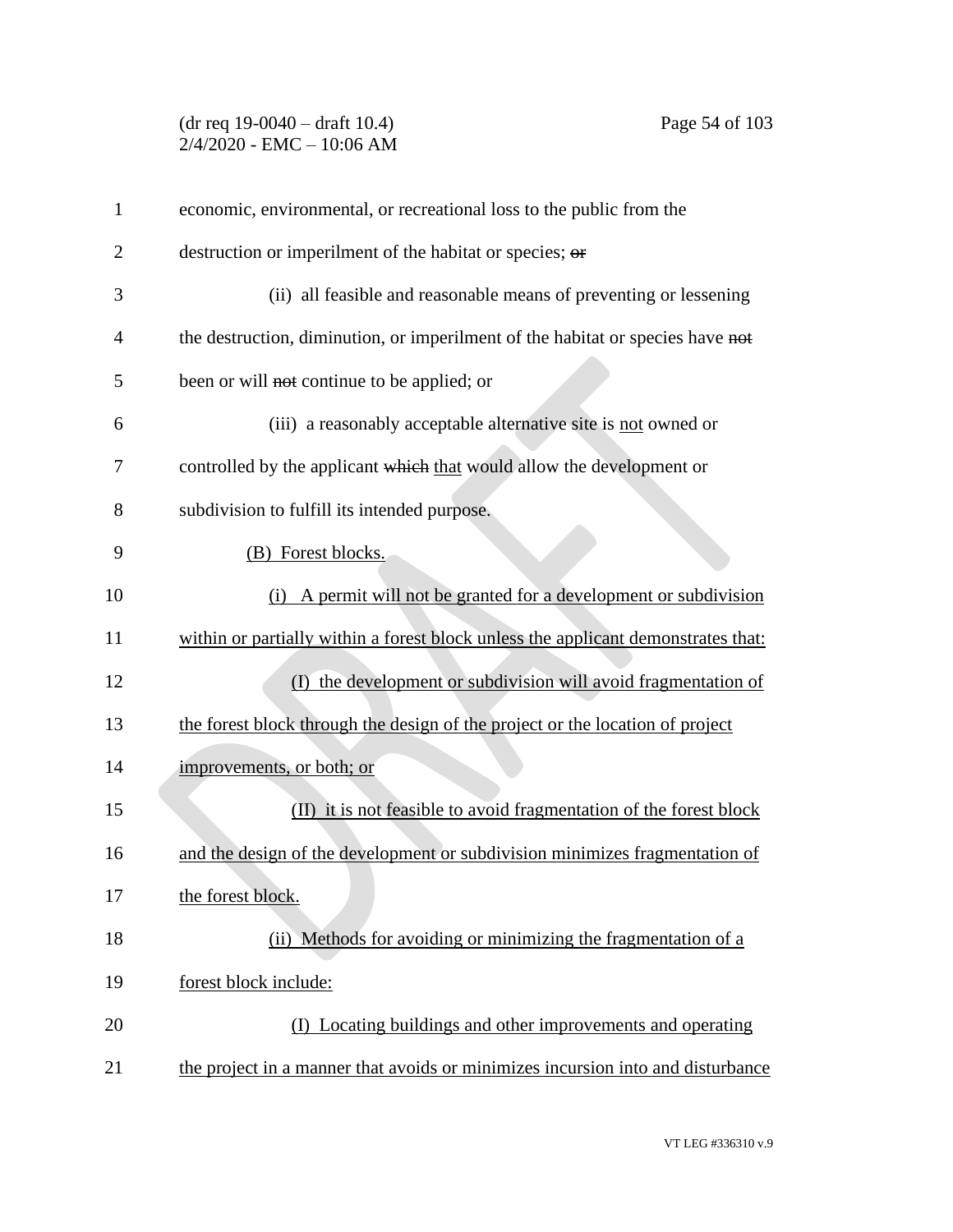# (dr req 19-0040 – draft 10.4) Page 55 of 103 2/4/2020 - EMC – 10:06 AM

| 1              | of the forest block, including clustering of buildings and associated             |
|----------------|-----------------------------------------------------------------------------------|
| $\overline{2}$ | improvements.                                                                     |
| 3              | (II) Designing roads, driveways, and utilities that serve the                     |
| 4              | development or subdivision to avoid or minimize fragmentation of the forest       |
| 5              | block. Such design may be accomplished by following or sharing existing           |
| 6              | features on the land such as roads, tree lines, stonewalls, and fence lines.      |
| 7              | (C) Connecting habitat.                                                           |
| 8              | (i) A permit will not be granted for a development or subdivision                 |
| 9              | unless the applicant demonstrates that:                                           |
| 10             | (I) the development or subdivision will avoid fragmentation of                    |
| 11             | a connecting habitat through the design of the project or the location of project |
| 12             | improvements, or both; or                                                         |
| 13             | (II) it is not feasible to avoid fragmentation of the connecting                  |
| 14             | habitat and the design of the development or subdivision minimizes                |
| 15             | fragmentation of the connector.                                                   |
| 16             | (ii) Methods for avoiding or minimizing the fragmentation of a                    |
| 17             | connecting habitat include:                                                       |
| 18             | (I) locating buildings and other improvements at the farthest                     |
| 19             | feasible location from the center of the connector;                               |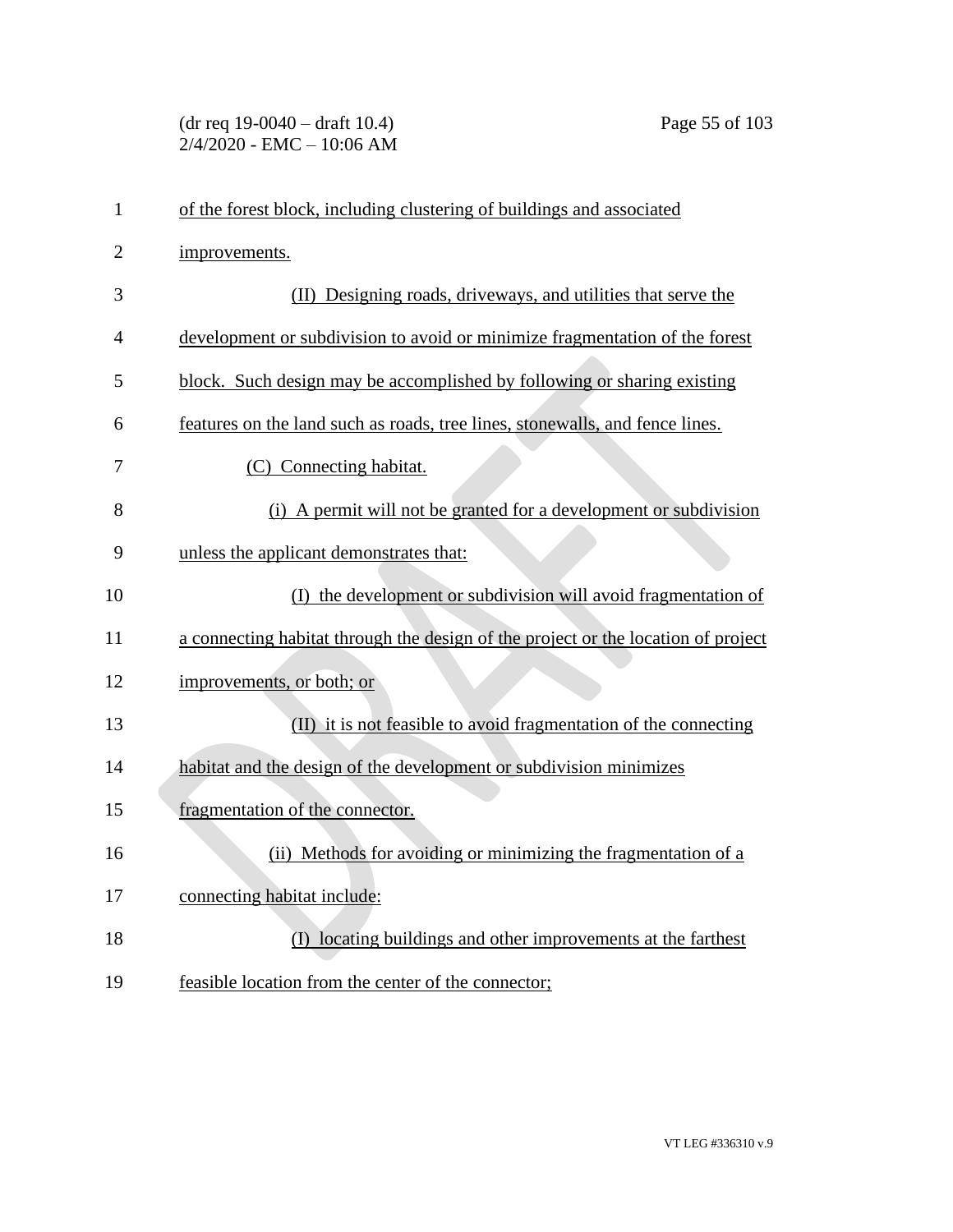(dr req 19-0040 – draft 10.4) Page 56 of 103 2/4/2020 - EMC – 10:06 AM

| 1              | designing the location of buildings and other improvements<br>(II)                 |
|----------------|------------------------------------------------------------------------------------|
| $\overline{2}$ | to leave the greatest contiguous portion of the area undisturbed in order to       |
| 3              | facilitate wildlife travel through the connector; or                               |
| $\overline{4}$ | (III) when there is no feasible site for construction of buildings                 |
| 5              | and other improvements outside the connector, designing the buildings and          |
| 6              | improvements to facilitate the continued viability of the connector for use by     |
| 7              | wildlife.                                                                          |
| 8              | * * *                                                                              |
| 9              | (9) Capability and development plan. Is in conformance with a duly                 |
| 10             | adopted capability and development plan, and land use plan when adopted.           |
| 11             | However, the legislative findings of subdivisions 7(a)(1) through (19) of Act      |
| 12             | 85 of 1973 shall not be used as criteria in the consideration of applications by a |
| 13             | District Commission.                                                               |
| 14             | * * *                                                                              |
| 15             | (F) Energy conservation and efficiency. A permit will be granted                   |
| 16             | when it has been demonstrated by the applicant that, in addition to all other      |
| 17             | applicable criteria, the planning and design of the subdivision or development     |
| 18             | reflect the principles of energy conservation and energy efficiency, including     |
| 19             | reduction of greenhouse gas emissions from the use of energy, and incorporate      |
| 20             | the best available technology for efficient use or recovery of energy. An          |
| 21             | applicant seeking an affirmative finding under this criterion shall provide        |

VT LEG #336310 v.9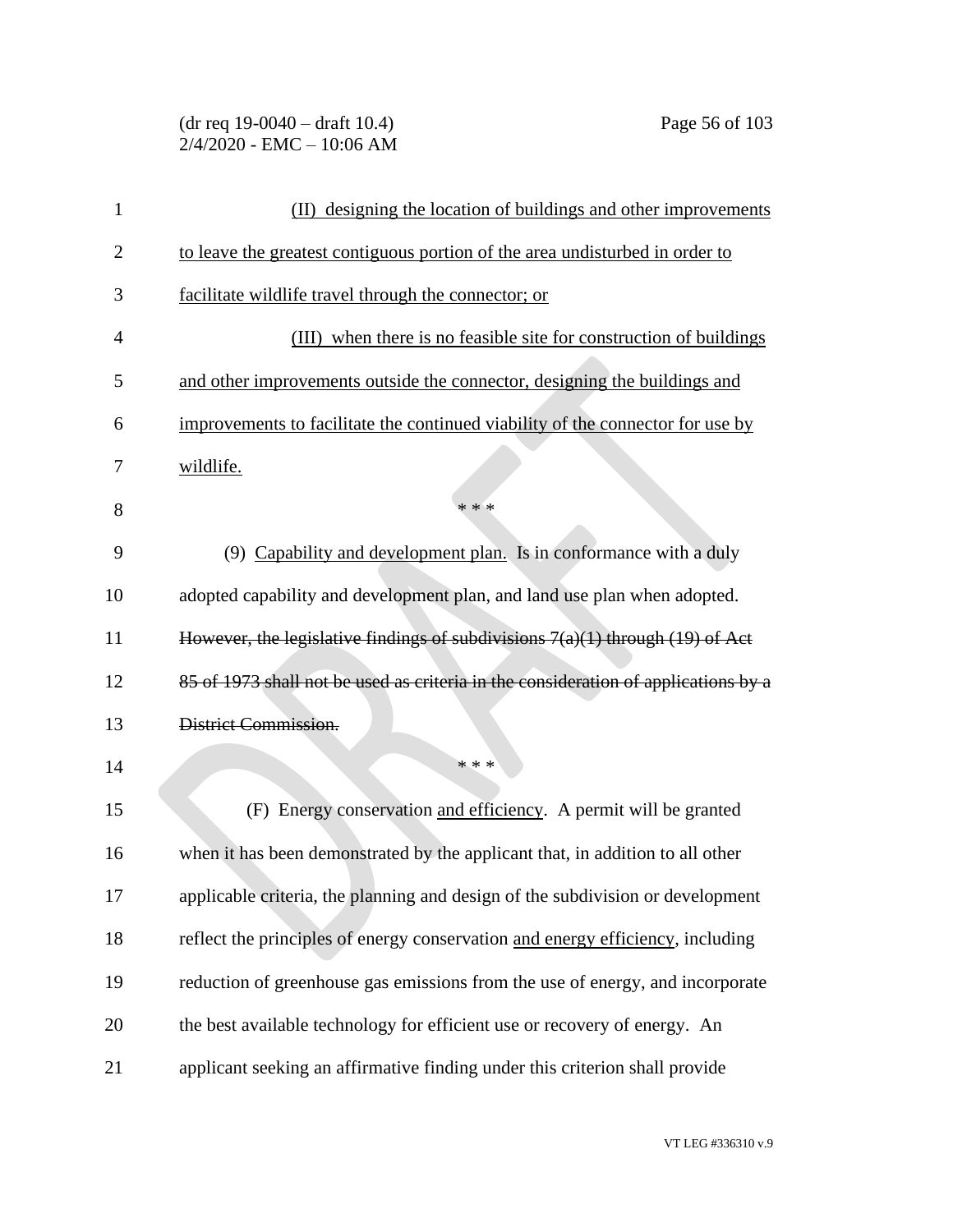### (dr req 19-0040 – draft 10.4) Page 57 of 103 2/4/2020 - EMC – 10:06 AM

| $\mathbf{1}$   | evidence, by certification and established through inspection, that the             |
|----------------|-------------------------------------------------------------------------------------|
| $\overline{2}$ | subdivision or development complies with the applicable building energy             |
| 3              | standards and stretch codes under 30 V.S.A. § 51 or 53.                             |
| $\overline{4}$ | * * *                                                                               |
| 5              | (K) Development affecting public investments. A permit will be                      |
| 6              | granted for the development or subdivision of lands adjacent to governmental        |
| 7              | and public utility facilities, services, and lands, including highways, airports,   |
| 8              | waste disposal facilities, office and maintenance buildings, fire and police        |
| 9              | stations, universities, schools, hospitals, prisons, jails, electric generating and |
| 10             | transmission facilities, oil and gas pipe lines, parks, hiking trails, and forest,  |
| 11             | and game lands, lands conserved under chapter 155 of this title, and facilities     |
| 12             | or lands receiving benefits through the Vermont Housing and Conservation            |
| 13             | Board under chapter 15 of this title, when it is demonstrated that, in addition to  |
| 14             | all other applicable criteria, the development or subdivision will not              |
| 15             | unnecessarily or unreasonably endanger the public or quasi-public investment        |
| 16             | in the facility, service, or lands, or materially jeopardize or interfere with the  |
| 17             | function, efficiency, or safety of, or the public's use or enjoyment of or access   |
| 18             | to the facility, service, or lands.                                                 |
| 19             | * * *                                                                               |
| 20             | (M) Climate adaptation. A permit will be granted for the                            |
| 21             | development or subdivision when it has been demonstrated that, in addition to       |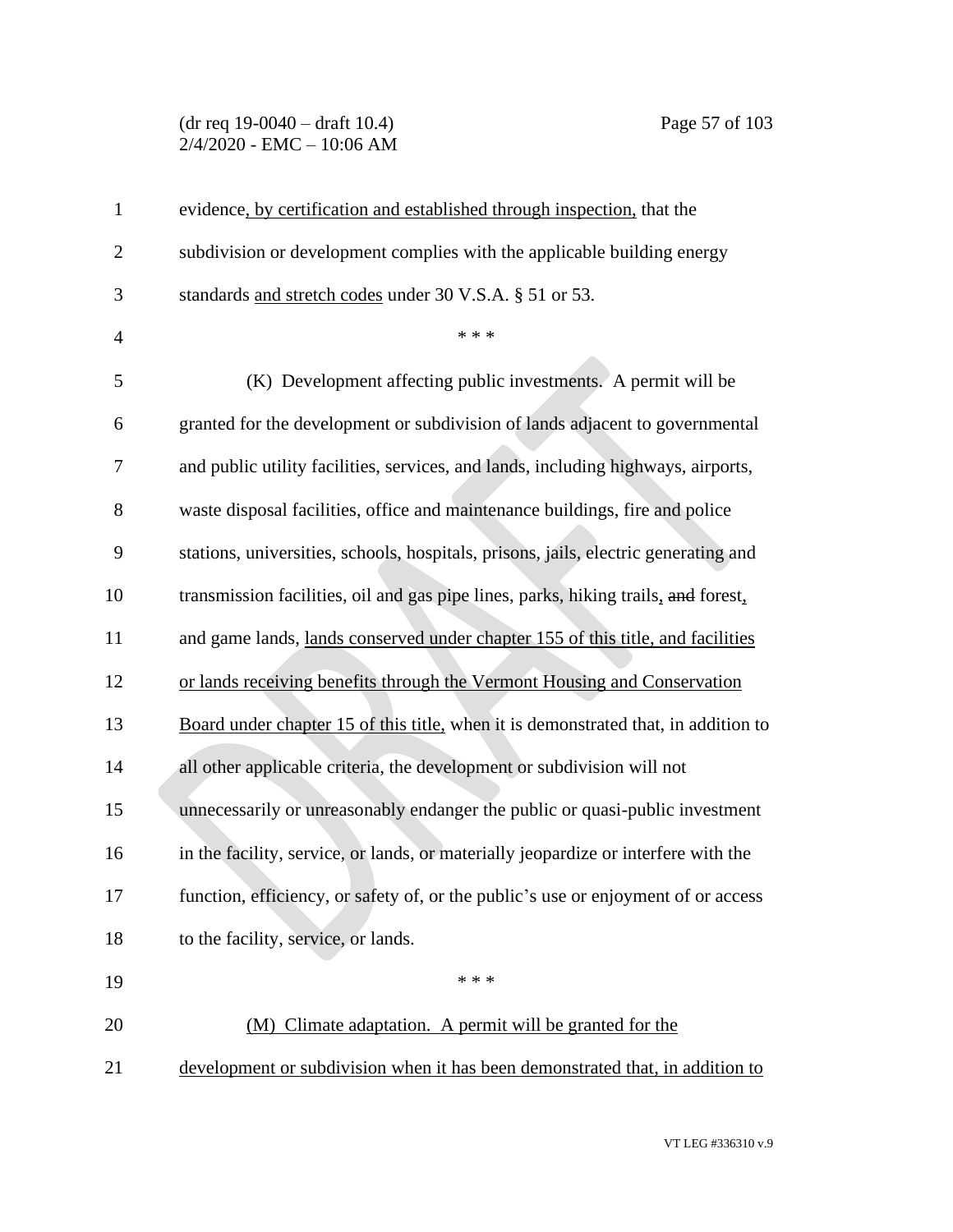| $\mathbf{1}$   | all other applicable criteria, the development or subdivision will employ          |
|----------------|------------------------------------------------------------------------------------|
| $\overline{2}$ | building orientation, site and landscape design, and building design that are      |
| 3              | sufficient to enable the improvements to be sited and constructed, including       |
| $\overline{4}$ | buildings, roads, and other infrastructure, to withstand and adapt to the effects  |
| 5              | of climate change, including extreme temperature events, wind, and                 |
| 6              | precipitation reasonably projected at the time of application.                     |
| 7              | (N) Environmental justice. A permit will be granted for the                        |
| 8              | development or subdivision when it has been demonstrated by the applicant          |
| 9              | that, in addition to all other applicable criteria, no group of people will bear a |
| 10             | disproportionate share of the negative environmental consequences of the           |
| 11             | development or subdivision.                                                        |
| 12             | (10) Local and regional plans. Is in conformance with any duly adopted             |
| 13             | local or plan that has been approved under 24 V.S.A. § 4350, regional plan that    |
| 14             | has been approved by the Board under 24 V.S.A. § 4348, or capital program          |
| 15             | under 24 V.S.A. chapter $117 \frac{8}{9}$ 4430. In making this finding, if:        |
| 16             | (A) A District Commission shall require conformance with the future                |
| 17             | land use maps contained in the local and regional plans and with the written       |
| 18             | provisions of those plans.                                                         |
| 19             | (B) A District Commission shall decline to apply a provision of a                  |
| 20             | local or regional plan only if the Commission is persuaded that the provision      |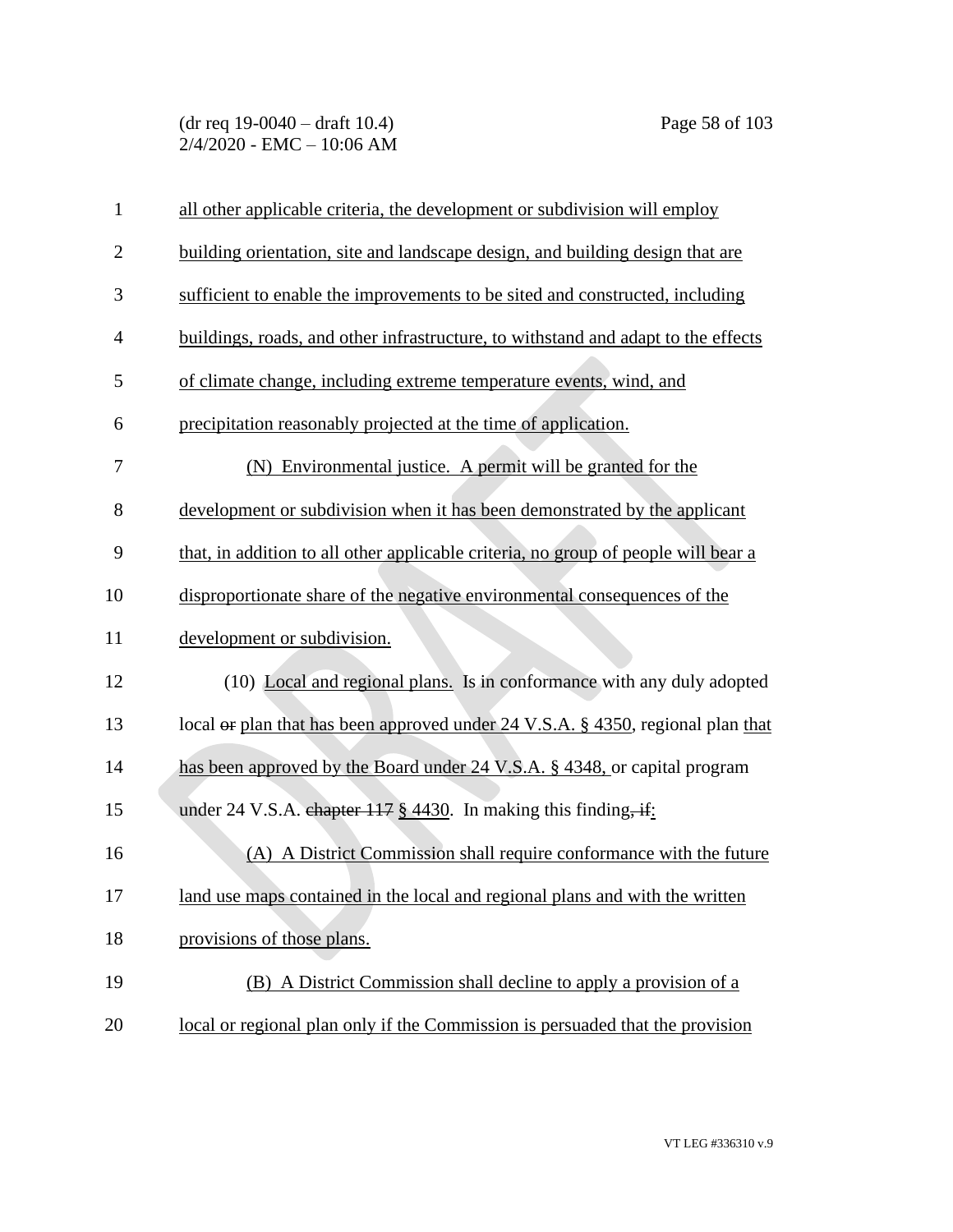## (dr req 19-0040 – draft 10.4) Page 59 of 103 2/4/2020 - EMC – 10:06 AM

| $\mathbf{1}$   | does not afford a person of ordinary intelligence with a reasonable opportunity       |
|----------------|---------------------------------------------------------------------------------------|
| $\overline{2}$ | to understand what the provision directs, requires, or proscribes.                    |
| 3              | (C) If the District Commission finds applicable provisions of the                     |
| 4              | town plan to be ambiguous, the District Commission, for interpretive purposes,        |
| 5              | shall consider by laws, but only to the extent that they implement and are            |
| 6              | consistent with those provisions, and need not consider any other evidence.           |
| 7              | * * *                                                                                 |
| 8              | (c) Conditions.                                                                       |
| 9              | (1) A permit may contain such requirements and conditions as are                      |
| 10             | allowable proper exercise of the police power and which that are appropriate          |
| 11             | within the respect to subdivisions $(a)(1)$ through $(10)$ of this section, including |
| 12             | those set forth in 24 V.S.A. §§ 4414(4), 4424(a)(2), 4414(1)(D)(i), 4463(b),          |
| 13             | and 4464, the dedication of lands for public use, and the filing of bonds to          |
| 14             | insure ensure compliance. The requirements and conditions incorporated from           |
| 15             | Title 24 may be applied whether or not a local plan has been adopted. General         |
| 16             | requirements and conditions may be established by rule of the Natural                 |
| 17             | Resources Board.                                                                      |
| 18             | (2) Permit conditions on a forest-based enterprise.                                   |
| 19             | (A) A permit condition restricting a forest-based enterprise's hours of               |
| 20             | operation shall only be imposed when the absence the condition would result           |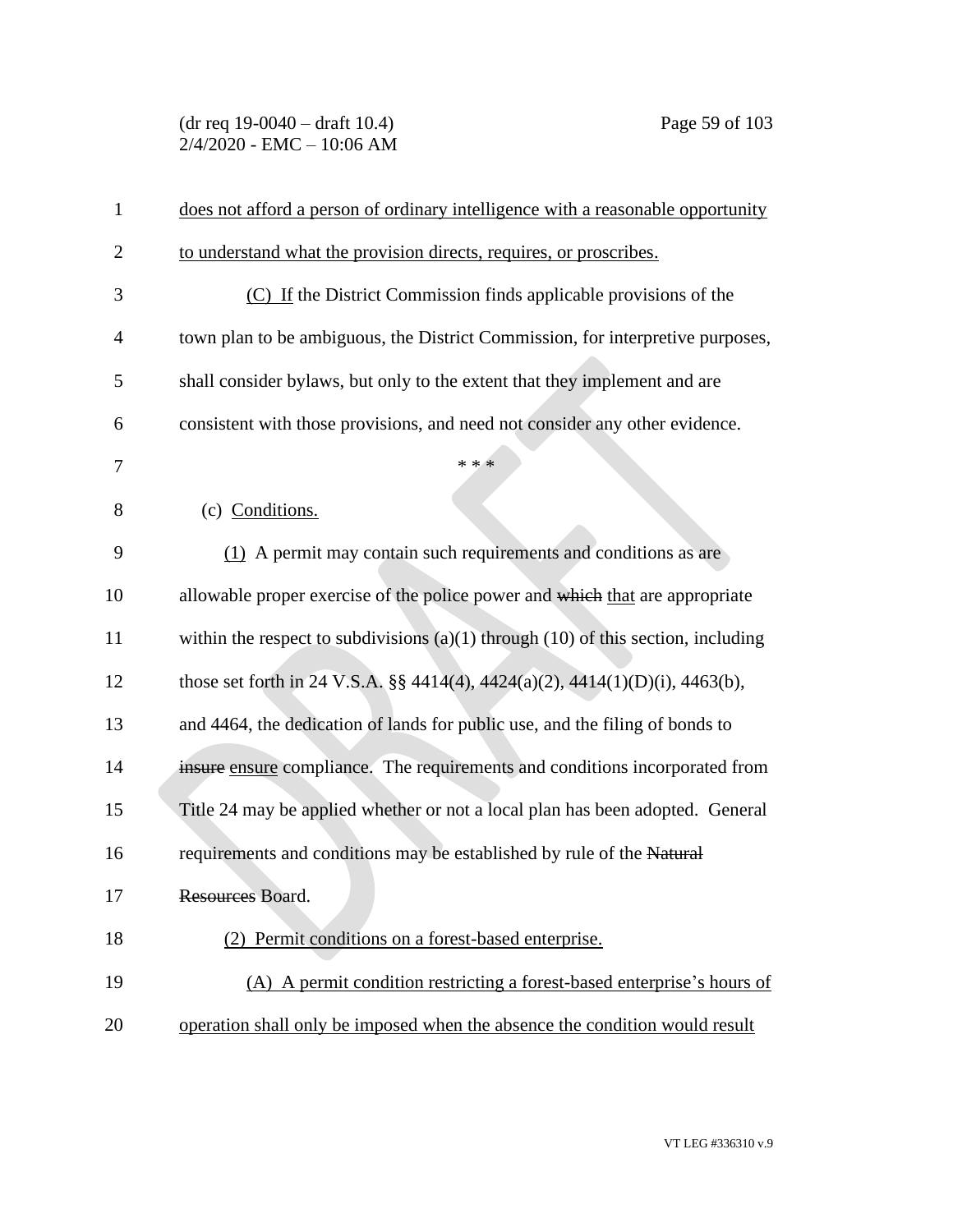# (dr req 19-0040 – draft 10.4) Page 60 of 103 2/4/2020 - EMC – 10:06 AM

| $\mathbf{1}$   | in an impact under the criteria pursuant to subdivision (a)(1), (5), or (8) of this |
|----------------|-------------------------------------------------------------------------------------|
| $\overline{c}$ | section.                                                                            |
| 3              | (B) Permits issued for a forest-based enterprise shall allow the                    |
| 4              | enterprise to ship and receive forest products, including delivery from the         |
| 5              | forestry operation to the enterprise, during hours outside permitted hours of       |
| 6              | operation, including nights, weekends, and holidays, for a minimum of 60 days       |
| 7              | per year unless there would be an impact under the criteria pursuant to             |
| 8              | subdivision (a)(1) or (5) of this section.                                          |
| 9              | In making a determination under this subdivision $(2)$ as to<br>(C)                 |
| 10             | whether an impact exists, the District Commission shall consider the benefits       |
| 11             | to forests, the forest resources resulting from the forest-based enterprise, and    |
| 12             | the impact on the forest-based enterprise that would result from a condition.       |
| 13             | Conditions shall impose the minimum restriction necessary to address the            |
| 14             | undue adverse impact.                                                               |
| 15             | Permit conditions on the delivery of wood fuels used for heat.<br>(3)               |
| 16             | Permits issued for a forest-based enterprise that produces wood chips, pellets,     |
| 17             | cord wood, and other fuel wood used for heat shall authorize the shipment           |
| 18             | from the enterprise of wood heat fuels to the end user during hours outside         |
| 19             | permitted hours of operation, including nights, weekends, and holidays from         |
| 20             | October 1 through April 30 of each year.                                            |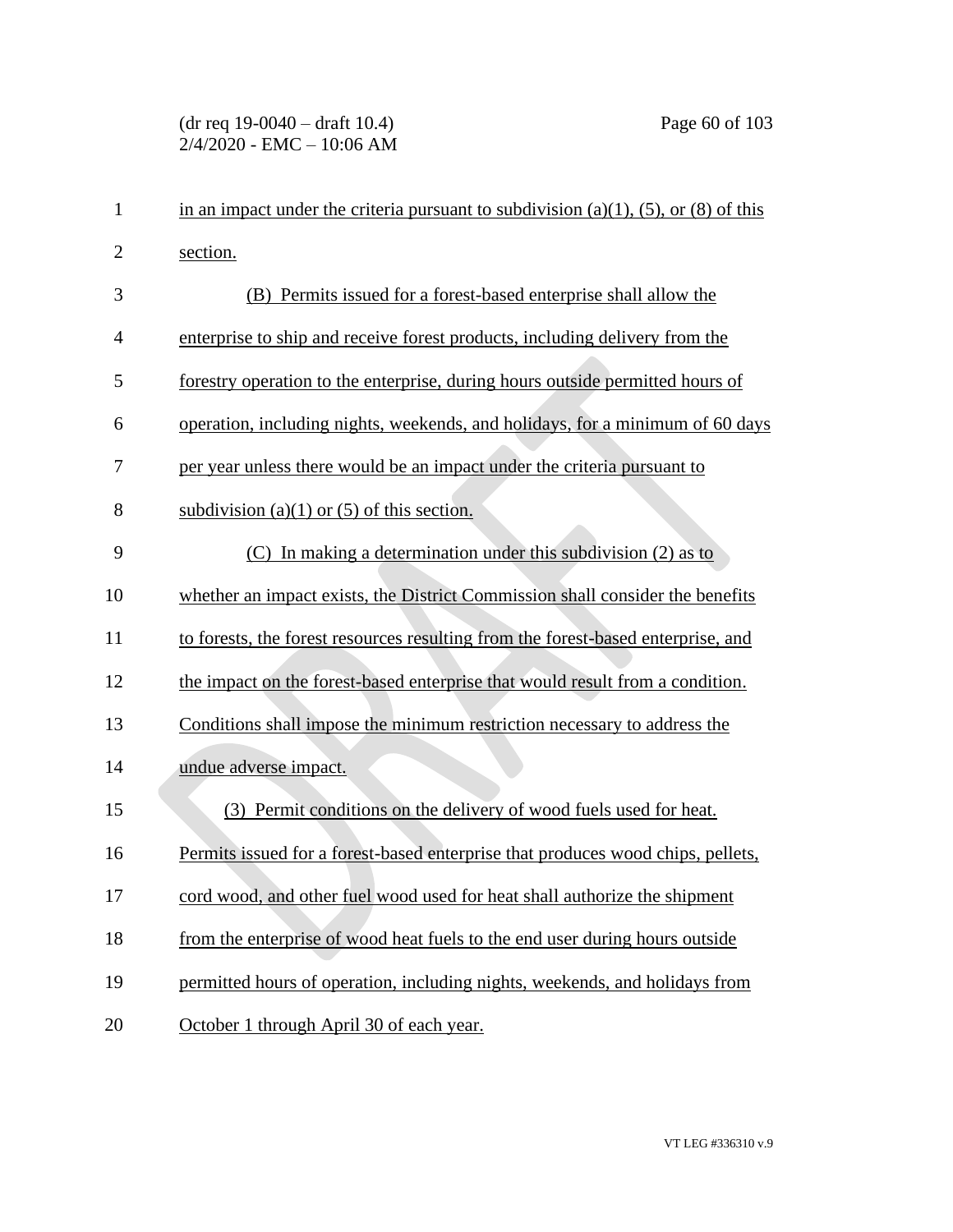(dr req 19-0040 – draft 10.4) Page 61 of 103 2/4/2020 - EMC – 10:06 AM

| $\mathbf{1}$   | (4) Forest-based enterprises holding a permit may request an                         |
|----------------|--------------------------------------------------------------------------------------|
| $\overline{2}$ | amendment to existing permit conditions related to hours of operation and            |
| 3              | seasonal restrictions to be consistent with subdivisions (2) and (3) of this         |
| $\overline{4}$ | subsection. Requests for condition amendments under this subsection shall not        |
| 5              | be subject to Act 250 Rule 34E.                                                      |
| 6              | (d) Other permits and approvals; presumptions. The Natural Resources                 |
| 7              | Board may by rule allow the acceptance of a permit or permits or approval of         |
| 8              | any State agency with respect to subdivisions $(a)(1)$ through $(5)$ of this section |
| 9              | or a permit or permits of a specified municipal government with respect to           |
| 10             | subdivisions (a)(1) through (7) and (9) and (10) of this section, or a               |
| 11             | combination of such permits or approvals, in lieu of evidence by the applicant.      |
| 12             | A District Commission, in accordance with rules adopted by the Board, shall          |
| 13             | accept determinations issued by a development review board under the                 |
| 14             | provisions of 24 V.S.A. § 4420, with respect to local Act 250 review of              |
| 15             | municipal impacts. The acceptance of such approval, positive determinations,         |
| 16             | permit, or permits shall create a presumption that the application is not            |
| 17             | detrimental to the public health and welfare with respect to the specific            |
| 18             | requirement for which it is accepted. In the case of approvals and permits           |
| 19             | issued by the Agency of Natural Resources, technical determinations of the           |
| 20             | Agency shall be accorded substantial deference by the Commissions. The               |
| 21             | acceptance of negative determinations issued by a development review board           |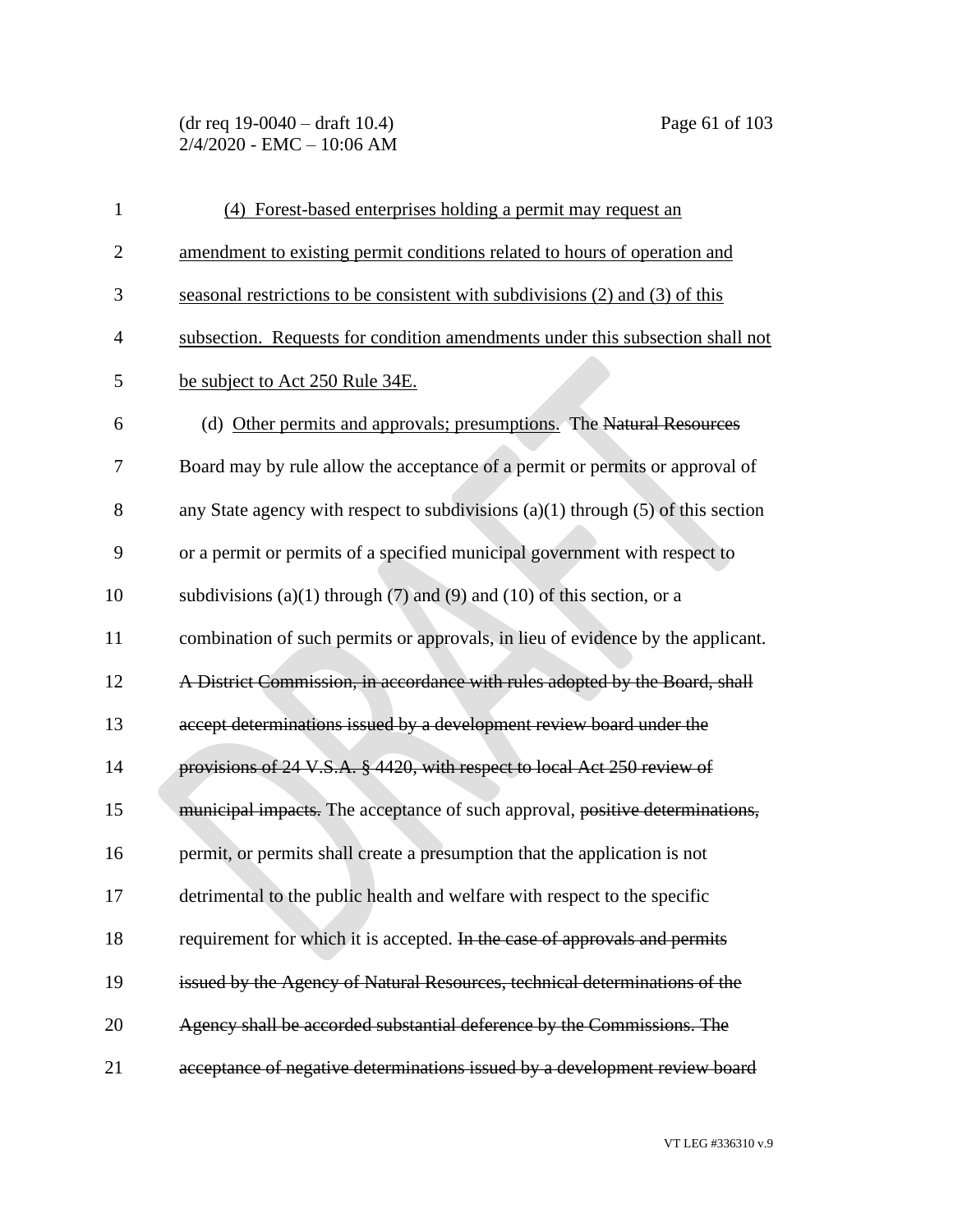(dr req 19-0040 – draft 10.4) Page 62 of 103 2/4/2020 - EMC – 10:06 AM

| 1              | under the provisions of 24 V.S.A. § 4420, with respect to local Act 250 review     |
|----------------|------------------------------------------------------------------------------------|
| 2              | of municipal impacts shall create a presumption that the application is            |
| 3              | detrimental to the public health and welfare with respect to the specific          |
| $\overline{4}$ | requirement for which it is accepted. Any determinations, positive or negative,    |
| 5              | under the provisions of 24 V.S.A. § 4420 shall create presumptions only to the     |
| 6              | extent that the impacts under the criteria are limited to the municipality issuing |
| 7              | the decision. Such a rule may be revoked or amended pursuant to the                |
| 8              | procedures set forth in 3-V.S.A, chapter 25, the Vermont Administrative            |
| 9              | Procedure Act.                                                                     |
| 10             | (1) The rules adopted by the Board shall not approve the acceptance of a           |
| 11             | permit or approval of such an agency or a permit of a municipal government         |
| 12             | unless it each of the following applies:                                           |
| 13             | (A) The permit or approval satisfies the appropriate requirements of               |
| 14             | subsection (a) of this section.                                                    |
| 15             | (B) The Board finds that the permit or approval is part of a program               |
| 16             | that reliably meets its goals, such as achieving water quality standards.          |
| 17             | (2) A presumption created under this subsection may be rebutted by the             |
| 18             | introduction of evidence contrary to the presumed fact.                            |
| 19             | (3) In the case of approvals and permits issued by the Agency of Natural           |
| 20             | Resources:                                                                         |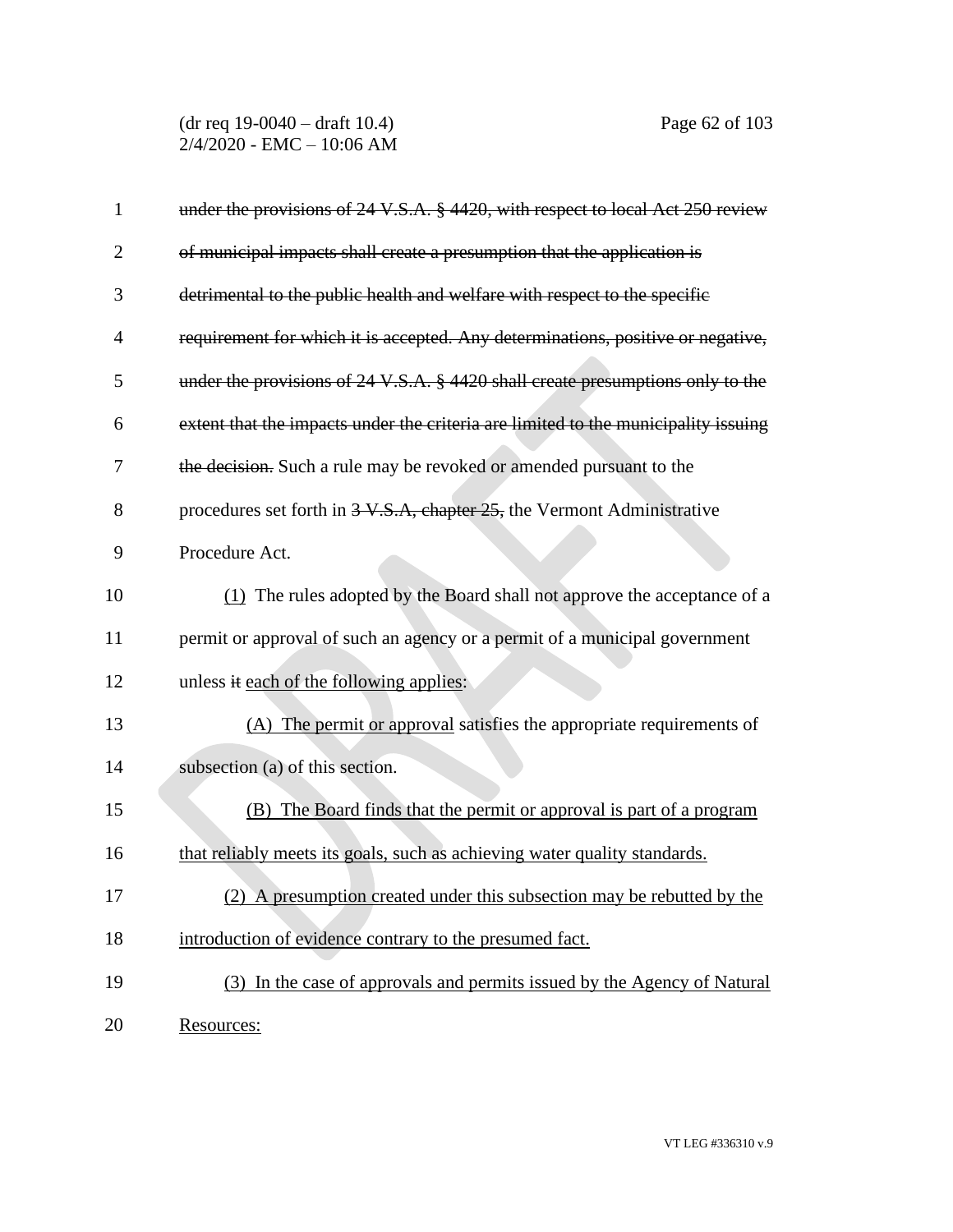(dr req 19-0040 – draft 10.4) Page 63 of 103 2/4/2020 - EMC – 10:06 AM

| $\mathbf{1}$   | (A) There shall be no presumption for a permit or approval                         |
|----------------|------------------------------------------------------------------------------------|
| $\overline{c}$ | authorizing the discharge of a pollutant into a water if uses of that water are    |
| 3              | already impaired by the pollutant.                                                 |
| 4              | (B) Admissible evidence of the technical determinations of the                     |
| 5              | Agency shall be accorded substantial deference by the District Commissions.        |
| 6              | (4) A District Commission, in accordance with rules adopted by the                 |
| 7              | Board, shall accept determinations issued by a development review board            |
| 8              | under the provisions of 24 V.S.A. $\S$ 4420, with respect to local review of       |
| 9              | municipal impacts under criteria of this section. The acceptance of such a         |
| 10             | determination, if positive, shall create a presumption that the application is not |
| 11             | detrimental to the public health and welfare with respect to the specific          |
| 12             | requirement for which it is accepted and, if negative, shall create a              |
| 13             | presumption that the application is so detrimental. Any determinations,            |
| 14             | positive or negative, under the provisions of 24 V.S.A. § 4420 shall create        |
| 15             | presumptions only to the extent that the impacts under the criteria are limited    |
| 16             | to the municipality issuing the decision.                                          |
| 17             | * * *                                                                              |
| 18             | § 6087. DENIAL OF APPLICATION                                                      |
| 19             | * * *                                                                              |
| 20             | (b) A permit may not be denied solely for the reasons set forth in                 |
| 21             | subdivisions $6086(a)(5)$ , (6), and (7) of this title. However, reasonable        |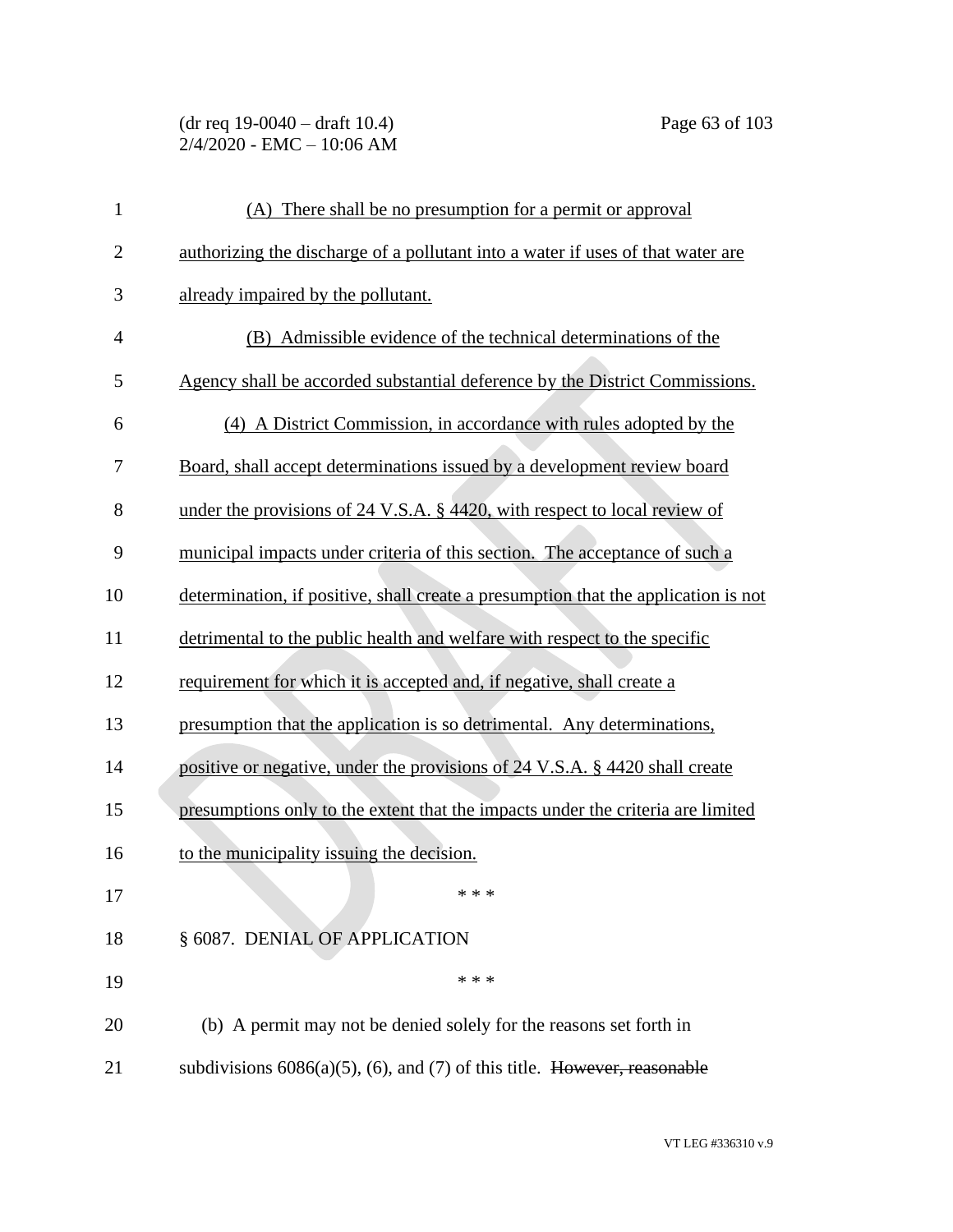## (dr req 19-0040 – draft 10.4) Page 64 of 103 2/4/2020 - EMC – 10:06 AM

| $\mathbf{1}$   | Reasonable conditions and requirements allowable in subsection 6086(c) of                      |
|----------------|------------------------------------------------------------------------------------------------|
| $\overline{2}$ | this title may be attached to alleviate the burdens created. However, a permit                 |
| 3              | may be denied under subdivision $6086(a)(5)$ of this title if the permit is for                |
| $\overline{4}$ | development in an interchange area that is not within an existing settlement.                  |
| 5              | * * *                                                                                          |
| 6              | § 6088. BURDEN OF PROOF; PRODUCTION AND PERSUASION                                             |
| 7              | (a) The initial burden of production, to produce sufficient evidence for a                     |
| 8              | District Commission to make a factual determination, shall be on the applicant                 |
| 9              | with respect to subdivisions $6086(a)(1)$ through $(10)$ of this title.                        |
| 10             | (b) The burden of persuasion, to show that the application meets the                           |
| 11             | relevant standard, shall be on the applicant with respect to subdivisions                      |
| 12             | $6086(a)(1), (2), (3), (4), (8)(A)$ through (C), (9), and (10) of this title.                  |
| 13             | $\left(\frac{b}{c}\right)$ The burden shall be on any party opposing the applicant application |
| 14             | with respect to subdivisions $6086(a)(5)$ through $(8)$ , $(6)$ , $(7)$ , and $(8)$ , not      |
| 15             | including $(8)(A)$ through $(8)(C)$ , of this title to show an unreasonable or                 |
| 16             | adverse effect that the application does not meet the relevant standard.                       |
| 17             | (d) With respect to permit conditions to mitigate impacts under                                |
| 18             | subdivisions $6086(a)(5)$ through (8) of this title, the burden shall be on the                |
| 19             | applicant to demonstrate that is not feasible to avoid the impact.                             |
| 20             | § 6089. APPEALS                                                                                |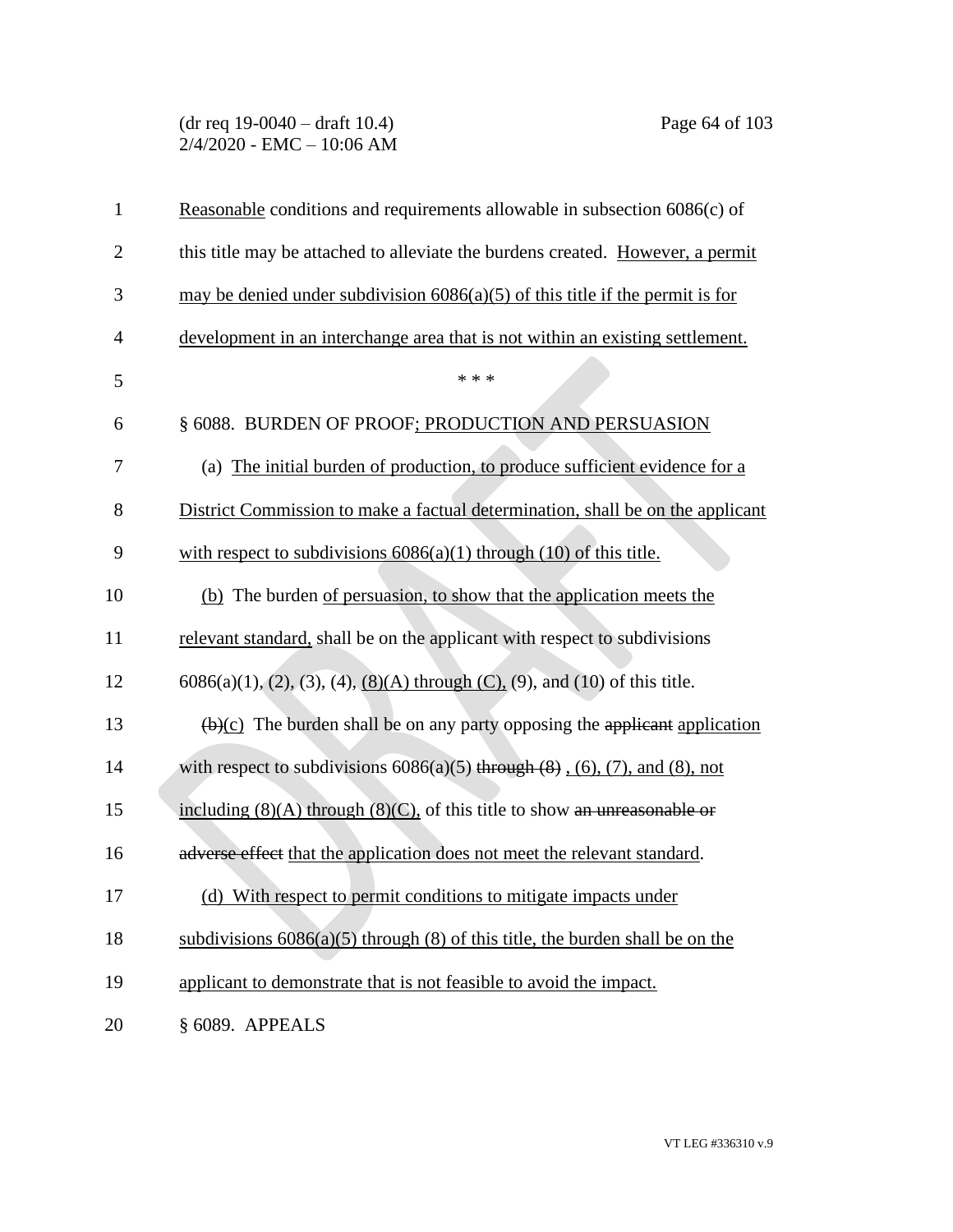### (dr req 19-0040 – draft 10.4) Page 65 of 103 2/4/2020 - EMC – 10:06 AM

| $\mathbf{1}$ | (a) Appeals of any act or decision of a District Commission under this             |
|--------------|------------------------------------------------------------------------------------|
| 2            | chapter or a district coordinator under subsection 6007(c) of this title shall be  |
| 3            | made to the Environmental Division Board in accordance with chapter 220 of         |
| 4            | this title. For the purpose of this section, a decision of the Chair of a District |
| 5            | Commission under section 6001e of this title on whether action has been taken      |
| 6            | to circumvent the requirements of this chapter shall be considered an act or       |
| 7            | decision of the District Commission.                                               |
| 8            | (b) In an appeal of an act or decision described in subsection (a) of this         |
| 9            | section, an appellant shall have the burden of proof on the issues raised in his   |
| 10           | or her appeal. The applicant, whether or not an appellant, shall have a burden     |
| 11           | to produce evidence sufficient to inform the Division of the nature, elements,     |
| 12           | context, and impacts of the project to which the appeal relates.                   |
| 13           | § 6090. RECORDING; DURATION AND REVOCATION OF PERMITS                              |
| 14           | (a) Recording. In order to afford adequate notice of the terms and                 |
| 15           | conditions of land use permits, permit amendments, and revocations of              |
| 16           | permits, they shall be recorded in local land records. Recordings under this       |
| 17           | chapter shall be indexed as though the permittee were the grantor of a deed.       |
| 18           | (b) Permits for specified period.                                                  |
| 19           | (1) Any permit granted under this chapter for extraction of mineral                |
| 20           | resources, operation of solid waste disposal facilities, or logging above 2,500    |
| 21           | feet, shall be for a specified period determined by the Board in accordance        |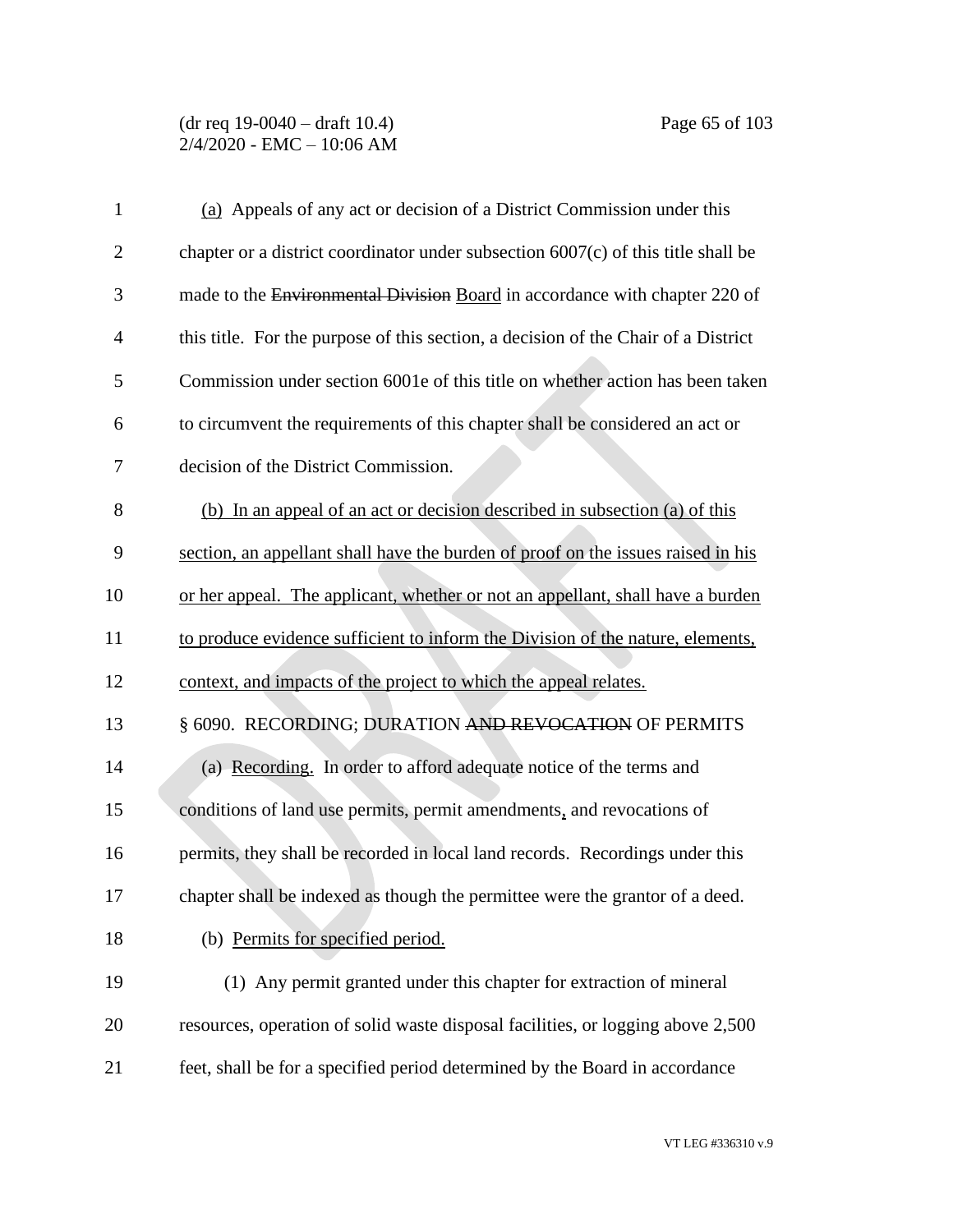### (dr req 19-0040 – draft 10.4) Page 66 of 103 2/4/2020 - EMC – 10:06 AM

| $\mathbf{1}$   | with the rules adopted under this chapter as a reasonable projection of the time |
|----------------|----------------------------------------------------------------------------------|
| $\overline{2}$ | during which the land will remain suitable for use if developed or subdivided    |
| 3              | as contemplated in the application, and with due regard for the economic         |
| $\overline{4}$ | considerations attending the proposed development or subdivision. Other          |
| 5              | permits issued under this chapter shall be for an indefinite term, as long as    |
| 6              | there is compliance with the conditions of the permit.                           |
| 7              | (2) Expiration dates contained in permits issued before July 1, 1994             |
| 8              | (involving developments that are not for extraction of mineral resources,        |
| 9              | operation of solid waste disposal facilities, or logging above 2,500 2,000 feet) |
| 10             | are extended for an indefinite term, as long as provided there is compliance     |
| 11             | with the conditions of the permits.                                              |
| 12             | (c) Change to nonjurisdictional use; release from permit.                        |
| 13             | (1) On an application signed by each permittee, the District Commission          |
| 14             | may release land subject to a permit under this chapter from the obligations of  |
| 15             | that permit and the obligation to obtain amendments to the permit, on finding    |
| 16             | each of the following:                                                           |
| 17             | (A) The use of the land as of the date of the application is not the             |
| 18             | same as the use of the land that caused the obligation to obtain a permit under  |
| 19             | this chapter.                                                                    |
| 20             | (B) The use of the land as of the date of the application does not               |
| 21             | constitute development or subdivision as defined in section 6001 of this title   |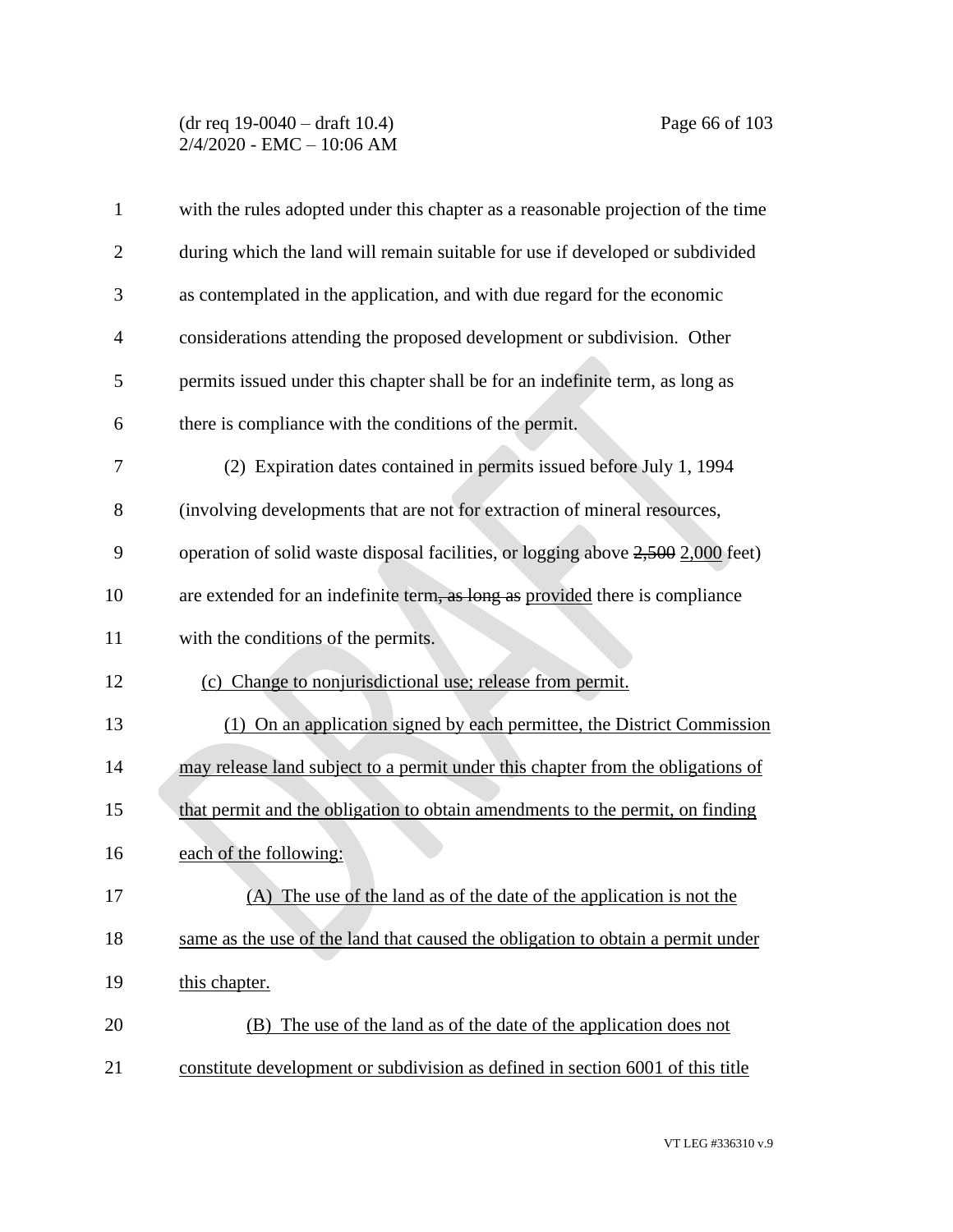(dr req 19-0040 – draft 10.4) Page 67 of 103 2/4/2020 - EMC – 10:06 AM

| $\mathbf{1}$   | and would not require a permit or permit amendment but for the fact that the       |
|----------------|------------------------------------------------------------------------------------|
| $\overline{c}$ | land is already subject to a permit under this chapter.                            |
| 3              | (C) The permittee or permittees are in compliance with the permit                  |
| 4              | and their obligations under this chapter.                                          |
| 5              | (2) It shall be a condition of each affirmative decision under this                |
| 6              | subsection that a subsequent proposal of a development or subdivision on the       |
| 7              | land to which the decision applies shall be subject to this chapter as if the land |
| 8              | had never previously received a permit under the chapter.                          |
| 9              | (3) An application for a decision under this subsection shall be made on           |
| 10             | a form prescribed by the Board. The form shall require evidence                    |
| 11             | demonstrating that the application complies with subdivisions (1)(A) through       |
| 12             | (C) of this subsection. The application shall be processed in the manner           |
| 13             | described in section 6084 of this title and may be treated as a minor application  |
| 14             | under that section. In determining whether to treat as minor an application        |
| 15             | under this subsection, the District Commission shall apply the criteria of this    |
| 16             | subsection and not of subsection 6086(a) of this title.                            |
| 17             | * * *                                                                              |
| 18             | § 6093. MITIGATION OF PRIMARY AGRICULTURAL SOILS                                   |
| 19             | * * *                                                                              |
| 20             | (c) Mitigation and offsets for forest-based enterprises. Notwithstanding           |
| 21             | any provision of this chapter to the contrary, a conversion of primary             |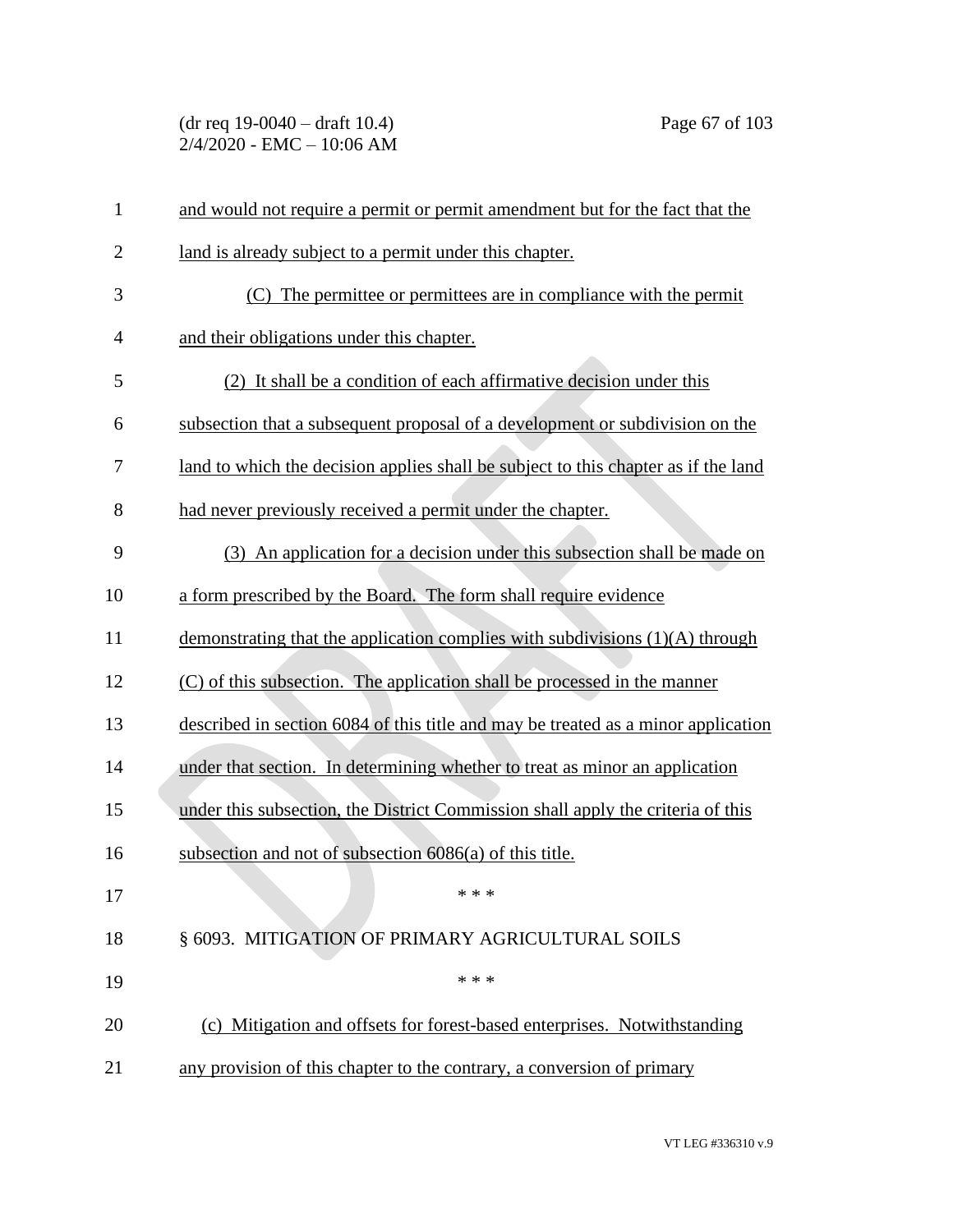(dr req 19-0040 – draft 10.4) Page 68 of 103 2/4/2020 - EMC – 10:06 AM

| 1  | agricultural soils by a forest-based enterprise permitted under this chapter shall           |
|----|----------------------------------------------------------------------------------------------|
| 2  | be entitled to a ratio of 1:1 protected acres to acres of affected primary                   |
| 3  | agricultural soil.                                                                           |
| 4  | * * *                                                                                        |
| 5  | <u>MITIGATION OF FOREST BLOCKS AND HABITAT</u>                                               |
| 6  | <b>CONNECTORS</b>                                                                            |
| 7  | A District Commission may consider a proposal to mitigate, through                           |
| 8  | compensation, the fragmentation of a forest block or habitat connector if the                |
| 9  | applicant demonstrates that it is not feasible to avoid or minimize                          |
| 10 | fragmentation of the block or connector in accordance with the respective                    |
| 11 | requirements of subdivision 6086(a)(8)(B) or (C) of this title. A District                   |
| 12 | <u> Commission may approve the proposal only if it finds that the proposal will</u>          |
| 13 | meet the requirements of the rules adopted under this section and will preserve              |
| 14 | <del>a forest block or habitat connector of similar quality and character to the block</del> |
| 15 | or connector affected by the development or subdivision.                                     |
| 16 | <b>The Natural Resources Board, in consultation with the Secretary of</b>                    |
| 17 | Natural Resources, shall adopt rules governing mitigation under this section.                |
| 18 | $(1)$ The rules shall state the acreage ratio of forest block or habitat                     |
| 19 | connector to be preserved in relation to the block or connector affected by the              |
| 20 | development or subdivision.                                                                  |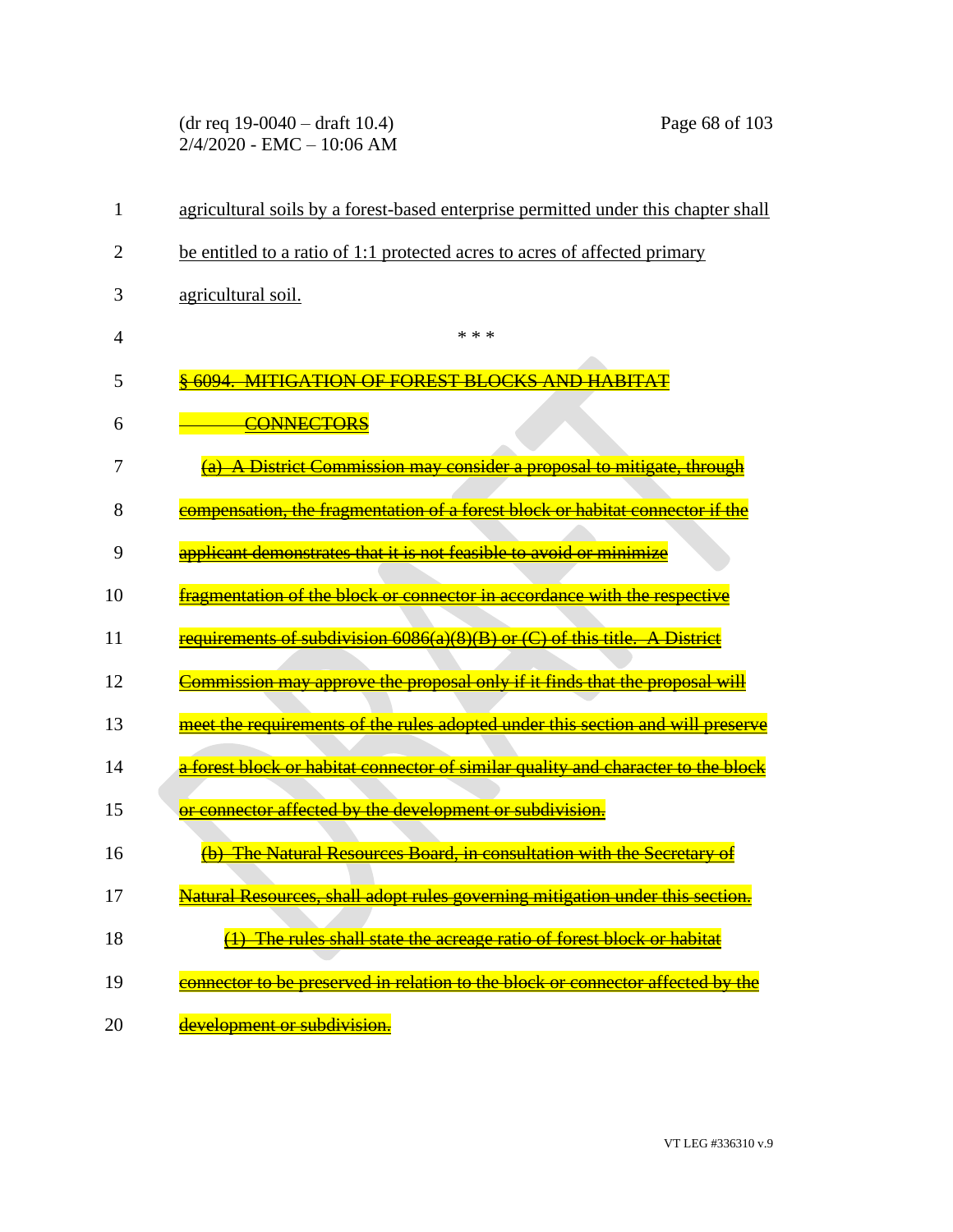(dr req 19-0040 – draft 10.4) Page 69 of 103 2/4/2020 - EMC – 10:06 AM

| 1  | Compensation measures to be allowed under the rules shall be based               |
|----|----------------------------------------------------------------------------------|
| 2  | on the ratio of land developed pursuant to subdivision (1) of this subsection    |
| 3  | and shall include:                                                               |
| 4  | (A) Preservation of a forest block or habitat connector of similar               |
| 5  | quality and character to the block or connector that the development or          |
| 6  | subdivision will affect.                                                         |
| 7  | (B) Deposit of an offsite mitigation fee into the Vermont Housing                |
| 8  | and Conservation Trust Fund under section 312 of this title.                     |
| 9  | This mitigation fee shall be derived as follows:                                 |
| 10 | Determine the number of acres of forest block or habitat                         |
| 11 | connector, or both, affected by the proposed development or subdivision.         |
| 12 | Multiply this number of affected acres by the ratio set forth                    |
| 13 | in the rules.                                                                    |
| 14 | (III) Multiply the resulting product by a "price-per-acre" value,                |
| 15 | which shall be based on the amount that Commissioner of Forests, Parks and       |
| 16 | Recreation to be the recent, per-acre cost to acquire conservation easements for |
| 17 | forest blocks and habitat connectors of similar quality and character in the     |
| 18 | same geographic region as the proposed development or subdivision.               |
| 19 | <b>The Vermont Housing Conservation Board shall use such a fee</b>               |
| 20 | to preserve a forest block or habitat connector of similar quality and character |
| 21 | to the block or connector affected by the development or subdivision.            |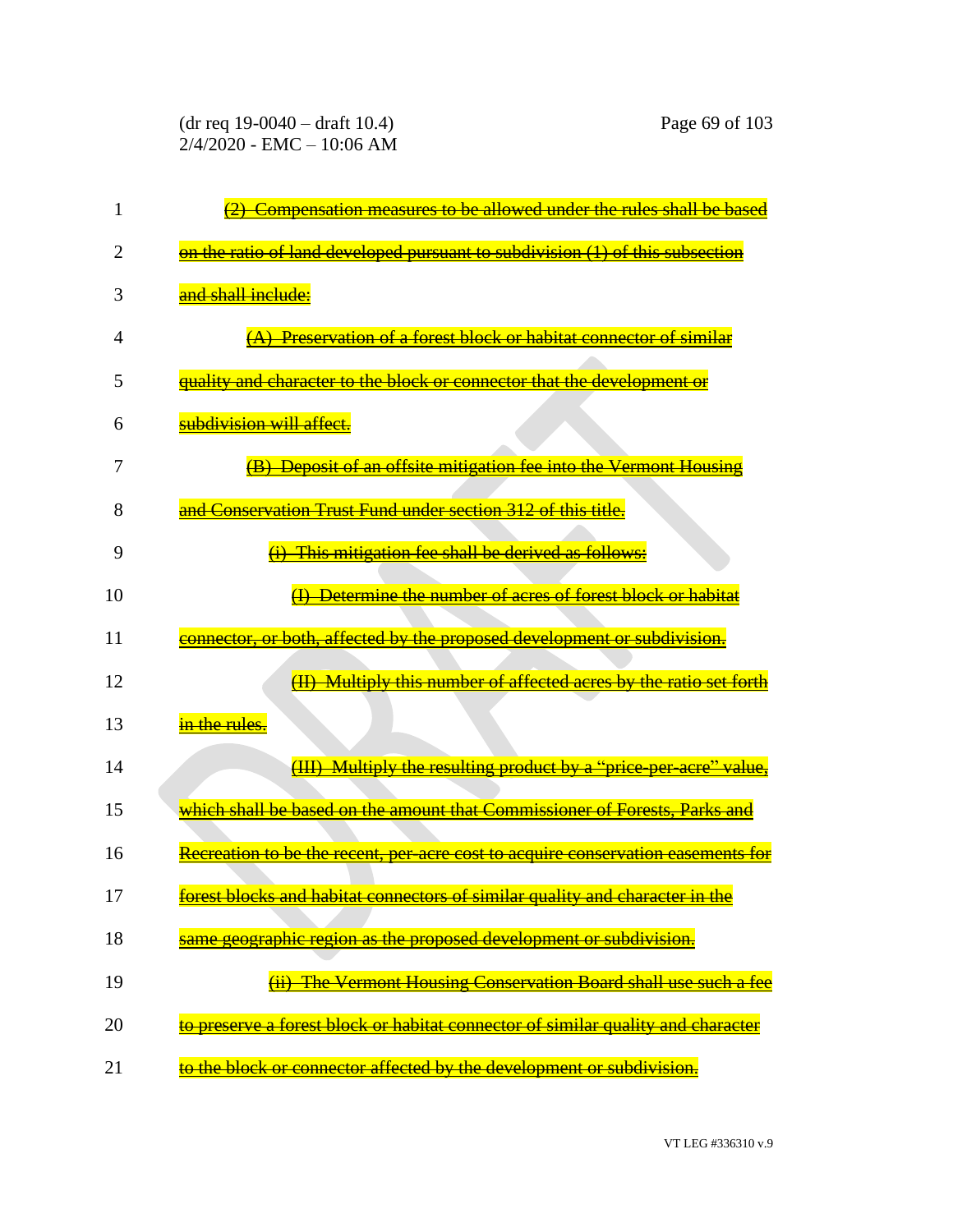| 1  | <u>Such other compensation measures as the rules may authori</u>                 |
|----|----------------------------------------------------------------------------------|
| 2  | <del>-mitigation of impact</del><br><del>forest block</del>                      |
| 3  | both, shall be structured also to mitigate the impacts, under the criteria of    |
| 4  | subsection 6086(a) of this title other than subdivisions (8)(B) and (C), to land |
| 5  | or resources within the block or connector.                                      |
| 6  | <u>All forest blocks and habitat connectors preserved pursuant to this</u>       |
| 7  | <u>etion shall be protected by permanent conservation easements that gra</u>     |
| 8  | development rights and include conservation restrictions and are                 |
| 9  | qualified holder, as defined in section 821 of this title, with the ability to   |
| 10 | monitor and enforce easements in perpetuity.                                     |
| 11 | * * *                                                                            |
|    |                                                                                  |
| 12 | *** Resource Mapping; Forest Blocks ***                                          |
| 13 | Sec. 4. 10 V.S.A. § 127 is amended to read:                                      |
| 14 | § 127. RESOURCE MAPPING                                                          |
| 15 | (a) On or before January 15, 2013, the The Secretary of Natural Resources        |
| 16 | (the Secretary) shall complete and maintain resource mapping based on the        |
| 17 | Geographic Information System (GIS) or other technology. The mapping shall       |
| 18 | identify natural resources throughout the State, including forest blocks, that   |
| 19 | may be relevant to the consideration of energy projects and projects subject to  |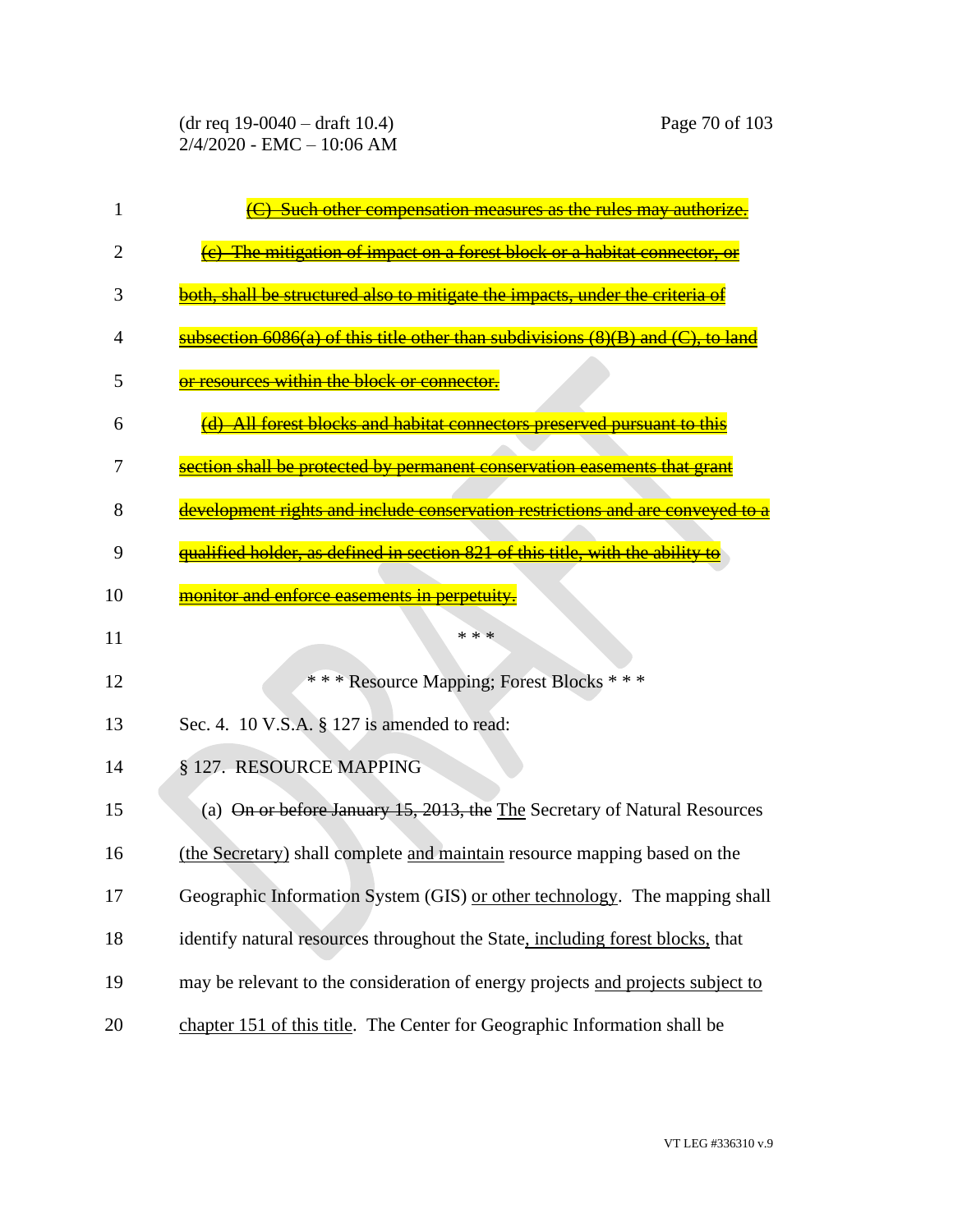(dr req 19-0040 – draft 10.4) Page 71 of 103 2/4/2020 - EMC – 10:06 AM

| $\mathbf{1}$   | available to provide assistance to the Secretary in carrying out the GIS-based   |
|----------------|----------------------------------------------------------------------------------|
| $\overline{2}$ | resource mapping.                                                                |
| 3              | (b) The Secretary of Natural Resources shall consider the GIS-based              |
| $\overline{4}$ | resource maps developed under subsection (a) of this section when providing      |
| 5              | evidence and recommendations to the Public Utility Commission under              |
| 6              | 30 V.S.A. § 248(b)(5) and when commenting on or providing                        |
| 7              | recommendations under chapter 151 of this title to District Commissions on       |
| 8              | other projects.                                                                  |
| 9              | (c) The Secretary shall establish and maintain written procedures that           |
| 10             | include a process and science-based criteria for updating resource maps          |
| 11             | developed under subsection (a) of this section. Before establishing or revising  |
| 12             | these procedures, the Secretary shall provide opportunities for affected parties |
| 13             | and the public to submit relevant information and recommendations.               |
| 14             | *** Enhanced Designation; Appeal ***                                             |
| 15             | Sec. 5. 24 V.S.A. § 2798 is amended to read:                                     |
| 16             | § 2798. DESIGNATION DECISIONS; NONAPPEAL APPEAL                                  |
| 17             | (a) The A person aggrieved by a designation decisions decision of the State      |
| 18             | Board under this chapter are not subject to appeal one or more of sections 2793  |
| 19             | through 2793f of this title may appeal to the Vermont Environmental Review       |
| 20             | Board established under 10 V.S.A. chapter 151 within 30 days of the decision.    |
| 21             | If the decision pertains to designation of a growth center under section 2793c   |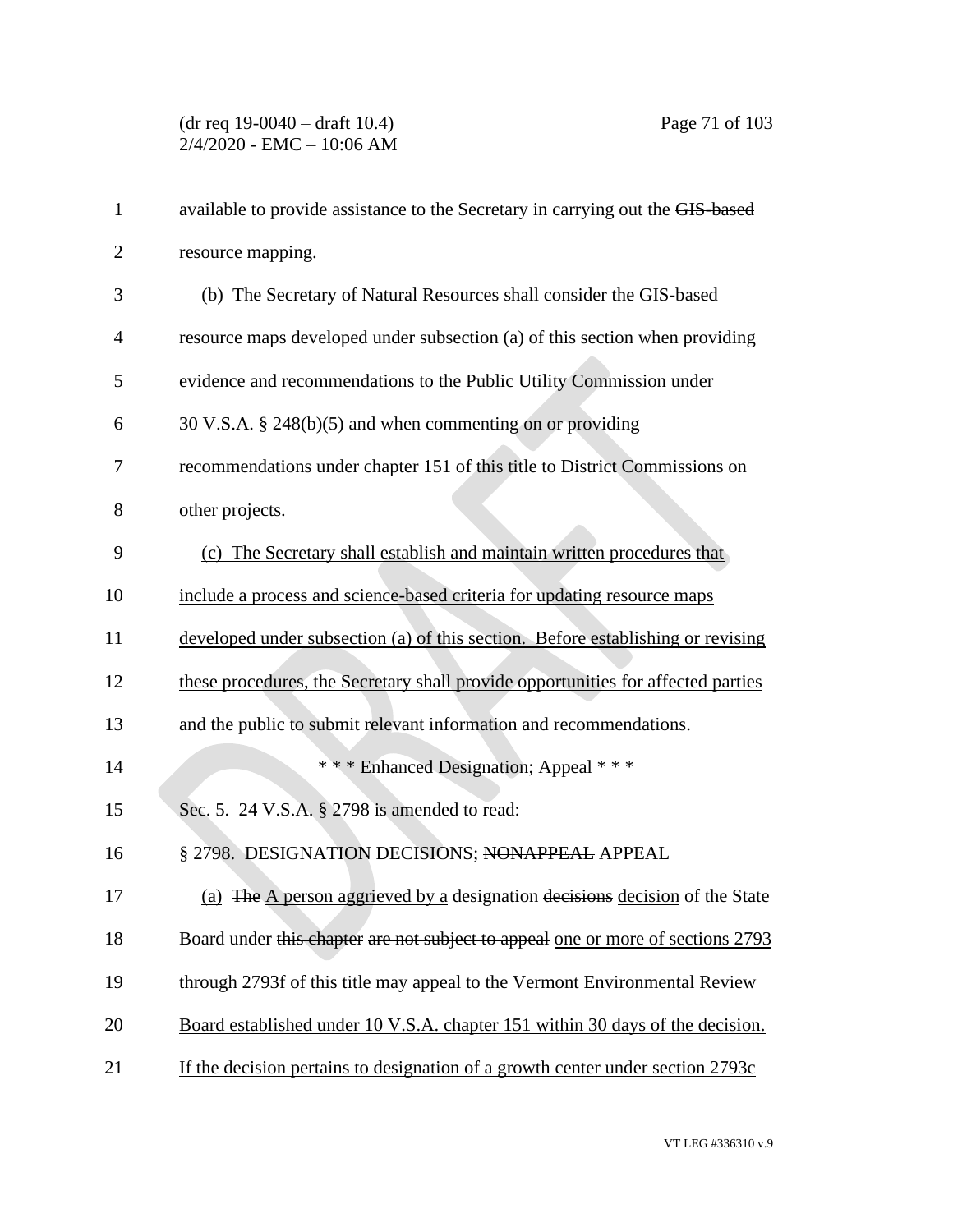(dr req 19-0040 – draft 10.4) Page 72 of 103 2/4/2020 - EMC – 10:06 AM

| $\mathbf{1}$   | of this title, the period for filing an appeal shall be tolled by the filing of a  |
|----------------|------------------------------------------------------------------------------------|
| $\overline{2}$ | request for reconsideration under that section and shall commence to run in full   |
| 3              | on the State Board's issuance of a decision on that request.                       |
| $\overline{4}$ | (b) The Vermont Environmental Review Board shall conduct a de novo                 |
| 5              | hearing on the decision under appeal and shall proceed in accordance with the      |
| 6              | contested case requirements of the Vermont Administrative Procedure Act.           |
| 7              | The Vermont Environmental Review Board shall issue a final decision within         |
| 8              | 90 days of the filing of the appeal. The provisions of 10 V.S.A. § 6024            |
| 9              | regarding assistance to the Vermont Environmental Review Board from other          |
| 10             | departments and agencies of the State shall apply to appeals under this section.   |
| 11             | *** Regional and Municipal Planning ***                                            |
| 12             | Sec. 6. 24 V.S.A. § 4348(f) is amended to read:                                    |
| 13             | (f) A regional plan or amendment shall be adopted by not less than a               |
| 14             | 60 percent vote of the commissioners representing municipalities, in               |
| 15             | accordance with the bylaws of the regional planning commission, and                |
| 16             | immediately submitted to the legislative bodies of the municipalities that         |
| 17             | comprise the region.                                                               |
| 18             | (1) The plan or amendment shall be considered duly adopted and shall               |
| 19             | take effect 35 days after the date of adoption, unless, within 35 days of the date |
| 20             | of adoption, the regional planning commission receives certification from the      |
| 21             | legislative bodies of a majority of the municipalities in the region vetoing the   |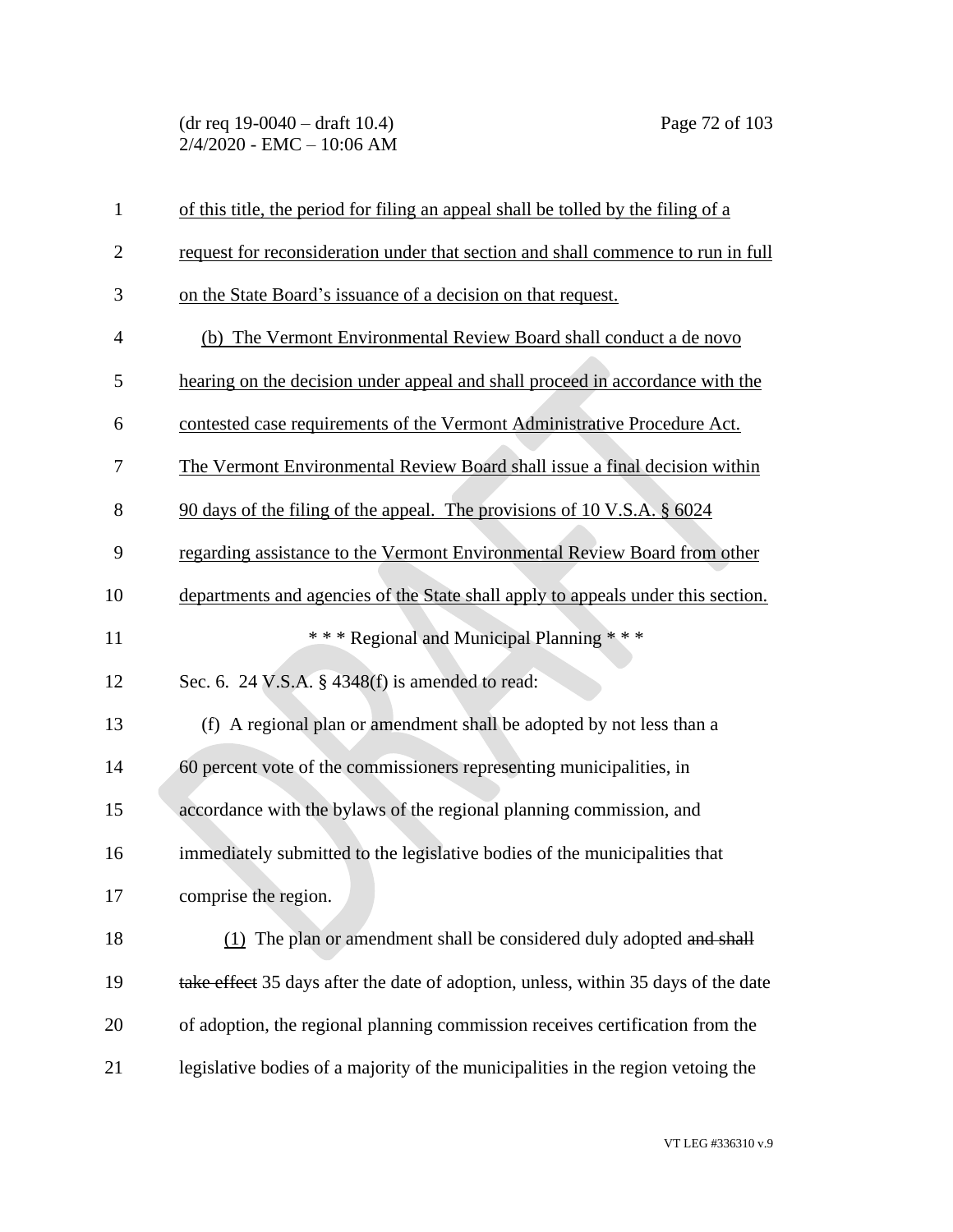| $\mathbf{1}$   | proposed plan or amendment. In case of such a veto, the plan or amendment          |
|----------------|------------------------------------------------------------------------------------|
| $\overline{2}$ | shall be deemed rejected.                                                          |
| 3              | (2) Upon adoption, the regional planning commission shall submit the               |
| 4              | plan or amendment to the Vermont Environmental Review Board established            |
| 5              | under 10 V.S.A. chapter 151, which shall approve the plan or amendment if it       |
| 6              | determines that the plan or amendment is consistent with the goals of section      |
| 7              | 4302 of this title. The plan or amendment shall take effect on the issuance of     |
| 8              | such approval. The Board shall issue its decision within 30 days after             |
| 9              | receiving the plan or amendment.                                                   |
| 10             | Sec. 7. 24 V.S.A. § 4348a is amended to read:                                      |
| 11             | § 4348a. ELEMENTS OF A REGIONAL PLAN                                               |
| 12             | (a) A regional plan shall be consistent with the goals established in section      |
| 13             | 4302 of this title and shall include the following:                                |
| 14             | * * *                                                                              |
| 15             | (2) A land use element, which shall consist of a map and statement of              |
| 16             | present and prospective land uses, that:                                           |
| 17             | (A) Indicates those areas proposed for forests, recreation, agriculture            |
| 18             | (using the agricultural lands identification process established in 6 V.S.A. § 8), |
| 19             | residence, commerce, industry, public, and semi-public uses, open spaces,          |
| 20             | areas reserved for flood plain, and areas identified by the State, regional        |
| 21             | planning commissions, or municipalities that require special consideration for     |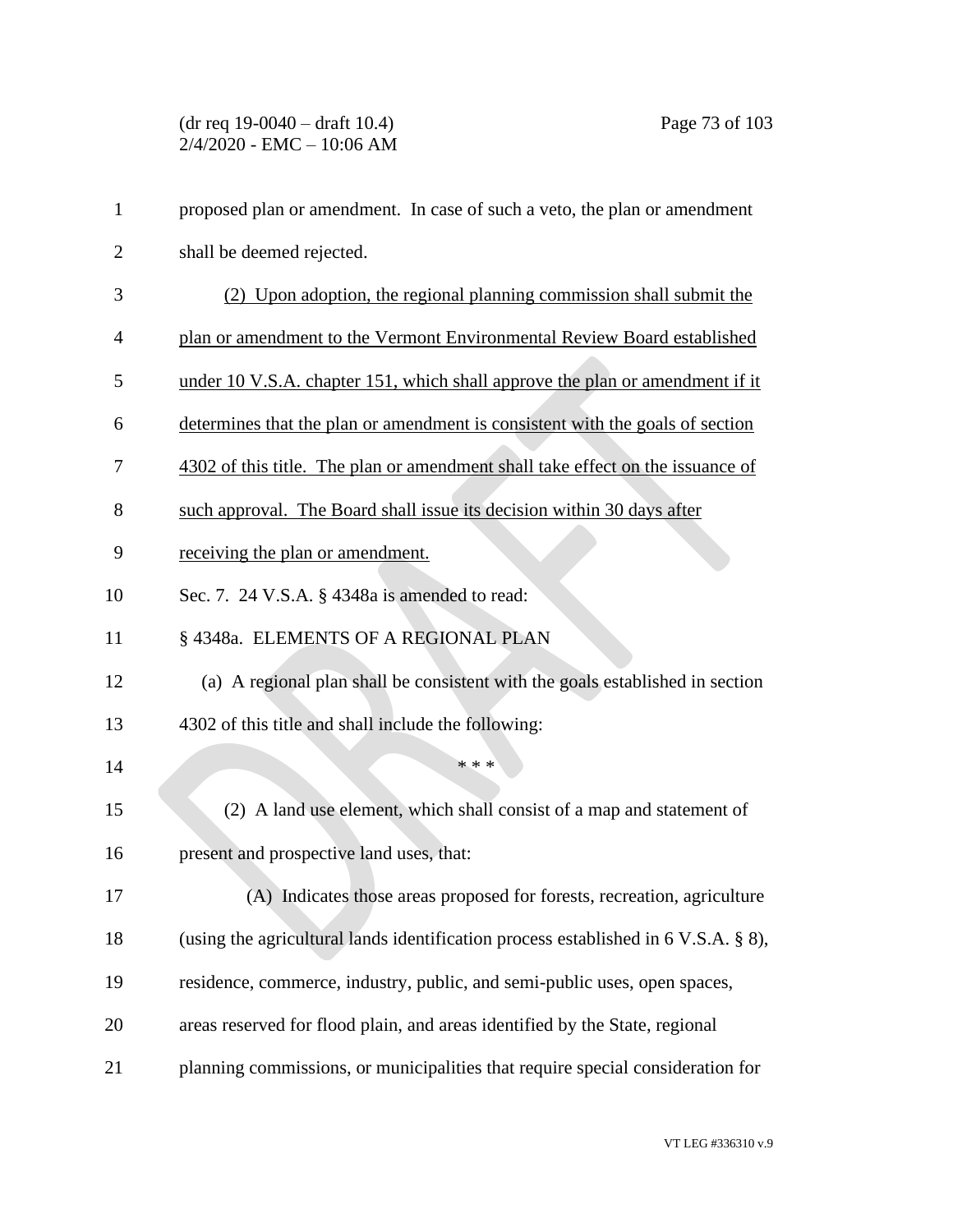## (dr req 19-0040 – draft 10.4) Page 74 of 103 2/4/2020 - EMC – 10:06 AM

| 1              | aquifer protection; for wetland protection; for the maintenance of forest blocks, |
|----------------|-----------------------------------------------------------------------------------|
| $\overline{2}$ | wildlife habitat, and habitat connectors; or for other conservation purposes.     |
| 3              | (B) Indicates those areas within the region that are likely candidates            |
| 4              | for designation under sections 2793 (downtown development districts), 2793a       |
| 5              | (village centers), 2793b (new town centers), and 2793c (growth centers) of this   |
| 6              | title.                                                                            |
| 7              | * * *                                                                             |
| 8              | (F) Indicates those areas that are important as forest blocks and                 |
| 9              | habitat connectors and plans for land development in those areas to minimize      |
| 10             | forest fragmentation and promote the health, viability, and ecological function   |
| 11             | of forests. A plan may include specific policies to encourage the active          |
| 12             | management of those areas for wildlife habitat, water quality, timber             |
| 13             | production, recreation, or other values or functions identified by the regional   |
| 14             | planning commission.                                                              |
| 15             | (G) Indicates those areas that constitute critical resource areas as              |
| 16             | defined in $10$ V.S.A. $\S$ 6001.                                                 |
| 17             | * * *                                                                             |
| 18             | Sec. 8. 24 V.S.A. § 4382 is amended to read:                                      |
| 19             | § 4382. THE PLAN FOR A MUNICIPALITY                                               |
| 20             | (a) A plan for a municipality $\frac{may}{head}$ be consistent with the goals     |
| 21             | established in section 4302 of this title and compatible with approved plans of   |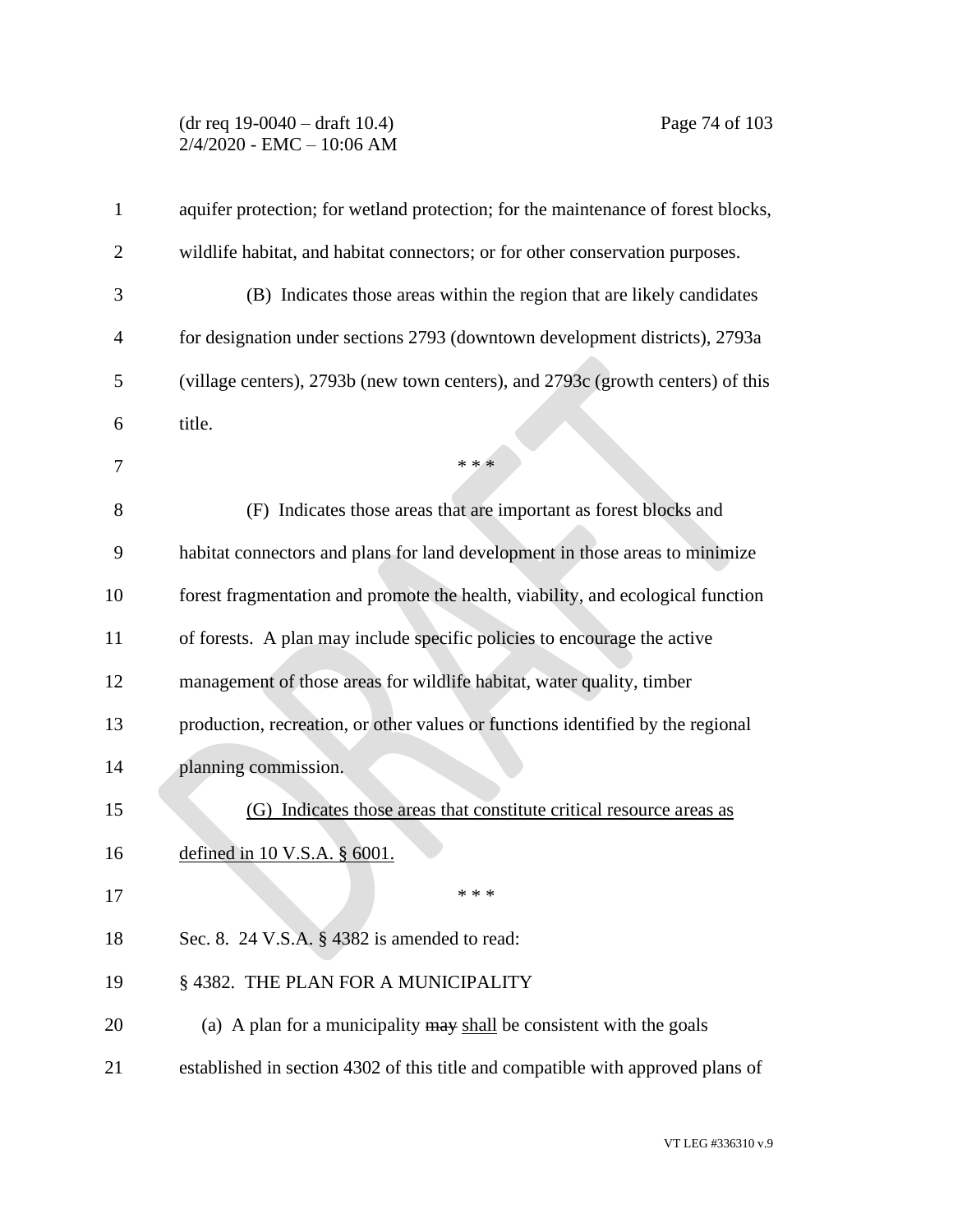# (dr req 19-0040 – draft 10.4) Page 75 of 103  $2/4/2020 - EMC - 10:06 AM$  other municipalities in the region and with the regional plan and shall include the following:  $***$  Sec. 9. 24 V.S.A. § 4460 is amended to read: § 4460. APPROPRIATE MUNICIPAL PANELS  $***$  (f)(1) This subsection shall apply to a subdivision or development that: (A) was previously permitted pursuant to 10 V.S.A. chapter 151; (B) is located in a downtown development district or neighborhood development area designated pursuant to chapter 76A of this title; and (C) has applied for a permit or permit amendment required by zoning regulations or bylaws adopted pursuant to this subchapter. (2) The appropriate municipal panel reviewing an application for a municipal permit or permit amendment pursuant to this subsection shall 15 include conditions contained within a permit previously issued pursuant to 10 V.S.A. chapter 151 unless the panel determines that the permit condition pertains to any of the following: (A) the construction phase of the project that has already been completed; (B) compliance with another State permit that has independent jurisdiction that addresses the condition in the previously issued permit;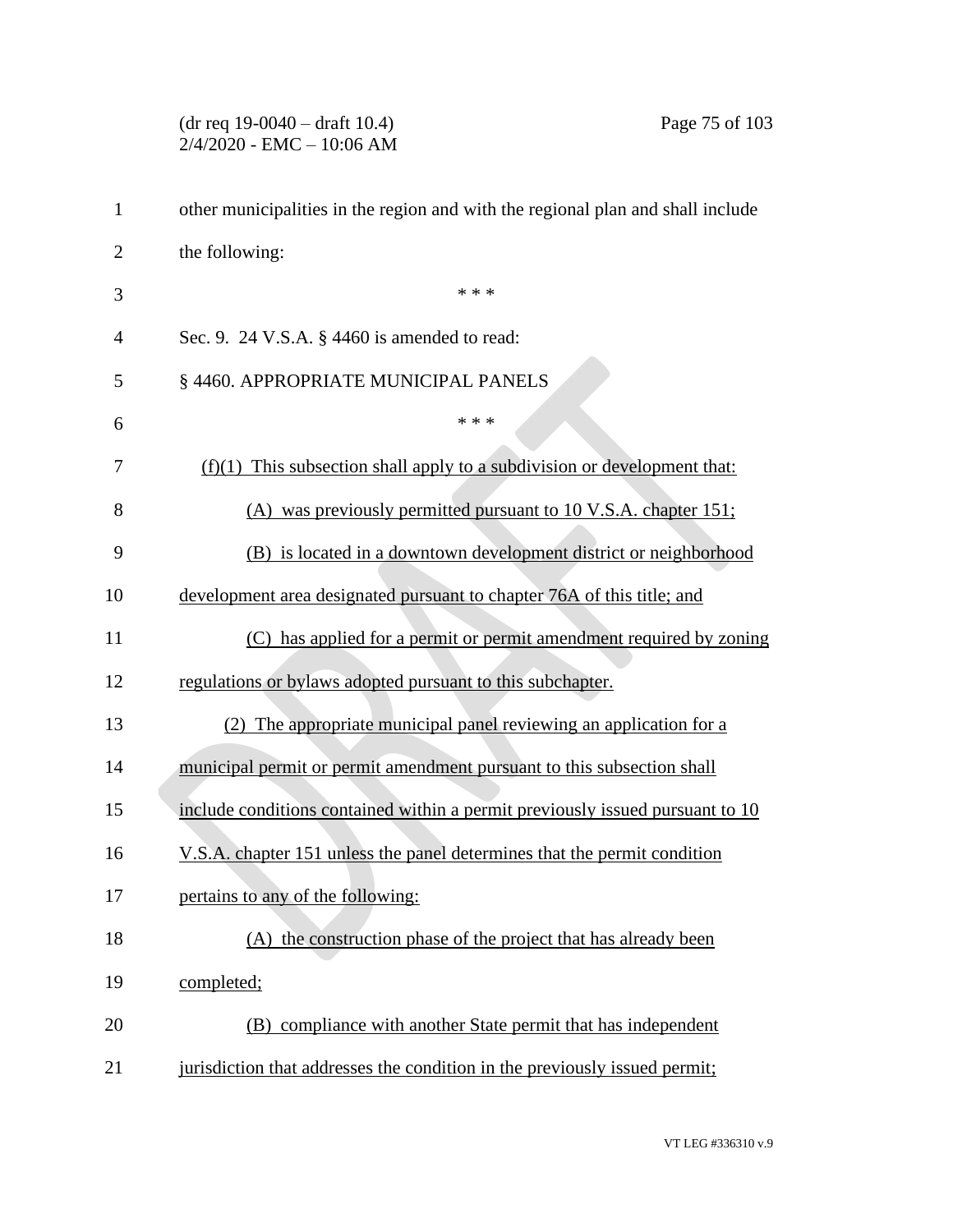| $\mathbf{1}$   | (C) federal or State law that is no longer in effect or applicable;                |
|----------------|------------------------------------------------------------------------------------|
| $\overline{2}$ | (D) an issue that is addressed by municipal regulation, and the project            |
| 3              | will meet the municipal standards; and                                             |
| 4              | (E) a physical or use condition that is no longer in effect or                     |
| 5              | applicable, or that will no longer be in effect or applicable once the new project |
| 6              | is approved.                                                                       |
| 7              | (3) After issuing or amending a permit containing conditions pursuant to           |
| 8              | this subsection, the appropriate municipal panel shall provide notice and a        |
| 9              | copy of the permit to the Natural Resources Board.                                 |
| 10             | (4) The appropriate municipal panel's determinations shall be made                 |
| 11             | following notice and a public hearing as provided in section $4464(a)(1)$ of this  |
| 12             | title and to those persons requiring notice pursuant to 10 V.S.A. § 6084(b). The   |
| 13             | notice shall explicitly reference the existing Act 250 permit.                     |
| 14             | (5) The appropriate municipal panel's decision shall be issued in accord           |
| 15             | with section 4464(b) of this title and shall include specific findings with        |
| 16             | respect to its determinations pursuant to subdivision $(f)(2)$ of this section.    |
| 17             | (6) Any final action by the appropriate municipal panel affecting a                |
| 18             | condition of a permit previously issued pursuant to 10 V.S.A. chapter 151 shall    |
| 19             | be recorded in the municipal land records.                                         |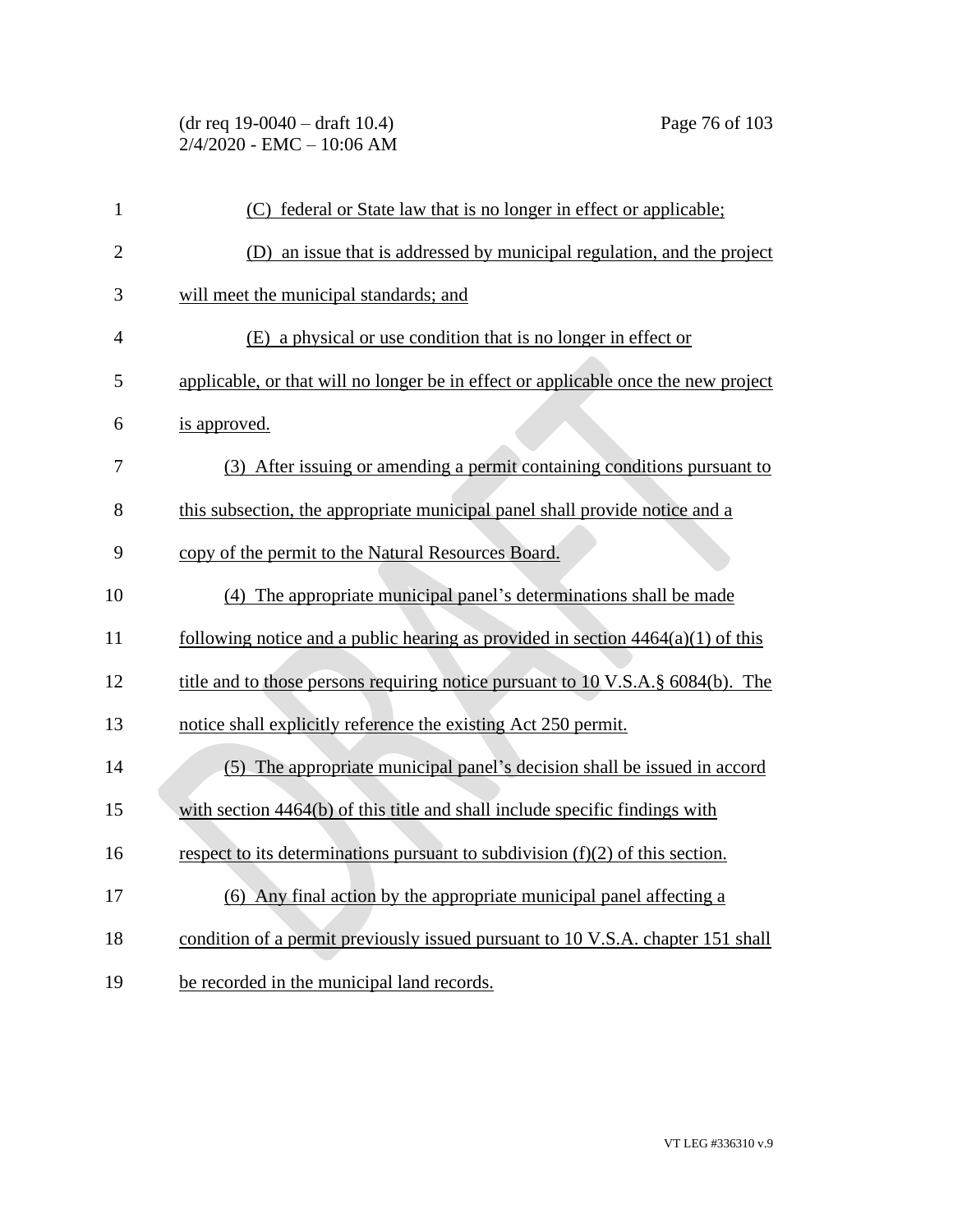|                | $(dr \text{ req } 19-0040 - draft \text{ } 10.4)$<br>Page 77 of 103<br>$2/4/2020$ - EMC - 10:06 AM |
|----------------|----------------------------------------------------------------------------------------------------|
| 1              | *** Appeals ***                                                                                    |
| $\overline{2}$ | Sec. 10. REPEAL                                                                                    |
| 3              | 10 V.S.A. chapter 220 (consolidated environmental appeals) is repealed.                            |
| 4              | Sec. 11. 10 V.S.A. chapter 219 is added to read:                                                   |
| 5              | CHAPTER 219. STATE ENVIRONMENTAL PERMIT APPEALS                                                    |
| 6              | § 8401. PURPOSE                                                                                    |
| 7              | It is the purpose of this chapter to:                                                              |
| 8              | (1) create an administrative board to hear and decide appeals under this                           |
| 9              | chapter with respect to State environmental permits;                                               |
| 10             | (2) consolidate appeal routes for acts or decisions of the District                                |
| 11             | Commissions and the Secretary;                                                                     |
| 12             | (3) standardize the appeal periods, the parties who may appeal these acts                          |
| 13             | or decisions, and the ability to stay any act or decision upon appeal, taking into                 |
| 14             | account the nature of the different programs affected;                                             |
| 15             | (4) encourage people to get involved in the permitting process at the                              |
| 16             | initial stages of review by requiring participation as a prerequisite for an appeal                |
| 17             | of a decision to the Vermont Environmental Review Board; and                                       |
| 18             | (5) provide clear appeal routes for acts and decisions of the Secretary.                           |
| 19             | § 8402. DEFINITIONS                                                                                |
| 20             | As used in this chapter:                                                                           |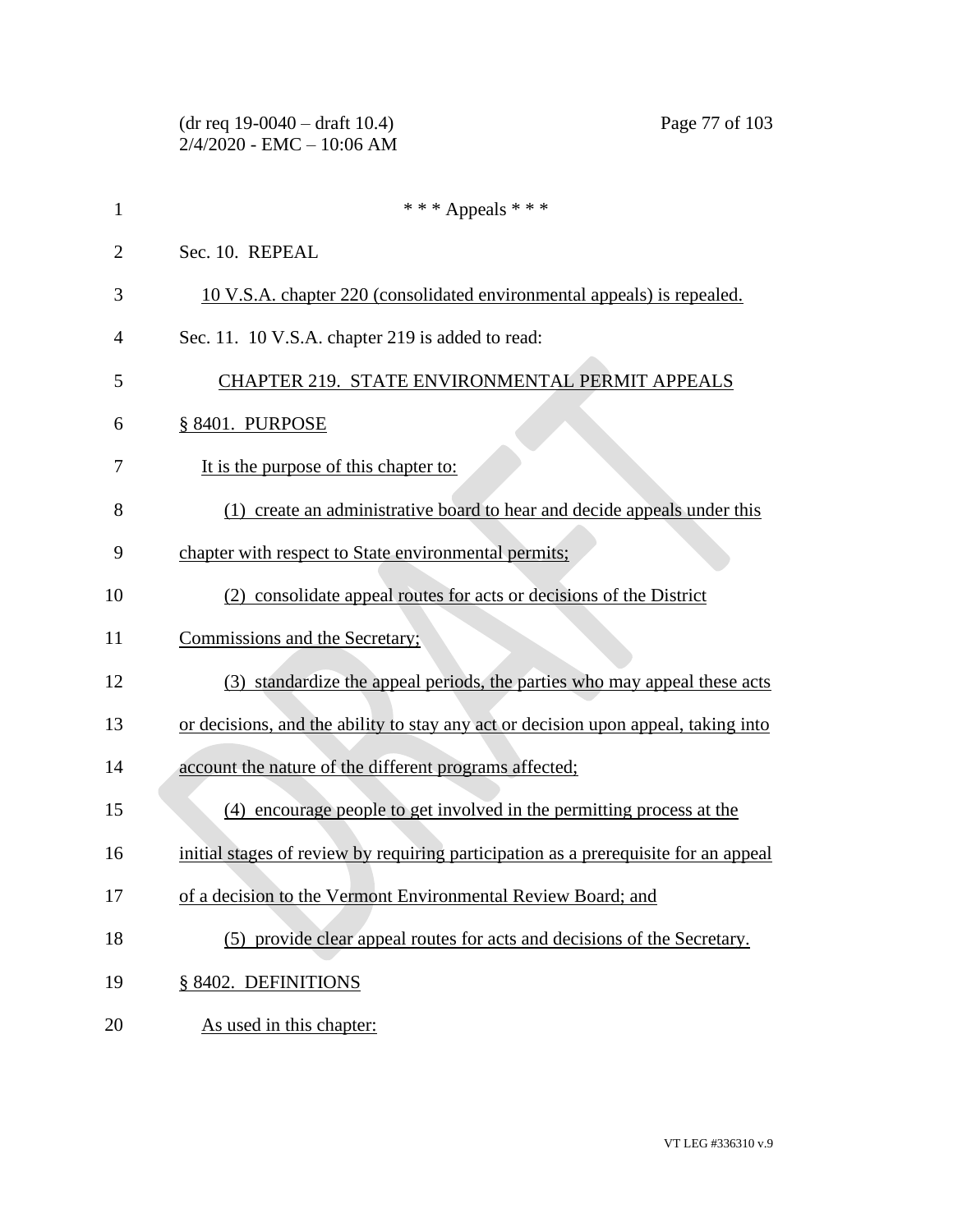(dr req 19-0040 – draft 10.4) Page 78 of 103 2/4/2020 - EMC – 10:06 AM

| $\mathbf{1}$   | (1) "Board" means the Vermont Environmental Review Board                              |
|----------------|---------------------------------------------------------------------------------------|
| $\overline{2}$ | established under chapter 151 of this title.                                          |
| 3              | (2) "District Commission" means a district commission established                     |
| $\overline{4}$ | under chapter 151 of this title.                                                      |
| 5              | (3) "Person" means any individual, partnership, company, corporation,                 |
| 6              | association, unincorporated association, joint venture, trust, municipality, the      |
| 7              | State of Vermont or any agency, department, or subdivision of the State, any          |
| 8              | federal agency, or any other legal or commercial entity.                              |
| 9              | (4) "Person aggrieved" means a person who alleges an injury to a                      |
| 10             | particularized interest protected by the provisions of law listed in section 8410     |
| 11             | of this title, attributable to an act or decision by a district coordinator, District |
| 12             | Commission, the Secretary, regional planning commission, or the Board that            |
| 13             | can be redressed by the Board or the Supreme Court.                                   |
| 14             | (5) "Secretary" means the Secretary of Natural Resources or the                       |
| 15             | Secretary's duly authorized representative. For the purposes of this chapter,         |
| 16             | "Secretary" also means the Commissioner of Environmental Conservation, the            |
| 17             | Commissioner of Forests, Parks and Recreation, and the Commissioner of Fish           |
| 18             | and Wildlife, with respect to those statutes that refer to the authority of that      |
| 19             | commissioner or the department overseen by that commissioner.                         |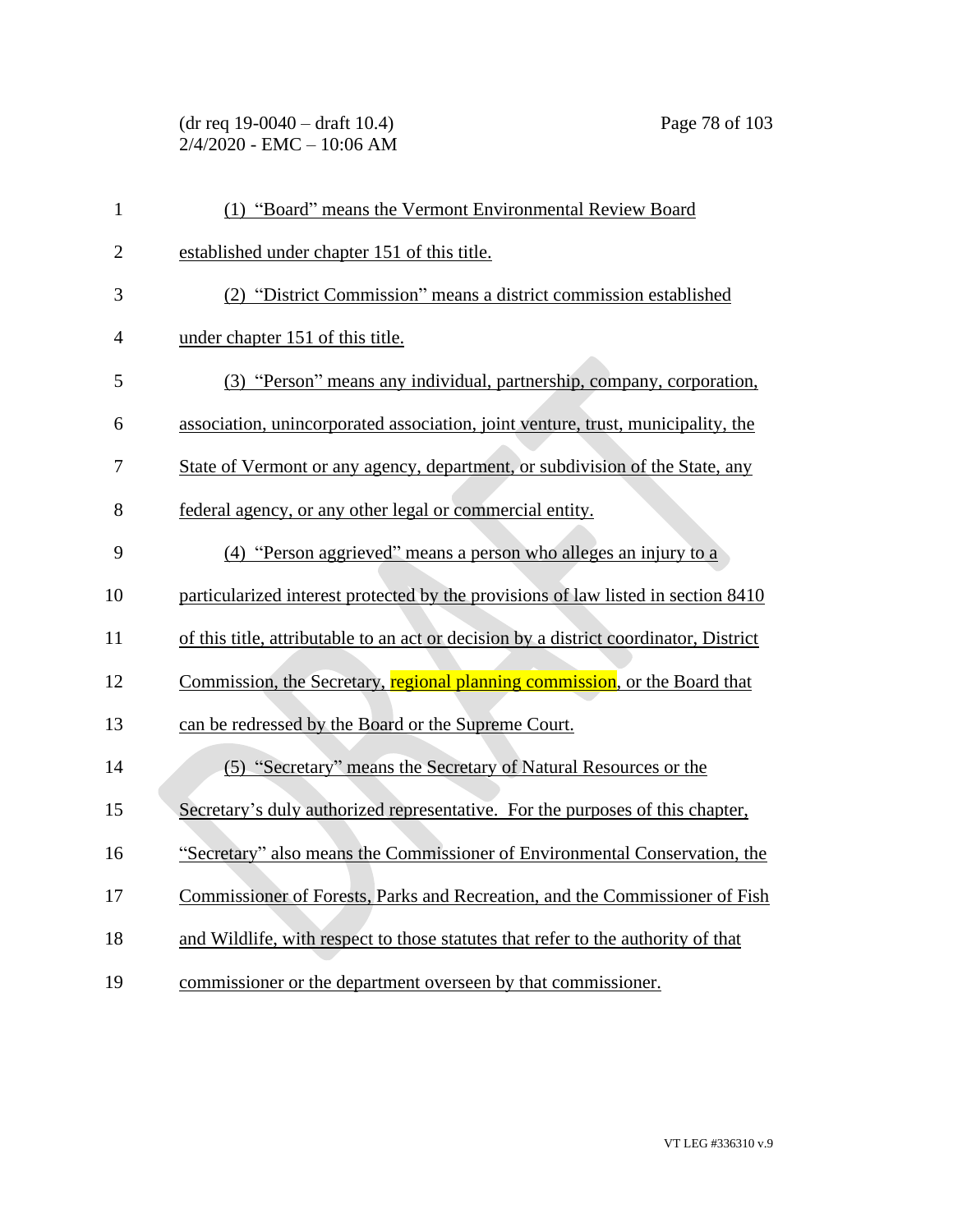(dr req 19-0040 – draft 10.4) Page 79 of 103  $2/4/2020 - EMC - 10:06 AM$ 

# § 8403. APPLICABILITY

- (a) This chapter shall govern all appeals of an act or decision of the
- Secretary, excluding appeals of enforcement actions under chapters 201 and
- 211 of this title and rulemaking, under:
- (1) the following provisions of this title:
- (A) chapter 23 (air pollution control);
- (B) chapter 50 (aquatic nuisance control);
- (C) chapter 41 (regulation of stream flow);
- (D) chapter 43 (dams);
- 10 (E) chapter 47 (water pollution control);
- (F) chapter 48 (groundwater protection);
- (G) chapter 53 (beverage containers; deposit-redemption system);
- (H) chapter 55 (aid to municipalities for water supply and water
- pollution abatement and control);
- 15 (I) chapter 56 (public water supply);
- (J) chapter 59 (underground and aboveground liquid storage tanks);
- (K) chapter 64 (potable water supply and wastewater system permit);
- 18 (L) section 2625 (regulation of heavy cutting);
- (M) chapter 123 (protection of endangered species);
- (N) chapter 159 (waste management);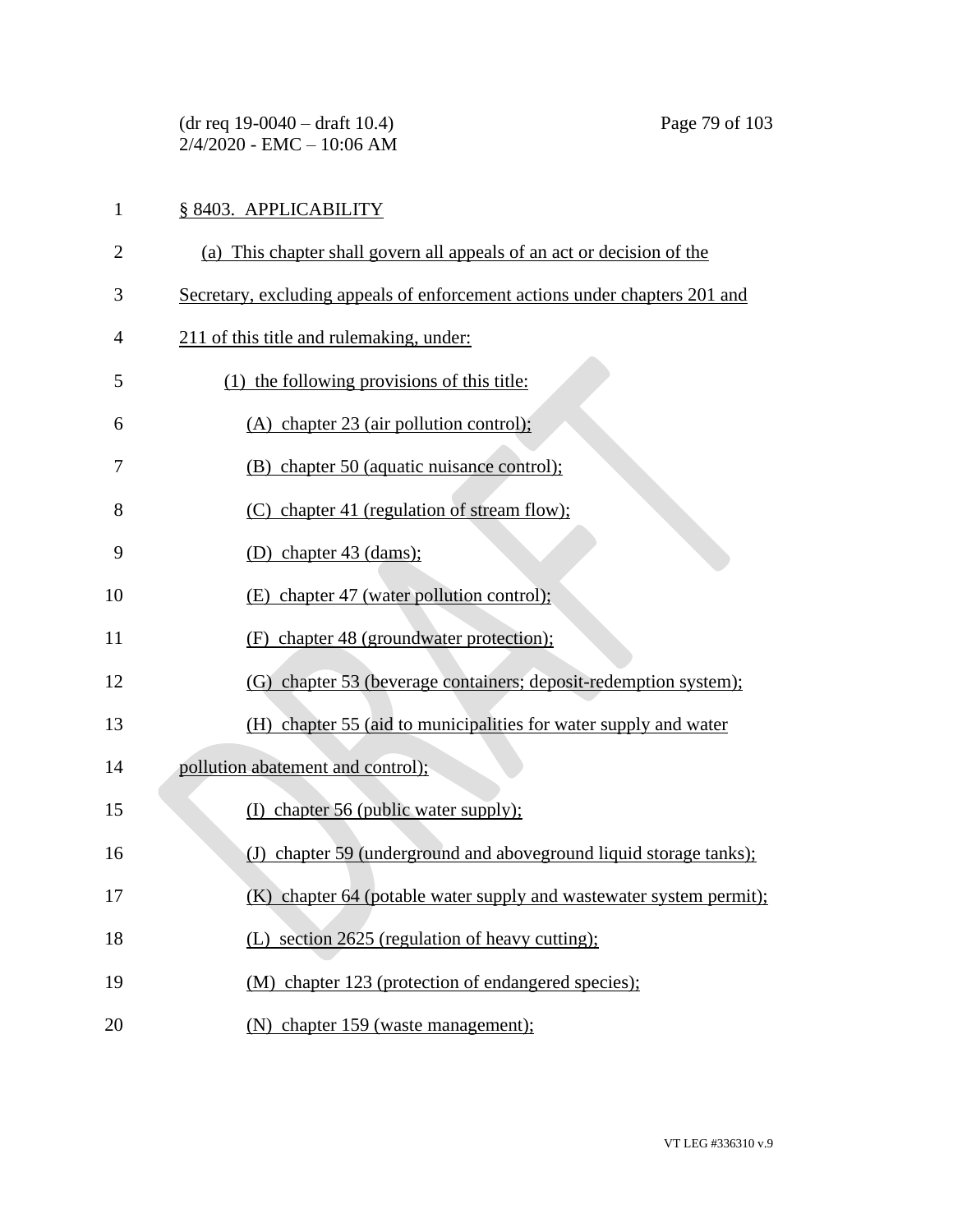# (dr req 19-0040 – draft 10.4) Page 80 of 103 2/4/2020 - EMC – 10:06 AM

| 1              | (O) chapter 37 (wetlands protection and water resources                         |
|----------------|---------------------------------------------------------------------------------|
| $\overline{2}$ | management);                                                                    |
| 3              | (P) chapter 166 (collection and recycling of electronic devices);               |
| $\overline{4}$ | (Q) chapter 164A (collection and disposal of mercury-containing                 |
| 5              | lamps);                                                                         |
| 6              | $(R)$ chapter 32 (flood hazard areas);                                          |
| 7              | (S) chapter 49A (lake shoreland protection standards);                          |
| 8              | (T) chapter 83, subchapter 8 (importation of firewood); and                     |
| 9              | (U) chapter 168 (product stewardship for primary batteries and                  |
| 10             | rechargeable batteries);                                                        |
| 11             | (2) 29 V.S.A. chapter 11 (management of lakes and ponds); and                   |
| 12             | (3) 24 V.S.A. chapter 61, subchapter 10 (salvage yards).                        |
| 13             | (b) This chapter shall govern all appeals from an act or decision of a          |
| 14             | District Commission under chapter 151 of this title.                            |
| 15             | (c) This chapter shall govern all appeals from a district coordinator           |
| 16             | jurisdictional opinion under chapter 151 of this title.                         |
| 17             | (d) This chapter shall govern all appeals from an act or decision of the        |
| 18             | Board under this chapter.                                                       |
| 19             | (e) This chapter shall not govern appeals from enforcement actions under        |
| 20             | chapters 201 and 211 of this title or from rulemaking decisions by the Board or |
| 21             | the Secretary.                                                                  |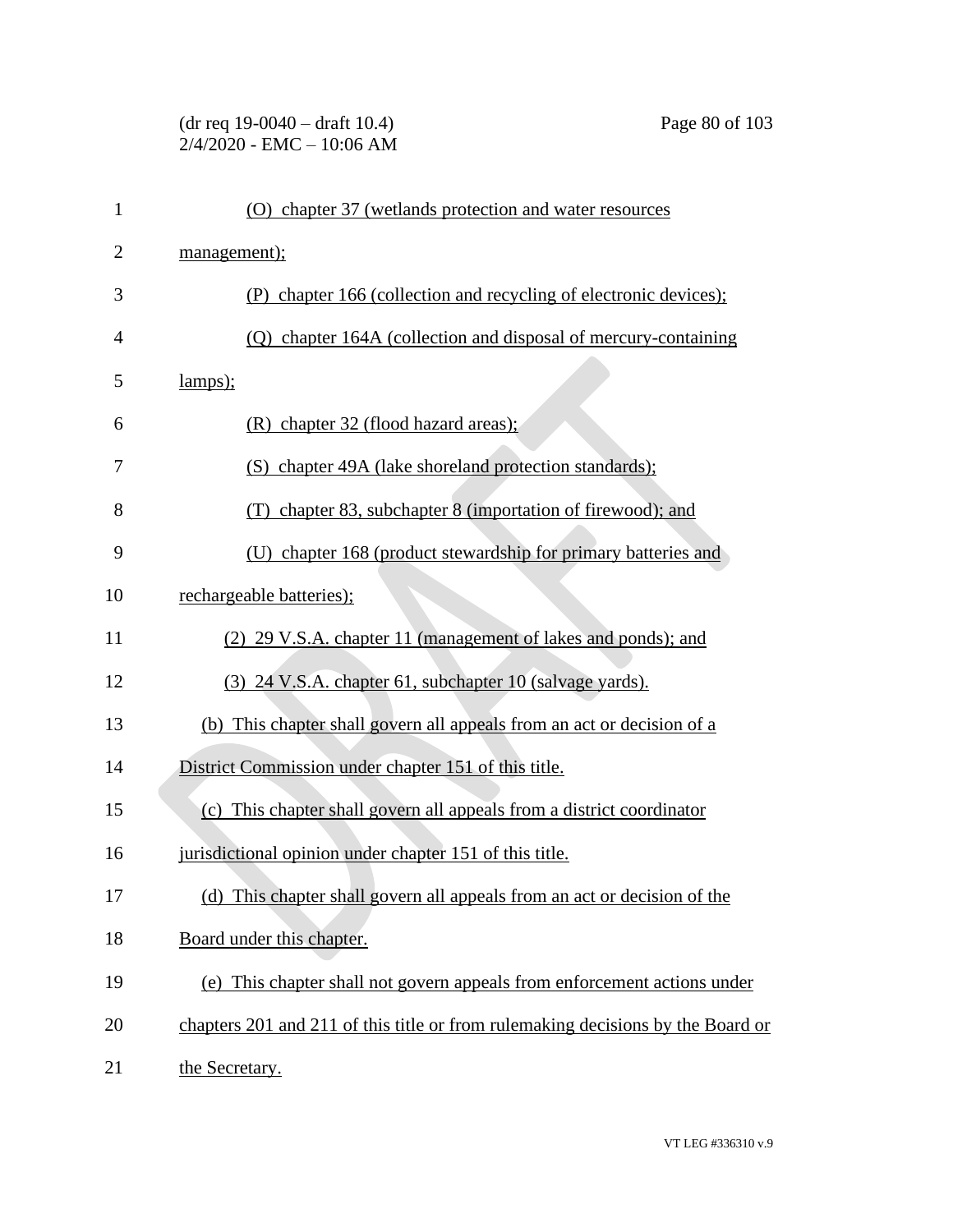(dr req 19-0040 – draft 10.4) Page 81 of 103 2/4/2020 - EMC – 10:06 AM

| $\mathbf{1}$   | (f) An appeal of an act or decision of an appropriate municipal panel under        |
|----------------|------------------------------------------------------------------------------------|
| $\overline{c}$ | 24 V.S.A. chapter 117 may be to the Board if the act or decision pertains to       |
| 3              | land development, as defined in 24 V.S.A. § 4303(10), that requires a permit,      |
| $\overline{4}$ | certificate, or other approval from the Agency of Natural Resources or a           |
| 5              | District Commission under a statute listed in subsections (a) or (b) of this       |
| 6              | section. The provisions of 24 V.S.A. §§ 4471 (appeals to environmental             |
| 7              | $division$ ) and 4471a(b) through (g) (environmental division) shall apply to such |
| 8              | an appeal, except that the appeal shall be before the Board and may be             |
| 9              | consolidated with other appeals before the Board pursuant to subsection            |
| 10             | 8411(f) of this title. If an appeal is filed with the Board, any party may move    |
| 11             | to consolidate appeals or move to have the appeal of an act or decision of an      |
| 12             | appropriate municipal panel heard individually by the Environmental Division       |
| 13             | of the Superior Court.                                                             |
| 14             | (g) This chapter shall govern all appeals from an act or decision of a             |
| 15             | regional planning commission made pursuant to section $6001$ (3)(A)(xi) of this    |
| 16             | title.                                                                             |
| 17             | § 8404. APPEALS                                                                    |
| 18             | (a) Person aggrieved; time period. Any person aggrieved by an act or               |
| 19             | decision of the Secretary, a District Commission, or a district coordinator        |
| 20             | under the provisions of law listed in section 8403 of this title may appeal to the |
| 21             | Board within 30 days following the date of the act or decision.                    |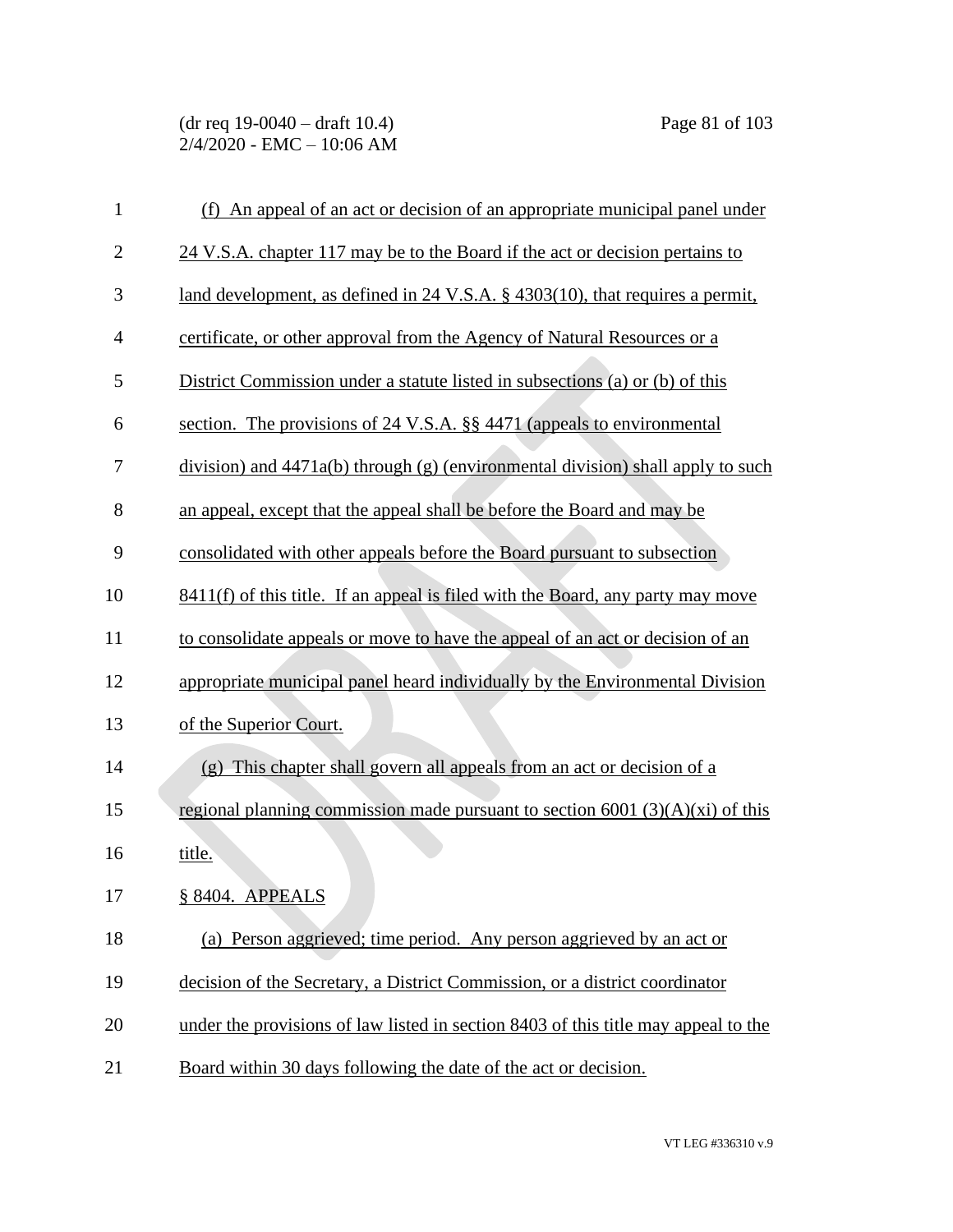(dr req 19-0040 – draft 10.4) Page 82 of 103 2/4/2020 - EMC – 10:06 AM

| $\mathbf{1}$   | (b) Notice of the filing of an appeal.                                             |
|----------------|------------------------------------------------------------------------------------|
| $\overline{2}$ | (1) On filing an appeal from an act or decision of a District                      |
| 3              | Commission, the appellant shall notify all parties who had party status as of the  |
| $\overline{4}$ | end of the District Commission proceeding and all friends of the Commission        |
| 5              | that an appeal is being filed. In addition, the appellant shall publish notice not |
| 6              | more than 10 days after providing notice as required under this subsection, at     |
| 7              | the appellant's expense, in a newspaper of general circulation in the area of the  |
| 8              | project that is the subject of the decision.                                       |
| 9              | (2) On the filing of an appeal from the act or decision of the Secretary           |
| 10             | under the provisions of law listed in section 8403 of this title, the appellant    |
| 11             | shall provide notice of the filing of an appeal to the following persons: the      |
| 12             | applicant before the Agency of Natural Resources if other than the appellant;      |
| 13             | the owner of the land where the project is located if the applicant is not the     |
| 14             | owner; the municipality in which the project is located; the municipal and         |
| 15             | regional planning commissions for the municipality in which the project is         |
| 16             | located; if the project site is located on a boundary, any adjacent Vermont        |
| 17             | municipality and the municipal and regional planning commissions for that          |
| 18             | municipality; any State agency affected; the solid waste management district in    |
| 19             | which the project is located if the project constitutes a facility pursuant to     |
| 20             | subdivision $6602(10)$ of this title; all persons required to receive notice of    |
| 21             | receipt of an application or notice of the issuance of a draft permit; and all     |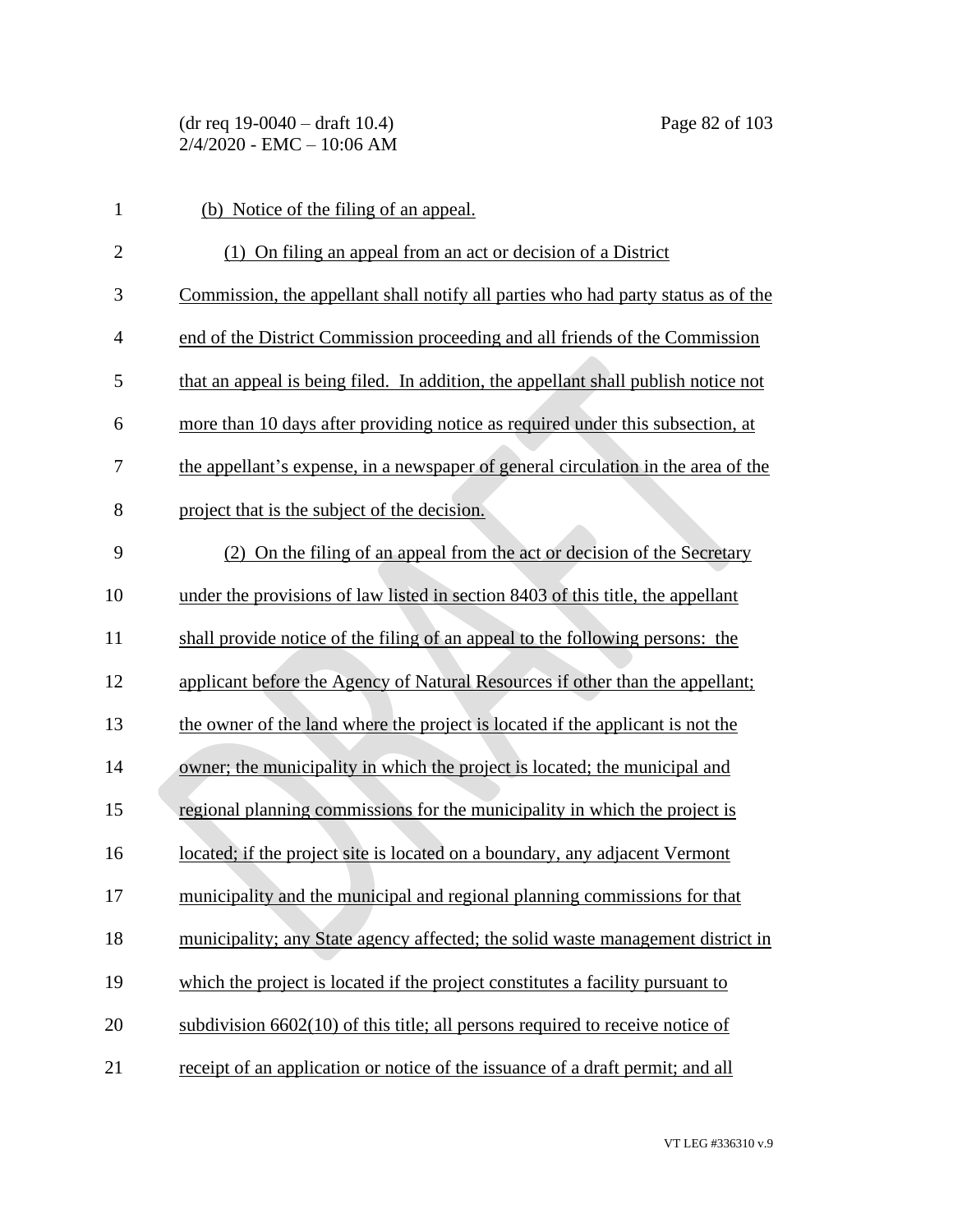(dr req 19-0040 – draft 10.4) Page 83 of 103 2/4/2020 - EMC – 10:06 AM

| $\mathbf{1}$   | persons on any mailing list for the decision involved. In addition, the appellant |
|----------------|-----------------------------------------------------------------------------------|
| $\overline{2}$ | shall publish notice not more than 10 days after providing notice as required     |
| 3              | under this subsection, at the appellant's expense, in a newspaper of general      |
| $\overline{4}$ | circulation in the area of the project that is the subject of the decision.       |
| 5              | (c) Requirement to participate before the District Commission or the              |
| 6              | Secretary.                                                                        |
| 7              | (1) Participation before District Commission. An aggrieved person shall           |
| 8              | not appeal an act or decision that was made by a District Commission unless       |
| 9              | the person was granted party status by the District Commission pursuant to        |
| 10             | subdivision $6085(c)(1)(E)$ of this title, participated in the proceedings before |
| 11             | the District Commission, and retained party status at the end of the District     |
| 12             | Commission proceedings. In addition, the person may only appeal those issues      |
| 13             | under the criteria with respect to which the person was granted party status.     |
| 14             | However, notwithstanding these limitations, an aggrieved person may appeal        |
| 15             | an act or decision of the District Commission if the Board determines that:       |
| 16             | there was a procedural defect that prevented the person from<br>(A)               |
| 17             | obtaining party status or participating in the proceeding;                        |
| 18             | (B) the decision being appealed is the grant or denial of party status;           |
| 19             | $or$                                                                              |
| 20             | (C) some other condition exists that would result in manifest injustice           |
| 21             | if the person's right to appeal was disallowed.                                   |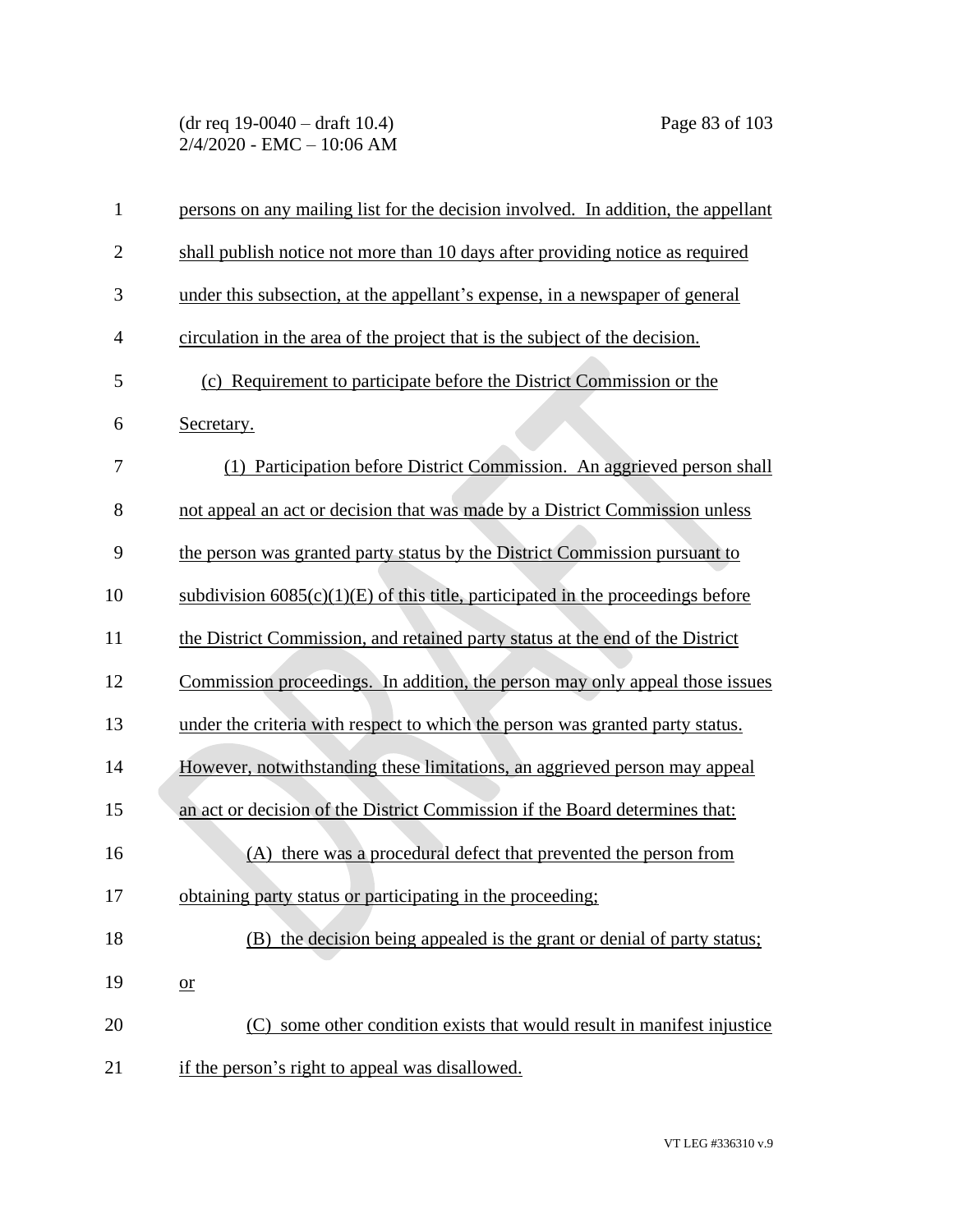| 1              | (2) Participation before the Secretary.                                            |
|----------------|------------------------------------------------------------------------------------|
| $\overline{2}$ | (A) An aggrieved person shall not appeal an act or decision of the                 |
| 3              | Secretary unless the person submitted to the Secretary a written comment           |
| $\overline{4}$ | during the comment period or an oral comment at the public meeting                 |
| 5              | conducted by the Secretary. In addition, the person may only appeal issues         |
| 6              | related to the person's comment to the Secretary.                                  |
| 7              | (i) To be sufficient for the purpose of appeal, a comment to the                   |
| 8              | Secretary shall identify each reasonably ascertainable issue with enough           |
| 9              | particularity so that a meaningful response can be provided.                       |
| 10             | (ii) The appellant shall identify each comment that the appellant                  |
| 11             | submitted to the Secretary that identifies or relates to an issue raised in his or |
| 12             | her appeal.                                                                        |
| 13             | A person moving to dismiss an appeal or an issue raised by an<br>(iii)             |
| 14             | appeal pursuant to this subdivision (A) shall have the burden to prove that the    |
| 15             | requirements of this subdivision (A) are not satisfied.                            |
| 16             | $(B)$ Notwithstanding the limitations of subdivision $(2)(A)$ of this              |
| 17             | subsection (c), an aggrieved person may appeal an act or decision of the           |
| 18             | Secretary if the Board determines that:                                            |
| 19             | (i) there was a procedural defect that prevented the person from                   |
| 20             | commenting during the comment period or at the public meeting or otherwise         |
| 21             | participating in the proceeding;                                                   |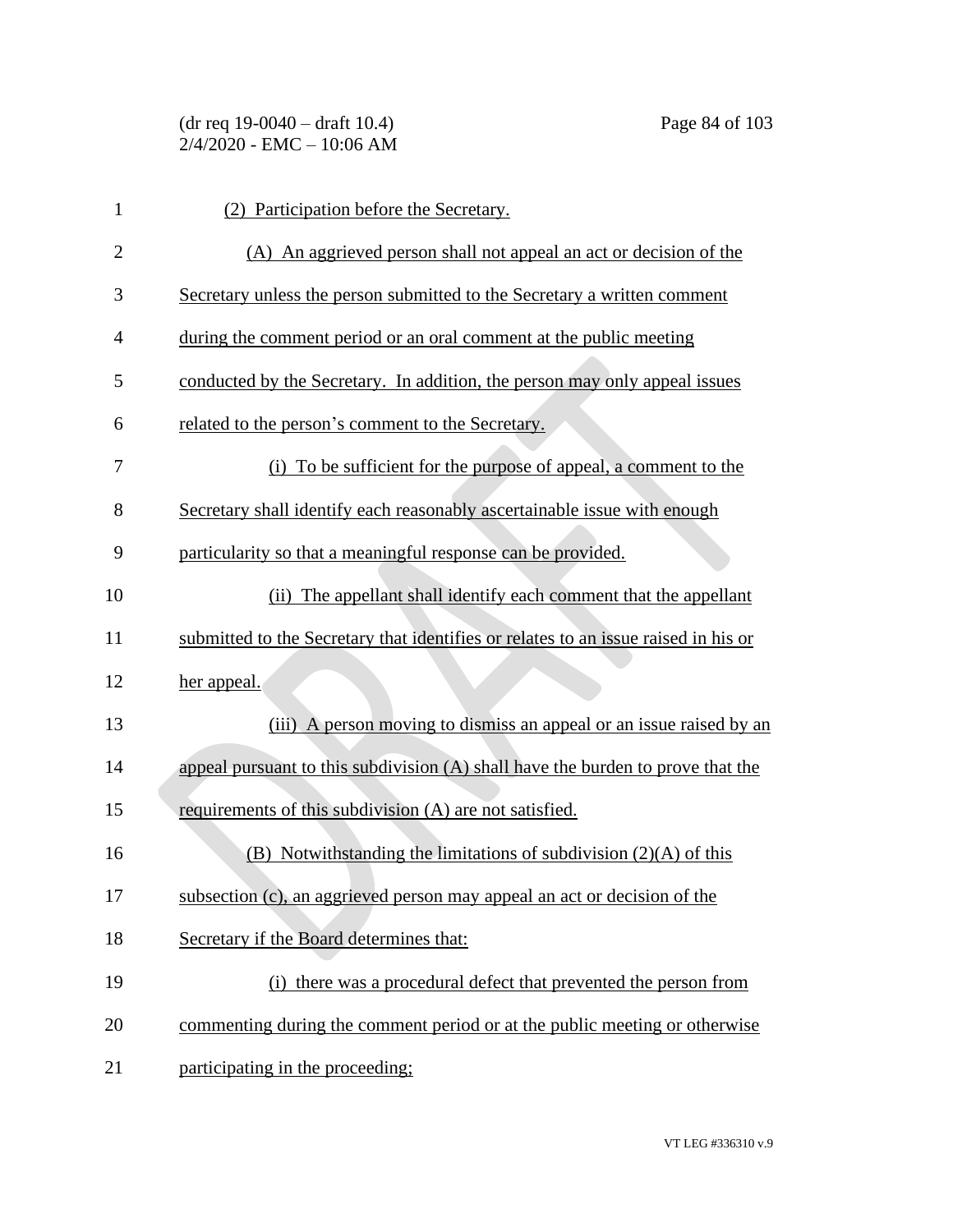# (dr req 19-0040 – draft 10.4) Page 85 of 103 2/4/2020 - EMC – 10:06 AM

| $\mathbf{1}$   | (ii) the Secretary did not conduct a comment period and did not                       |
|----------------|---------------------------------------------------------------------------------------|
| $\overline{2}$ | hold a public meeting;                                                                |
| 3              | (iii) the person demonstrates that an issue was not reasonably                        |
| $\overline{4}$ | ascertainable during the review of an application or other request that led to the    |
| 5              | Secretary's act or decision; or                                                       |
| 6              | (iv) some other condition exists that would result in manifest                        |
| 7              | injustice if the person's right to appeal was disallowed.                             |
| 8              | (d) District Commission jurisdictional opinions.                                      |
| 9              | (1) The appellant shall provide notice of the filing of an appeal to each             |
| 10             | person entitled to notice under subdivisions $6085(c)(1)(A)$ –(D) of this title and   |
| 11             | to each person on a list pursuant to subdivision $6085(c)(1)(E)$ of this title that   |
| 12             | is approved under subsection 6007(c) of this title.                                   |
| 13             | (2) Failure to appeal within the time required under subsection (a) of                |
| 14             | this section shall render the jurisdictional opinion the final determination          |
| 15             | regarding jurisdiction under chapter 151 of this title unless the opinion was not     |
| 16             | properly served on persons listed in subdivisions $6085(c)(1)(A)$ –(D) of this        |
| 17             | title and each person on a list pursuant to subdivision $6085(c)(1)(E)$ of this title |
| 18             | that is approved under subsection $6007(c)$ of this title.                            |
| 19             | (e) Stays.                                                                            |
| 20             | (1) The filing of an appeal shall automatically stay the act or decision in           |
| 21             | the following situations:                                                             |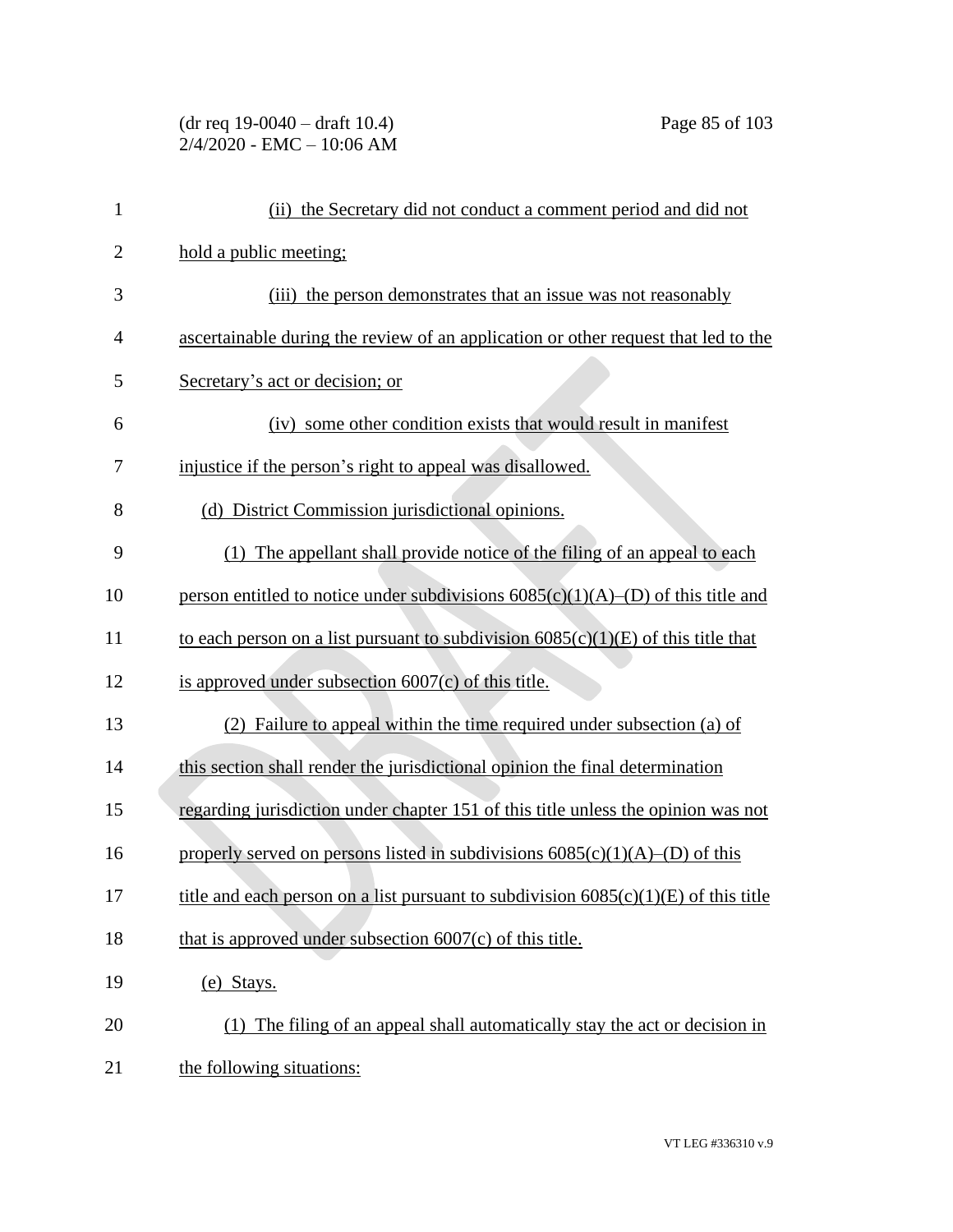(dr req 19-0040 – draft 10.4) Page 86 of 103 2/4/2020 - EMC – 10:06 AM

| $\mathbf{1}$   | (A) acts or decisions involving stream alteration permits or shoreline            |
|----------------|-----------------------------------------------------------------------------------|
| $\overline{2}$ | encroachment permits issued by the Secretary; and                                 |
| 3              | (B) the denial of party status by a District Commission.                          |
| $\overline{4}$ | (2) On petition by a party or upon its own motion for a stay of an act or         |
| 5              | decision, the Board shall perform the initial review of the request and may       |
| 6              | grant a stay. Any decision under this subsection to issue a stay shall be subject |
| 7              | to appeal to the Supreme Court according to the Rules of Appellate Procedure.     |
| 8              | (f) Consolidated appeals. The Board may consolidate or coordinate                 |
| 9              | different appeals where those appeals all relate to the same project.             |
| 10             | (g) De novo. The Board, applying the substantive standards that were              |
| 11             | applicable to the District Commission, district coordinator, or Secretary, shall  |
| 12             | hear and review de novo those issues that have been appealed. The Board shall     |
| 13             | apply its independent judgement in finding facts and interpreting law.            |
| 14             | However, a permit decision from a District Commission under chapter 151           |
| 15             | shall be on the record.                                                           |
| 16             | (h) Appeals of authorizations or coverage under a general permit. Any             |
| 17             | appeal of an authorization or coverage under the terms of a general permit shall  |
| 18             | be limited in scope to whether the permitted activity complies with the terms     |
| 19             | and conditions of the general permit.                                             |
| 20             | (i) Limitations on appeals. Notwithstanding any other provision of this           |
| 21             | section:                                                                          |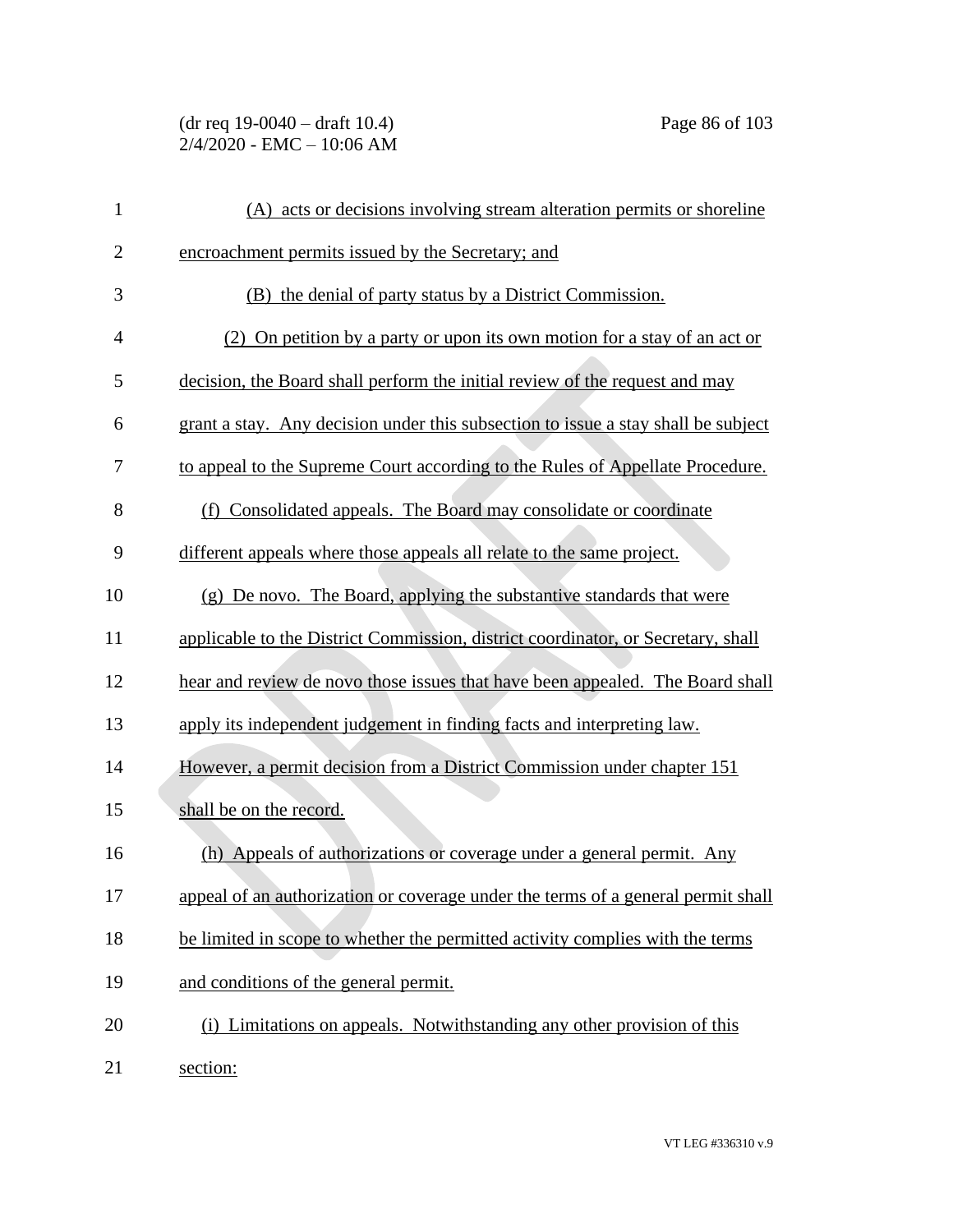# (dr req 19-0040 – draft 10.4) Page 87 of 103 2/4/2020 - EMC – 10:06 AM

| 1              | (1) there shall be no appeal from a District Commission decision when               |
|----------------|-------------------------------------------------------------------------------------|
| $\overline{2}$ | the Commission has issued a permit and no hearing was requested or held, or         |
| 3              | no motion to alter was filed following the issuance of an administrative            |
| $\overline{4}$ | amendment; and                                                                      |
| 5              | (2) if a District Commission issues a partial decision under subsection             |
| 6              | 6086(b) of this title, any appeal of that decision must be taken within 30 days     |
| 7              | following the date of that decision.                                                |
| 8              | (j) Representation. The Secretary may represent the Agency in all appeals           |
| 9              | under this section. If more than one State agency either appeals or seeks to        |
| 10             | intervene in an appeal under this section, only the Attorney General may            |
| 11             | represent the interests of the State in the appeal.                                 |
| 12             | (k) Prior decisions. Prior decisions of the Water Resources Board, the              |
| 13             | Environmental Board, the Waste Facilities Panel, and the Environmental              |
| 14             | Division on matters arising under the chapters listed in section 8403 of this title |
| 15             | shall be given the same weight and consideration as prior decisions of the          |
| 16             | Board.                                                                              |
| 17             | (1) Intervention. Any person may intervene in a pending appeal if that              |
| 18             | person:                                                                             |
| 19             | appeared as a party in the action appealed from and retained party<br>(1)           |
| 20             | status;                                                                             |
| 21             | $(2)$ is a party by right;                                                          |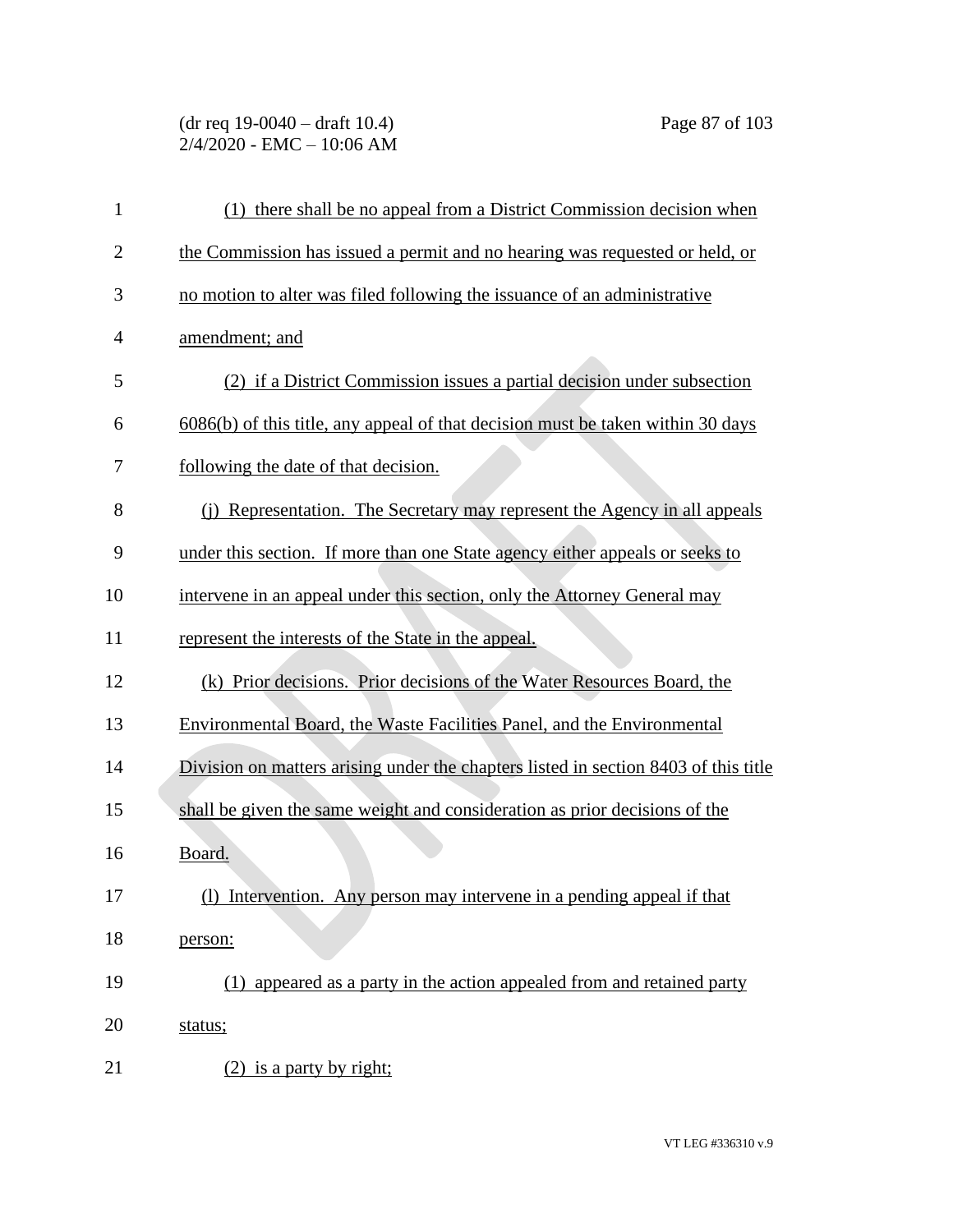# (dr req 19-0040 – draft 10.4) Page 88 of 103 2/4/2020 - EMC – 10:06 AM

| $\mathbf{1}$   | (3) is a person aggrieved, as defined in this chapter; or                          |
|----------------|------------------------------------------------------------------------------------|
| $\overline{2}$ | (4) meets the standard for intervention established in the Vermont Rules           |
| 3              | of Civil Procedure.                                                                |
| 4              | (m) With respect to review of an act or decision of the Secretary pursuant         |
| 5              | to 3 V.S.A. § 2809, the Board may reverse the act or decision or amend an          |
| 6              | allocation of costs to an applicant only if the Board determines that the act,     |
| 7              | decision, or allocation was arbitrary, capricious, or an abuse of discretion. In   |
| 8              | the absence of such a determination, the Board shall require the applicant to      |
| 9              | pay the Secretary all costs assessed pursuant to 3 V.S.A. § 2809.                  |
| 10             | (n) Administrative record. The Secretary shall certify the administrative          |
| 11             | record as defined in chapter 170 of this title and shall transfer a certified copy |
| 12             | of that record to the Board when:                                                  |
| 13             | (1) there is an appeal of an act or decision of the Secretary that is based        |
| 14             | on that record; or                                                                 |
| 15             | (2) there is an appeal of a decision of a District Commission and a                |
| 16             | decision of the Secretary is relevant under a criterion of subsection 6086(a) of   |
| 17             | this title that is at issue in the appeal.                                         |
| 18             | § 8405. FEES                                                                       |
| 19             | (a) All persons filing an appeal shall pay a fee of \$250.00, plus any             |
| 20             | associated publication costs. The Board may waive the fee or publication costs     |
| 21             | if the Board finds that the appellant or initiating party is unable to pay the fee |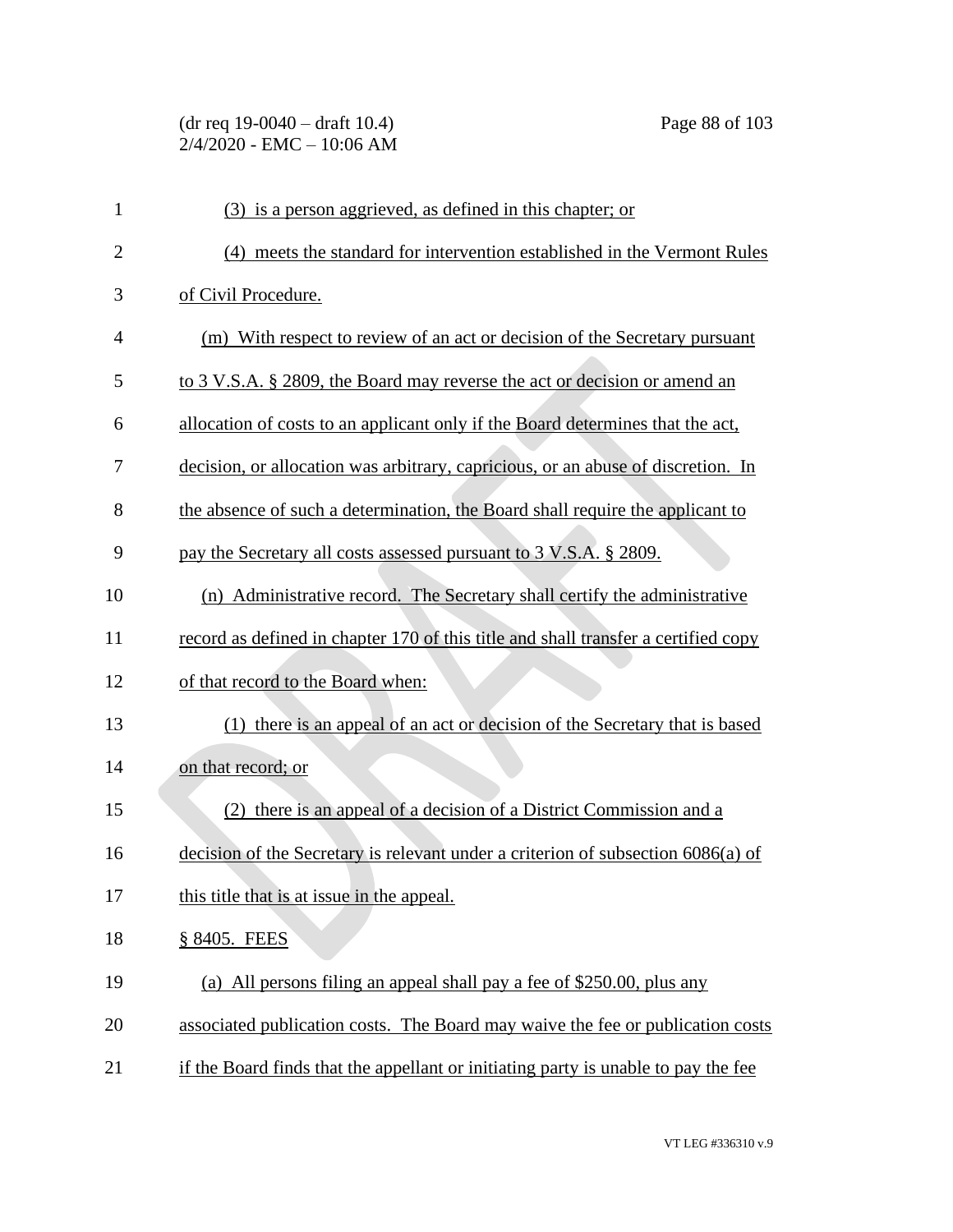(dr req 19-0040 – draft 10.4) Page 89 of 103 2/4/2020 - EMC – 10:06 AM

| $\mathbf{1}$   | or publication costs. The fee of \$250.00 shall not apply to appeals or other   |
|----------------|---------------------------------------------------------------------------------|
| $\overline{2}$ | matters brought before the Board under this chapter in the name of the State by |
| 3              | public officials authorized to do so.                                           |
| 4              | (b) All funds collected pursuant to this section shall be deposited into the    |
| 5              | fund created in section 6029 of this title.                                     |
| 6              | § 8406. APPEALS TO THE SUPREME COURT                                            |
| 7              | (a) Any person aggrieved by an act or decision of the Board pursuant to         |
| 8              | this chapter may appeal to the Supreme Court within 30 days after the date of   |
| 9              | the entry of the judgment or order appealed from, provided that the person was  |
| 10             | a party to the proceeding before the Board.                                     |
| 11             | (b) Notwithstanding subsection (a) of this section, an aggrieved person may     |
| 12             | appeal a decision of the Board if the Supreme Court determines that:            |
| 13             | (1) there was a procedural defect that prevented the person from                |
| 14             | participating in the proceeding; or                                             |
| 15             | (2) some other condition exists that would result in manifest injustice if      |
| 16             | the person's right to appeal was disallowed.                                    |
| 17             | (c) An objection that has not been raised before the Board may not be           |
| 18             | considered by the Supreme Court, unless the failure or neglect to raise that    |
| 19             | objection is excused by the Supreme Court because of extraordinary              |
| 20             | circumstances. The findings of the Board with respect to questions of fact, if  |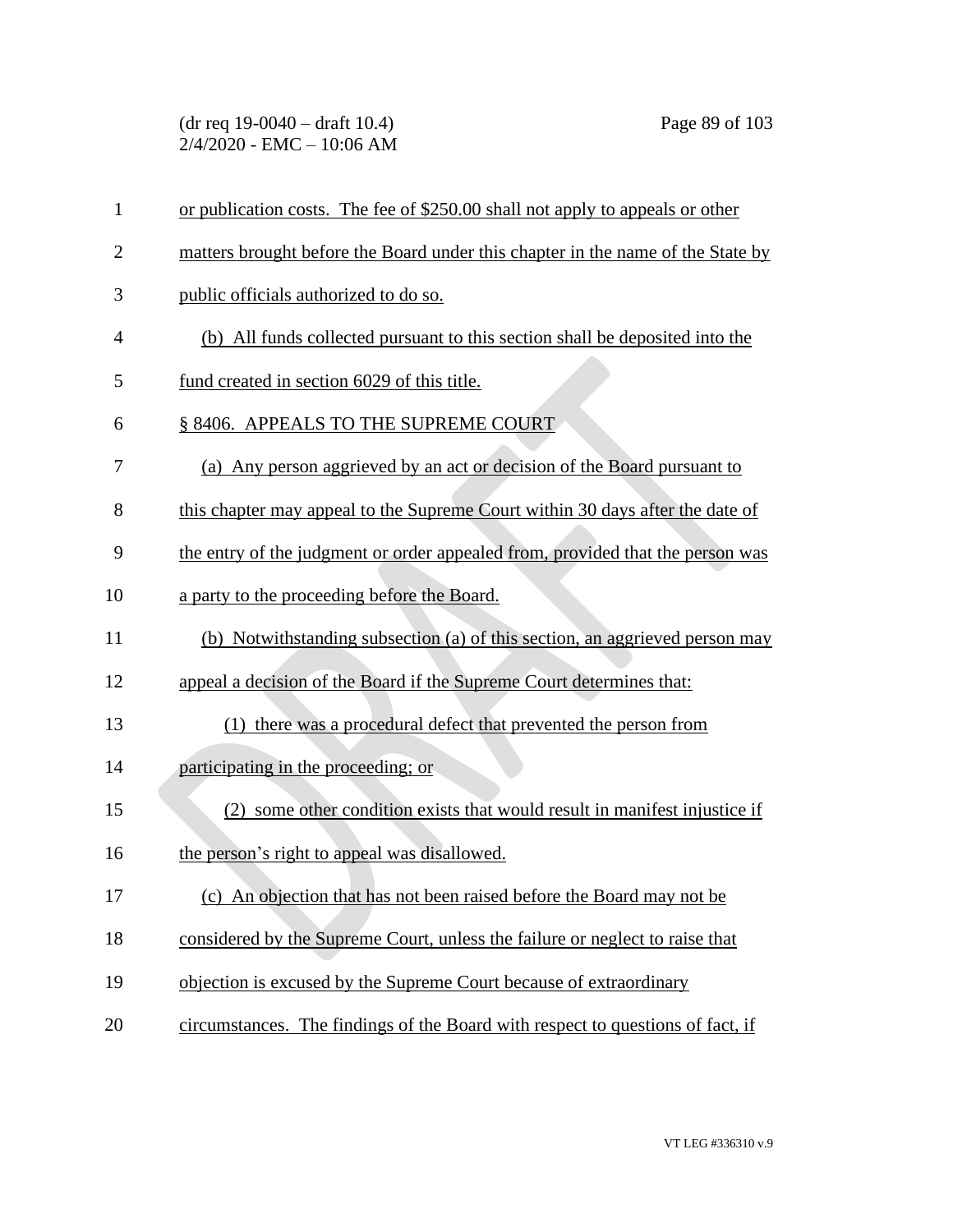#### (dr req 19-0040 – draft 10.4) Page 90 of 103 2/4/2020 - EMC – 10:06 AM

| $\mathbf 1$ | supported by substantial evidence on the record as a whole, shall be             |
|-------------|----------------------------------------------------------------------------------|
| 2           | conclusive.                                                                      |
| 3           | (d) Only the Attorney General may represent the State in all appeals under       |
| 4           | this section.                                                                    |
| 5           | *** Environmental Division ***                                                   |
| 6           | Sec. 12. $4$ V.S.A. $\S$ 34 is amended to read:                                  |
| 7           | § 34. JURISDICTION; ENVIRONMENTAL DIVISION                                       |
| 8           | The Environmental Division shall have:                                           |
| 9           | (1) jurisdiction of matters arising under 10 V.S.A. chapters chapter 201         |
| 10          | and 220;                                                                         |
| 11          | (2) jurisdiction of matters arising under 24 V.S.A. chapter 61,                  |
| 12          | subchapter 12 and 24 V.S.A. chapter 117; and                                     |
| 13          | (3) original jurisdiction to revoke permits under 10 V.S.A. chapter 151.         |
| 14          | Sec. 13. 24 V.S.A. § 2283 is amended to read:                                    |
| 15          | § 2283. APPEALS                                                                  |
| 16          | After exhausting the right of administrative appeal to the Board under           |
| 17          | 19 V.S.A. § $5(d)(5)$ , a person aggrieved by any order, act, or decision of the |
| 18          | Agency of Transportation may appeal to the Superior Court, and all               |
| 19          | proceedings shall be de novo. Any person, including the Agency of                |
| 20          | Transportation, may appeal to the Supreme Court from a judgment or ruling of     |
| 21          | the Superior Court. Appeals of acts or decisions of the Secretary of Natural     |
|             |                                                                                  |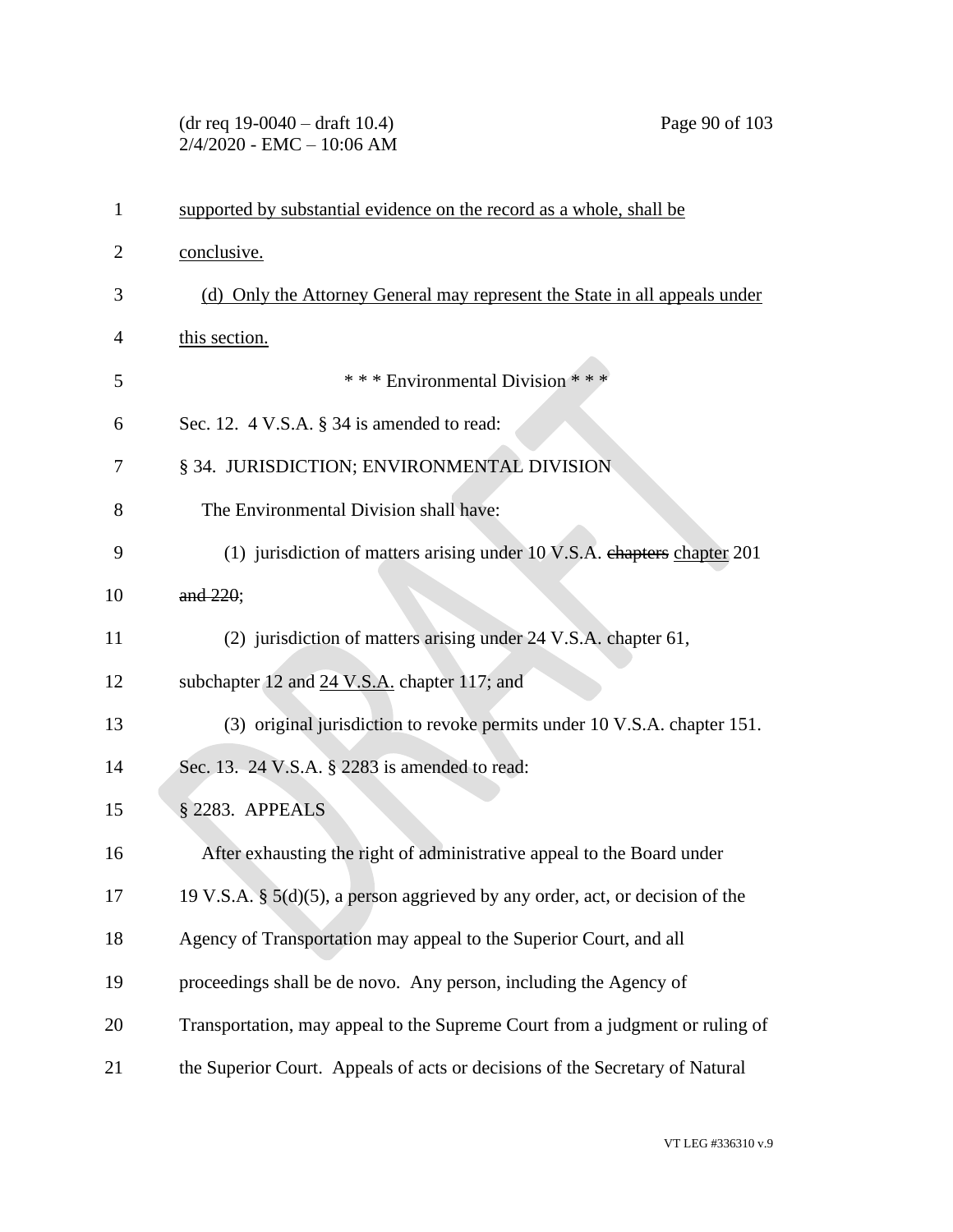(dr req 19-0040 – draft 10.4) Page 91 of 103 2/4/2020 - EMC – 10:06 AM

| $\mathbf{1}$   | Resources or under this subchapter shall be appealed to the Vermont                      |
|----------------|------------------------------------------------------------------------------------------|
| $\overline{2}$ | Environmental Review Board under 10 V.S.A. § 8403. Acts or decisions of a                |
| 3              | legislative body of a municipality under this subchapter shall be appealed to            |
| $\overline{4}$ | the Environmental Division under $10 \text{ V.S.A.}$ \$8503 section 4471a of this title. |
| 5              | Sec. 14. 24 V.S.A. $\S$ 4449(a)(3) is amended to read:                                   |
| 6              | (3) No permit issued pursuant to this section shall take effect until the                |
| 7              | time for appeal in section 4465 of this title has passed, or in the event that a         |
| 8              | notice of appeal is properly filed, no such permit shall take effect until               |
| 9              | adjudication of that appeal by the appropriate municipal panel is complete and           |
| 10             | the time for taking an appeal to the Environmental Division has passed without           |
| 11             | an appeal being taken. If an appeal is taken to the Environmental Division, the          |
| 12             | permit shall not take effect until the Environmental Division rules in                   |
| 13             | accordance with 10 V.S.A. § 8504 section 4471a of this title on whether to               |
| 14             | issue a stay, or until the expiration of 15 days, whichever comes first.                 |
| 15             | Sec. 15. 24 V.S.A. § 4471 is amended to read:                                            |
| 16             | § 4471. APPEAL TO ENVIRONMENTAL DIVISION                                                 |
| 17             | (a) Participation required. An interested person who has participated in a               |
| 18             | municipal regulatory proceeding authorized under this title may appeal a                 |
| 19             | decision rendered in that proceeding by an appropriate municipal panel to the            |
| 20             | Environmental Division as provided by section 4471a of this title.                       |
| 21             | Participation in a local regulatory proceeding shall consist of offering, through        |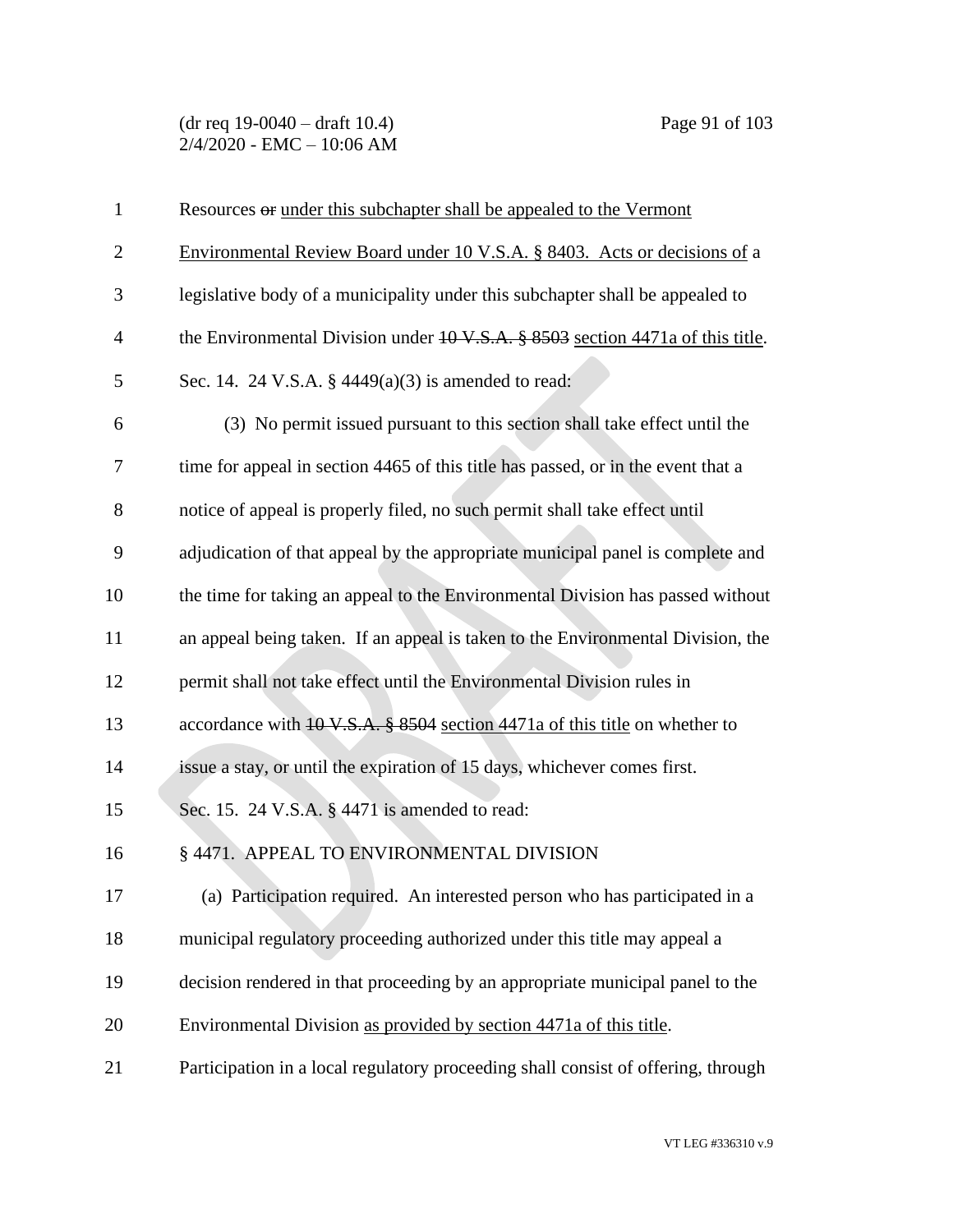#### (dr req 19-0040 – draft 10.4) Page 92 of 103 2/4/2020 - EMC – 10:06 AM

| $\mathbf{1}$   | oral or written testimony, evidence or a statement of concern related to the      |
|----------------|-----------------------------------------------------------------------------------|
| $\overline{2}$ | subject of the proceeding. An appeal from a decision of the appropriate           |
| 3              | municipal panel, or from a decision of the municipal legislative body under       |
| $\overline{4}$ | subsection 4415(d) of this title, shall be taken in such manner as the Supreme    |
| 5              | Court may by rule provide for appeals from State agencies governed by             |
| 6              | 3 V.S.A. §§ 801–816, unless the decision is an appropriate municipal panel        |
| 7              | decision which that the municipality has elected to be subject to review on the   |
| 8              | record.                                                                           |
| 9              | * * *                                                                             |
| 10             | Sec. 16. 24 V.S.A. § 4471a is added to read:                                      |
| 11             | § 4471a. ENVIRONMENTAL DIVISION                                                   |
| 12             | (a) Applicability.                                                                |
| 13             | This section and section 4471 of this title shall govern all appeals              |
| 14             | arising under this chapter, except for appeals under section 4352 of this title.  |
| 15             | This section shall govern all appeals of acts or decisions of the                 |
| 16             | legislative body of a municipality arising under chapter 61, subchapter 10 of     |
| 17             | this title relating to the municipal certificate of approved location for salvage |
| 18             | yards.                                                                            |
| 19             | This section shall govern all appeals from an act or decision of the<br>(3)       |
| 20             | Environmental Division under this chapter.                                        |
| 21             | (b) Appeals; exceptions.                                                          |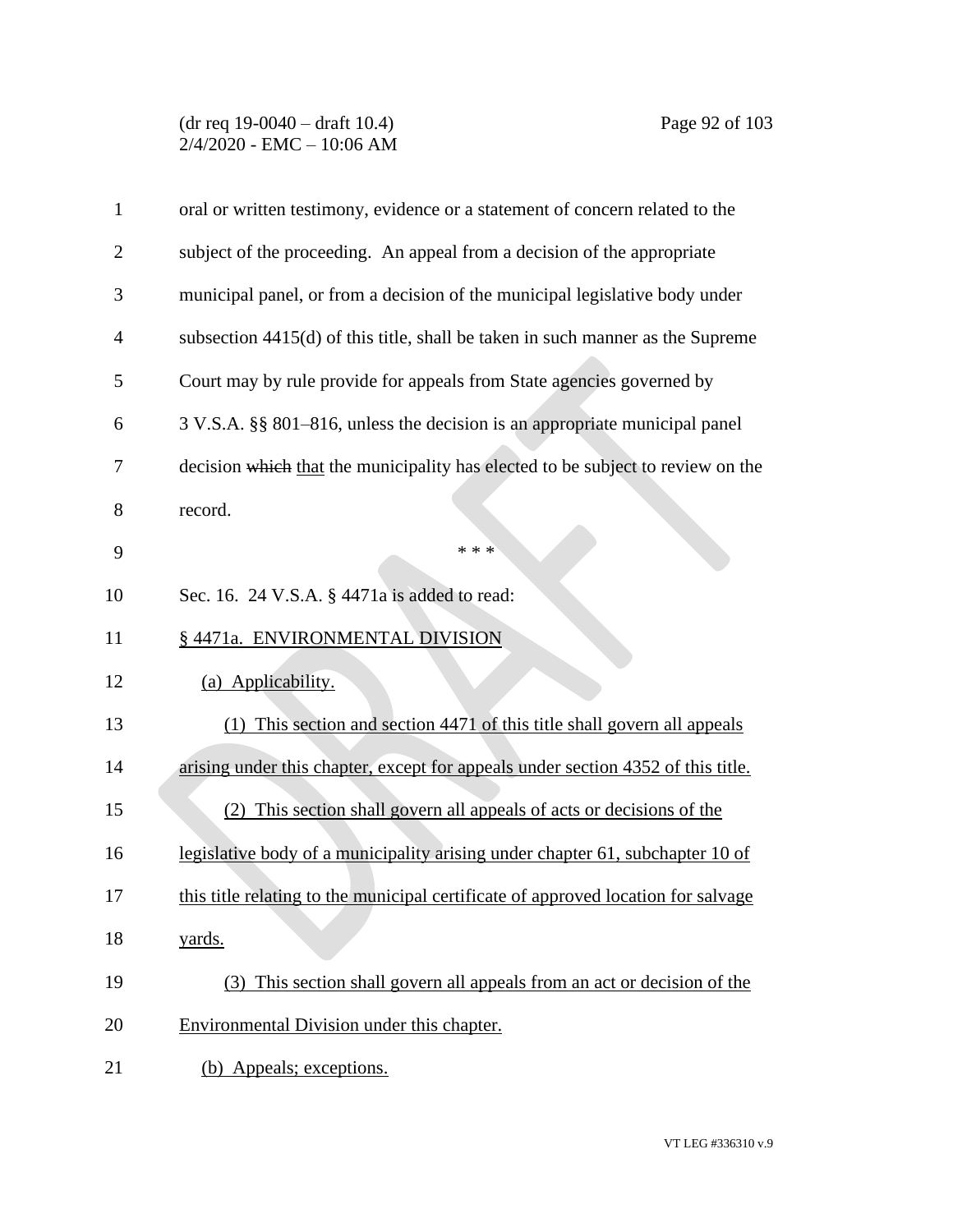(dr req 19-0040 – draft 10.4) Page 93 of 103 2/4/2020 - EMC – 10:06 AM

| 1              | (1) Within 30 days following the date of the act or decision, an                   |
|----------------|------------------------------------------------------------------------------------|
| $\overline{2}$ | interested person, as defined in section 4465 of this title, who has participated, |
| 3              | as defined in section 4471 of this title, in the municipal regulatory proceeding   |
| 4              | under this chapter may appeal to the Environmental Division an act or decision     |
| 5              | made under the chapter by an appropriate municipal panel; provided, however,       |
| 6              | that:                                                                              |
| 7              | (A) decisions of a development review board under section 4420 of                  |
| 8              | this title with respect to local Act 250 review of municipal impacts are not       |
| 9              | subject to appeal but shall serve as presumptions under 10 V.S.A.                  |
| 10             | chapter 151; and                                                                   |
| 11             | (B) an appeal of an act or decision of an appropriate municipal panel              |
| 12             | may be to the Vermont Environmental Review Board established under                 |
| 13             | 10 V.S.A. chapter 219 if the act or decision pertains to land development that     |
| 14             | requires a permit, certificate, or other approval from the Agency of Natural       |
| 15             | Resources or a District Commission under a statute listed in 10 V.S.A.             |
| 16             | $§ 8403(a)$ or (b) (applicability).                                                |
| 17             | (2) Notwithstanding subdivision (1) of this subsection, an interested              |
| 18             | person may appeal an act or decision under this chapter if the Environmental       |
| 19             | judge determines that:                                                             |
| 20             | (A) there was a procedural defect that prevented the person from                   |
| 21             | obtaining interested person status or participating in the proceeding;             |

VT LEG #336310 v.9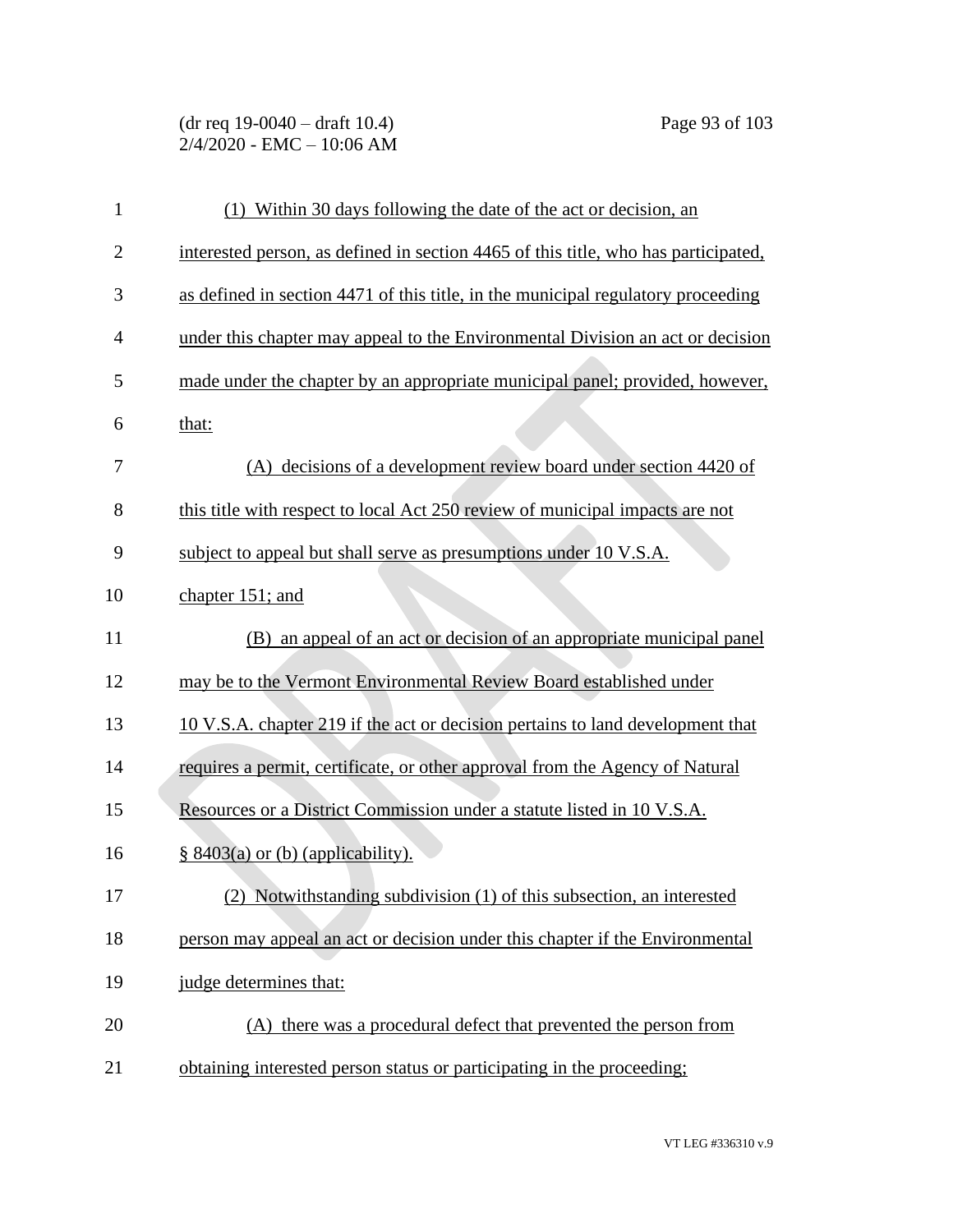## (dr req 19-0040 – draft 10.4) Page 94 of 103 2/4/2020 - EMC – 10:06 AM

| $\mathbf{1}$   | (B) the decision being appealed is the grant or denial of interested                    |
|----------------|-----------------------------------------------------------------------------------------|
| $\overline{2}$ | person status; or                                                                       |
| 3              | some other condition exists that would result in manifest injustice<br>(C)              |
| $\overline{4}$ | if the person's right to appeal was disallowed.                                         |
| 5              | (c) Notice. On filing of an appeal under this chapter, the appellant shall              |
| 6              | give notice as required under section 4471 of this title.                               |
| 7              | $(d)$ Stays.                                                                            |
| 8              | (1) The filing of an appeal shall automatically stay the act or decision $\overline{H}$ |
| 9              | the following situations if it pertains to the denial of interested person status by    |
| 10             | a board of adjustment, planning commission, or development review board.                |
| 11             | (2) Upon petition by a party or upon its own motion for a stay of an act                |
| 12             | or decision, the Environmental Division shall perform the initial review of the         |
| 13             | request and may grant a stay. Any decision under this subsection to issue a             |
| 14             | stay shall be subject to appeal to the Supreme Court according to the Rules of          |
| 15             | Appellate Procedure.                                                                    |
| 16             | (e) De novo hearing. The Environmental Division, applying the                           |
| 17             | substantive standards that were applicable before the tribunal appealed from,           |
| 18             | shall hold a de novo hearing on those issues that have been appealed, except in         |
| 19             | the case of a decision being appealed on the record pursuant to subsection              |
| 20             | $4471(b)$ of this title.                                                                |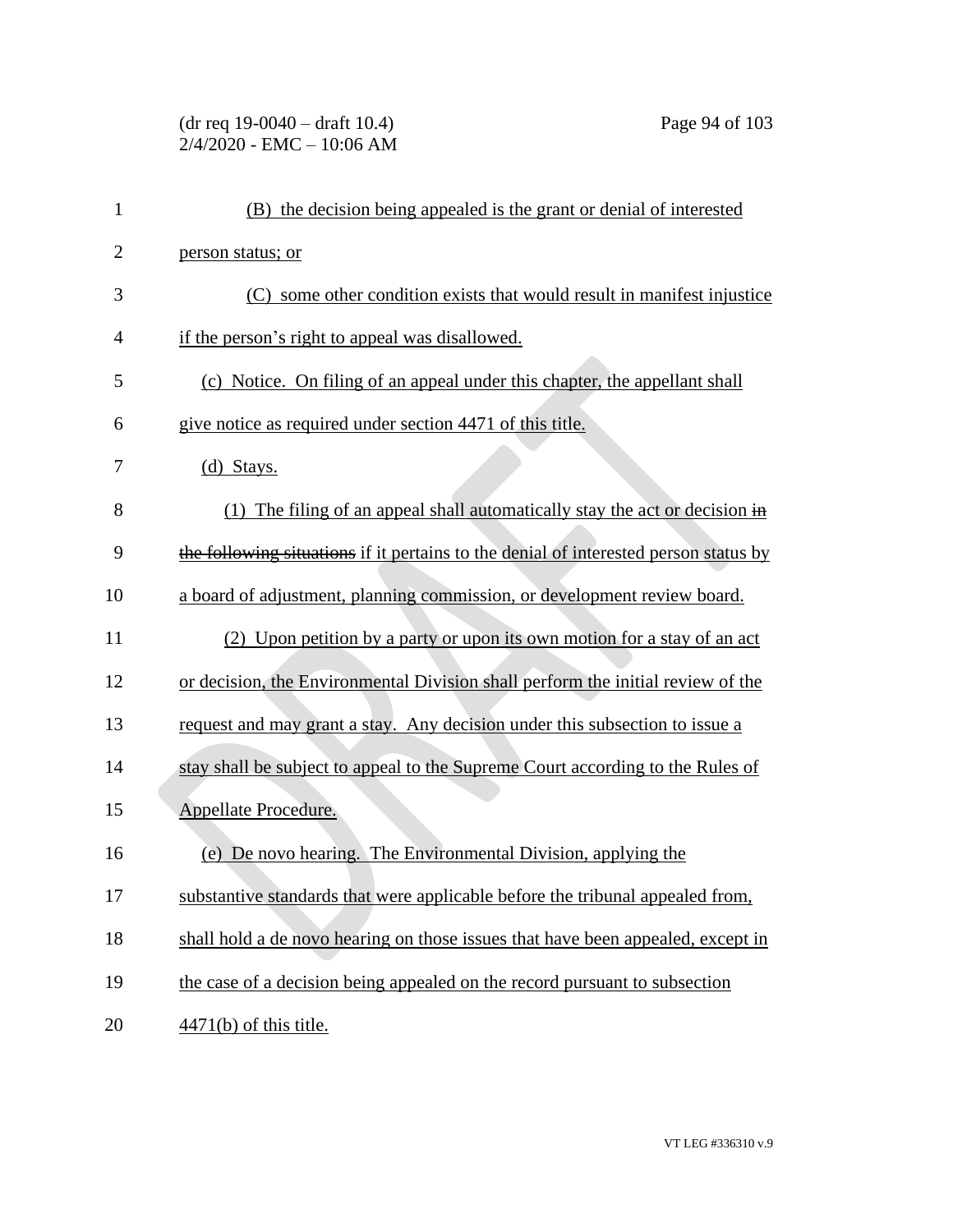# (dr req 19-0040 – draft 10.4) Page 95 of 103 2/4/2020 - EMC – 10:06 AM

| $\mathbf{1}$   | (f) Limitation on appeals. Notwithstanding any other provision of this            |
|----------------|-----------------------------------------------------------------------------------|
| $\overline{2}$ | section, a municipal decision regarding whether a particular application          |
| 3              | qualifies for a recorded hearing under subsection 4471(b) of this title shall not |
| $\overline{4}$ | be subject to appeal.                                                             |
| 5              | (g) Intervention. Any person may intervene in a pending appeal before the         |
| 6              | <b>Environmental Division if that person:</b>                                     |
| 7              | (1) appeared as a party in the action appealed from and retained party            |
| 8              | status;                                                                           |
| 9              | $(2)$ is a party by right;                                                        |
| 10             | (3) qualifies as an "interested person" as established in section 4465 of         |
| 11             | this title; or                                                                    |
| 12             | (4) meets the standard for intervention established in the Vermont Rules          |
| 13             | of Civil Procedure.                                                               |
| 14             | (h) Appeals to Supreme Court.                                                     |
| 15             | (1) Any person aggrieved by a decision of the Environmental Division              |
| 16             | pursuant to this section or any party by right may appeal to the Supreme Court    |
| 17             | within 30 days following the date of the entry of the order or judgment           |
| 18             | appealed from, provided that:                                                     |
| 19             | (A) the person was a party to the proceeding before the                           |
| 20             | <b>Environmental Division;</b>                                                    |
| 21             | (B) the decision being appealed is the denial of party status; or                 |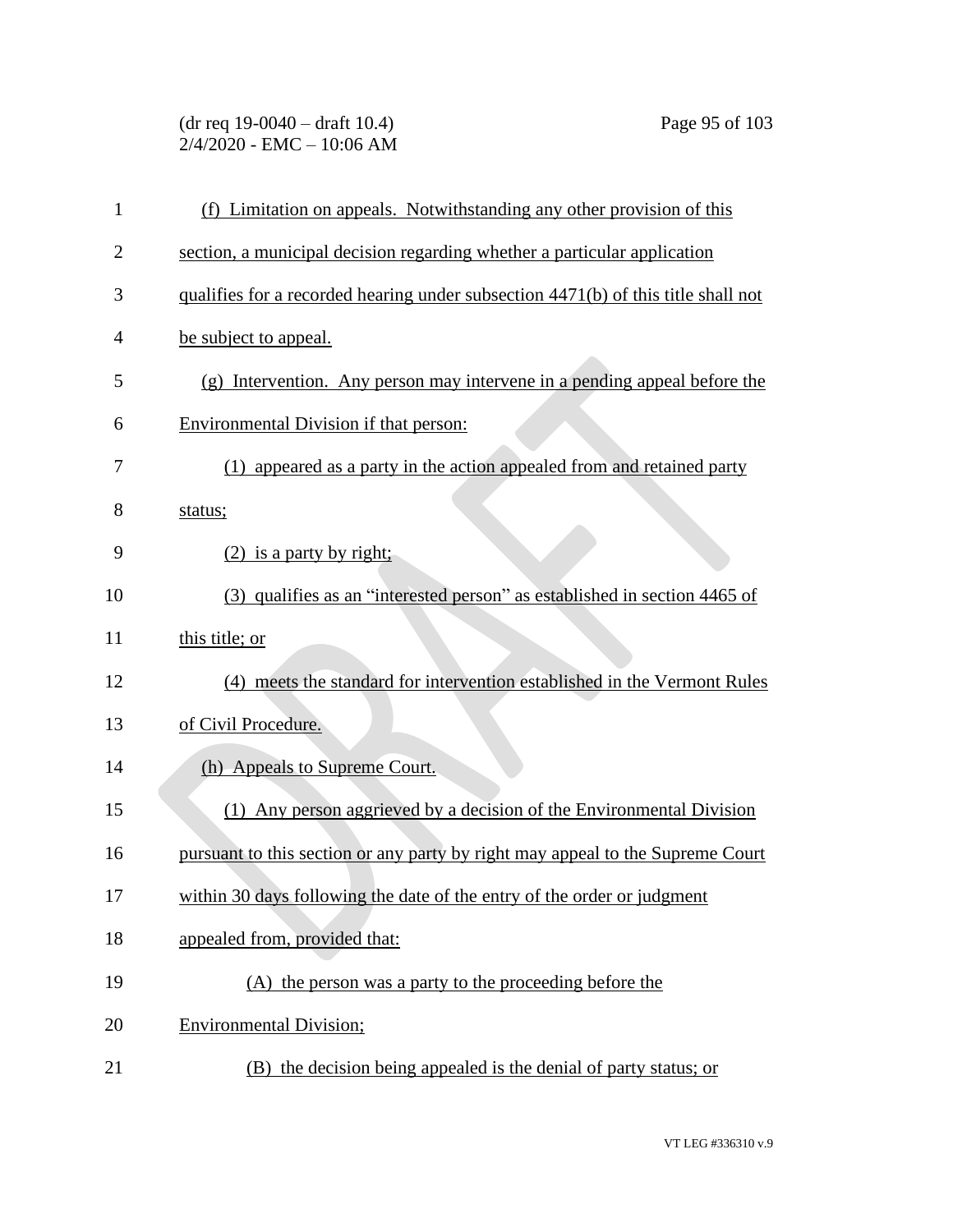| 1              | (C) the Supreme Court determines that:                                            |
|----------------|-----------------------------------------------------------------------------------|
| $\overline{2}$ | (i) there was a procedural defect that prevented the person from                  |
| 3              | participating in the proceeding; or                                               |
| $\overline{4}$ | (ii) some other condition exists that would result in manifest                    |
| 5              | injustice if the person's right to appeal were disallowed.                        |
| 6              | (2) An objection that has not been raised before the Environmental                |
| 7              | Division may not be considered by the Supreme Court unless the failure or         |
| 8              | neglect to raise that objection is excused by the Supreme Court because of        |
| 9              | extraordinary circumstances.                                                      |
| 10             | * * * River Permits * * *                                                         |
| 11             | Sec. 17. 10 V.S.A. § 754 is amended to read:                                      |
| 12             | § 754. FLOOD HAZARD AREA RULES; USES EXEMPT FROM                                  |
| 13             | MUNICIPAL REGULATION                                                              |
| 14             | (a) Rulemaking authority.                                                         |
| 15             | (1) On or before November 1, 2014, the Secretary shall adopt rules                |
| 16             | pursuant to 3 V.S.A. chapter 25 that establish requirements for the issuance      |
| 17             | and enforcement of permits applicable to:                                         |
| 18             | $\overline{(i)(A)}$ uses exempt from municipal regulation that are located        |
| 19             | within a flood hazard area or river corridor of a municipality that has adopted a |
| 20             | flood hazard bylaw or ordinance under 24 V.S.A. chapter 117; and                  |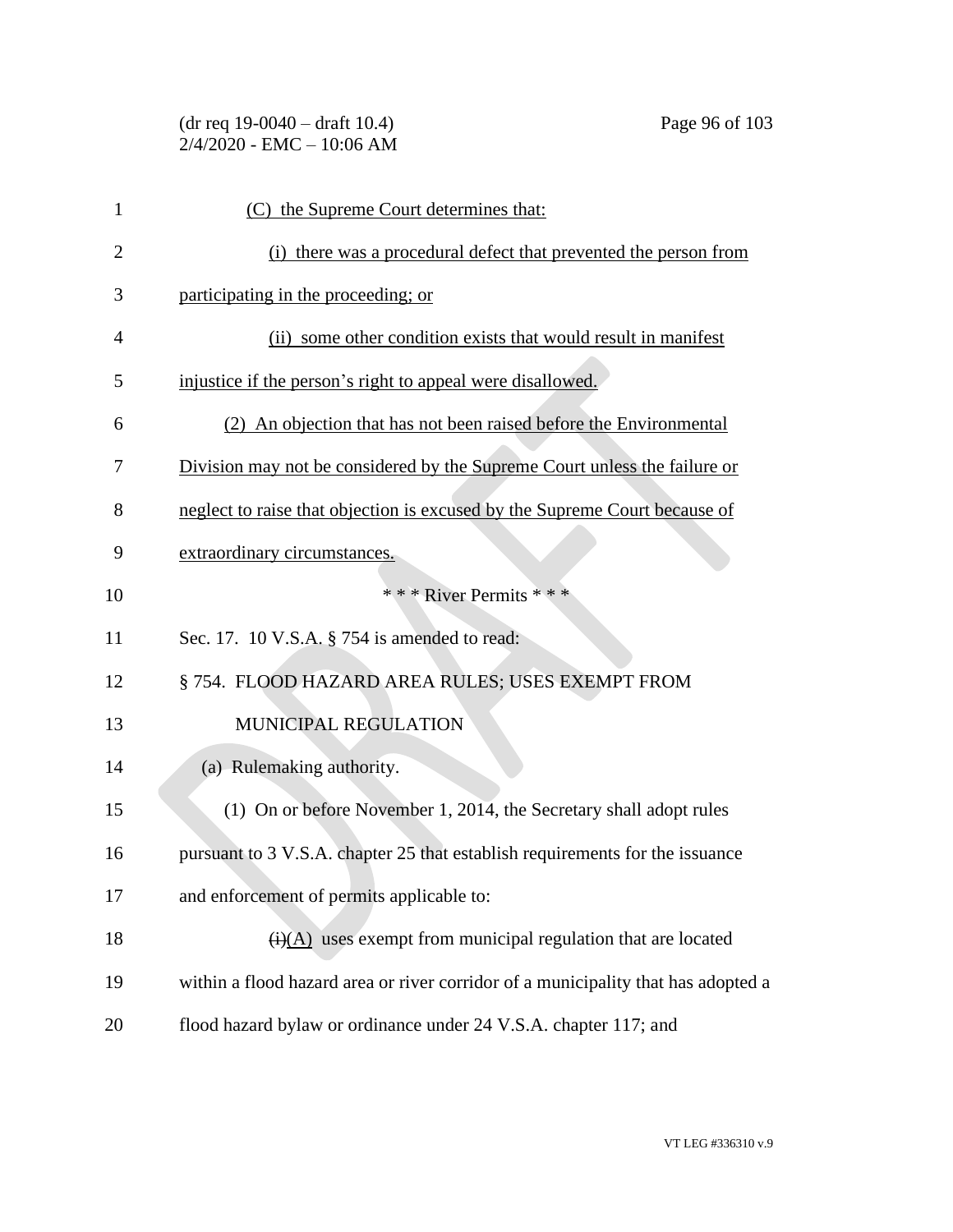| $\mathbf{1}$   | $\overline{(ii)(B)}$ State-owned and State-operated institutions and facilities           |
|----------------|-------------------------------------------------------------------------------------------|
| $\overline{c}$ | that are located within a flood hazard area or river corridor.                            |
| 3              | (2) On or before November 1, 2022, the Secretary shall adopt rules                        |
| 4              | pursuant to 3 V.S.A. chapter 25 that designate highest priority river corridors           |
| 5              | and establish requirements for the issuance and enforcement of permits                    |
| 6              | applicable to uses located in highest priority river corridors. Highest priority          |
| 7              | river corridors are those that provide critical floodwater storage or flood energy        |
| 8              | dissipation thereby protecting adjacent and downstream lands and property that            |
| 9              | are highly vulnerable to flood related inundation and erosion.                            |
| 10             | (3) The Secretary shall not adopt rules under this subsection that                        |
| 11             | regulate agricultural activities without the consent of the Secretary of                  |
| 12             | Agriculture, Food and Markets, provided that the Secretary of Agriculture,                |
| 13             | Food and Markets shall not withhold consent under this subdivision when lack              |
| 14             | of such consent would result in the State's noncompliance with the National               |
| 15             | Flood Insurance Program.                                                                  |
| 16             | $\left(\frac{3}{4}\right)$ The Secretary shall seek the guidance of the Federal Emergency |
| 17             | Management Agency in developing and drafting the rules required by this                   |
| 18             | section in order to ensure that the rules are sufficient to meet eligibility              |
| 19             | requirements for the National Flood Insurance Program.                                    |
| 20             | * * *                                                                                     |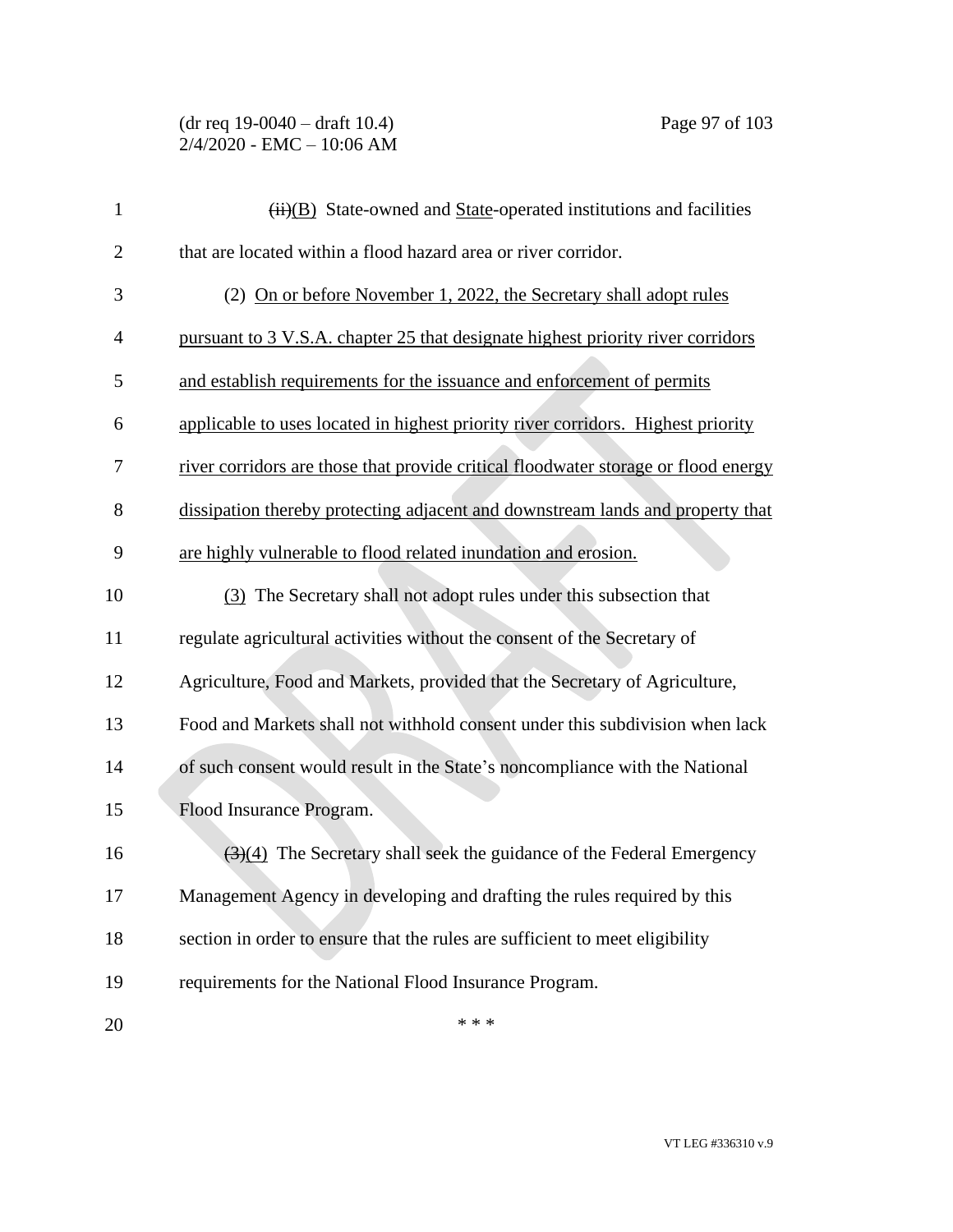#### (dr req 19-0040 – draft 10.4) Page 98 of 103 2/4/2020 - EMC – 10:06 AM

| $\mathbf{1}$   | (d) General permit. The rules authorized by this section may establish           |
|----------------|----------------------------------------------------------------------------------|
| $\overline{2}$ | requirements for a general permit to implement the requirements of this          |
| 3              | section, including authorization under the general permit to conduct a specified |
| $\overline{4}$ | use exempt from municipal regulation subject to regulation under this section    |
| 5              | without notifying or reporting to the Secretary or an agency delegated under     |
| 6              | subsection $(g)$ of this section.                                                |
| 7              | * * *                                                                            |
| 8              | $(f)(1)$ Permit requirement.                                                     |
| 9              | $(A)$ A Beginning November 1, 2014, a person shall not commence or               |
| 10             | conduct a use exempt from municipal regulation in a flood hazard area or river   |
| 11             | corridor in a municipality that has adopted a flood hazard area bylaw or         |
| 12             | ordinance under 24 V.S.A. chapter 117 or commence construction of a State-       |
| 13             | owned and State-operated institution or facility located within a flood hazard   |
| 14             | area or river corridor, without a permit issued under the rules required under   |
| 15             | subsection (a) of this section by the Secretary or by a State agency delegated   |
| 16             | permitting authority under subsection (g) of this section. When an application   |
| 17             | is filed under this section, the Secretary or delegated State agency shall       |
| 18             | proceed in accordance with chapter 170 of this title.                            |
| 19             | (B) Beginning on November 1, 2021, a person shall not commence                   |
| 20             | construction of a development or subdivision that is subject to a permit under   |
| 21             | chapter 151 of this title without a permit issued pursuant under the rules       |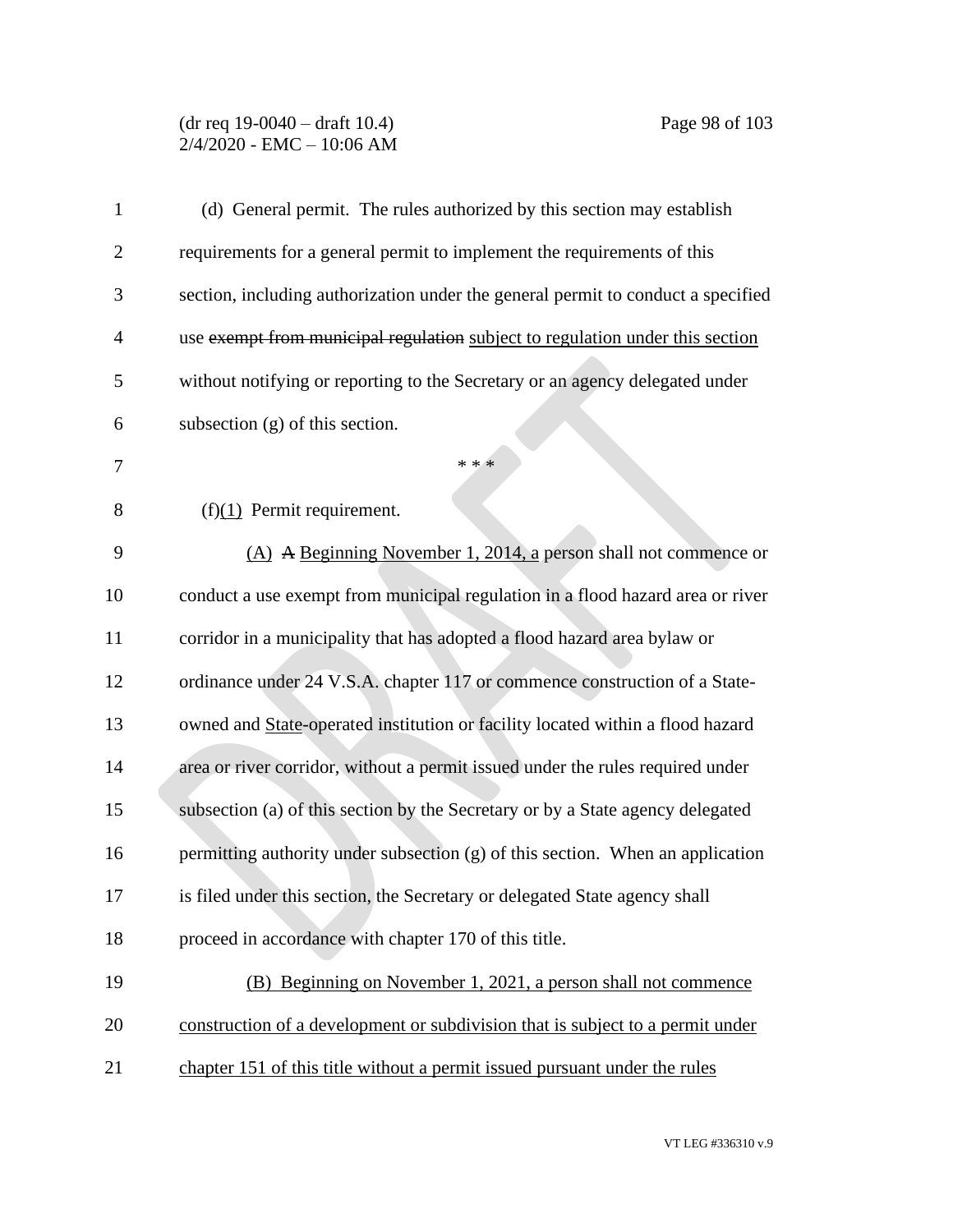(dr req 19-0040 – draft 10.4) Page 99 of 103 2/4/2020 - EMC – 10:06 AM

| $\mathbf{1}$   | required under subsection (a) of this section by the Secretary or by a State     |
|----------------|----------------------------------------------------------------------------------|
| $\overline{2}$ | agency delegated permitting authority under subsection (g) of this section.      |
| 3              | (C) Beginning on November 1, 2023, a person shall not commence or                |
| 4              | conduct a use located in a highest priority river corridor without a permit      |
| 5              | issued pursuant under the rules required under subsection (a) of this section by |
| 6              | the Secretary or by a State agency delegated permitting authority under          |
| 7              | subsection $(g)$ of this section.                                                |
| 8              | *** Racial Equity Review ***                                                     |
| 9              | Sec. 18. IMPACTS ON RACIAL EQUITY AND DIVERSITY; REVIEW                          |
| 10             | (a) Pursuant to the duties and powers established under 3 V.S.A. chapter         |
| 11             | 68, the Executive Director of Racial Equity, in cooperation with the Racial      |
| 12             | Equity Advisory Panel and the Human Rights Commission, shall conduct a           |
| 13             | comprehensive review of the processes, procedures, and language of 10 V.S.A.     |
| 14             | chapter 151 (Act 250) to assess the extent to which Act 250 has contributed to   |
| 15             | adverse impacts on racial equity and diversity within the State. The review      |
| 16             | shall:                                                                           |
| 17             | (1) identify the impacts of acts or decisions made pursuant to Act 250 on        |
| 18             | inequities in land ownership and land distribution within the State;             |
| 19             | (2) measure the extent to which minority populations in the State have           |
| 20             | incurred disproportional environmental impacts due to acts or decisions of the   |
| 21             | State pursuant to Act 250;                                                       |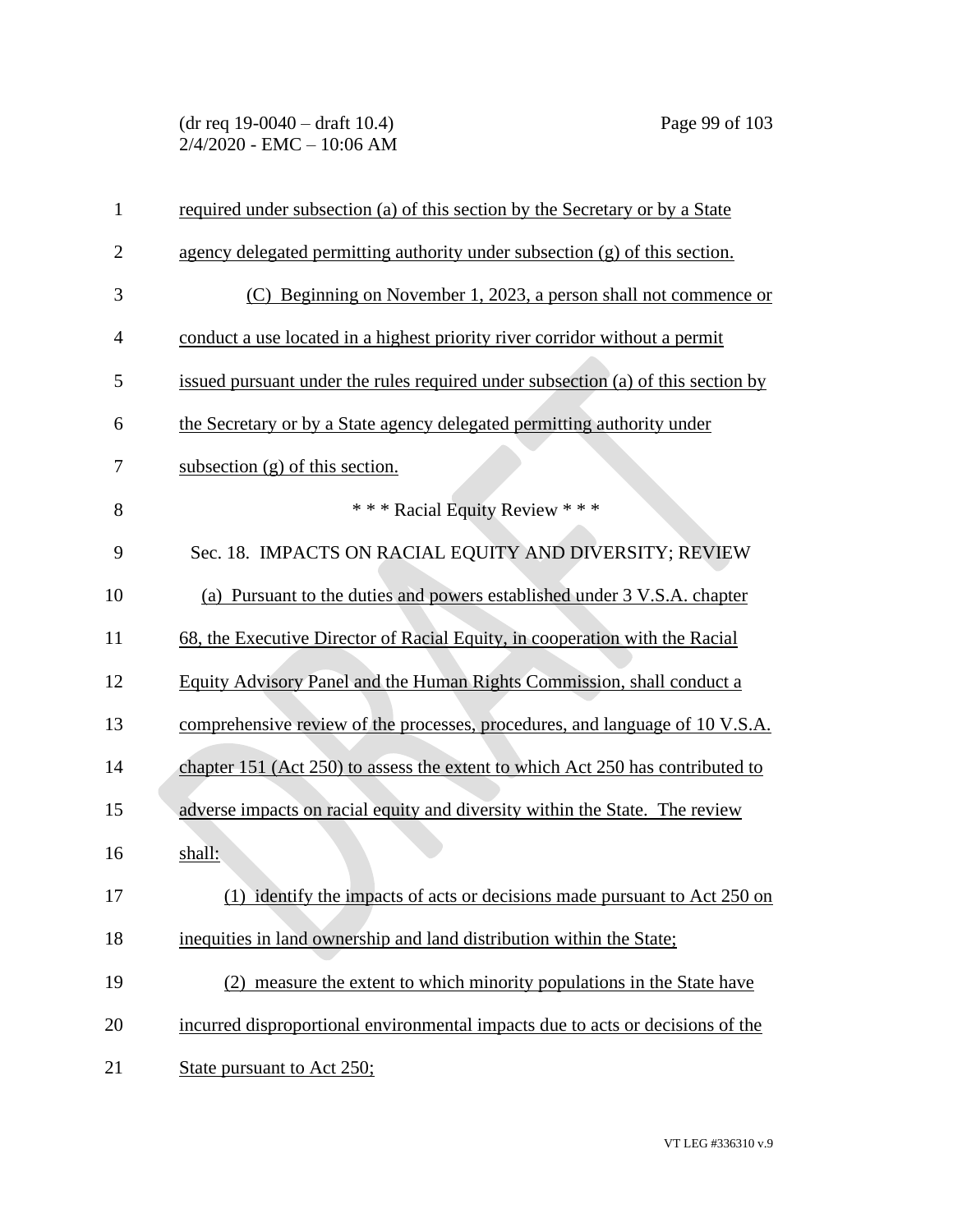# (dr req 19-0040 – draft 10.4) Page 100 of 103 2/4/2020 - EMC – 10:06 AM

| $\mathbf{1}$   | (3) assess the capability of the current public participation processes,     |
|----------------|------------------------------------------------------------------------------|
| $\overline{2}$ | notice requirements, and appointment processes under Act 250 to fairly       |
| 3              | represent the interests of minority populations within the State; and        |
| $\overline{4}$ | (4) recommend legislative changes to Act 250 necessary to achieve the        |
| 5              | goals of racial equity and diversity representation for minority population. |
| 6              | (b) On or before October 15, 2020, the Executive Director of Racial Equity   |
| 7              | shall report to the General Assembly with its findings and any               |
| 8              | recommendations for legislative action.                                      |
| 9              | *** Revision Authority; Transition; Effective Dates ***                      |
| 10             | Sec. 19. REFERENCES; REVISION AUTHORITY                                      |
| 11             | (a) In the Vermont Statutes Annotated, all references to the Natural         |
| 12             | Resources Board are deemed to be references to the Vermont Environmental     |
| 13             | Review Board.                                                                |
| 14             | (b) In 10 V.S.A. § 6001 as amended by Sec. 3 of this act, the Office of      |
| 15             | Legislative Council shall:                                                   |
| 16             | $(1)$ in subdivision $(2)$ , replace the reference to "this act" with the    |
| 17             | specific citation to this act as enacted; and                                |
| 18             | (2) reorganize and renumber the definitions so that they are in              |
| 19             | alphabetical order and, in the Vermont Statutes Annotated, shall revise all  |
| 20             | cross-references to those definitions accordingly.                           |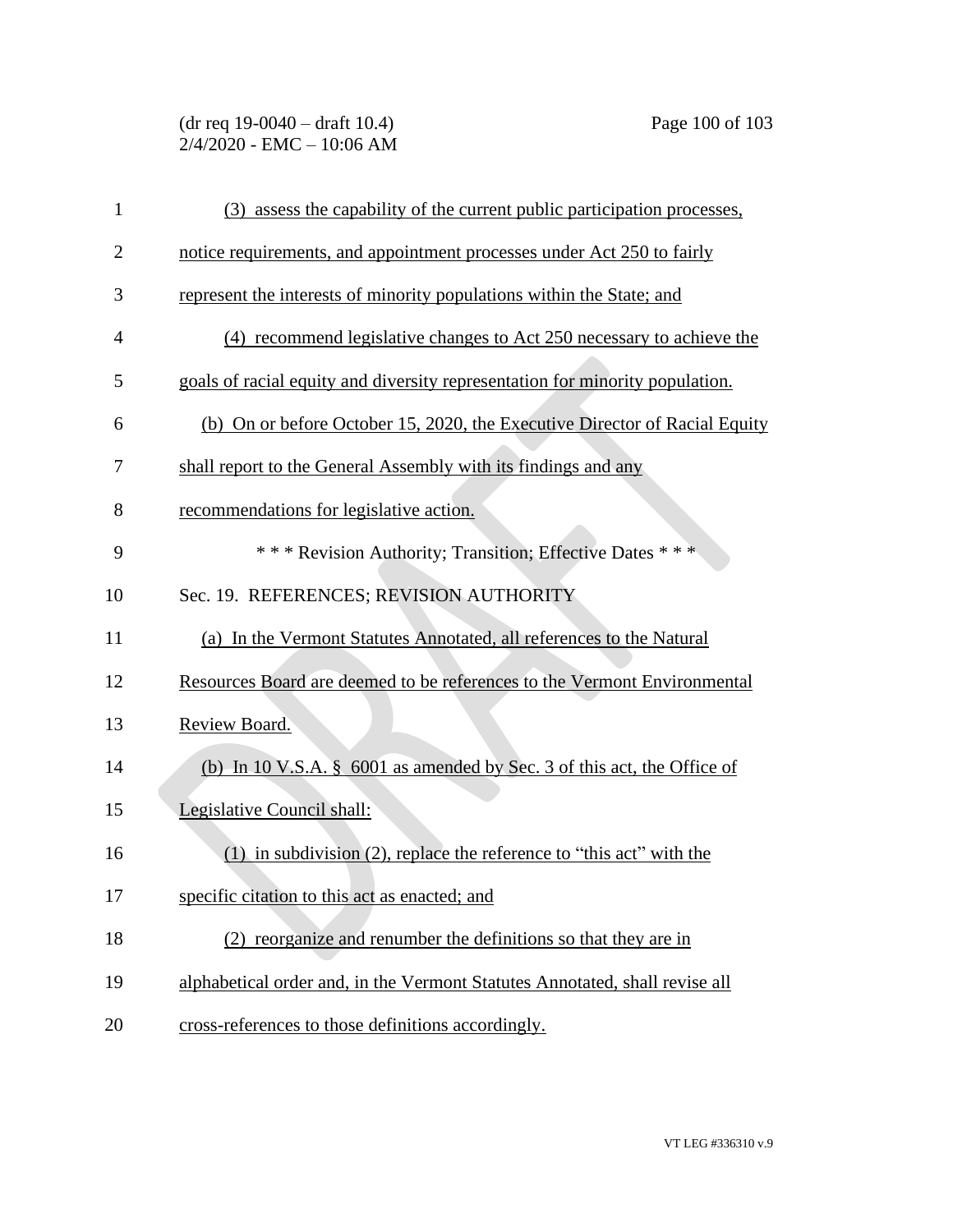# (dr req 19-0040 – draft 10.4) Page 101 of 103 2/4/2020 - EMC – 10:06 AM

| 1              | (c) In the Vermont Statutes Annotated, the Office of Legislative Council     |
|----------------|------------------------------------------------------------------------------|
| $\overline{2}$ | shall:                                                                       |
| 3              | (1) replace "Natural Resources Board" with "Vermont Environmental            |
| 4              | Review Board";                                                               |
| 5              | (2) replace "10 V.S.A. chapter 220" and "chapter 220 of Title 10" with       |
| 6              | "10 V.S.A. chapter 219";                                                     |
| 7              | (3) in Title 10, replace "chapter 220 of this title" with "chapter 219 of    |
| 8              | this title"; and                                                             |
| 9              | (4) when a statute concerns an appeal governed by Sec. 11 of this act,       |
| 10             | 10 V.S.A. chapter 219, replace the reference, if any, to the Environmental   |
| 11             | Division of the Superior Court with a reference to the Vermont Environmental |
| 12             | Review Board.                                                                |
| 13             | (d) In 10 V.S.A. § 6086, the Office of Legislative Council shall insert the  |
| 14             | following subsection and subdivision headings:                               |
| 15             | $(1)$ in subdivision (a)(4): Soil erosion; capacity of land to hold water.   |
| 16             | $(2)$ in subdivision $(a)(6)$ : Educational services.                        |
| 17             | $(3)$ in subdivision $(a)(7)$ : Local governmental services.                 |
| 18             | $(4)$ in subsection (b): Partial findings.                                   |
| 19             | (5) in subsection (e): Temporary improvements; film or TV.                   |
| 20             | $(6)$ in subsection $(f)$ : Stay of construction.                            |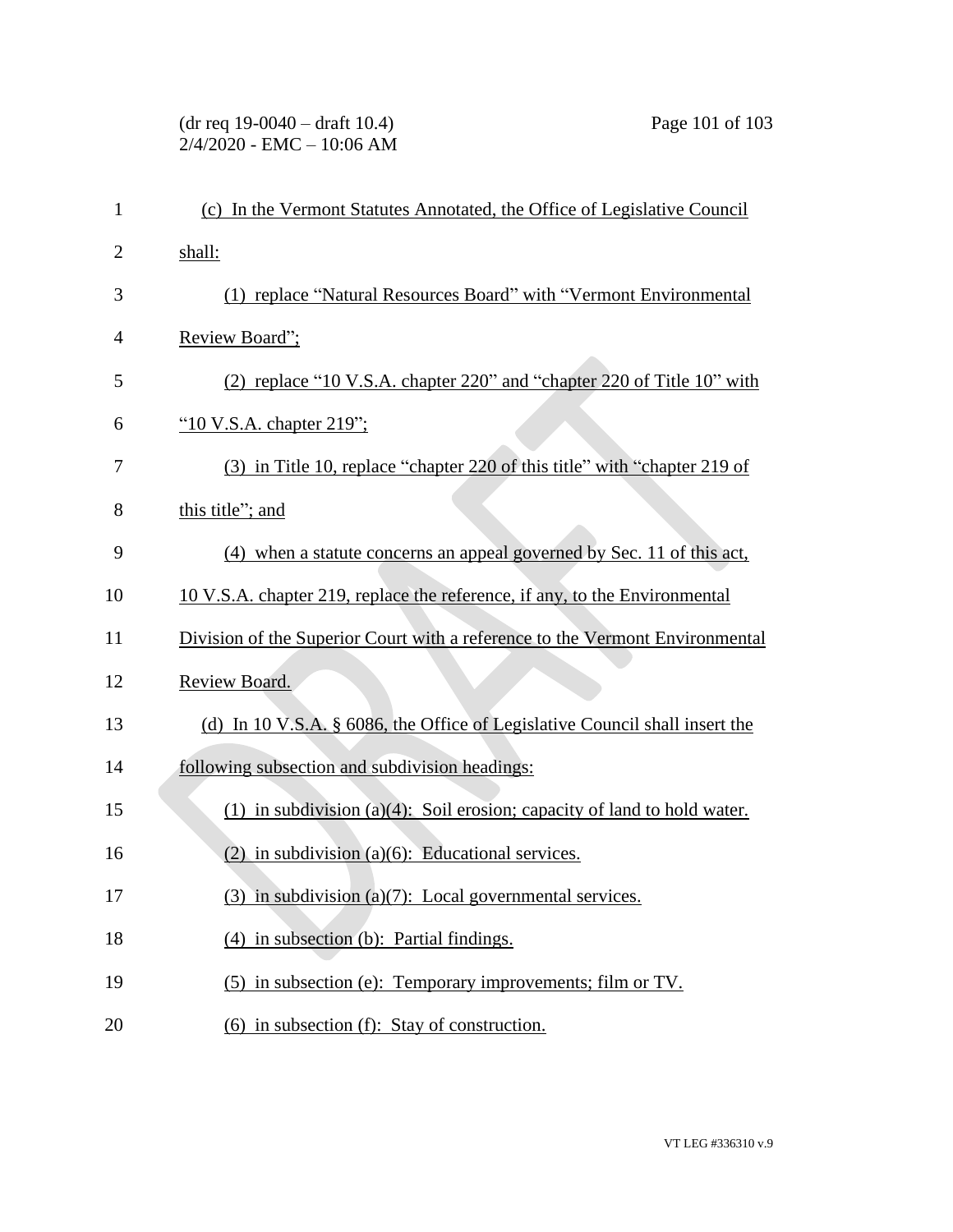Sec. 20. RULES

- (a) Act 250 rules adopted pursuant to 10 V.S.A. § 6025, as that statute and
- those rules existed immediately prior to the effective date of this act, shall be
- deemed rules of the Vermont Environmental Review Board under Sec. 3 of
- this act, 10 V.S.A. § 6025, and the Vermont Environmental Review Board may
- amend those rules in accordance with 3 V.S.A. chapter 25.
- (b) The provisions of this act shall supersede any provisions to the contrary
- contained in the Act 250 rules as they existed immediately prior to the
- effective date of this act.
- Sec. 21. ENVIRONMENTAL REVIEW BOARD; BUDGET;
- 11 POSITIONS
- As of February 1, 2020, all appropriations and employee positions of the
- Natural Resources Board are transferred to the Vermont Environmental
- Review Board.
- Sec. 22. ENVIRONMENTAL DIVISION; CONTINUED JURISDICTION
- Notwithstanding the repeal of its jurisdictional authority to hear appeals
- relative to State environmental permits under Sec. 10 of this act, the
- Environmental Division shall continue to have jurisdiction to complete its
- consideration of any such appeal that is pending before it as of February 1,
- 20 2020 if, with respect to such act or appeal, mediation or discovery has
- commenced, a dispositive motion has been filed, or a trial has begun.